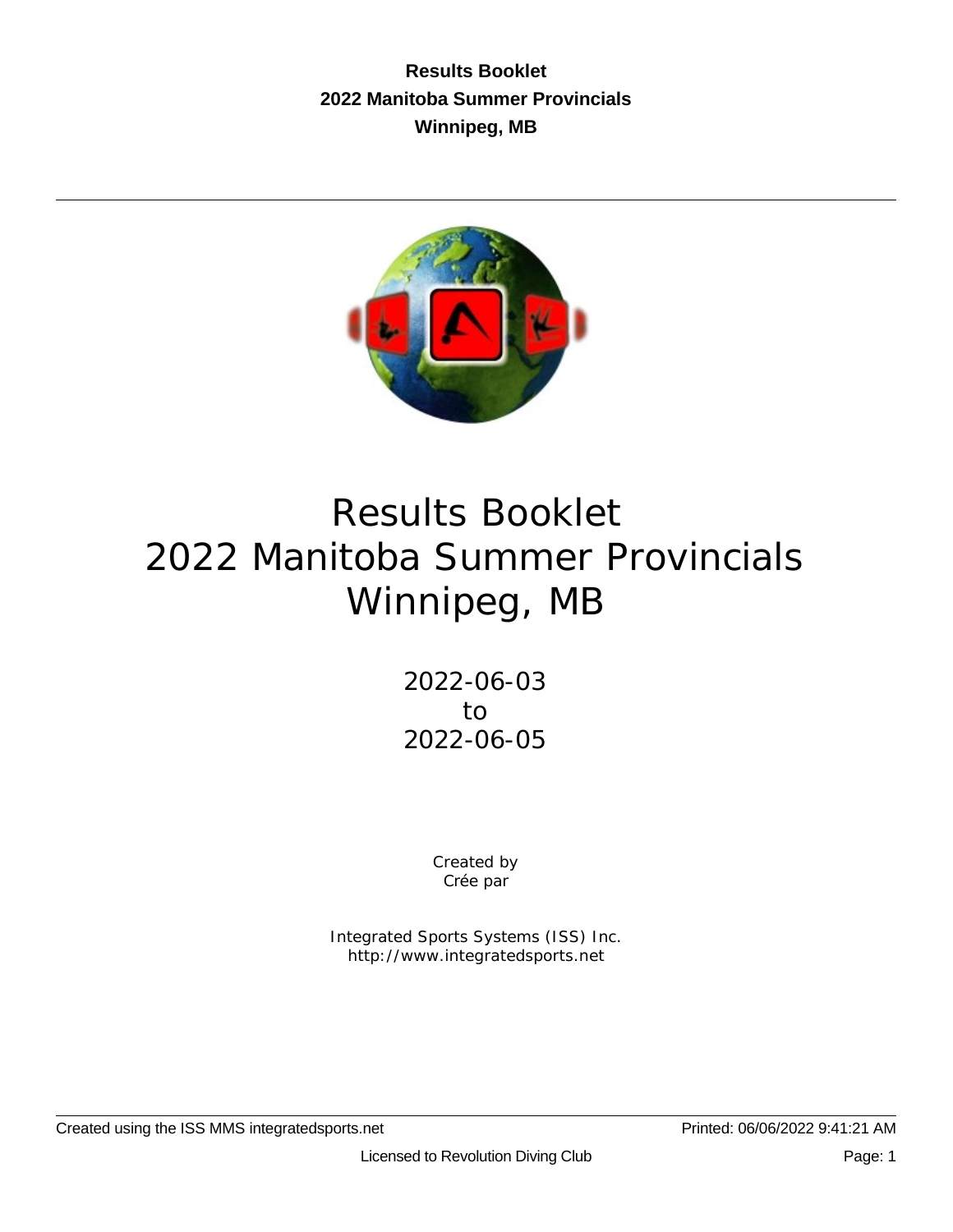# **Mens Open 1 M Prelims 2022 Manitoba Summer Provincials Winnipeg, MB**

| Ex. Rank Name              |           | Group | Club                          | Total  |
|----------------------------|-----------|-------|-------------------------------|--------|
| COHEN, ADAM<br>1. .        |           | Open  | REVOLUTION                    | 313.30 |
|                            | 403B      | 2.4   | 8.5 8.5 7.5 8.5 8.5           | 61.20  |
|                            | 203B      | 2.3   | 8.0 8.0 7.5 7.5 7.5           | 52.90  |
|                            | 303B      | 2.4   | $6.0$ $6.0$ $6.5$ $6.5$ $6.0$ | 44.40  |
|                            | 105B      | 2.6   | 8.5 7.5 7.5 8.5 8.0           | 62.40  |
|                            | 5331D 2.2 |       | 6.5 6.0 6.5 6.5 7.0           | 42.90  |
|                            | 5132D 2.2 |       | 7.5 7.5 7.5 7.5 7.5           | 49.50  |
| 2.<br>TIAGLEI, ALEX        |           | Open  | REVOLUTION                    | 274.10 |
|                            | 5223D 2.3 |       | $6.5$ $6.5$ $6.5$ $6.0$ $6.0$ | 43.70  |
|                            | 105C 2.4  |       | 6.5 6.5 6.5 6.5 6.5           | 46.80  |
|                            | 203B      | 2.3   | 7.0 7.0 6.5 7.0 7.0           | 48.30  |
|                            | 303B      | 2.4   | 5.5 5.5 6.0 6.0 6.0           | 42.00  |
|                            | 5231D 2.1 |       | 7.0 7.0 6.0 7.0 7.0           | 44.10  |
|                            | 403B 2.4  |       | 7.0 6.5 6.5 7.0 7.5           | 49.20  |
| 3.<br>SIME-SURCON, BENNETT |           | Open  | REVOLUTION                    | 261.70 |
|                            | 5132D 2.2 |       | $6.0$ $6.5$ $6.0$ $5.5$ $6.0$ | 39.60  |
|                            | 105B      | 2.6   | 7.0 7.0 7.0 7.5 7.0           | 54.60  |
|                            | 203C      | 2.0   | 7.0 7.5 7.0 7.5 6.5           | 43.00  |
|                            | 303C      | 2.1   | 7.0 7.0 7.0 7.0 6.5           | 44.10  |
|                            | 403B      | 2.4   | 6.5 6.5 6.5 6.5 7.0           | 46.80  |
|                            | 5231D 2.1 |       | 5.5 5.5 5.0 4.5 5.5           | 33.60  |
| 4.<br>TIAGLEI, VLAD        |           | Open  | REVOLUTION                    | 192.10 |
|                            | 403C 2.2  |       | $6.0$ $6.5$ $5.5$ $7.0$ $6.0$ | 40.70  |
|                            | 203C      | 2.0   | 4.0 4.5 4.0 4.5 5.5           | 26.00  |
|                            | 303C      | 2.1   | 5.5 5.5 5.5 6.0 6.0           | 35.70  |
|                            | 5221D 1.7 |       | 4.5 5.5 5.0 5.0 5.0           | 25.50  |
|                            | 103C 1.6  |       | 6.5 6.5 6.0 6.5 6.5           | 31.20  |
|                            | 104C 2.2  |       | 5.0 4.5 5.0 5.0 5.0           | 33.00  |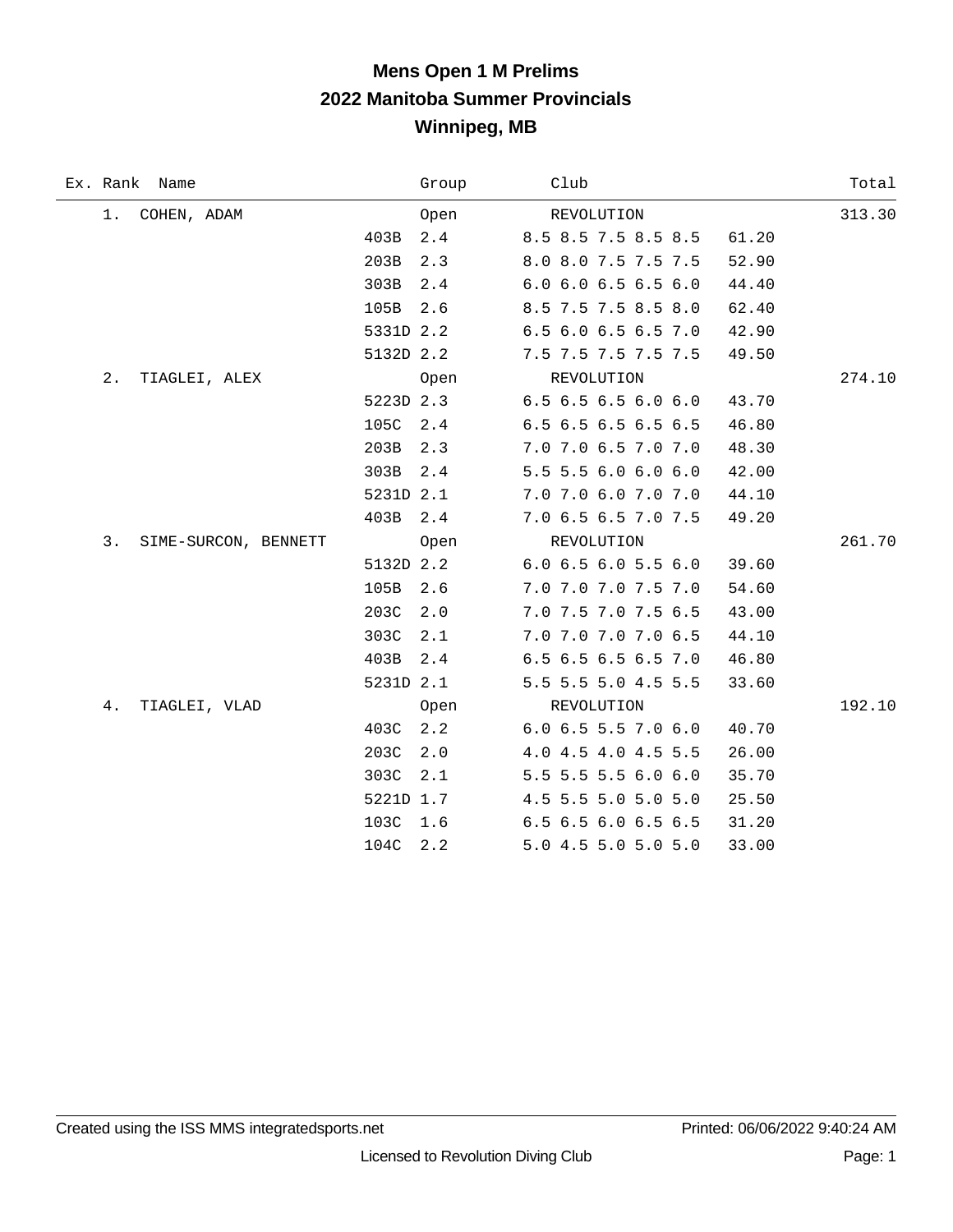## **Mens Open 3 M Prelims 2022 Manitoba Summer Provincials Winnipeg, MB**

| Ex. Rank Name                 | Group     | Club                             | Total  |
|-------------------------------|-----------|----------------------------------|--------|
| Referee: BURNETT, SEAN        |           |                                  |        |
| Judge 1: BURNETT, SEAN        |           | Judge 2: PETERS, JESSIE-LEE      |        |
| Judge 3: SEHN, ERIC           |           | Judge 4: SMUTNY, KATJA           |        |
| Judge 5: MCLEAN, CAM          |           |                                  |        |
|                               |           |                                  |        |
| 1. BERNATSKY, ATTILA          | Open      | REVOLUTION                       | 263.30 |
| 105B                          | 2.4       | 4.0 4.0 4.0 4.5 4.5<br>30.00     |        |
| 107C                          | 2.8       | 5.5 5.5 4.0 5.0 5.0<br>43.40     |        |
| 405B                          | 3.0       | $6.5$ 7.0 6.0 6.5 6.5<br>58.50   |        |
| 305C                          | 2.8       | 5.0 6.0 5.0 4.5 5.0<br>42.00     |        |
| 205B                          | 3.0       | 5.5 5.5 5.5 5.5 6.0<br>49.50     |        |
|                               | 5331D 2.1 | 6.0 6.5 5.5 6.5 7.0<br>39.90     |        |
| $2$ .<br>SIME-SURCON, BENNETT | Open      | REVOLUTION                       | 257.75 |
| 403B                          | 2.1       | $6.0$ 7.5 $6.0$ 6.5 6.5<br>39.90 |        |
| 105B                          | 2.4       | 8.0 7.5 8.0 7.5 7.5<br>55.20     |        |
| 203B                          | 2.2       | 6.5 7.0 7.0 7.0 6.5<br>45.10     |        |
| 303C                          | 2.0       | 6.5 7.0 6.5 7.0 6.5<br>40.00     |        |
| 405C                          | 2.7       | 5.0 5.5 5.0 5.5 5.0<br>41.85     |        |
|                               | 5132D 2.1 | 6.0 6.5 5.0 5.5 5.5<br>35.70     |        |
| 3.<br>TIAGLEI, VLAD           | Open      | REVOLUTION                       | 201.60 |
| 401B                          | 1.4       | 5.0 5.0 5.5 6.0 5.0<br>21.70     |        |
| 403B                          | 2.1       | 7.0 6.5 6.5 6.5 6.5<br>40.95     |        |
| 203C                          | 1.9       | 6.5 6.5 6.5 6.5 6.0<br>37.05     |        |
| 303C                          | 2.0       | 4.0 4.0 4.0 4.0 4.5<br>24.00     |        |
|                               | 5231D 2.0 | 5.5 6.5 5.5 6.5 5.5<br>35.00     |        |
|                               | 105C 2.2  | 6.5 6.5 6.5 6.5 6.5<br>42.90     |        |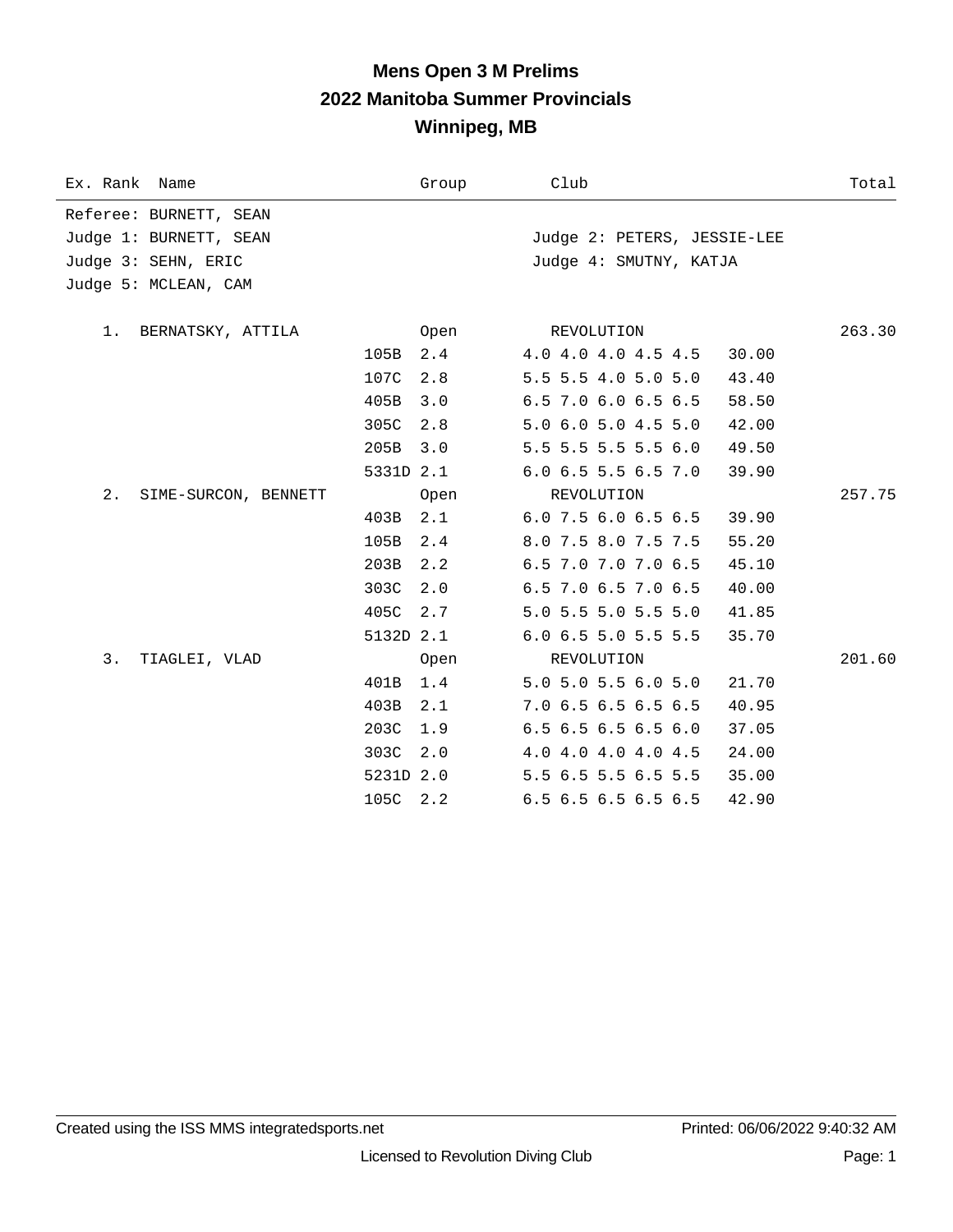## **Mens A - Group 1 M Prelims 2022 Manitoba Summer Provincials Winnipeg, MB**

| Ex. Rank Name              |           | Group            | Club                          | Total  |
|----------------------------|-----------|------------------|-------------------------------|--------|
| Referee: MCLEAN, CAM       |           |                  |                               |        |
| Judge 1: MCLEAN, CAM       |           |                  | Judge 2: PETERS, JESSIE-LEE   |        |
| Judge 3: MARKUSSON, ERIN   |           |                  | Judge 4: SEHN, ERIC           |        |
| Judge 5: BURNETT, SEAN     |           |                  |                               |        |
| COHEN, ADAM<br>1.          |           |                  | REVOLUTION                    | 434.40 |
|                            | 103B      | A - Group<br>1.7 | 7.5 7.5 8.5 7.5 8.0           | 39.10  |
|                            | 401B      | 1.5              | 9.0 8.0 8.0 9.0 9.0           | 39.00  |
|                            | 201B      | 1.6              | 4.5 4.5 4.0 4.0 4.0           | 20.00  |
|                            | 301B      | 1.7              | 7.0 7.5 8.0 6.5 7.5           | 37.40  |
|                            | 5331D 2.2 |                  | 7.0 7.0 7.5 7.5 8.0           | 48.40  |
|                            |           |                  |                               |        |
|                            | 5132D 2.2 |                  | 8.0 8.0 8.0 8.5 8.5           | 53.90  |
|                            | 203B      | 2.3              | 5.0 5.0 5.0 5.5 5.0           | 34.50  |
|                            | 303B      | 2.4              | 5.0 5.5 6.5 5.5 6.0           | 40.80  |
|                            | 105B      | 2.6              | 8.0 8.0 8.0 8.5 8.5           | 63.70  |
|                            | 403B 2.4  |                  | 8.0 8.0 8.5 8.0 8.0           | 57.60  |
| 2.<br>HOGARTH, NATHAN      |           | A - Group        | KWDC                          | 392.40 |
|                            | 103B      | 1.7              | 7.0 6.5 7.0 7.0 7.0           | 35.70  |
|                            | 201B      | 1.6              | $6.0$ 5.5 6.5 6.0 5.0         | 28.00  |
|                            | 301B      | 1.7              | 7.5 7.0 6.5 7.0 7.5           | 36.55  |
|                            | 401B      | 1.5              | 4.5 4.0 4.0 5.0 4.5           | 19.50  |
|                            | 5231D 2.1 |                  | 6.5 6.0 6.5 7.0 7.0           | 42.00  |
|                            | 105B      | 2.6              | 6.5 6.5 7.5 7.5 6.5           | 53.30  |
|                            | 203B      | 2.3              | 4.5 4.5 4.0 3.5 4.5           | 29.90  |
|                            | 303B      | 2.4              | 5.0 5.5 6.5 6.0 6.0           | 42.00  |
|                            | 403B 2.4  |                  | 7.0 6.5 6.5 7.0 7.0           | 49.20  |
|                            | 5233D 2.5 |                  | 7.5 7.5 7.5 7.5 7.5           | 56.25  |
| 3.<br>SIME-SURCON, BENNETT |           | A - Group        | REVOLUTION                    | 364.35 |
|                            | 401B      | 1.5              | 7.0 7.0 6.5 6.5 6.5           | 30.00  |
|                            | 201B      | 1.6              | 7.0 7.0 6.5 6.5 6.0           | 32.00  |
|                            | 301B      | 1.7              | 4.5 4.0 4.5 4.0 3.5           | 21.25  |
|                            | 103B      | 1.7              | 7.5 7.0 7.0 6.5 7.0           | 35.70  |
|                            | 5132D 2.2 |                  | $6.5$ $6.0$ $6.5$ $6.5$ $6.0$ | 41.80  |
|                            | 105B      | 2.6              | 7.0 7.0 7.0 7.0 6.5           | 54.60  |
|                            | 203C      | 2.0              | 6.5 6.0 6.0 7.0 6.5           | 38.00  |
|                            | 303C      | 2.1              | 5.0 4.5 5.0 5.0 5.5           | 31.50  |
|                            | 403B      | 2.4              | 5.5 5.5 5.5 6.0 5.5           | 39.60  |
|                            | 5231D 2.1 |                  | 6.5 6.0 5.5 7.5 6.5           | 39.90  |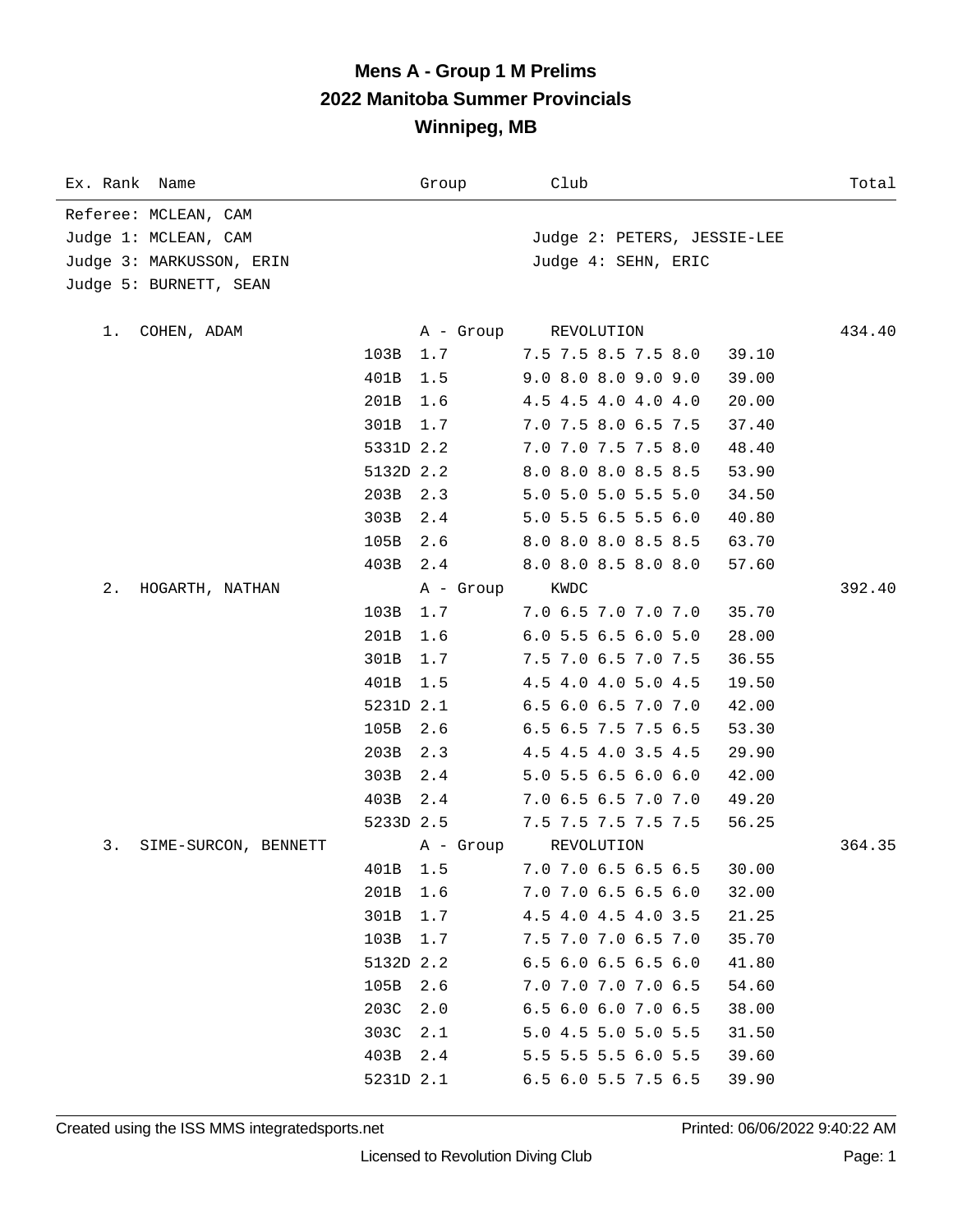# **Mens A - Group 1 M Prelims 2022 Manitoba Summer Provincials Winnipeg, MB**

| Ex. Rank Name   |           | Group     | Club                          | Total  |
|-----------------|-----------|-----------|-------------------------------|--------|
| 4.<br>EARN, KAI |           | A - Group | REVOLUTION                    | 270.90 |
|                 | 103B 1.7  |           | $5.0$ $5.0$ $5.5$ $4.5$ $4.5$ | 24.65  |
|                 | 201B 1.6  |           | 7.0 6.5 6.0 7.0 6.0           | 31.20  |
|                 | 301B 1.7  |           | 4.5 4.0 5.5 4.0 4.5           | 22.10  |
|                 | 401B 1.5  |           | 4.5 5.0 4.5 5.5 5.5           | 22.50  |
|                 | 5122D 1.9 |           | 5.04.54.05.04.5               | 26.60  |
|                 | 104C 2.2  |           | 5.5 5.0 5.0 5.5 5.5           | 35.20  |
|                 | 203C 2.0  |           | $3.5$ $3.5$ $3.5$ $3.5$ $3.0$ | 21.00  |
|                 | 303C 2.1  |           | 4.5 4.0 4.0 4.5 4.5           | 27.30  |
|                 | 403C 2.2  |           | 5.5 5.0 5.0 5.0 5.5           | 34.10  |
|                 | 5231D 2.1 |           | $3.5$ 4.0 4.5 4.5 4.0         | 26.25  |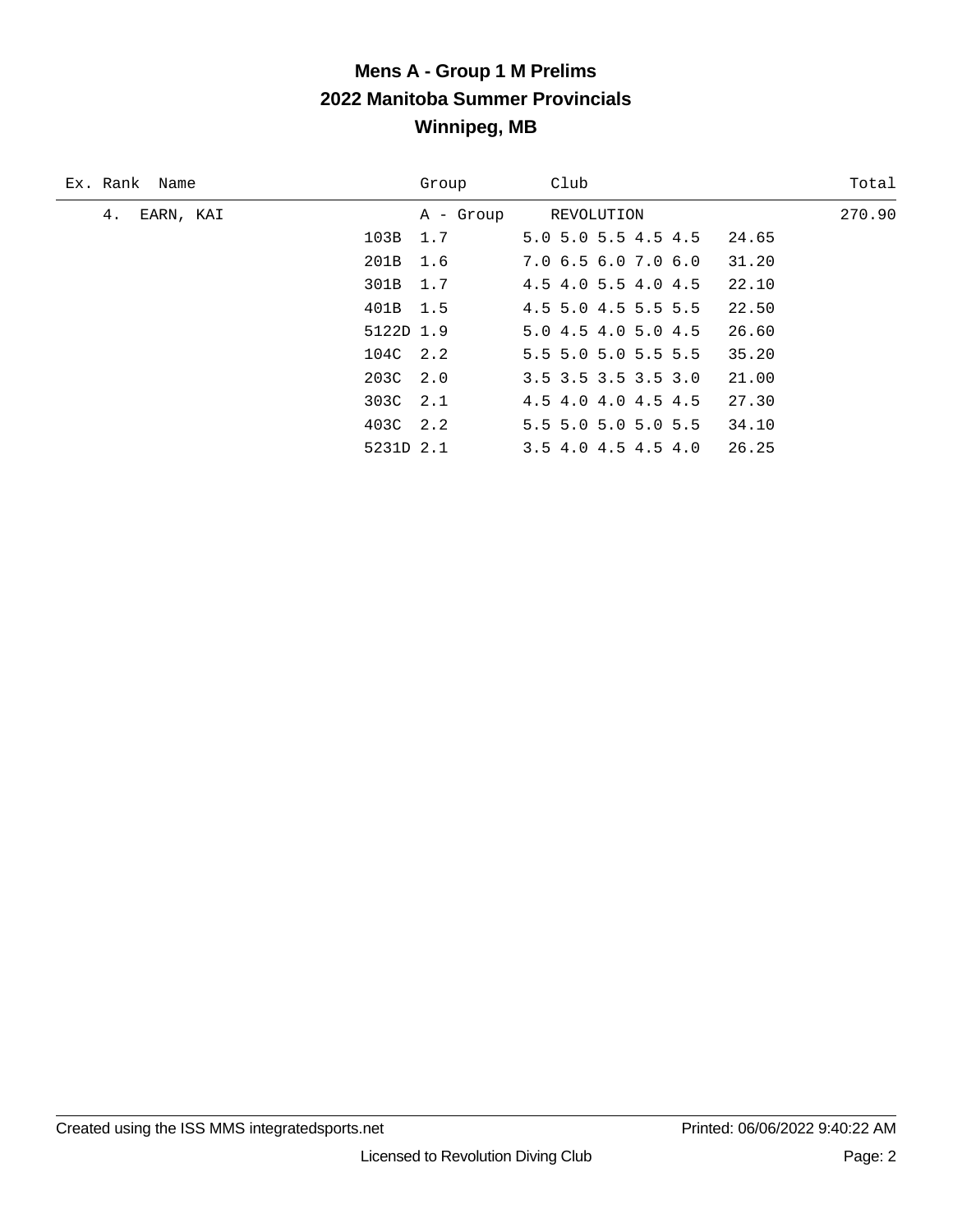## **Mens A - Group 3 M Prelims 2022 Manitoba Summer Provincials Winnipeg, MB**

| Ex. Rank Name               |                     | Group     | Club                                       |                | Total  |
|-----------------------------|---------------------|-----------|--------------------------------------------|----------------|--------|
| Referee: MCLEAN, CAM        |                     |           |                                            |                |        |
| Judge 1: MCLEAN, CAM        |                     |           | Judge 2: BURNETT, SEAN                     |                |        |
| Judge 3: PETERS, JESSIE-LEE |                     |           | Judge 4: SMUTNY, KATJA                     |                |        |
| Judge 5: SEHN, ERIC         |                     |           |                                            |                |        |
|                             |                     |           |                                            |                |        |
| COHEN, ADAM<br>1.           | 1.6                 | A - Group | REVOLUTION                                 |                | 511.45 |
|                             | 103B<br>403B<br>2.1 |           | 7.0 8.0 7.0 7.0 7.0<br>7.5 8.5 7.5 8.0 8.5 | 33.60<br>50.40 |        |
|                             | 201B<br>1.8         |           | 7.0 7.5 7.5 7.5 7.5                        | 40.50          |        |
|                             | 301B<br>1.9         |           | 6.5 6.5 6.5 7.0 6.0                        | 37.05          |        |
|                             | 5331D 2.1           |           | 4.5 5.0 5.5 6.0 5.5                        | 33.60          |        |
|                             | 303B<br>2.3         |           | 6.5 7.0 7.0 7.0 7.0                        | 48.30          |        |
|                             | 405C<br>2.7         |           | 8.0 8.0 7.5 8.0 8.0                        | 64.80          |        |
|                             | 107B<br>3.1         |           | 7.5 7.5 7.0 7.0 7.5                        | 68.20          |        |
|                             | 205B 3.0            |           | 8.0 8.0 8.0 8.0 8.5                        | 72.00          |        |
|                             | 5152B 3.0           |           | 7.0 7.0 7.0 7.0 7.0                        | 63.00          |        |
| 2.<br>HOGARTH, NATHAN       |                     | A - Group | KWDC                                       |                | 451.55 |
|                             | 103B<br>1.6         |           | 7.0 7.0 7.0 7.0 7.0                        | 33.60          |        |
|                             | 201B<br>1.8         |           | 7.0 6.5 6.5 6.5 6.5                        | 35.10          |        |
|                             | 301B<br>1.9         |           | 7.0 7.0 7.0 6.5 6.5                        | 38.95          |        |
|                             | 2.1<br>403B         |           | $6.5$ $6.0$ $6.0$ $6.5$ $6.0$              | 38.85          |        |
|                             | 5231D 2.0           |           | 7.5 7.0 7.0 7.5 7.0                        | 43.00          |        |
|                             | 2.4<br>105B         |           | 7.5 7.5 7.5 7.5 8.0                        | 54.00          |        |
|                             | 205C<br>2.8         |           | 7.5 7.0 7.0 7.5 7.0                        | 60.20          |        |
|                             | 305C<br>2.8         |           | $6.5$ $6.5$ $6.0$ $6.5$ $6.0$              | 53.20          |        |
|                             | 405C 2.7            |           | 6.5 6.5 6.5 6.5 6.0                        | 52.65          |        |
|                             | 5235D 2.8           |           | 4.5 5.0 5.0 5.0 5.0                        | 42.00          |        |
| 3.<br>BERNATSKY, ATTILA     |                     | A - Group | REVOLUTION                                 |                | 399.45 |
|                             | 103B 1.6            |           | 6.5 6.5 6.5 6.5 6.0                        | 31.20          |        |
|                             | 403B<br>2.1         |           | 7.5 7.0 7.0 7.0 7.0                        | 44.10          |        |
|                             | 301B<br>1.9         |           | $6.0$ 6.5 6.5 6.5 6.0                      | 36.10          |        |
|                             | 201B<br>1.8         |           | 7.5 7.5 7.5 7.5 7.5                        | 40.50          |        |
|                             | 5231D 2.0           |           | 7.0 7.0 7.0 7.0 7.5                        | 42.00          |        |
|                             | 405B<br>3.0         |           | 4.5 5.0 5.0 5.0 4.5                        | 43.50          |        |
|                             | 107C<br>2.8         |           | 3.0 3.0 3.0 3.0 2.0                        | 25.20          |        |
|                             | 305C<br>2.8         |           | 6.5 4.5 5.5 5.5 4.5                        | 43.40          |        |
|                             | 205B<br>3.0         |           | 7.0 5.5 6.0 6.0 5.0                        | 52.50          |        |
|                             | 5331D 2.1           |           | 6.5 6.5 5.5 6.5 6.5                        | 40.95          |        |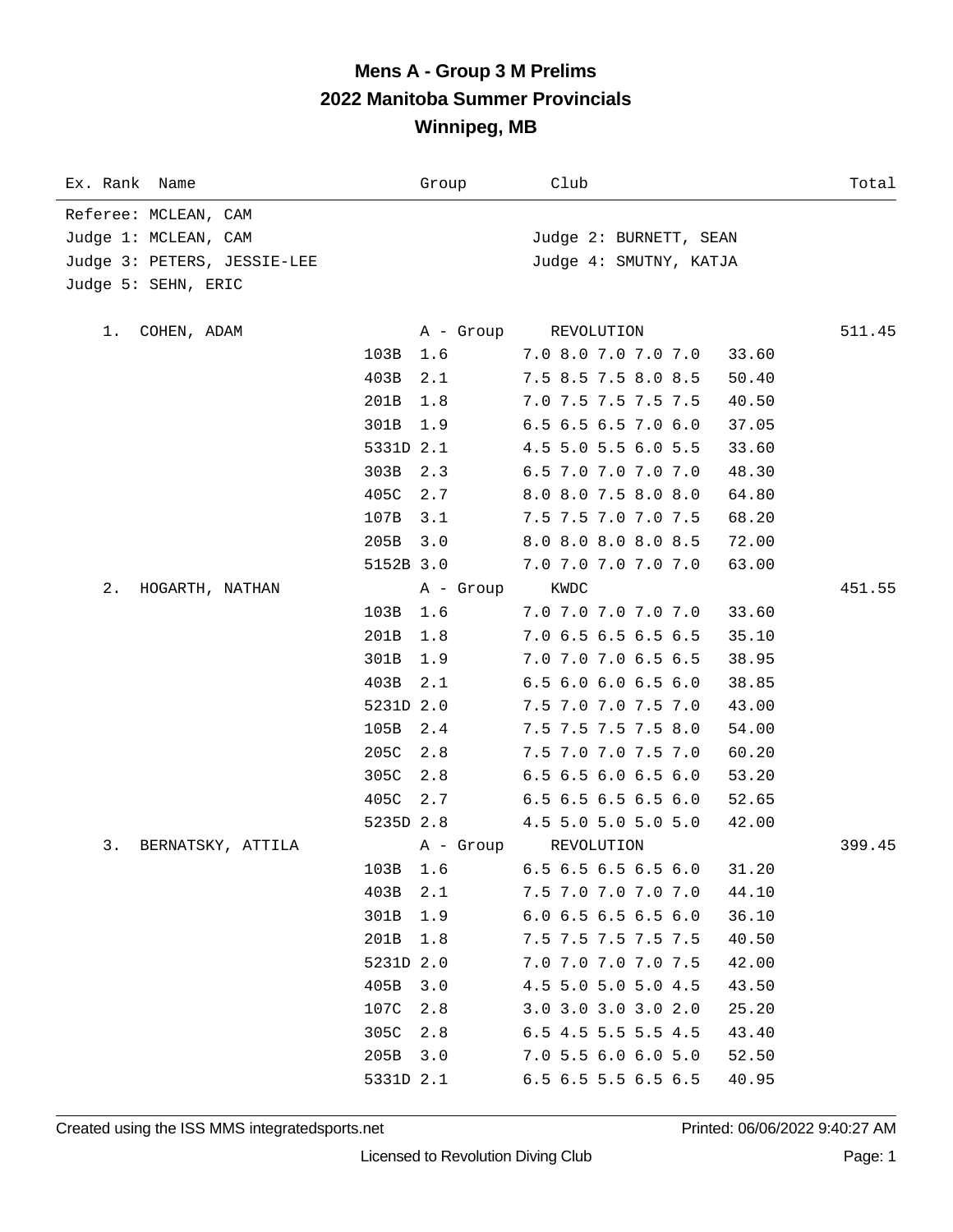# **Mens A - Group 3 M Prelims 2022 Manitoba Summer Provincials Winnipeg, MB**

|    | Ex. Rank Name        |           | Group     | Club                                   | Total  |
|----|----------------------|-----------|-----------|----------------------------------------|--------|
| 4. | SIME-SURCON, BENNETT |           |           | A - Group REVOLUTION                   | 395.10 |
|    |                      | 403B      | 2.1       | 7.0 7.5 7.0 7.5 7.5<br>46.20           |        |
|    |                      | 201B      | 1.8       | 7.0 7.0 7.5 7.0 7.0<br>37.80           |        |
|    |                      | 301B      | 1.9       | $6.0$ $6.5$ $6.5$ $6.0$ $6.0$<br>35.15 |        |
|    |                      | 103B      | 1.6       | 7.0 7.0 7.0 7.0 7.0<br>33.60           |        |
|    |                      | 5132D 2.1 |           | 7.0 7.0 7.0 7.0 7.0<br>44.10           |        |
|    |                      | 105B      | 2.4       | $6.5$ $6.5$ $7.0$ $6.5$ $6.0$<br>46.80 |        |
|    |                      | 203B      | 2.2       | 5.5 5.5 5.5 5.5 5.0<br>36.30           |        |
|    |                      | 303C      | 2.0       | 5.0 4.5 4.5 5.0 4.0<br>28.00           |        |
|    |                      | 405C      | 2.7       | 6.0 5.5 6.0 7.0 6.5<br>49.95           |        |
|    |                      | 5233D 2.4 |           | 4.0 5.5 5.0 6.0 5.0<br>37.20           |        |
| 5. | TIAGLEI, ALEX        |           | A - Group | REVOLUTION                             | 376.10 |
|    |                      | 103B      | 1.6       | 7.5 7.5 7.5 7.5 7.5<br>36.00           |        |
|    |                      | 201B      | 1.8       | 7.0 7.0 7.0 7.0 7.0<br>37.80           |        |
|    |                      | 301B      | 1.9       | 7.0 7.0 7.0 6.5 7.0<br>39.90           |        |
|    |                      | 403B      | 2.1       | 6.5 6.5 6.0 6.5 6.5<br>40.95           |        |
|    |                      | 5331D 2.1 |           | 5.5 5.5 5.5 5.5 5.0<br>34.65           |        |
|    |                      | 105B      | 2.4       | 6.56.06.06.56.0<br>44.40               |        |
|    |                      | 205C      | 2.8       | 3.5 3.0 3.0 3.5 3.0<br>26.60           |        |
|    |                      | 305C      | 2.8       | 4.0 3.5 3.5 3.0 3.5<br>29.40           |        |
|    |                      | 405C      | 2.7       | 5.0 5.5 5.0 6.0 5.5<br>43.20           |        |
|    |                      | 5233D 2.4 |           | $6.0$ 7.0 $6.0$ $6.0$ $6.0$<br>43.20   |        |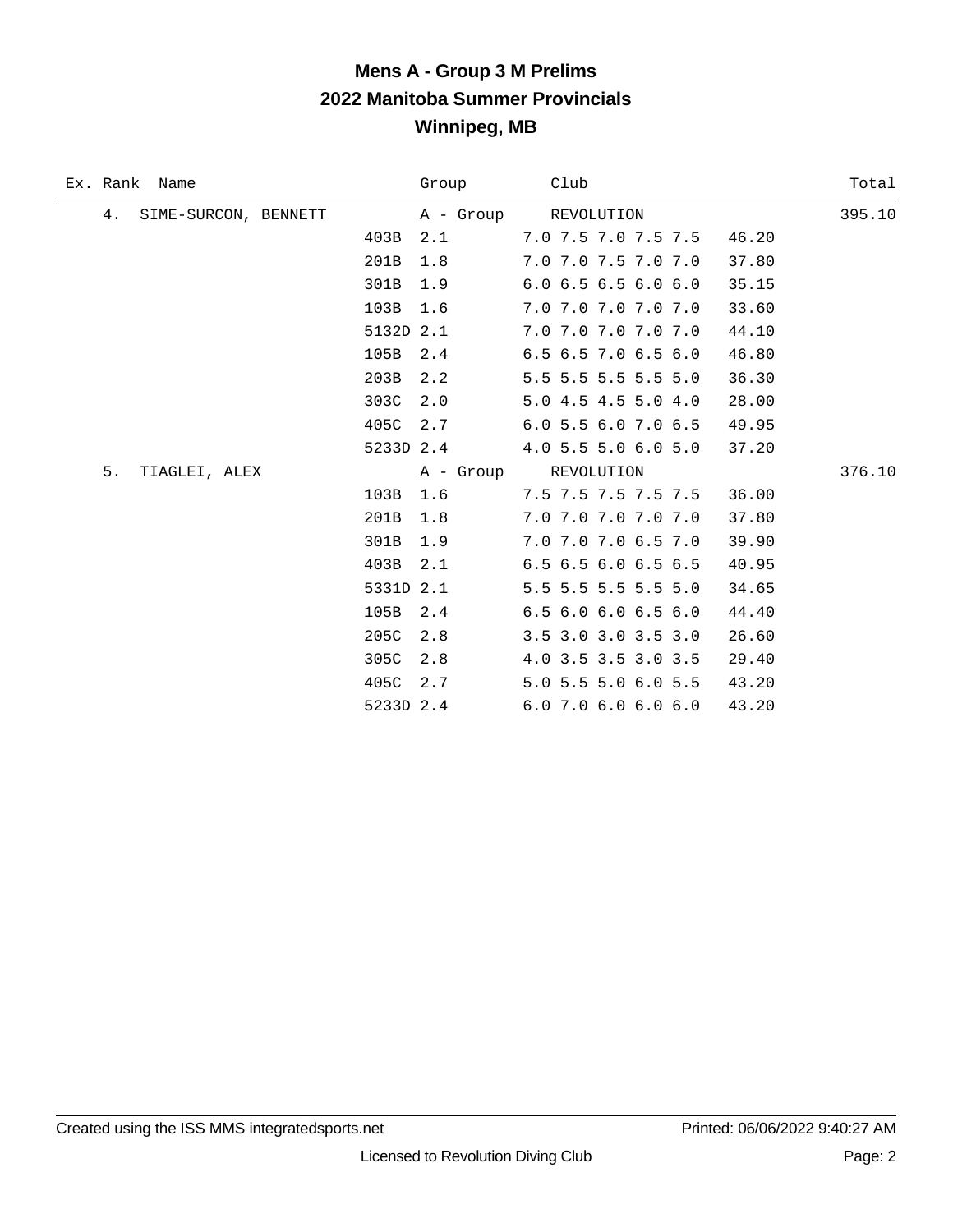## **Mens Open Platform Prelims 2022 Manitoba Summer Provincials Winnipeg, MB**

| Ex. Rank Name               |     |           | Group | Club                             | Total  |
|-----------------------------|-----|-----------|-------|----------------------------------|--------|
| Referee: BURNETT, SEAN      |     |           |       | Asst. Referee: RICHARDSON, KELLY |        |
| Judge 1: BURNETT, SEAN      |     |           |       | Judge 2: MCLEAN, CAM             |        |
| Judge 3: PETERS, JESSIE-LEE |     |           |       | Judge 4: MARKUSSON, ERIN         |        |
| Judge 5: SEHN, ERIC         |     |           |       |                                  |        |
|                             |     |           |       |                                  |        |
| 1. BERNATSKY, ATTILA        |     |           | Open  | REVOLUTION                       | 269.85 |
|                             | 10M | 405B      | 2.8   | 5.5 5.0 5.5 6.5 5.5              | 46.20  |
|                             | 10M | 107C      | 2.7   | $6.0$ 5.5 5.0 6.0 5.0            | 44.55  |
|                             | 10M | 305C      | 2.8   | 3.5 3.5 3.5 3.0 3.5              | 29.40  |
|                             | 10M | 205B      | 2.9   | 8.5 8.0 8.5 8.0 8.5              | 72.50  |
|                             | 10M | 614B      | 2.4   | 4.0 3.0 3.5 3.5 3.5              | 25.20  |
|                             | 10M | 5251B 2.6 |       | 6.0 7.0 6.5 6.5 7.0              | 52.00  |
| 2.<br>TIAGLEI, VLAD         |     |           | Open  | REVOLUTION                       | 191.45 |
|                             | 5M  | 403C      | 2.2   | 5.0 5.0 5.0 5.0 4.5              | 33.00  |
|                             | 5M  | 203C      | 2.0   | 4.0 5.0 4.5 5.0 4.5              | 28.00  |
|                             | 5M  | 303C      | 2.1   | 4.5 4.0 4.5 5.0 4.5              | 28.35  |
|                             | 5M  | 612B      | 1.7   | 7.0 7.0 7.0 8.0 7.5              | 36.55  |
|                             | 5M  | 5231D 2.1 |       | 6.0 5.5 6.0 5.5 6.0              | 36.75  |
|                             | 5M  | 105C 2.4  |       | 4.0 4.0 3.5 4.0 4.0              | 28.80  |
| 3.<br>SIME-SURCON, BENNETT  |     |           | Open  | REVOLUTION                       | 171.85 |
|                             | 5М  | 103B      | 1.7   | 7.0 6.5 7.0 6.5 6.5              | 34.00  |
|                             | 5M  | 201C      | 1.5   | 6.0 6.5 7.0 7.0 7.0              | 30.75  |
|                             | 5M  | 301C      | 1.6   | 4.0 3.5 4.0 4.0 4.0              | 19.20  |
|                             | 5M  | 401B      | 1.5   | $6.0$ 7.0 $6.5$ $6.0$ $6.0$      | 27.75  |
|                             | 5M  | 612B      | 1.7   | 5.0 4.5 5.0 5.5 5.0              | 25.50  |
|                             | 5М  | 5231D 2.1 |       | 5.0 5.5 5.5 5.5 5.5              | 34.65  |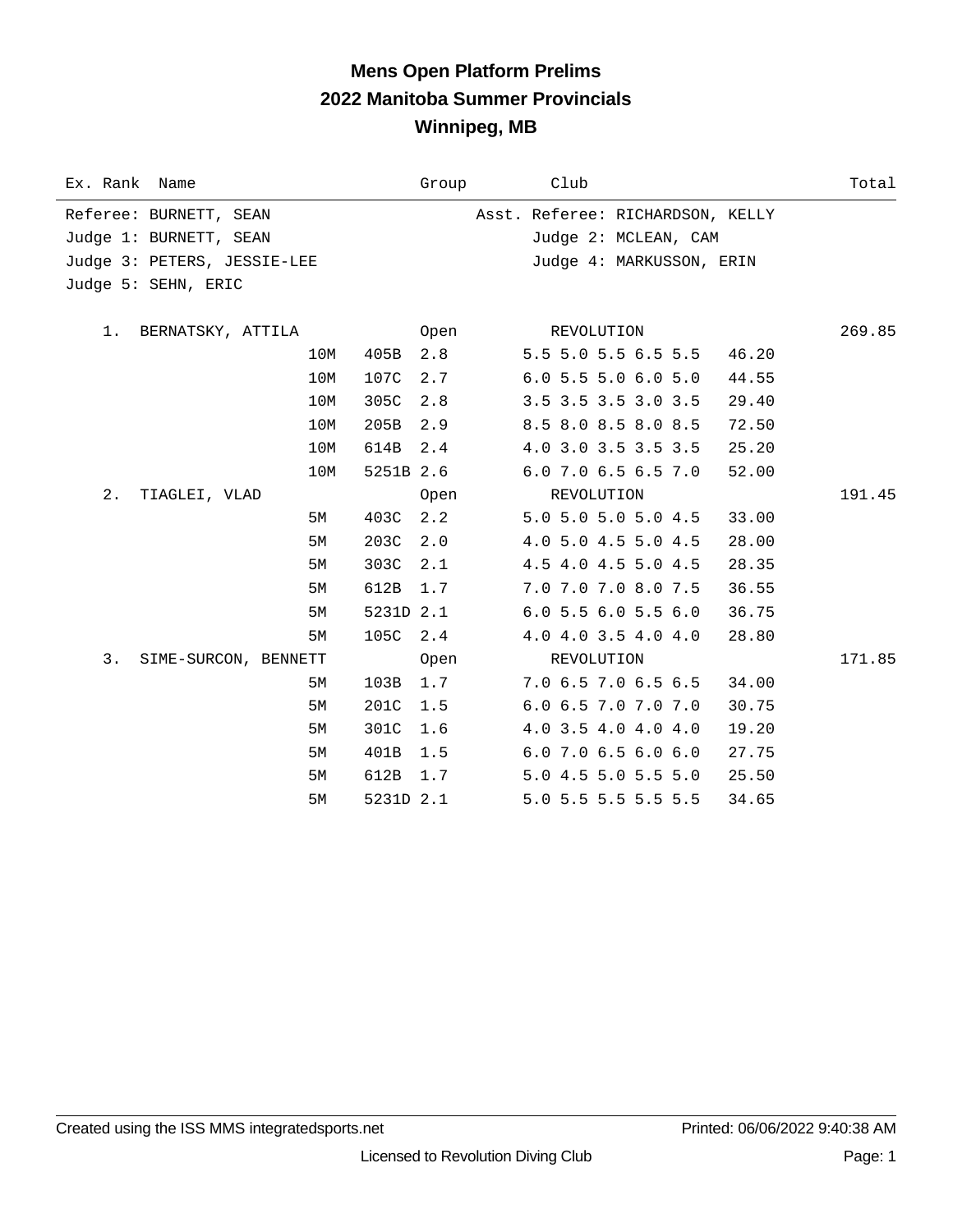## **Mens A - Group Platform Prelims 2022 Manitoba Summer Provincials Winnipeg, MB**

| Ex. Rank Name               |                   |      |           |     | Group     | Club                        |                                                 |       | Total  |
|-----------------------------|-------------------|------|-----------|-----|-----------|-----------------------------|-------------------------------------------------|-------|--------|
| Referee: SMUTNY, KATJA      |                   |      |           |     |           |                             |                                                 |       |        |
| Judge 1: SMUTNY, KATJA      |                   |      |           |     |           |                             | Judge 2: MCLEAN, CAM                            |       |        |
| Judge 3: BURNETT, SEAN      |                   |      |           |     |           |                             | Judge 4: RICHARDSON, KELLY                      |       |        |
| Judge 5: SEHN, ERIC         |                   |      |           |     |           |                             | Judge 6: MARKUSSON, ERIN                        |       |        |
| Judge 7: PETERS, JESSIE-LEE |                   |      |           |     |           |                             |                                                 |       |        |
|                             |                   |      |           |     |           |                             |                                                 |       |        |
| 1.                          | TIAGLEI, ALEX     |      |           |     | A - Group | REVOLUTION                  |                                                 |       | 419.60 |
|                             |                   | 10M  | 103B      | 1.6 |           |                             | 6.5 5.5 6.0 6.5 5.5 6.0 6.0                     | 28.80 |        |
|                             |                   | 10M  | 403B      | 2.0 |           |                             | 7.5 8.0 8.0 9.0 8.5 9.0 8.5                     | 50.00 |        |
|                             |                   | 10M  | 201B      | 1.8 |           |                             | 9.5 9.510.0 9.010.0 9.010.0                     | 52.20 |        |
|                             |                   | 10M  | 301B      | 1.9 |           | 9.5 9.5 9.0 9.5 9.5 9.0 9.5 |                                                 | 54.15 |        |
|                             |                   | 7.5M | 105B      | 2.4 |           | 7.0 7.0 7.5 7.0 7.5 8.0 7.5 |                                                 | 52.80 |        |
|                             |                   | 10M  | 205B      | 2.9 |           | 5.0 5.5 6.0 5.0 5.5 6.0 5.5 |                                                 | 47.85 |        |
|                             |                   | 10M  | 305C      | 2.8 |           |                             | 4.5 4.5 4.0 4.0 4.0 4.0 4.0                     | 33.60 |        |
|                             |                   | 10M  | 5251B 2.6 |     |           |                             | 7.0 7.0 7.0 5.5 7.0 6.5 7.0                     | 54.60 |        |
|                             |                   | 10M  | 614B      | 2.4 |           |                             | 6.0 7.0 7.0 6.0 6.0 7.5 6.0                     | 45.60 |        |
| $2$ .                       | BERNATSKY, ATTILA |      |           |     | A - Group | REVOLUTION                  |                                                 |       | 414.70 |
|                             |                   | 10M  | 103B      | 1.6 |           |                             | 7.5 7.5 7.0 7.5 7.0 6.5 7.0                     | 34.40 |        |
|                             |                   | 10M  | 403B      | 2.0 |           | 7.5 7.5 7.5 7.5 7.0 8.0 7.5 |                                                 | 45.00 |        |
|                             |                   | 10M  | 201B      | 1.8 |           |                             | 7.5 8.0 7.5 7.5 7.0 6.5 7.0                     | 39.60 |        |
|                             |                   | 10M  | 612B      | 1.9 |           | 7.0 7.0 6.5 7.0 6.5 7.5 6.5 |                                                 | 38.95 |        |
|                             |                   | 10M  | 405B      | 2.8 |           | 6.5 6.5 6.5 8.0 5.5 6.0 6.0 |                                                 | 53.20 |        |
|                             |                   | 10M  | 107C      | 2.7 |           | 6.5 6.5 6.0 5.5 6.0 6.5 6.5 |                                                 | 51.30 |        |
|                             |                   | 10M  | 305C      | 2.8 |           | 5.5 4.5 4.5 5.0 3.5 5.0 4.5 |                                                 | 39.20 |        |
|                             |                   | 10M  | 205B      | 2.9 |           |                             | 7.5 7.5 7.0 7.5 6.5 7.0 7.0                     | 62.35 |        |
|                             |                   | 10M  | 5251B 2.6 |     |           |                             | 6.5 7.0 6.0 6.5 6.0 6.5 6.5                     | 50.70 |        |
| 3.                          | GREEN, CARTER     |      |           |     | A - Group | REGINA                      |                                                 |       | 263.90 |
|                             |                   | 7.5M | 101B 1.5  |     |           |                             | 7.0 7.0 7.0 7.0 7.0 7.0 7.0                     | 31.50 |        |
|                             |                   |      | 7.5M 401B | 1.4 |           |                             | 6.5 7.0 6.5 6.5 6.5 6.0 6.5                     | 27.30 |        |
|                             |                   | 5M   | 201B      | 1.6 |           |                             | $6.0$ $6.0$ $6.0$ $6.0$ $6.0$ $6.0$ $6.0$ $6.0$ | 28.80 |        |
|                             |                   | 5M   | 6221D 1.6 |     |           |                             | 5.5 5.5 4.5 6.0 5.0 5.0 5.0                     | 24.80 |        |
|                             |                   | 5M   | 301C 1.6  |     |           |                             | 6.0 6.0 5.5 5.5 5.5 5.5 5.5                     | 26.40 |        |
|                             |                   | 7.5M | 5132D 2.1 |     |           |                             | 6.0 5.5 5.5 5.0 5.0 6.0 5.0                     | 33.60 |        |
|                             |                   | 7.5M | 103B      | 1.6 |           | 6.5 6.5 7.0 7.0 6.5 6.5 6.5 |                                                 | 31.20 |        |
|                             |                   | 7.5M | 403B      | 2.1 |           |                             | 5.0 5.0 5.0 6.0 5.0 5.0 5.0                     | 31.50 |        |
|                             |                   | 7.5M | 612B      | 1.8 |           |                             | 6.0 5.0 5.0 4.0 5.5 5.5 5.5                     | 28.80 |        |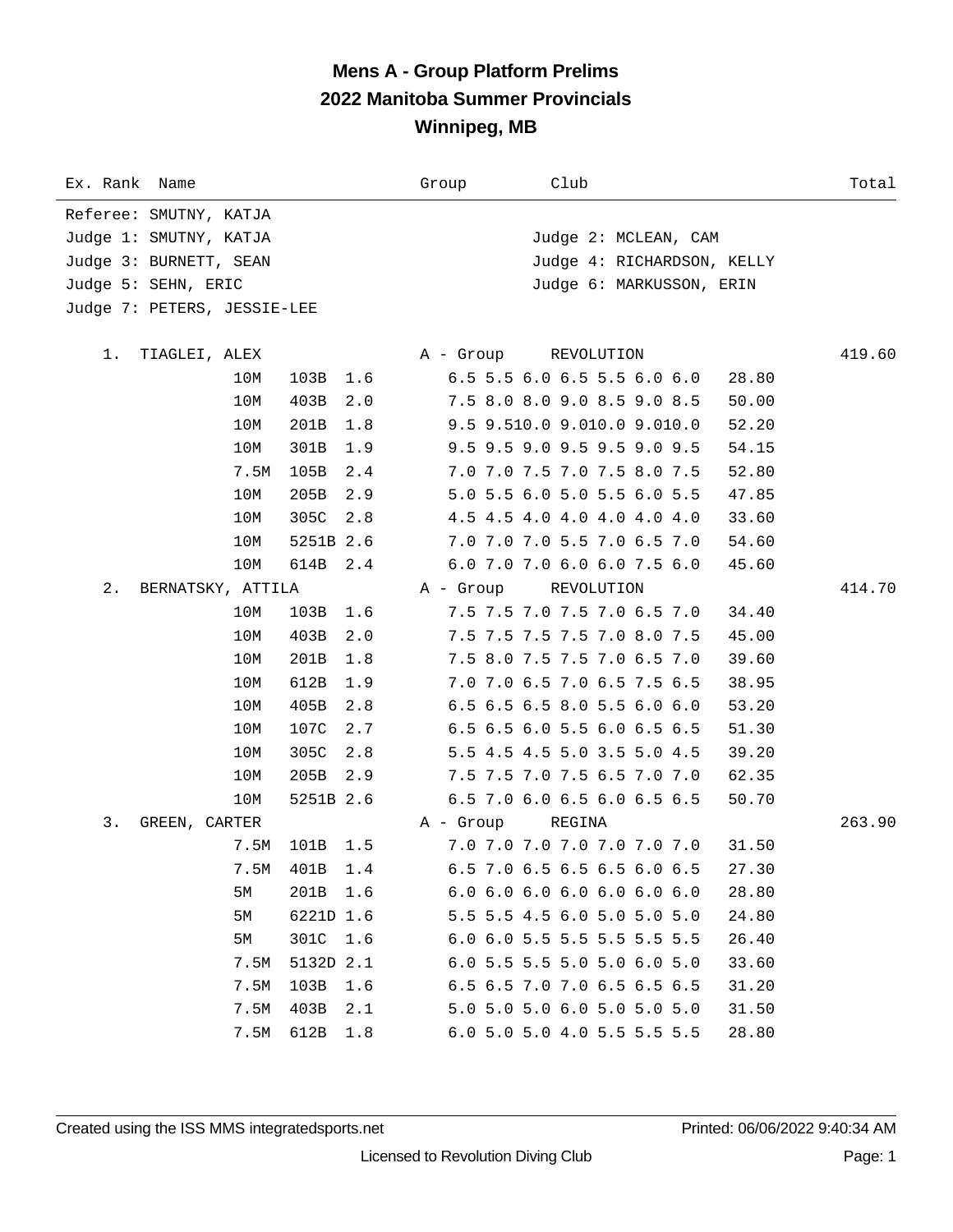## **Mens B - Group 1 M Prelims 2022 Manitoba Summer Provincials Winnipeg, MB**

| Ex. Rank Name            |           | Group     | Club                          | Total  |
|--------------------------|-----------|-----------|-------------------------------|--------|
| Referee: MCLEAN, CAM     |           |           |                               |        |
| Judge 1: MCLEAN, CAM     |           |           | Judge 2: PETERS, JESSIE-LEE   |        |
| Judge 3: MARKUSSON, ERIN |           |           | Judge 4: SEHN, ERIC           |        |
| Judge 5: BURNETT, SEAN   |           |           |                               |        |
| 1. SPILCHAK, CASEY       |           | B - Group | SASKATOON                     | 316.65 |
|                          | 103B      | 1.7       | $6.5$ $6.5$ $6.0$ $6.5$ $7.0$ | 33.15  |
|                          | 201B      | 1.6       | 7.5 6.5 7.5 6.0 6.5           | 32.80  |
|                          | 301B      | 1.7       | 7.5 7.0 6.5 6.5 7.0           | 34.85  |
|                          | 401A      | 1.8       | 6.5 6.5 6.5 7.0 7.0           | 36.00  |
|                          | 5231D 2.1 |           | 7.0 6.5 6.0 7.0 6.5           | 42.00  |
|                          | 105C      | 2.4       | 4.5 4.5 4.5 4.5 5.0           | 32.40  |
|                          | 203B      | 2.3       | 5.0 5.0 5.0 4.5 5.0           | 34.50  |
|                          | 303C      | 2.1       | 7.0 6.5 6.0 6.5 6.5           | 40.95  |
|                          | 403B 2.4  |           | 4.5 4.5 3.5 4.0 4.0           | 30.00  |
| 2.<br>BONDY, NICOLAS     |           | B - Group | ETOBICOKE                     | 296.80 |
|                          | 103B      | 1.7       | 5.5 5.5 6.0 6.0 5.5           | 28.90  |
|                          | 201B      | 1.6       | 7.5 7.5 6.5 7.0 7.0           | 34.40  |
|                          | 301B      | 1.7       | 7.06.55.06.06.0               | 31.45  |
|                          | 401A 1.8  |           | 7.0 6.0 6.0 6.5 6.5           | 34.20  |
|                          | 5132D 2.2 |           | 5.0 4.5 4.5 4.0 4.0           | 28.60  |
|                          | 105C 2.4  |           | 5.0 5.0 5.5 4.0 4.5           | 34.80  |
|                          | 203C      | 2.0       | 4.0 4.0 4.5 4.5 4.5           | 26.00  |
|                          | 403B      | 2.4       | 7.5 7.0 6.5 6.5 6.5           | 48.00  |
|                          | 5231D 2.1 |           | 5.0 4.5 5.0 5.5 4.5           | 30.45  |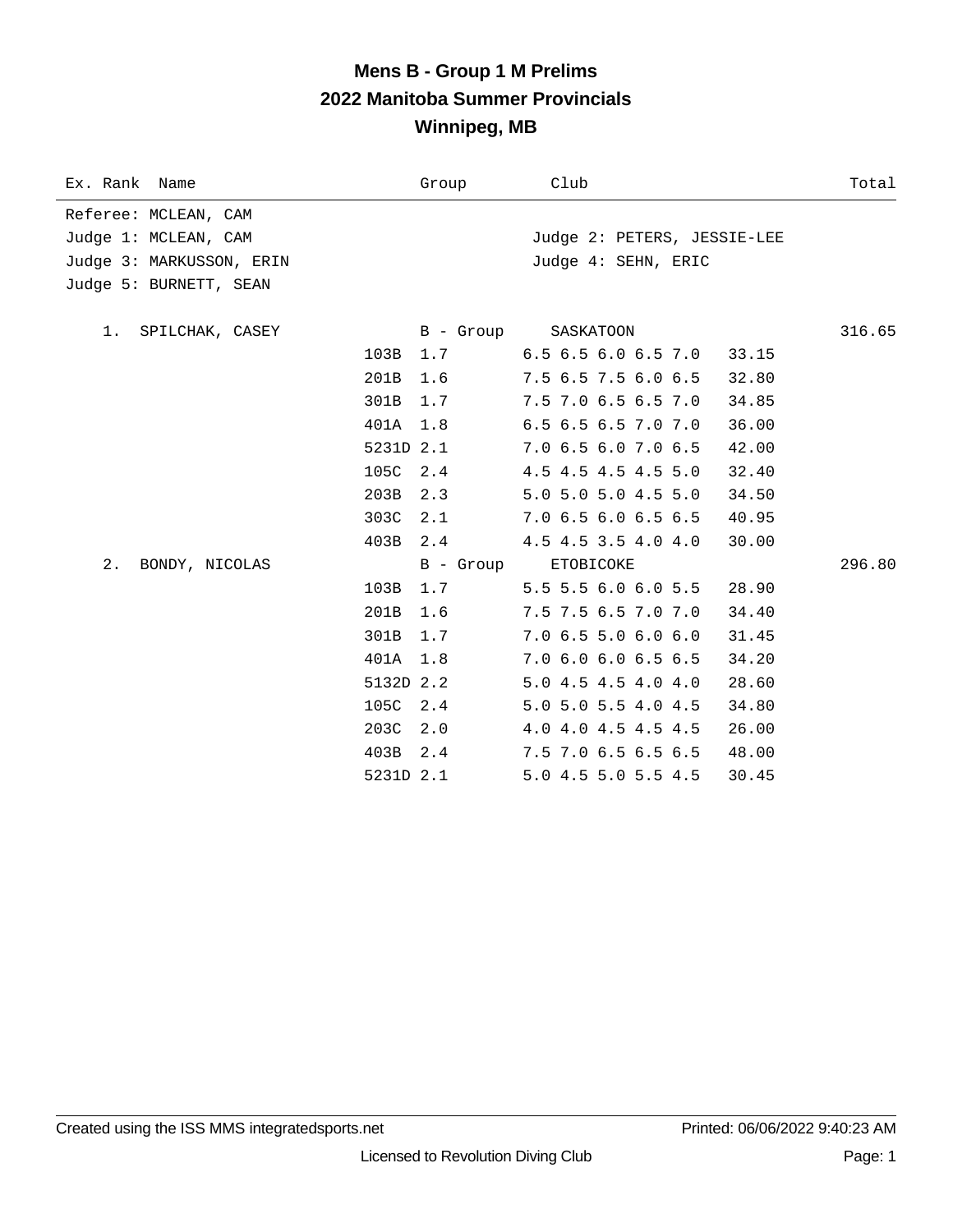# **Mens B - Group 3 M Prelims 2022 Manitoba Summer Provincials Winnipeg, MB**

| Ex. Rank Name               |           | Group    | Club                          | Total  |
|-----------------------------|-----------|----------|-------------------------------|--------|
| Referee: MCLEAN, CAM        |           |          |                               |        |
| Judge 1: MCLEAN, CAM        |           |          | Judge 2: BURNETT, SEAN        |        |
| Judge 3: PETERS, JESSIE-LEE |           |          | Judge 4: SMUTNY, KATJA        |        |
| Judge 5: SEHN, ERIC         |           |          |                               |        |
|                             |           |          |                               |        |
| 1. SPILCHAK, CASEY          |           |          | B - Group SASKATOON           | 360.05 |
|                             |           | 103B 1.6 | 7.0 7.0 6.5 6.0 6.5 32.00     |        |
|                             | 201B 1.8  |          | 7.5 8.0 7.5 7.5 8.0           | 41.40  |
|                             | 301B 1.9  |          | 7.0 7.0 7.0 7.0 7.5           | 39.90  |
|                             | 403B 2.1  |          | $5.5$ $6.0$ $6.0$ $5.5$ $6.0$ | 36.75  |
|                             | 5231D 2.0 |          | $5.0 \t6.0 \t6.5 \t6.0 \t5.0$ | 34.00  |
|                             | 105B 2.4  |          | 5.5 6.5 6.0 5.5 5.5           | 40.80  |
|                             | 205C 2.8  |          | $4.5$ 3.5 $4.5$ $4.0$ $4.0$   | 35.00  |
|                             | 405C 2.7  |          | 5.56.06.06.56.0               | 48.60  |
|                             | 5233D 2.4 |          | 7.0 7.0 7.5 7.0 7.5           | 51.60  |
|                             |           |          |                               |        |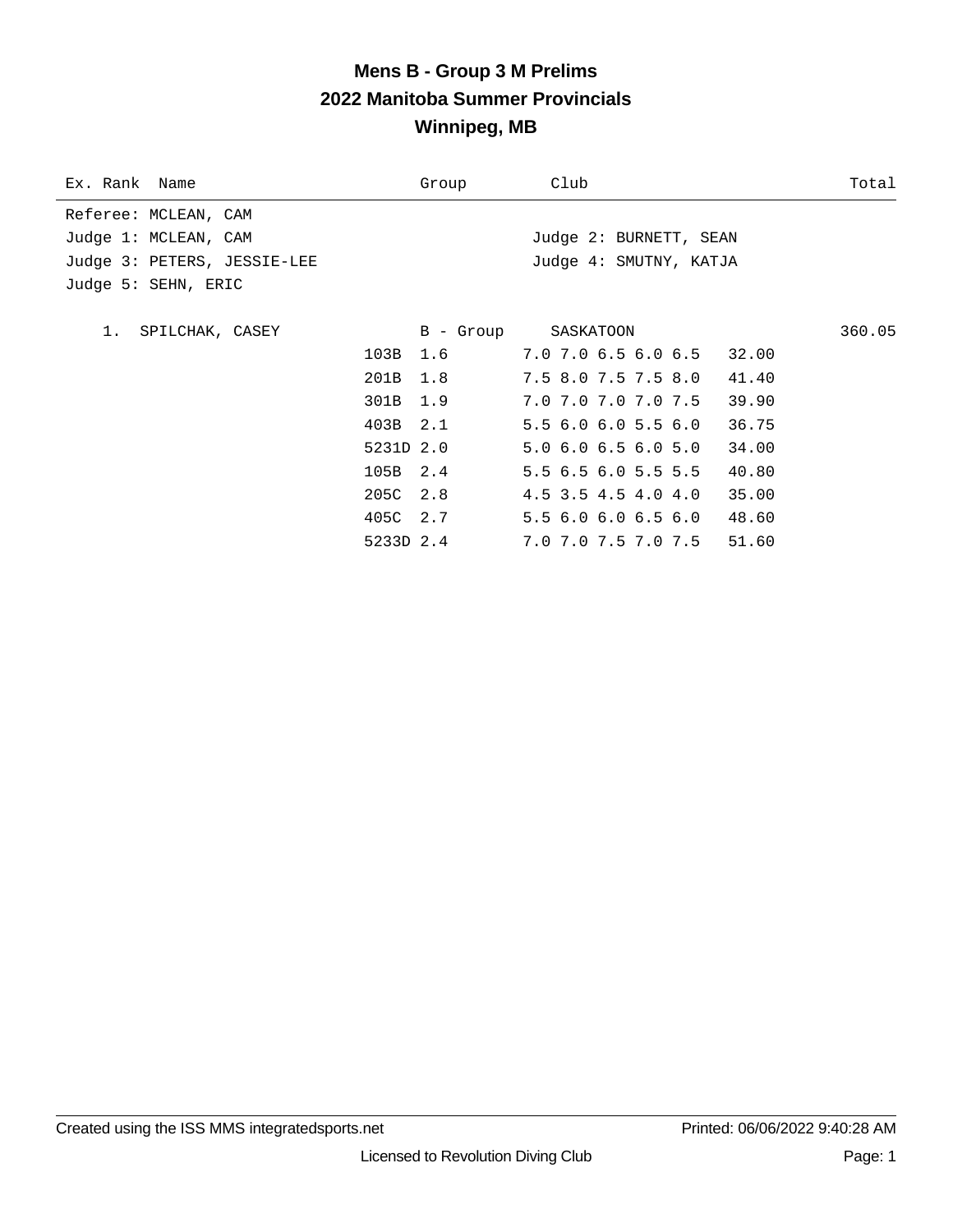# **Mens B - Group Platform Prelims 2022 Manitoba Summer Provincials Winnipeg, MB**

| Ex. Rank Name               | Group     | Club                                 | Total  |
|-----------------------------|-----------|--------------------------------------|--------|
| Referee: SMUTNY, KATJA      |           |                                      |        |
| Judge 1: SMUTNY, KATJA      |           | Judge 2: MCLEAN, CAM                 |        |
| Judge 3: BURNETT, SEAN      |           | Judge 4: RICHARDSON, KELLY           |        |
| Judge 5: SEHN, ERIC         |           | Judge 6: MARKUSSON, ERIN             |        |
| Judge 7: PETERS, JESSIE-LEE |           |                                      |        |
|                             |           |                                      |        |
| SPILCHAK, CASEY<br>1.       | B - Group | SASKATOON                            | 316.50 |
| 10M<br>103B                 | 1.6       | 8.0 8.0 9.0 8.0 9.0 8.5 9.0<br>40.80 |        |
| 403B<br>10M                 | 2.0       | 7.5 7.5 7.5 7.0 8.0 7.5 8.0<br>45.00 |        |
| 301B<br>10M                 | 1.9       | 6.5 7.5 8.0 7.0 7.0 7.0 7.0<br>39.90 |        |
| 5231D 2.0<br>10M            |           | 8.5 9.5 9.0 9.0 9.0 9.0 9.0<br>54.00 |        |
| 7.5M<br>105B                | 2.4       | 6.5 6.5 6.0 6.0 6.5 5.5 6.5<br>45.60 |        |
| 205C<br>7.5M                | 2.8       | 3.0 3.0 3.0 3.0 3.5 2.5 3.0<br>25.20 |        |
| 405C<br>7.5M                | 2.7       | 4.5 4.0 4.5 4.0 4.0 4.0 4.0<br>32.40 |        |
| 10M<br>5235D 2.8            |           | 4.0 4.0 4.0 4.5 4.0 4.5 4.0<br>33.60 |        |
| 2.<br>BONDY, NICOLAS        | B - Group | ETOBICOKE                            | 294.35 |
| 103B<br>7.5M                | 1.6       | 5.5 5.5 5.5 6.0 5.5 6.0 6.0<br>27.20 |        |
| 7.5M<br>201B                | 1.8       | 7.5 7.5 8.0 6.5 7.5 7.0 7.5<br>40.50 |        |
| 7.5M<br>301B                | 1.9       | 7.0 6.5 6.0 6.0 6.5 6.0 6.5<br>36.10 |        |
| 7.5M<br>403B                | 2.1       | 5.5 6.0 6.5 6.0 6.0 6.0 6.0<br>37.80 |        |
| 105B<br>7.5M                | 2.4       | 6.0 5.0 6.0 6.0 5.0 6.0 5.5<br>42.00 |        |
| 7.5M<br>405C                | 2.7       | 7.0 7.5 6.5 6.5 6.5 6.0 6.5<br>52.65 |        |
| 203C<br>5M                  | 2.0       | 4.0 4.0 3.5 4.5 3.5 4.0 3.5<br>23.00 |        |
| 612B<br>7.5M                | 1.8       | 6.0 6.5 6.5 6.0 7.0 6.5 6.5<br>35.10 |        |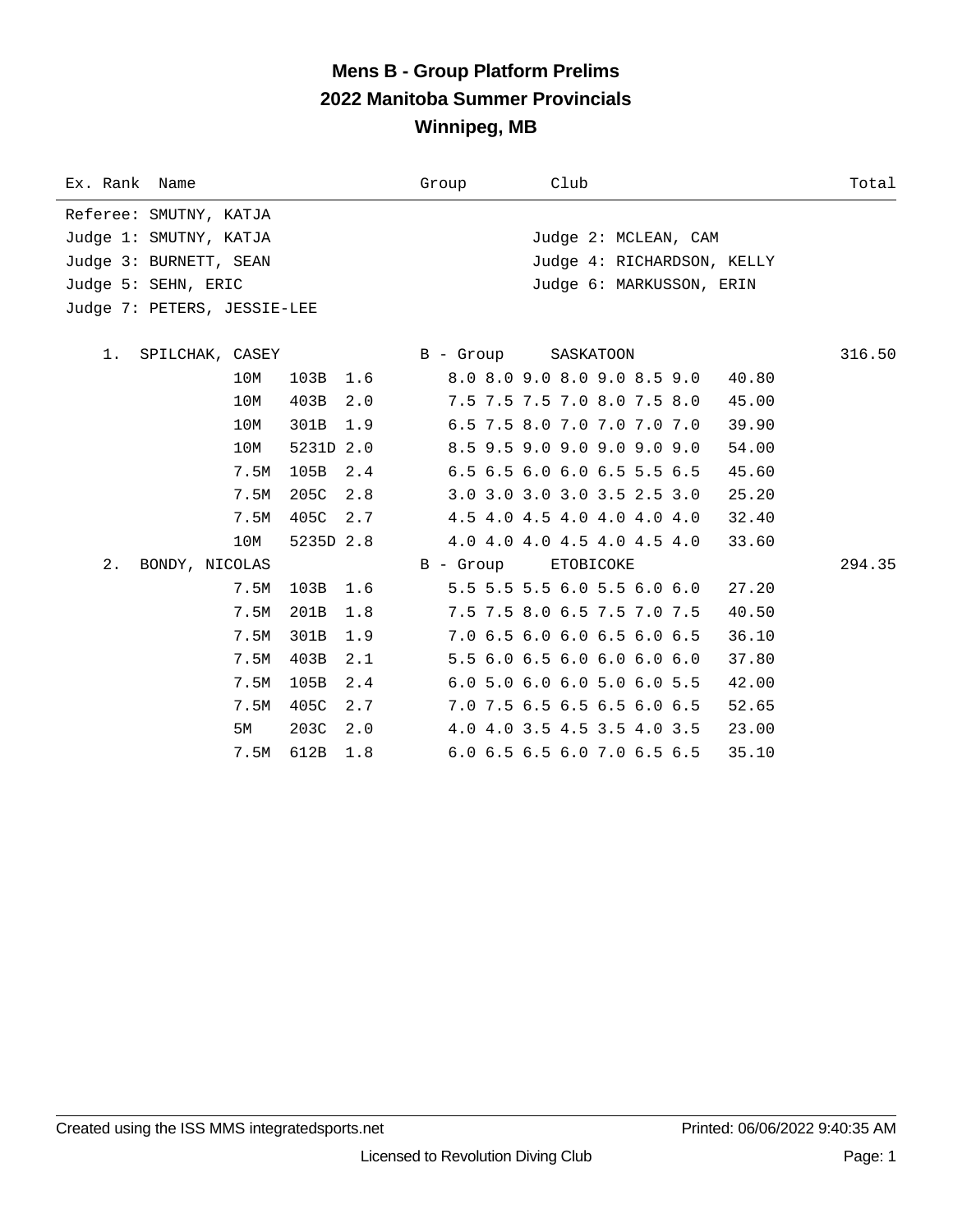# **Mens C1 - Group 1 M Prelims 2022 Manitoba Summer Provincials Winnipeg, MB**

| Ex. Rank Name               | Group     | Club                                   | Total  |
|-----------------------------|-----------|----------------------------------------|--------|
| Referee: MARKUSSON, ERIN    |           |                                        |        |
| Judge 1: MARKUSSON, ERIN    |           | Judge 2: MCLEAN, CAM                   |        |
| Judge 3: BURNETT, SEAN      |           | Judge 4: MARKUSSON, ERIN               |        |
| Judge 5: PETERS, JESSIE-LEE |           |                                        |        |
|                             |           |                                        |        |
| 1. TIAGLEI, VLAD            |           | C1 - Group REVOLUTION                  | 243.25 |
|                             | 101B 1.6  | $6.0$ 7.0 $6.5$ 6.5 7.0 32.00          |        |
|                             | 201C 1.6  | 7.0 7.0 7.0 7.5 7.0 33.60              |        |
|                             | 301C 1.6  | 5.04.55.05.05.0<br>24.00               |        |
|                             | 401B 1.6  | 7.0 5.0 7.0 4.0 6.5<br>29.60           |        |
|                             | 5221D 1.6 | 4.5 4.5 5.0 5.0 4.5<br>22.40           |        |
|                             | 104C 1.9  | $6.0$ $6.5$ $6.0$ $6.0$ $6.5$<br>35.15 |        |
|                             | 203C 1.9  | 5.5 5.0 4.5 4.5 4.5 26.60              |        |
|                             | 403C 1.9  | 7.0 7.5 7.0 7.0 7.0<br>39.90           |        |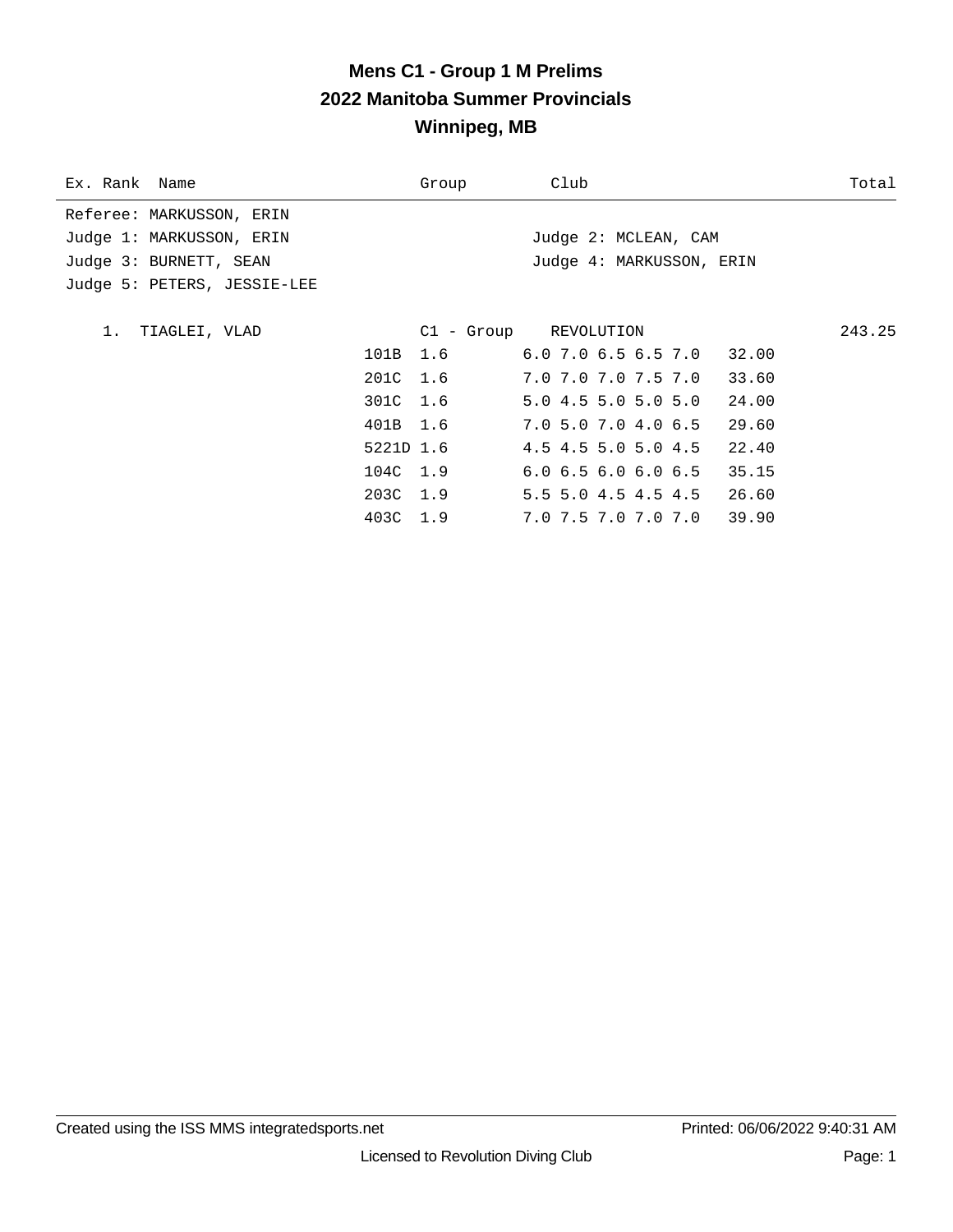# **Mens C1 - Group 3 M Prelims 2022 Manitoba Summer Provincials Winnipeg, MB**

| Ex. Rank Name               |           | Group | Club                                   | Total  |
|-----------------------------|-----------|-------|----------------------------------------|--------|
| Referee: MCLEAN, CAM        |           |       |                                        |        |
| Judge 1: MCLEAN, CAM        |           |       | Judge 2: SEHN, ERIC                    |        |
| Judge 3: PETERS, JESSIE-LEE |           |       | Judge 4: MARKUSSON, ERIN               |        |
| Judge 5: BURNETT, SEAN      |           |       |                                        |        |
|                             |           |       |                                        |        |
| 1. TIAGLEI, VLAD            |           |       | C1 - Group REVOLUTION                  | 238.40 |
|                             | 101B 1.6  |       | 4.5 4.0 4.5 5.0 4.5 21.60              |        |
|                             | 201C 1.6  |       | 4.5 4.0 4.0 4.5 4.5<br>20.80           |        |
|                             | 301C 1.6  |       | 5.5 5.5 5.5 6.0 5.5<br>26.40           |        |
|                             | 401B 1.6  |       | 7.0 7.0 7.5 7.0 7.0<br>33.60           |        |
|                             | 5231D 1.6 |       | 7.06.06.06.56.0<br>29.60               |        |
|                             | 105C 1.9  |       | 7.5 7.5 7.0 7.0 7.0<br>40.85           |        |
|                             | 203C 1.9  |       | $6.5$ $6.0$ $6.0$ $6.5$ $6.5$<br>36.10 |        |
|                             | 403B 1.9  |       | 5.0 5.0 5.5 5.0 5.5<br>29.45           |        |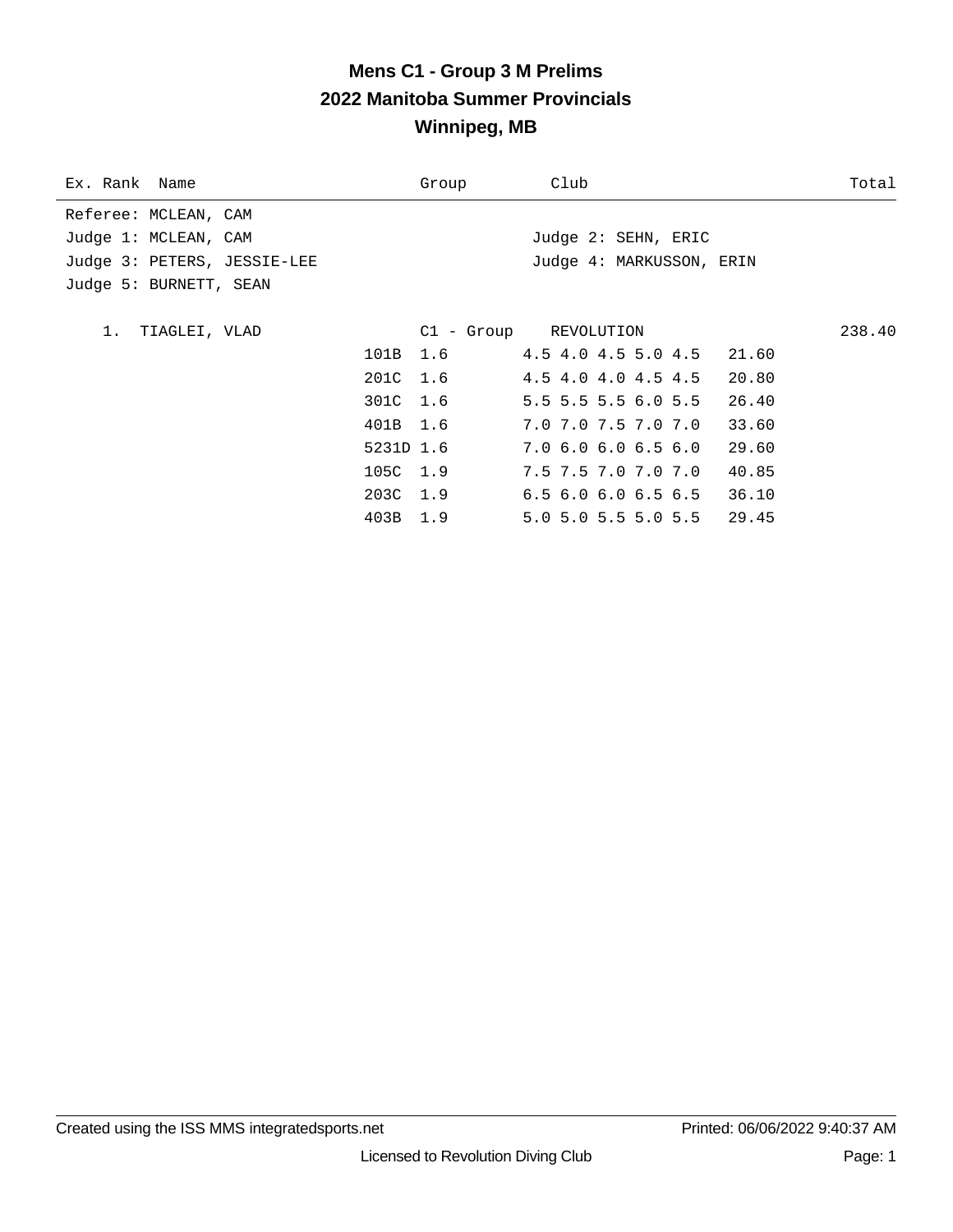# **Mens C1 - Group Platform Prelims 2022 Manitoba Summer Provincials Winnipeg, MB**

| Ex. Rank Name            |    |          | Group | Club                                   | Total  |
|--------------------------|----|----------|-------|----------------------------------------|--------|
| Referee: MARKUSSON, ERIN |    |          |       |                                        |        |
| Judge 1: MARKUSSON, ERIN |    |          |       | Judge 2: SEHN, ERIC                    |        |
| Judge 3: BURNETT, SEAN   |    |          |       | Judge 4: PETERS, JESSIE-LEE            |        |
| Judge 5: MCLEAN, CAM     |    |          |       |                                        |        |
|                          |    |          |       |                                        |        |
| 1.<br>TIAGLEI, VLAD      |    |          |       | C1 - Group REVOLUTION                  | 269.80 |
|                          | 5M | 101B 1.6 |       | $6.5$ $6.5$ $6.5$ $7.0$ $6.5$ $31.20$  |        |
|                          | 5M | 201C 1.6 |       | $6.0$ $6.0$ $6.0$ $6.0$ $6.0$<br>28.80 |        |
|                          | 5M | 301C 1.6 |       | 6.06.06.06.06.0<br>28.80               |        |
|                          | 5M | 401B 1.6 |       | $7.0$ $7.0$ $6.5$ $6.5$ $6.5$<br>32.00 |        |
|                          | 5M | 612B 1.6 |       | $6.5$ 5.5 6.5 6.5 7.0<br>31.20         |        |
|                          | 5M | 105C 1.9 |       | 7.0 7.0 7.0 7.0 7.0<br>39.90           |        |
|                          | 5M | 203C 1.9 |       | $6.5$ $6.5$ $6.5$ $6.5$ $6.5$<br>37.05 |        |
|                          | 5M | 403C 1.9 |       | 7.5 8.0 7.0 7.0 7.0<br>40.85           |        |
|                          |    |          |       |                                        |        |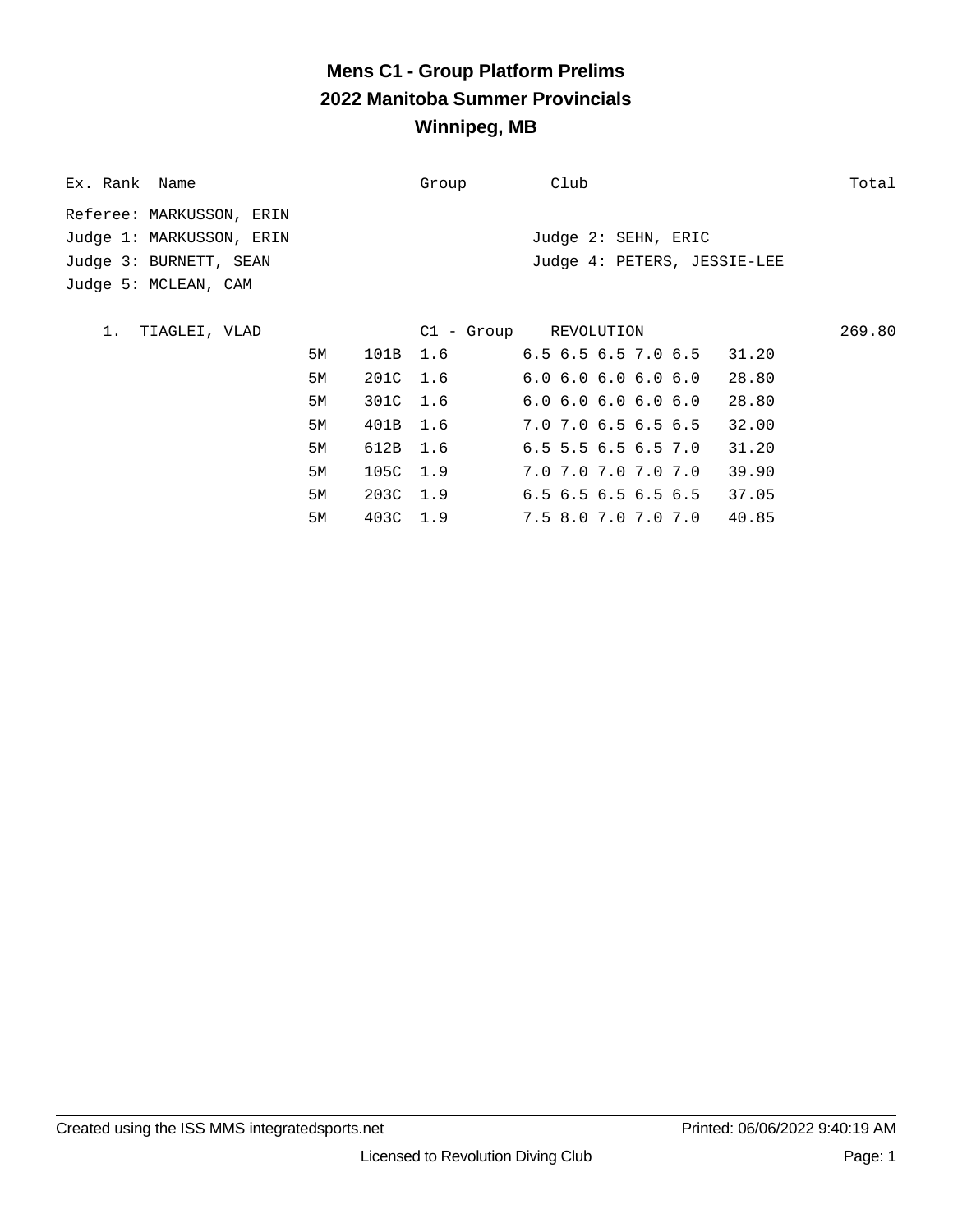# **Mens C2 - Group 1 M Prelims 2022 Manitoba Summer Provincials Winnipeg, MB**

| Ex. Rank Name               |           | Group    | Club                         | Total  |
|-----------------------------|-----------|----------|------------------------------|--------|
| Referee: MARKUSSON, ERIN    |           |          |                              |        |
| Judge 1: MARKUSSON, ERIN    |           |          | Judge 2: MCLEAN, CAM         |        |
| Judge 3: BURNETT, SEAN      |           |          | Judge 4: MARKUSSON, ERIN     |        |
| Judge 5: PETERS, JESSIE-LEE |           |          |                              |        |
|                             |           |          |                              |        |
| 1. TARASOFF, KASH           |           |          | C2 - Group SASKATOON         | 288.65 |
|                             |           | 103B 1.6 | 7.5 7.5 7.5 8.0 7.5 36.00    |        |
|                             | 201B 1.6  |          | 8.0 7.5 8.0 8.0 7.5<br>37.60 |        |
|                             | 301B 1.6  |          | $6.5$ 7.0 7.0 7.5 7.0 33.60  |        |
|                             | 401A 1.9  |          | 7.5 6.5 6.0 6.0 6.5<br>36.10 |        |
|                             | 5132D 1.9 |          | 5.5 5.5 5.5 5.0 5.5<br>31.35 |        |
|                             | 104B 1.9  |          | 7.0 7.0 6.5 7.0 7.0<br>39.90 |        |
|                             | 203C 1.9  |          | 6.06.56.06.06.034.20         |        |
|                             | 403C 1.9  |          | 6.0 7.0 7.0 7.5 7.0 39.90    |        |
|                             |           |          |                              |        |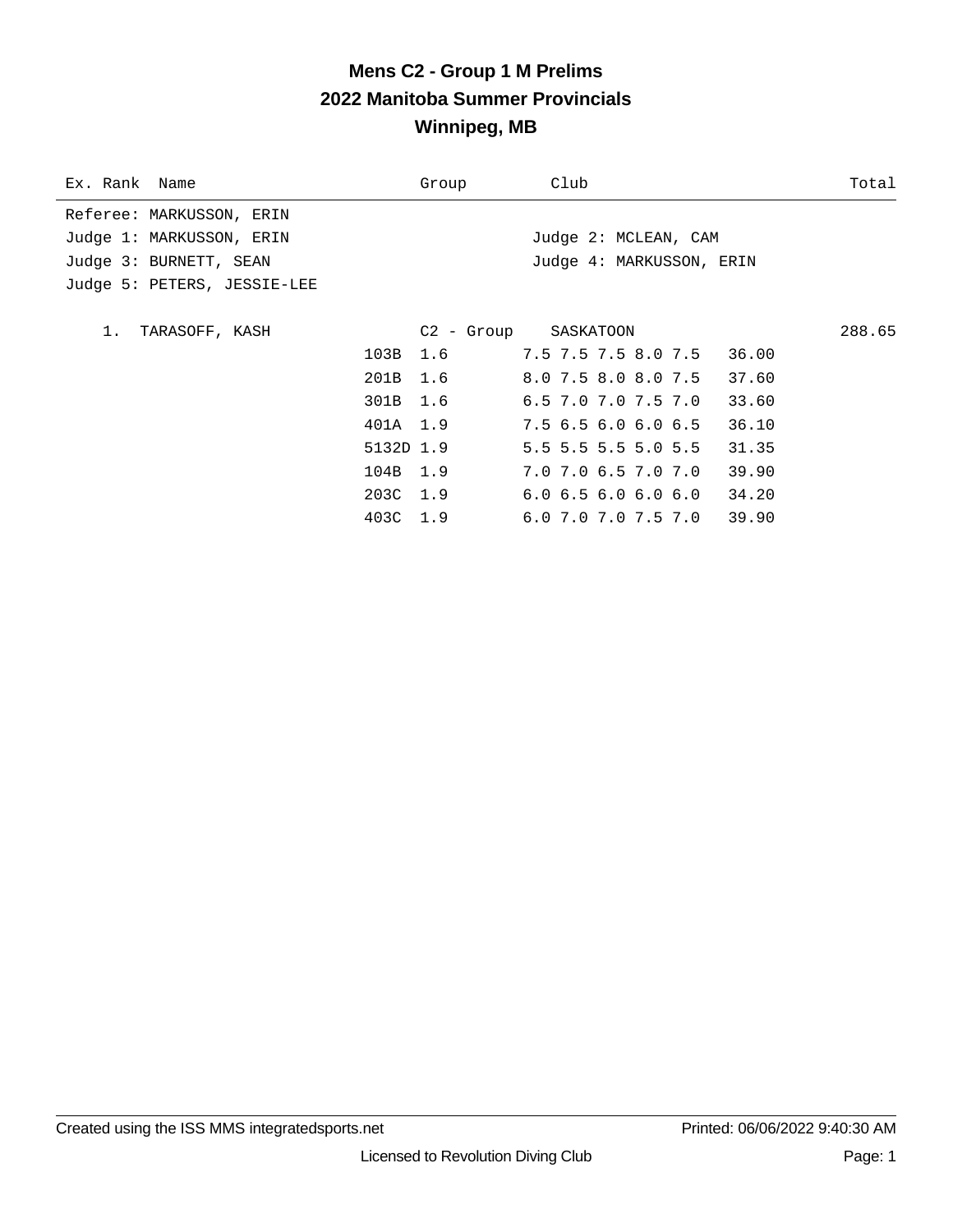# **Mens C2 - Group 3 M Prelims 2022 Manitoba Summer Provincials Winnipeg, MB**

| Ex. Rank Name               |           | Group | Club                         | Total  |
|-----------------------------|-----------|-------|------------------------------|--------|
| Referee: MCLEAN, CAM        |           |       |                              |        |
| Judge 1: MCLEAN, CAM        |           |       | Judge 2: SEHN, ERIC          |        |
| Judge 3: PETERS, JESSIE-LEE |           |       | Judge 4: MARKUSSON, ERIN     |        |
| Judge 5: BURNETT, SEAN      |           |       |                              |        |
|                             |           |       |                              |        |
| 1. TARASOFF, KASH           |           |       | C2 - Group SASKATOON         | 315.05 |
|                             | 103B      | 1.6   | $6.0$ 6.5 6.0 6.5 5.5 29.60  |        |
|                             | 201B      | 1.6   | 8.5 8.5 8.5 8.5 8.0<br>40.80 |        |
|                             | 301B 1.6  |       | 7.5 7.5 7.5 7.0 7.0<br>35.20 |        |
|                             | 401B 1.6  |       | 8.0 9.0 8.5 8.0 8.0<br>39.20 |        |
|                             | 5231D 1.6 |       | 34.40<br>7.5 7.5 7.0 7.0 7.0 |        |
|                             | 105B 1.9  |       | 8.0 9.0 8.0 8.5 8.5<br>47.50 |        |
|                             | 203C 1.9  |       | 7.0 7.5 7.5 7.5 7.5 42.75    |        |
|                             | 403B 1.9  |       | 8.0 8.0 8.0 8.0 7.5 45.60    |        |
|                             |           |       |                              |        |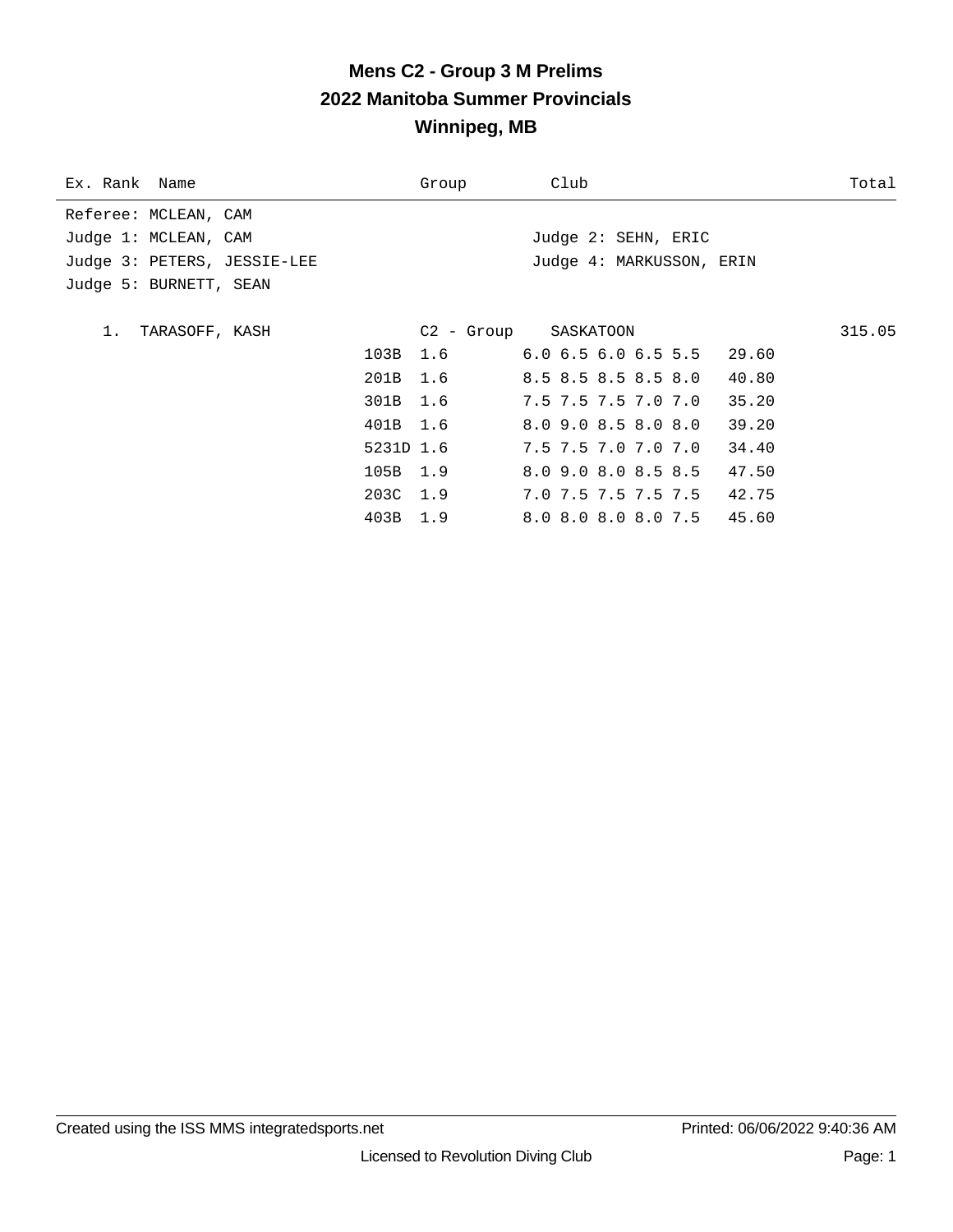# **Mens C2 - Group Platform Prelims 2022 Manitoba Summer Provincials Winnipeg, MB**

| Ex. Rank Name            |                   | Group | Club                          | Total  |
|--------------------------|-------------------|-------|-------------------------------|--------|
| Referee: MARKUSSON, ERIN |                   |       |                               |        |
| Judge 1: MARKUSSON, ERIN |                   |       | Judge 2: SEHN, ERIC           |        |
| Judge 3: BURNETT, SEAN   |                   |       | Judge 4: PETERS, JESSIE-LEE   |        |
| Judge 5: MCLEAN, CAM     |                   |       |                               |        |
|                          |                   |       |                               |        |
| 1.<br>TARASOFF, KASH     |                   |       | C2 - Group SASKATOON          | 289.40 |
|                          | 7.5M 103B 1.6     |       | 7.5 7.5 8.0 8.0 7.5 36.80     |        |
|                          | 201B<br>7.5M      | 1.6   | 8.5 7.5 7.0 7.5 7.5           | 36.00  |
|                          | 301B<br>7.5M      | 1.6   | $6.0$ $6.5$ $7.0$ $6.5$ $6.0$ | 30.40  |
|                          | 401B 1.6<br>7.5M  |       | $5.0$ 6.0 6.5 6.0 6.5         | 29.60  |
|                          | 7.5M<br>612B      | 1.6   | $6.5$ $6.5$ $6.5$ $6.5$ $7.0$ | 31.20  |
|                          | 105B 1.9<br>7.5M  |       | 7.0 8.0 8.0 7.0 7.5 42.75     |        |
| 5M                       | 203C 1.9          |       | 7.5 7.0 7.5 7.0 7.5           | 41.80  |
|                          | 5231D 1.9<br>7.5M |       | 7.0 6.5 7.5 7.5 7.0 40.85     |        |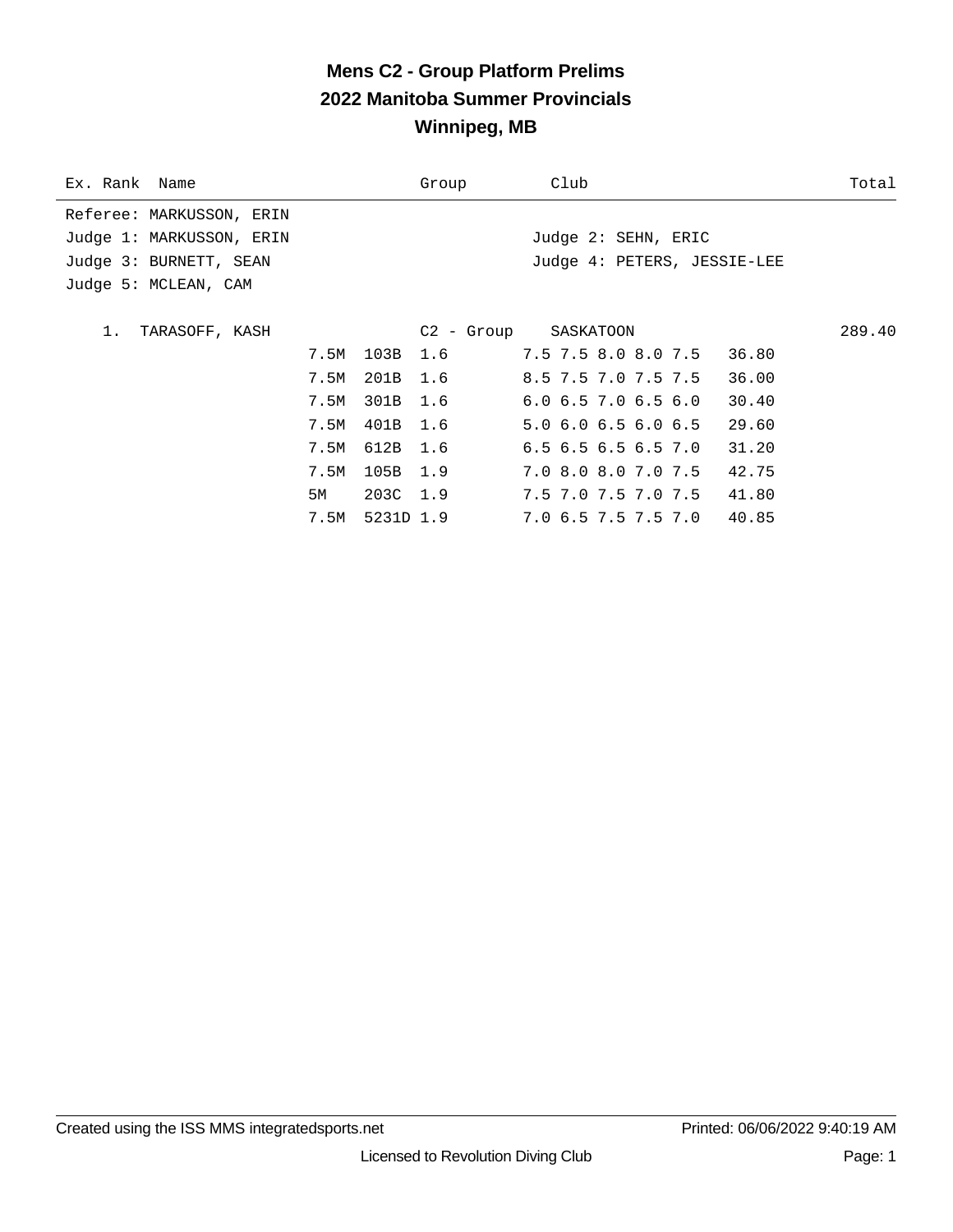# **Mens D1 - Group 1 M Prelims 2022 Manitoba Summer Provincials Winnipeg, MB**

| Ex. Rank Name               | Group      | Club                                   | Total  |
|-----------------------------|------------|----------------------------------------|--------|
| Referee: SEHN, ERIC         |            |                                        |        |
| Judge 1: SEHN, ERIC         |            | Judge 2: MCLEAN, CAM                   |        |
| Judge 3: PETERS, JESSIE-LEE |            | Judge 4: DOMNEY, ASHLEIGH              |        |
| Judge 5: RICHARDSON, KELLY  |            |                                        |        |
| 1. BROMBACH, GABRIEL        |            | D1 - Group REVOLUTION                  | 153.60 |
|                             | 101C 1.6   | $7.0$ 8.0 7.5 7.5 8.0<br>36.80         |        |
|                             | 201C 1.6   | 7.0 7.0 7.0 8.0 8.5<br>35.20           |        |
| 301C                        | 1.6        | 5.5 5.5 6.0 5.5 6.0<br>27.20           |        |
|                             | 401C 1.6   | $6.5$ 7.0 $6.5$ $6.5$ 7.0<br>32.00     |        |
|                             | 103C 1.6   | 4.0 4.5 4.5 5.0 5.5<br>22.40           |        |
| 2. BURNETT, HAWKSLEY        |            | D1 - Group REGINA                      | 148.80 |
|                             | 101C 1.6   | $6.5\,6.5\,6.5\,6.0\,5.5$<br>30.40     |        |
| 201C                        | 1.6        | 4.5 5.0 4.5 5.0 6.0<br>23.20           |        |
| 301C                        | 1.6        | $6.5$ 7.0 $6.5$ $6.5$ $5.5$<br>31.20   |        |
| 401C                        | 1.6        | $6.5$ $6.5$ $6.5$ $6.5$ $6.0$<br>31.20 |        |
|                             | 103C 1.6   | 7.0 7.0 7.0 6.5 5.5<br>32.80           |        |
| 3.<br>PALMA, JUANDIEGO      | D1 - Group | EDGE                                   | 144.80 |
| 101C                        | 1.6        | $6.0\,7.0\,6.0\,6.0\,5.5$<br>28.80     |        |
| 201C                        | 1.6        | $6.0$ 7.0 $6.0$ 6.5 6.5<br>30.40       |        |
| 301C                        | 1.6        | $6.0$ 6.5 6.5 6.5 6.0<br>30.40         |        |
| 401C                        | 1.6        | $6.5$ 7.5 $6.5$ 7.0 $6.5$<br>32.00     |        |
| 103C                        | 1.6        | 4.5 5.0 4.5 5.0 5.0<br>23.20           |        |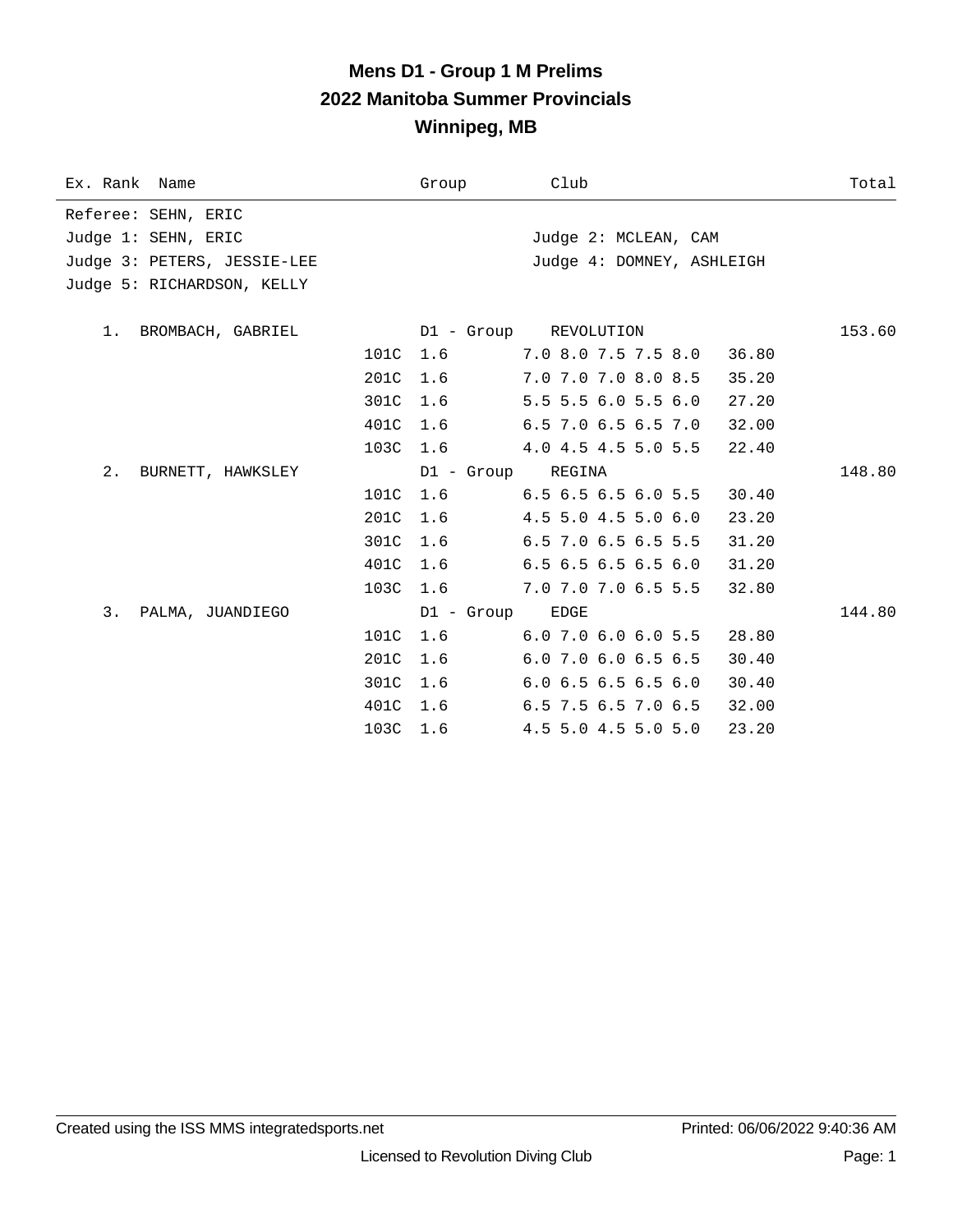# **Mens D1 - Group 3 M Prelims 2022 Manitoba Summer Provincials Winnipeg, MB**

| Ex. Rank Name           | Group      | Club                          | Total  |
|-------------------------|------------|-------------------------------|--------|
| Referee: SMUTNY, KATJA  |            |                               |        |
| Judge 1: SMUTNY, KATJA  |            | Judge 2: PETERS, JESSIE-LEE   |        |
| Judge 3: SEHN, ERIC     |            | Judge $4: TBD$ ,              |        |
| Judge 5: MCLEAN, CAM    |            |                               |        |
|                         |            |                               |        |
| 1. BROMBACH, GABRIEL    |            | D1 - Group REVOLUTION         | 148.00 |
|                         | 101C 1.6   | $6.0 \t6.0 \t6.5 \t6.5 \t7.0$ | 30.40  |
| 201C                    | 1.6        | 6.5 6.5 7.5 7.5 7.0           | 33.60  |
| 301C                    | 1.6        | 5.5 5.0 4.5 4.5 5.0           | 23.20  |
|                         | 401C 1.6   | $6.0$ $6.5$ $6.5$ $6.0$ $6.0$ | 29.60  |
|                         | 103C 1.6   | $6.0\,6.5\,6.5\,6.5\,6.5$     | 31.20  |
| 2.<br>BURNETT, HAWKSLEY |            | D1 - Group REGINA             | 139.20 |
| 101C                    | 1.6        | 5.0 5.5 5.5 5.5 5.5           | 26.40  |
| 201C                    | 1.6        | 5.5 6.0 6.0 5.5 5.0           | 27.20  |
| 301C                    | 1.6        | 5.5 5.5 6.0 6.0 5.5           | 27.20  |
| 401C                    | 1.6        | 5.5 6.5 5.5 5.5 5.0           | 26.40  |
|                         | 103C 1.6   | 6.5 6.0 7.0 6.5 7.0           | 32.00  |
| 3. PALMA, JUANDIEGO     | D1 - Group | EDGE                          | 130.40 |
| 101C                    | 1.6        | $5.5$ 6.0 5.5 5.5 5.5         | 26.40  |
| 201C                    | 1.6        | 5.5 6.0 6.5 6.5 7.0           | 30.40  |
| 301C                    | 1.6        | 5.0 5.0 5.0 5.5 5.0           | 24.00  |
| 401C                    | 1.6        | 5.0 5.0 5.5 5.5 5.0           | 24.80  |
|                         | 103C 1.6   | 5.5 5.0 5.0 5.5 5.0           | 24.80  |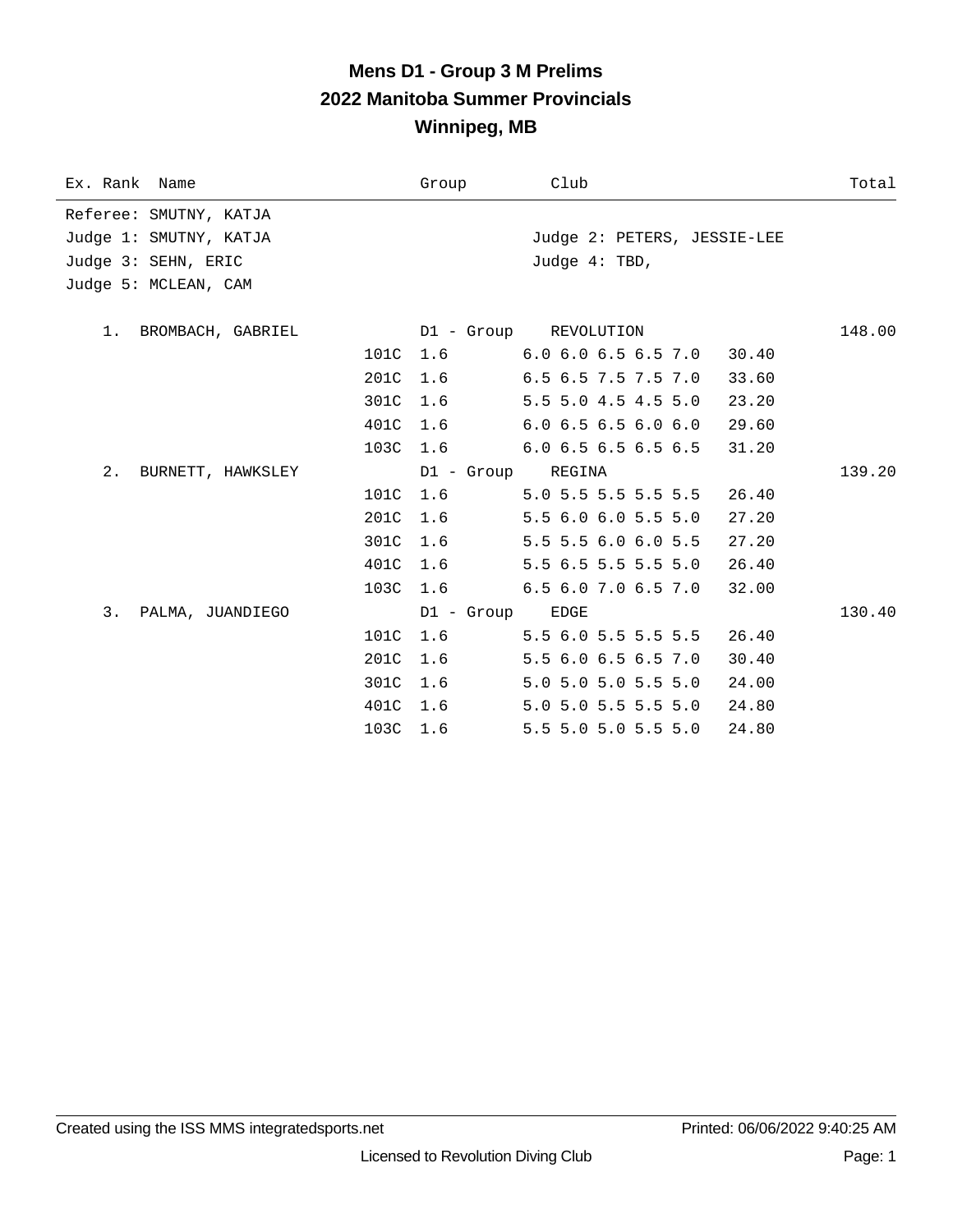## **Mens D1 - Group Platform Prelims 2022 Manitoba Summer Provincials Winnipeg, MB**

| Ex. Rank Name               |          | Group             | Club                                   | Total  |
|-----------------------------|----------|-------------------|----------------------------------------|--------|
| Referee: PETERS, JESSIE-LEE |          |                   |                                        |        |
| Judge 1: PETERS, JESSIE-LEE |          |                   | Judge 2: LAURA DESAUTELS,              |        |
| Judge 3: MCLEAN, CAM        |          |                   | Judge 4: SEHN, ERIC                    |        |
| Judge 5: LUDWICK, DALLAS    |          |                   |                                        |        |
|                             |          |                   |                                        |        |
| 1. BROMBACH, GABRIEL        |          |                   | D1 - Group REVOLUTION                  | 150.40 |
| 3M                          | 101C 1.6 |                   | $5.5$ 5.0 5.0 5.0 5.5<br>24.80         |        |
| 3M                          | 201C     | 1.6               | $6.5$ $6.0$ $6.5$ $6.0$ $6.5$<br>30.40 |        |
| 3M                          | 301C     | 1.6               | 7.0 6.5 6.5 6.5 7.0<br>32.00           |        |
| 3M                          | 401C     | 1.6               | 7.0 7.0 7.0 7.5 7.5<br>34.40           |        |
| 5M                          | 103C     | 1.6               | 5.56.06.06.06.0<br>28.80               |        |
| 2. PALMA, JUANDIEGO         |          | D1 - Group        | EDGE                                   | 135.20 |
| 5M                          | 101C     | 1.6               | 4.5 4.5 4.5 4.5 4.5<br>21.60           |        |
| 3M                          | 201C     | 1.6               | $6.5$ $6.5$ $7.5$ $7.0$ $6.5$<br>32.00 |        |
| 3M                          | 301C 1.6 |                   | $6.0$ $6.5$ $7.0$ $6.5$ $6.0$<br>30.40 |        |
| 5M                          | 401C     | 1.6               | $6.0$ $6.5$ $5.5$ $6.0$ $6.0$<br>28.80 |        |
| 3M                          | 103C 1.6 |                   | 5.0 4.5 5.0 4.5 3.5<br>22.40           |        |
| 3. BURNETT, HAWKSLEY        |          | D1 - Group REGINA |                                        | 127.20 |
| 3M                          | 101C     | 1.6               | $6.0$ 5.0 5.0 5.0 5.0<br>24.00         |        |
| 3M                          | 201C     | 1.6               | 5.5 5.0 5.5 5.0 5.5<br>25.60           |        |
| 3M                          | 301C     | 1.6               | 5.5 5.0 5.5 5.5 5.0<br>25.60           |        |
| 3M                          | 401C     | 1.6               | 5.5 5.5 6.0 6.0 5.0<br>27.20           |        |
| 3M                          | 103C 1.6 |                   | 5.5 5.5 5.0 5.0 5.0<br>24.80           |        |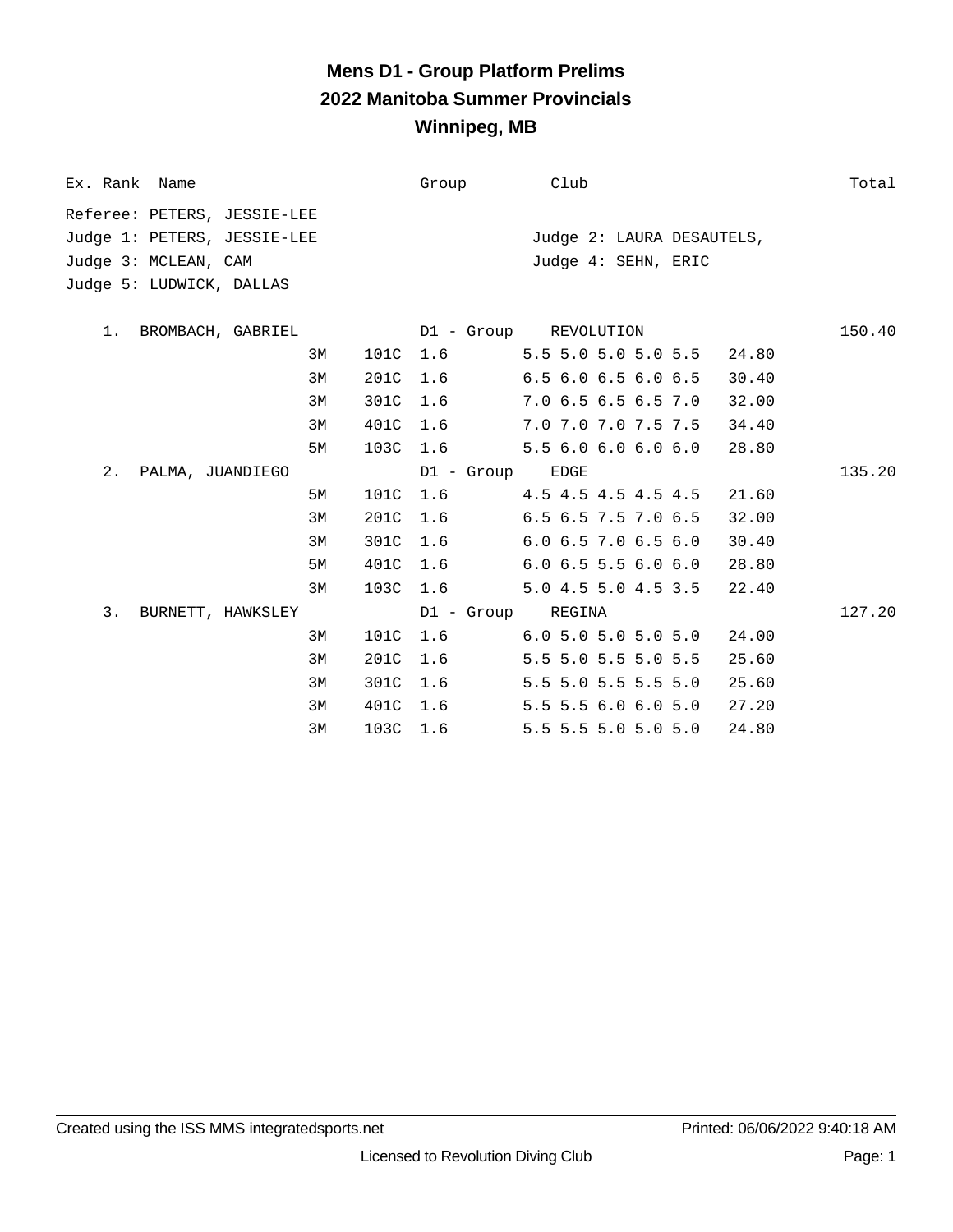# **Mens D2 - Group 1 M Prelims 2022 Manitoba Summer Provincials Winnipeg, MB**

| Ex. Rank Name               |          | Group    | Club                                  | Total  |
|-----------------------------|----------|----------|---------------------------------------|--------|
| Referee: SEHN, ERIC         |          |          |                                       |        |
| Judge 1: SEHN, ERIC         |          |          | Judge 2: MCLEAN, CAM                  |        |
| Judge 3: PETERS, JESSIE-LEE |          |          | Judge 4: DOMNEY, ASHLEIGH             |        |
| Judge 5: RICHARDSON, KELLY  |          |          |                                       |        |
|                             |          |          |                                       |        |
| 1. LANDRY, NICOLAS          |          |          | D2 - Group REVOLUTION                 | 160.80 |
|                             |          |          | 101C 1.6 6.5 6.5 6.0 6.5 6.5 31.20    |        |
|                             |          |          | 201C 1.6 7.5 7.0 7.0 7.5 7.0 34.40    |        |
|                             |          |          | 301C 1.6 6.5 6.0 6.5 6.0 7.0 30.40    |        |
|                             |          | 401C 1.6 | 5.0 7.0 7.0 8.0 7.5 34.40             |        |
|                             |          |          | 103C 1.6 6.0 6.5 6.0 6.5 7.0 30.40    |        |
| 2. LAFRENIERE, THOMAS       |          |          | D2 - Group SASKATOON                  | 152.80 |
|                             |          |          | 101C 1.6 6.5 6.5 6.5 6.0 6.5 31.20    |        |
|                             |          | 201C 1.6 | $6.0$ $6.5$ $6.0$ $6.0$ $6.5$ $29.60$ |        |
|                             | 301C 1.6 |          | 4.0 4.0 4.0 4.0 4.0 19.20             |        |
|                             |          | 401C 1.6 | 8.0 8.0 8.0 8.0 8.0 38.40             |        |
|                             | 103C 1.6 |          | 7.5 7.0 7.0 7.0 8.0 34.40             |        |
|                             |          |          |                                       |        |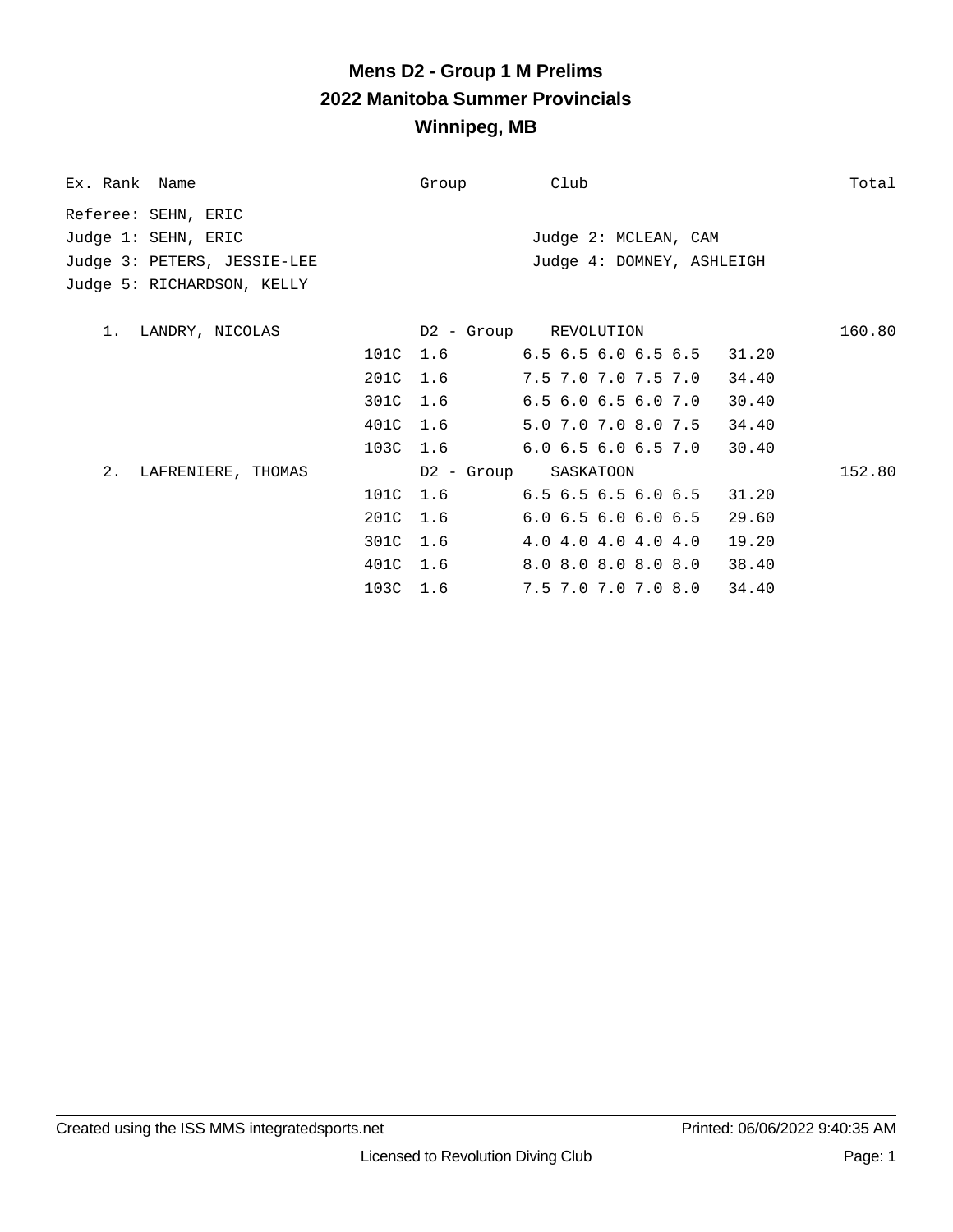# **Mens D2 - Group 3 M Prelims 2022 Manitoba Summer Provincials Winnipeg, MB**

| Ex. Rank Name          |          | Group    | Club                               | Total  |
|------------------------|----------|----------|------------------------------------|--------|
| Referee: SMUTNY, KATJA |          |          |                                    |        |
| Judge 1: SMUTNY, KATJA |          |          | Judge 2: PETERS, JESSIE-LEE        |        |
| Judge 3: SEHN, ERIC    |          |          | Judge $4: TBD$ ,                   |        |
| Judge 5: MCLEAN, CAM   |          |          |                                    |        |
|                        |          |          |                                    |        |
| LANDRY, NICOLAS<br>1.  |          |          | D2 - Group REVOLUTION              | 162.40 |
|                        |          |          | 101C 1.6 6.5 6.0 6.5 7.0 6.0 30.40 |        |
|                        | 201C 1.6 |          | 7.0 7.0 7.0 7.0 6.5                | 33.60  |
|                        | 301C 1.6 |          | 7.0 7.0 7.0 6.5 7.0                | 33.60  |
|                        | 401C 1.6 |          | 7.0 7.0 7.0 7.0 7.0                | 33.60  |
|                        |          | 103C 1.6 | $6.5$ 6.5 6.5 6.5 6.5 31.20        |        |
| 2. LAFRENIERE, THOMAS  |          |          | D2 - Group SASKATOON               | 146.40 |
|                        |          | 101C 1.6 | $7.0$ 6.5 6.5 6.0 6.0              | 30.40  |
|                        | 201C 1.6 |          | $6.5$ $6.5$ $6.0$ $6.5$ $6.0$      | 30.40  |
|                        | 301C 1.6 |          | 5.5 5.5 6.0 5.5 6.0                | 27.20  |
|                        | 401C 1.6 |          | 7.0 7.5 6.5 6.0 6.5 32.00          |        |
|                        | 103C 1.6 |          | $5.0$ 5.5 5.5 6.0 5.5              | 26.40  |
|                        |          |          |                                    |        |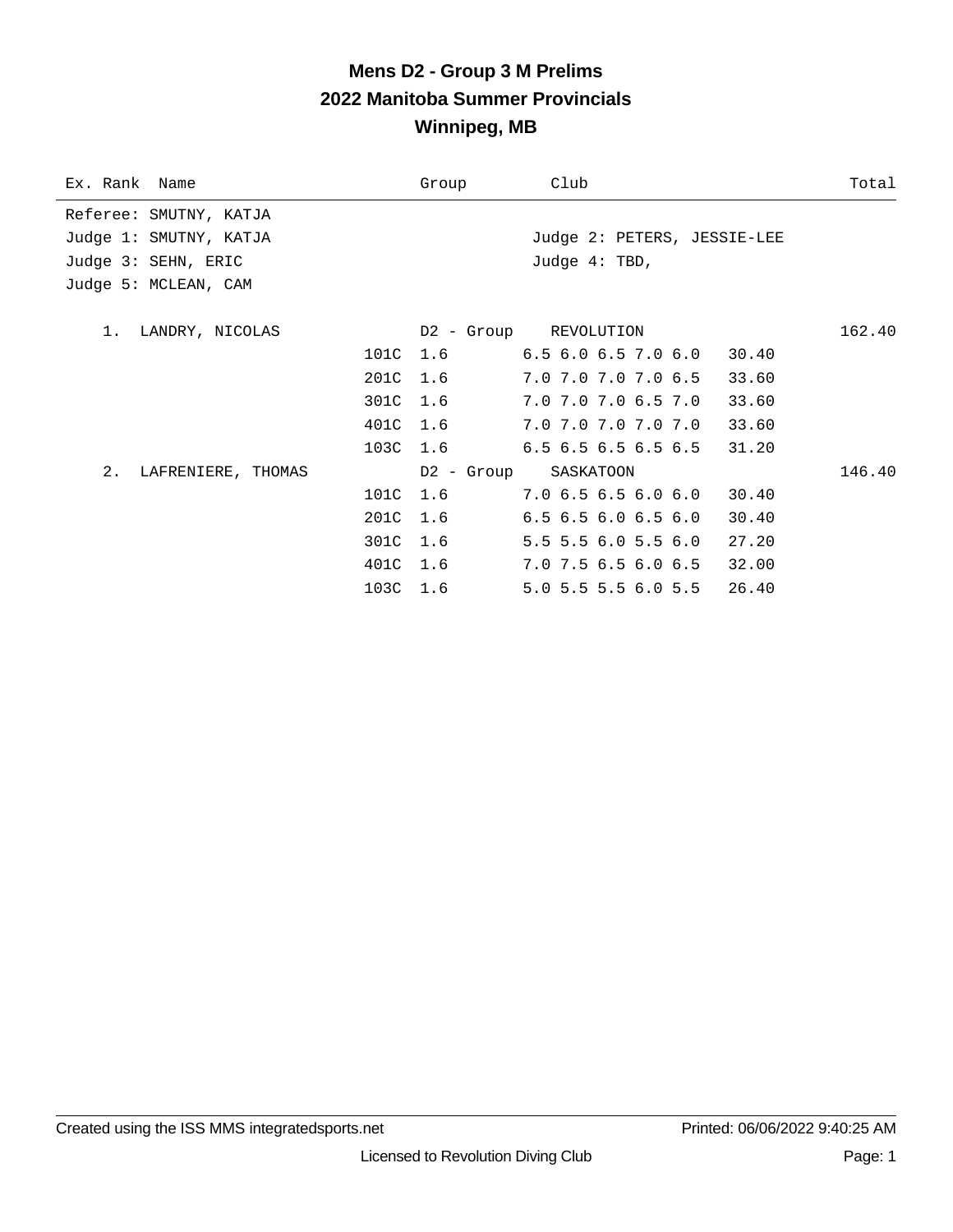# **Mens D2 - Group Platform Prelims 2022 Manitoba Summer Provincials Winnipeg, MB**

| Ex. Rank Name               |          | Group    | Club                               | Total  |
|-----------------------------|----------|----------|------------------------------------|--------|
| Referee: PETERS, JESSIE-LEE |          |          |                                    |        |
| Judge 1: PETERS, JESSIE-LEE |          |          | Judge 2: LAURA DESAUTELS,          |        |
| Judge 3: MCLEAN, CAM        |          |          | Judge 4: SEHN, ERIC                |        |
| Judge 5: LUDWICK, DALLAS    |          |          |                                    |        |
|                             |          |          |                                    |        |
| $1$ .<br>LANDRY, NICOLAS    |          |          | D2 - Group REVOLUTION              | 168.00 |
| 5M                          |          |          | 101C 1.6 6.0 6.5 6.5 6.5 7.0 31.20 |        |
| 5M                          |          | 201C 1.6 | 7.0 8.0 8.0 8.5 7.5                | 37.60  |
| 5M                          | 301C 1.6 |          | 7.5 8.0 7.5 8.0 7.5                | 36.80  |
| 5M                          | 401C 1.6 |          | $6.0$ 7.0 $6.0$ 6.5 $6.5$          | 30.40  |
| 5M                          |          | 103C 1.6 | 7.0 6.5 7.0 6.5 6.5 32.00          |        |
| 2. LAFRENIERE, THOMAS       |          |          | D2 - Group SASKATOON               | 152.80 |
| 5M                          |          | 101C 1.6 | 6.0 6.0 6.0 7.0 7.0                | 30.40  |
| 5М                          | 201C 1.6 |          | 7.0 7.0 8.0 7.0 6.5                | 33.60  |
| 5M                          | 301C 1.6 |          | 4.0 4.5 5.0 3.5 4.5                | 20.80  |
| 5М                          | 401C 1.6 |          | 6.5 7.0 6.5 7.0 6.5                | 32.00  |
| 5M                          | 103C 1.6 |          | 7.0 7.5 8.0 7.5 7.5                | 36.00  |
|                             |          |          |                                    |        |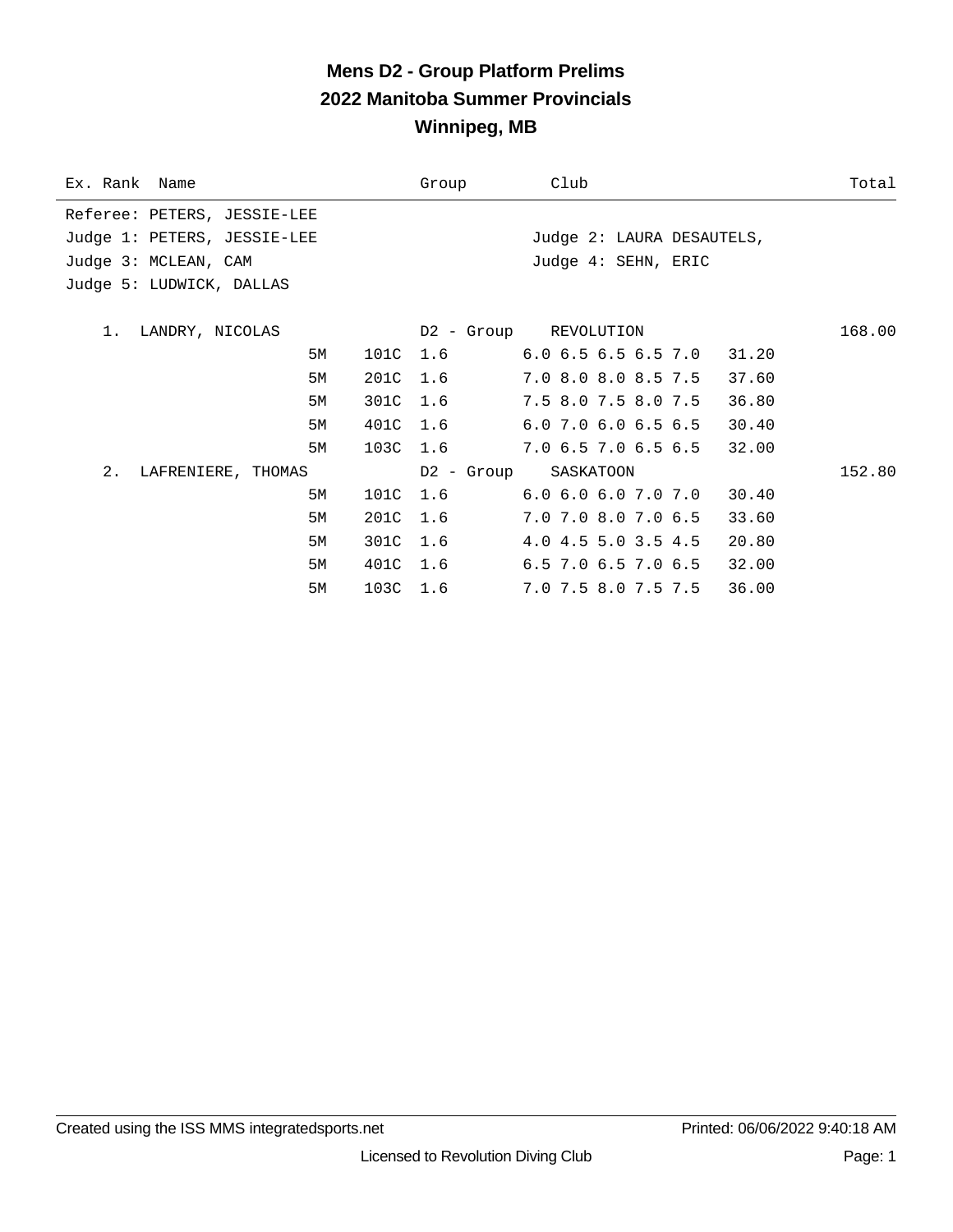# **Mens E - Group 1 M Prelims 2022 Manitoba Summer Provincials Winnipeg, MB**

| Ex. Rank Name              | Group       | Club                              | Total  |
|----------------------------|-------------|-----------------------------------|--------|
| Referee: MARKUSSON, ERIN   |             |                                   |        |
| Judge 1: MARKUSSON, ERIN   |             | Judge 2: SMUTNY, KATJA            |        |
| Judge 3: CHRISTOPHER, LUCY |             |                                   |        |
| 1. BURNETT, HAWKSLEY       | E - Group   | REGINA                            | 207.90 |
|                            | 100A 1.8    | 7.0 7.0 7.0<br>37.80              |        |
|                            | 200A<br>1.8 | $7.0$ $7.0$ $6.5$<br>36.90        |        |
|                            | 101C        | 1.8<br>5.5 5.5 5.5<br>29.70       |        |
|                            | 401C        | 1.8<br>6.07.06.5<br>35.10         |        |
|                            | 201C        | 1.8<br>$5.5$ 5.0 5.0<br>27.90     |        |
|                            | 102C<br>1.8 | 7.5 7.5 7.5<br>40.50              |        |
| $2$ .<br>MITCHELL, WYNN    | E - Group   | REGINA                            | 189.00 |
|                            | 100A 1.8    | 5.56.56.5<br>33.30                |        |
|                            | 200A        | 1.8<br>5.56.06.5<br>32.40         |        |
|                            | 101C<br>1.8 | 6.56.06.5<br>34.20                |        |
|                            | 401C        | $1.8$<br>$4.0$ 3.5 $4.0$<br>20.70 |        |
|                            | 201C        | 1.8<br>6.56.56.5<br>35.10         |        |
|                            | 102C        | 6.06.56.0<br>1.8<br>33.30         |        |
| 3.<br>REILLY, LOCHLAN      | E - Group   | REGINA                            | 183.60 |
|                            | 100A<br>1.8 | 6.05.55.5<br>30.60                |        |
|                            | 200A        | 1.8<br>7.5 7.0 7.0<br>38.70       |        |
|                            | 101C        | 1.8<br>5.5 5.5 5.5<br>29.70       |        |
|                            | 401C        | 1.8<br>5.0 5.0 5.0<br>27.00       |        |
|                            | 201C        | 1.8<br>4.5 4.5 5.0<br>25.20       |        |
|                            | 102C        | 1.8<br>5.56.06.5<br>32.40         |        |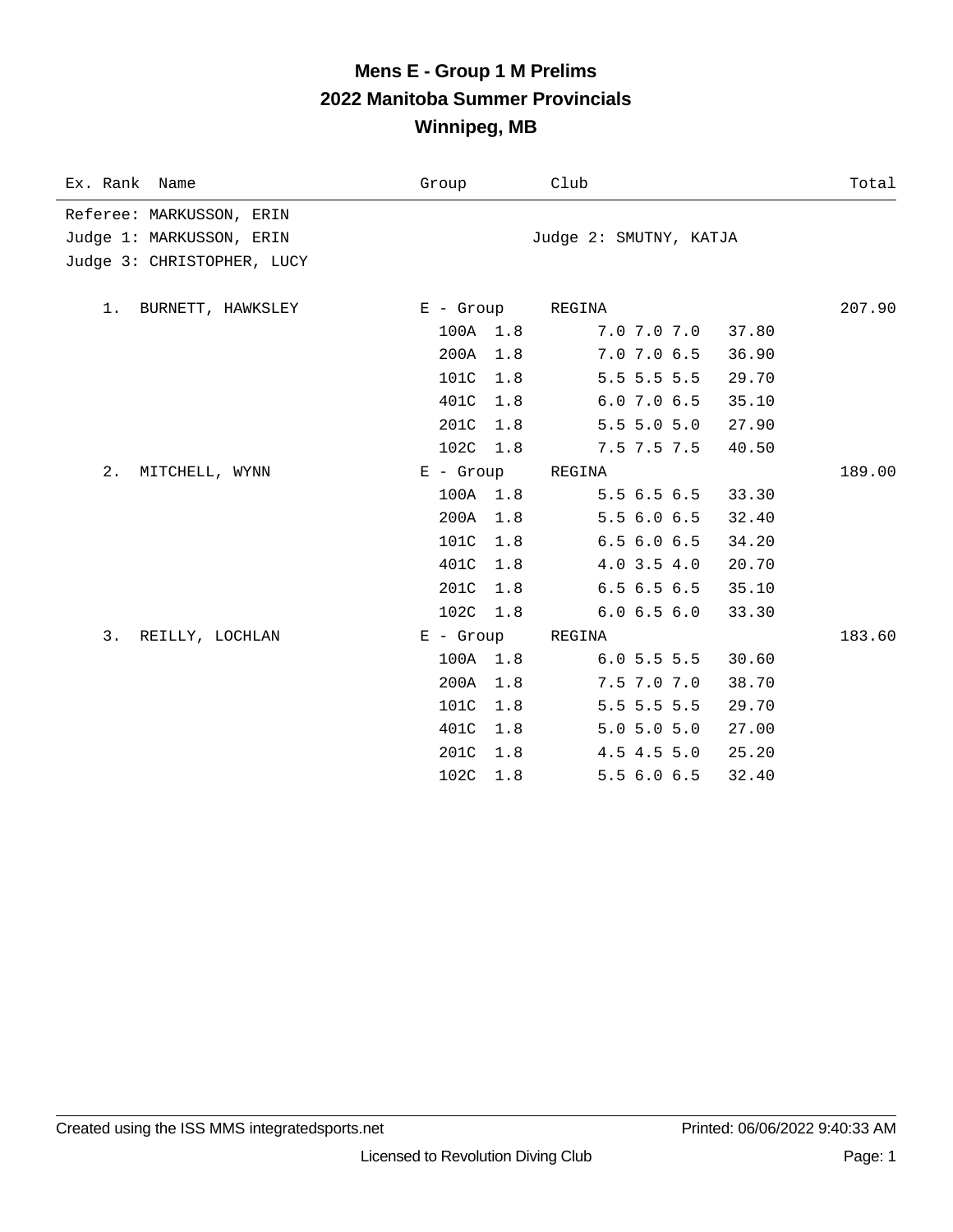# **Mens E - Group 3 M Prelims 2022 Manitoba Summer Provincials Winnipeg, MB**

| Ex. Rank Name           | Group       | Club              | Total  |
|-------------------------|-------------|-------------------|--------|
| Referee: SMUTNY, KATJA  |             |                   |        |
| Judge 1: SMUTNY, KATJA  |             | Judge 2: TBD,     |        |
| Judge 3: TBD,           |             |                   |        |
|                         |             |                   |        |
| 1.<br>BURNETT, HAWKSLEY | E - Group   | REGINA            | 230.85 |
|                         | 100B<br>1.9 | 8.0 7.5 7.5       | 43.70  |
|                         | 001B<br>1.9 | $6.5$ $6.5$ $6.5$ | 37.05  |
|                         | 002A<br>1.9 | 7.0 7.0 8.0       | 41.80  |
|                         | 101C<br>1.9 | 6.06.56.5         | 36.10  |
|                         | 401C 1.9    | 6.06.56.0         | 35.15  |
|                         | 201C 1.9    | 6.56.56.5         | 37.05  |
| 2.<br>REILLY, LOCHLAN   | E - Group   | REGINA            | 207.10 |
|                         | 100B 1.9    | 6.56.56.5         | 37.05  |
|                         | 001B<br>1.9 | 7.0 7.0 7.0       | 39.90  |
|                         | 002A<br>1.9 | 5.56.06.0         | 33.25  |
|                         | 101C<br>1.9 | $5.5$ 5.5 6.0     | 32.30  |
|                         | 401C<br>1.9 | $5.5$ 5.5 6.0     | 32.30  |
|                         | 201C 1.9    | $5.5$ 5.5 6.0     | 32.30  |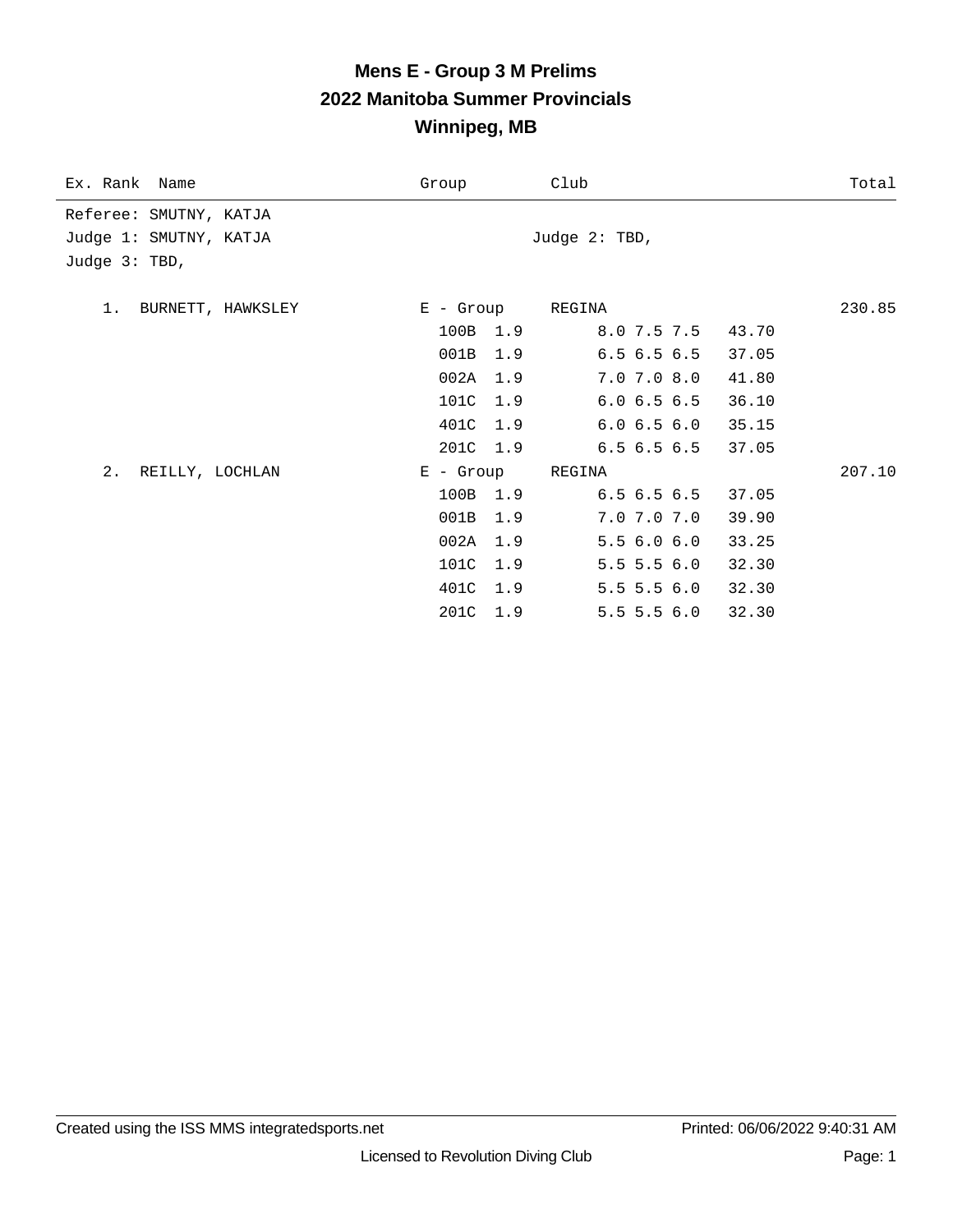# **Mens A - Group Tier II 1 M Prelims 2022 Manitoba Summer Provincials Winnipeg, MB**

| Ex. Rank Name            | Group               | Club                       | Total  |
|--------------------------|---------------------|----------------------------|--------|
| Referee: MARKUSSON, ERIN |                     |                            |        |
| Judge 1: MARKUSSON, ERIN |                     | Judge 2: CHRISTOPHER, LUCY |        |
| Judge 3: TBD,            |                     |                            |        |
|                          |                     |                            |        |
| 1.<br>GREEN, CARTER      | A - Group T2 REGINA |                            | 255.10 |
|                          | 103B<br>1.7         | 7.0 7.0 7.5                | 36.55  |
|                          | 401B<br>1.5         | 6.5 8.0 7.0                | 32.25  |
|                          | 1.6<br>201B         | 7.0 7.0 7.0                | 33.60  |
|                          | 301B<br>1.7         | 6.56.56.5                  | 33.15  |
|                          | 5132D 2.2           | 4.0 5.5 3.5                | 28.60  |
|                          | 104B<br>2.3         | 5.0 5.0 4.5                | 33.35  |
|                          | 203C<br>2.0         | $3.0$ $3.5$ $2.5$          | 18.00  |
|                          | 403C<br>2.2         | 6.0 6.0 6.0                | 39.60  |
| 2.<br>NOEL, MERRICK      | A - Group T2        | EDGE                       | 255.00 |
|                          | 103C<br>1.6         | 6.56.56.0                  | 30.40  |
|                          | 201C<br>1.5         | 7.0 7.0 6.5                | 30.75  |
|                          | 301C<br>1.6         | 5.06.05.0                  | 25.60  |
|                          | 401C<br>1.4         | 7.5 7.0 7.0                | 30.10  |
|                          | 104C<br>2.2         | $5.0$ 5.5 4.5              | 33.00  |
|                          | 403C<br>2.2         | 6.0 6.5 5.5                | 39.60  |
|                          | 203C<br>2.0         | 5.5 5.5 5.5                | 33.00  |
|                          | 303C<br>2.1         | 5.5 5.0 5.0                | 32.55  |
| 3.<br>RICHTER, MASON     | A - Group T2        | SASKATOON                  | 201.80 |
|                          | 1.7<br>103B         | 6.0 6.0 6.5                | 31.45  |
|                          | 201C<br>1.5         | 4.5 5.5 5.0                | 22.50  |
|                          | 301C<br>1.6         | 6.05.57.0                  | 29.60  |
|                          | 401B<br>1.5         | 6.5 5.5 6.5                | 27.75  |
|                          | 402C<br>1.6         | $5.5$ 5.5 6.0              | 27.20  |
|                          | 104C<br>2.2         | 4.0 3.5 3.0                | 23.10  |
|                          | 203C<br>2.0         | $2.5$ $2.0$ $2.0$          | 13.00  |
|                          | 302C<br>1.6         | 6.05.06.0                  | 27.20  |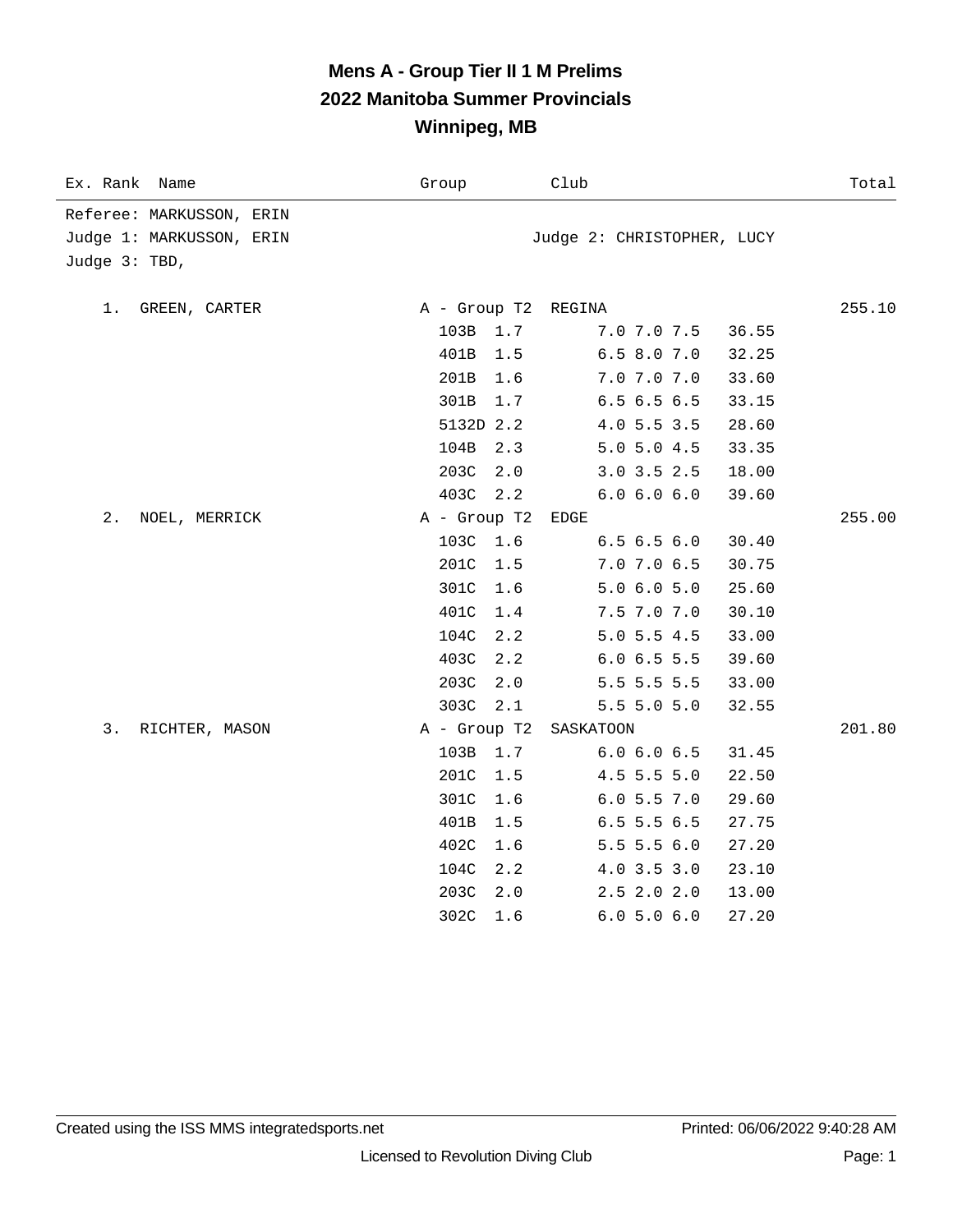# **Mens A - Group Tier II 3 M Prelims 2022 Manitoba Summer Provincials Winnipeg, MB**

| Ex. Rank<br>Name     | Group        | Club                       | Total  |
|----------------------|--------------|----------------------------|--------|
| 1.<br>GREEN, CARTER  | A - Group T2 | REGINA                     | 256.75 |
|                      | 103B<br>1.6  | 6.56.06.0<br>29.60         |        |
|                      | 403B<br>2.1  | 7.0 6.5 7.5<br>44.10       |        |
|                      | 201B<br>1.8  | 6.0 6.0 6.5<br>33.30       |        |
|                      | 301B<br>1.9  | 6.56.56.5<br>37.05         |        |
|                      | 5132D 2.1    | 5.0 5.0 6.0<br>33.60       |        |
|                      | 105C 2.2     | 7.06.57.0<br>45.10         |        |
|                      | 5231D 2.0    | 6.05.06.0<br>34.00         |        |
| 2.<br>NOEL, MERRICK  | A - Group T2 | EDGE                       | 215.90 |
|                      | 101B<br>1.5  | 7.0 7.0 6.5<br>30.75       |        |
|                      | 201C<br>1.7  | 5.55.06.0<br>28.05         |        |
|                      | 301C<br>1.8  | 7.06.56.5<br>36.00         |        |
|                      | 401C<br>1.3  | 6.56.56.5<br>25.35         |        |
|                      | 103B<br>1.6  | 5.5 5.5 5.5<br>26.40       |        |
|                      | 403C<br>1.9  | 6.06.56.5<br>36.10         |        |
|                      | 203C<br>1.9  | 6.06.05.5<br>33.25         |        |
| 3.<br>RICHTER, MASON | A - Group T2 | SASKATOON                  | 200.75 |
|                      | 201C<br>1.7  | 4.5 4.5 4.0<br>22.10       |        |
|                      | 301C<br>1.8  | 5.5 5.0 5.0<br>27.90       |        |
|                      | 101B<br>1.5  | $7.0$ $7.0$ $6.0$<br>30.00 |        |
|                      | 401B<br>1.4  | 6.0 6.0 5.5<br>24.50       |        |
|                      | 403C<br>1.9  | 6.06.56.0<br>35.15         |        |
|                      | 203C<br>1.9  | 6.0 6.0 5.0<br>32.30       |        |
|                      | 103B<br>1.6  | 5.56.06.5<br>28.80         |        |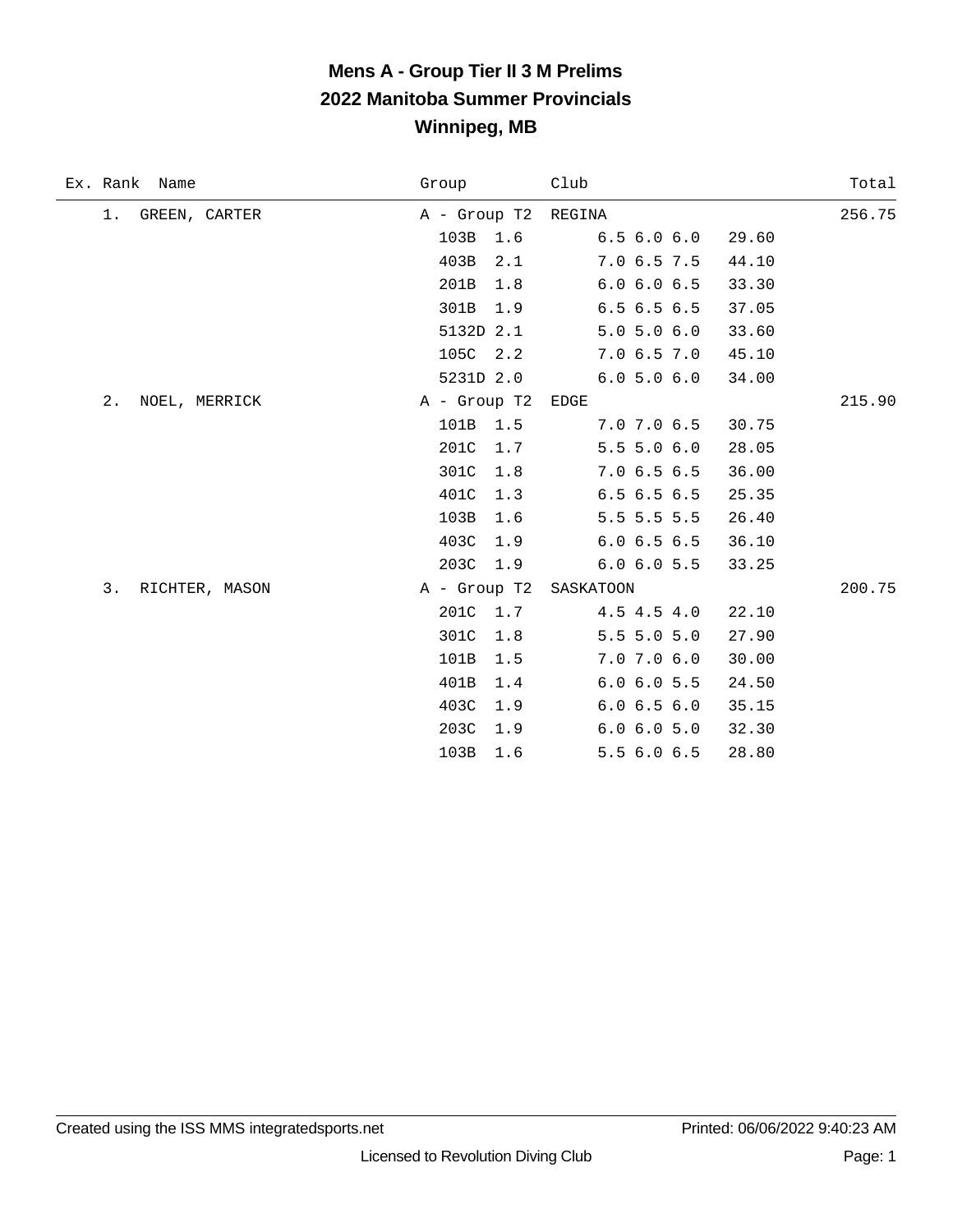#### **Mens A - Group Tier II Platform Prelims 2022 Manitoba Summer Provincials Winnipeg, MB**

| Ex. Rank Name               | Group | Club                                   | Total  |
|-----------------------------|-------|----------------------------------------|--------|
| Referee: MCLEAN, CAM        |       |                                        |        |
| Judge 1: MCLEAN, CAM        |       | Judge 2: MARKUSSON, ERIN               |        |
| Judge 3: PETERS, JESSIE-LEE |       | Judge 4: BURNETT, SEAN                 |        |
| Judge 5: SEHN, ERIC         |       |                                        |        |
|                             |       |                                        |        |
| 1. RICHTER, MASON           |       | A - Group T2 SASKATOON                 | 147.55 |
| 5M<br>612B 1.7              |       | 3.5 1.5 2.0 2.0 2.5 11.05              |        |
| 101B 1.3<br>5M              |       | 7.5 7.0 6.0 7.0 7.5 27.95              |        |
| 201C 1.5<br>5M              |       | $7.0$ $7.0$ $6.0$ $6.5$ $5.5$<br>29.25 |        |
| 301C 1.6<br>5M              |       | 5.0 5.5 4.5 5.0 5.5<br>24.80           |        |
| 401C 1.4<br>5М              |       | $6.5$ $6.5$ $6.5$ $6.0$ $6.5$ $27.30$  |        |
| 103C 1.6<br>5M              |       | $6.0$ 5.5 5.5 5.5 6.0 27.20            |        |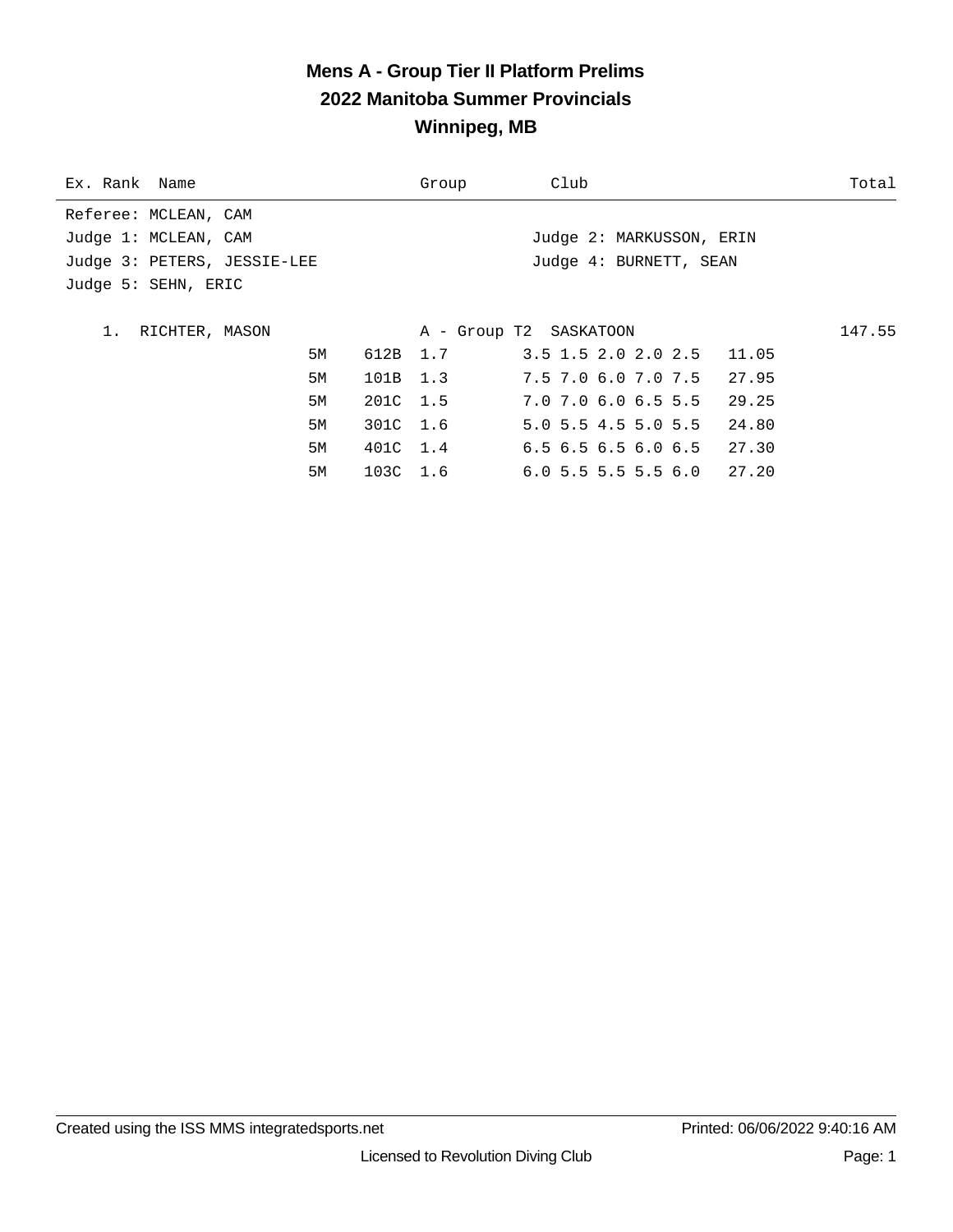# **Mens D - Group Tier II 1 M Prelims 2022 Manitoba Summer Provincials Winnipeg, MB**

| Ex. Rank Name              | Group               | Club                      | Total  |
|----------------------------|---------------------|---------------------------|--------|
| Referee: BURNETT, SEAN     |                     |                           |        |
| Judge 1: BURNETT, SEAN     |                     | Judge 2: MARKUSSON, ERIN  |        |
| Judge 3: CHRISTOPHER, LUCY |                     |                           |        |
|                            |                     |                           |        |
| 1. SUTHERLAND, CALLUM      | D - Group T2 REGINA |                           | 125.30 |
|                            | 101C 1.2            | 6.5 6.5 6.0 22.80         |        |
|                            | 201A 1.7            | $5.5$ 6.0 6.0 29.75       |        |
|                            | 5211A 1.8           | 4.5 4.5 4.5 24.30         |        |
|                            | 102C 1.4            | 6.0 6.0 6.0 25.20         |        |
|                            | 202C 1.5            | 5.0 5.5 5.0 23.25         |        |
| 2.<br>KRENBRINK, NOLAN     | D - Group T2 REGINA |                           | 114.80 |
|                            | 101C 1.2            | $5.0$ 6.0 5.5 19.80       |        |
|                            | 401C 1.4            | $5.5$ 6.0 5.5 23.80       |        |
|                            | 201C 1.5            | $5.0$ $5.0$ $5.0$ $22.50$ |        |
|                            | 102C 1.4            | 5.5 5.5 5.5 23.10         |        |
|                            | 402C 1.6            | $5.0$ 5.5 5.5<br>25.60    |        |
|                            |                     |                           |        |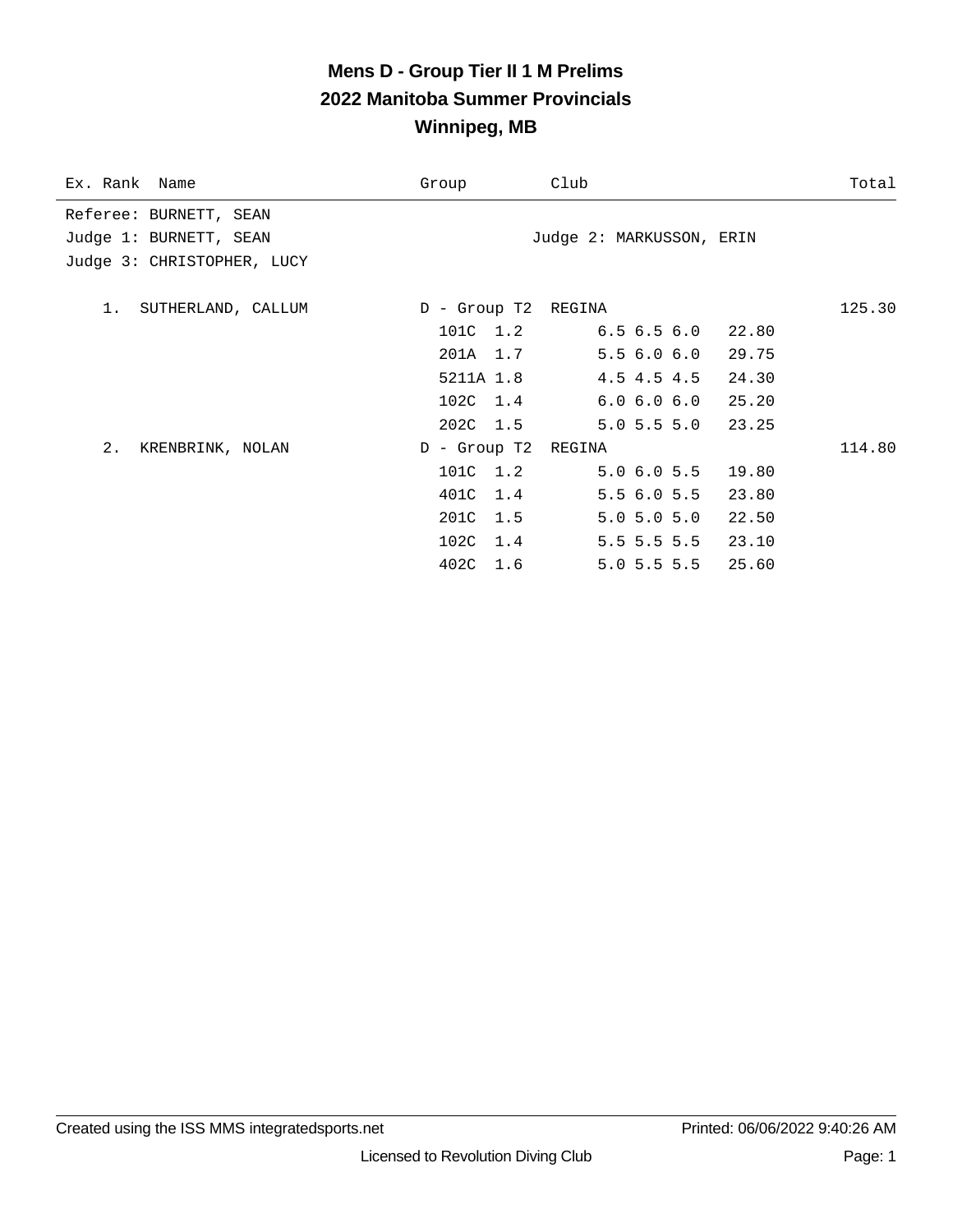# **Mens D - Group Tier II 3 M Prelims 2022 Manitoba Summer Provincials Winnipeg, MB**

| Ex. Rank Name              | Group    | Club                        | Total  |
|----------------------------|----------|-----------------------------|--------|
| Referee: DROMERESKI, KEVIN |          |                             |        |
| Judge 1: DROMERESKI, KEVIN |          | Judge 2: CHRISTOPHER, LUCY  |        |
| Judge 3: STEVENS, KEN      |          | Judge 4: STEVENS, KEN       |        |
| Judge 5: STEVENS, KEN      |          |                             |        |
|                            |          |                             |        |
| 1.<br>KRENBRINK, NOLAN     |          | D - Group T2 REGINA         | 109.45 |
|                            | 002A 1.0 | 6.05.55.510.00.0            | 17.00  |
|                            | 101C 1.4 | $5.5$ 5.5 5.510.0 0.0       | 23.10  |
|                            | 401C 1.3 | $5.5$ 5.5 5.010.0 0.0       | 20.80  |
|                            | 201C 1.7 | $4.5$ $4.5$ $5.010.0$ $0.0$ | 23.80  |
|                            | 103C 1.5 | 5.5 5.5 5.510.0 0.0 24.75   |        |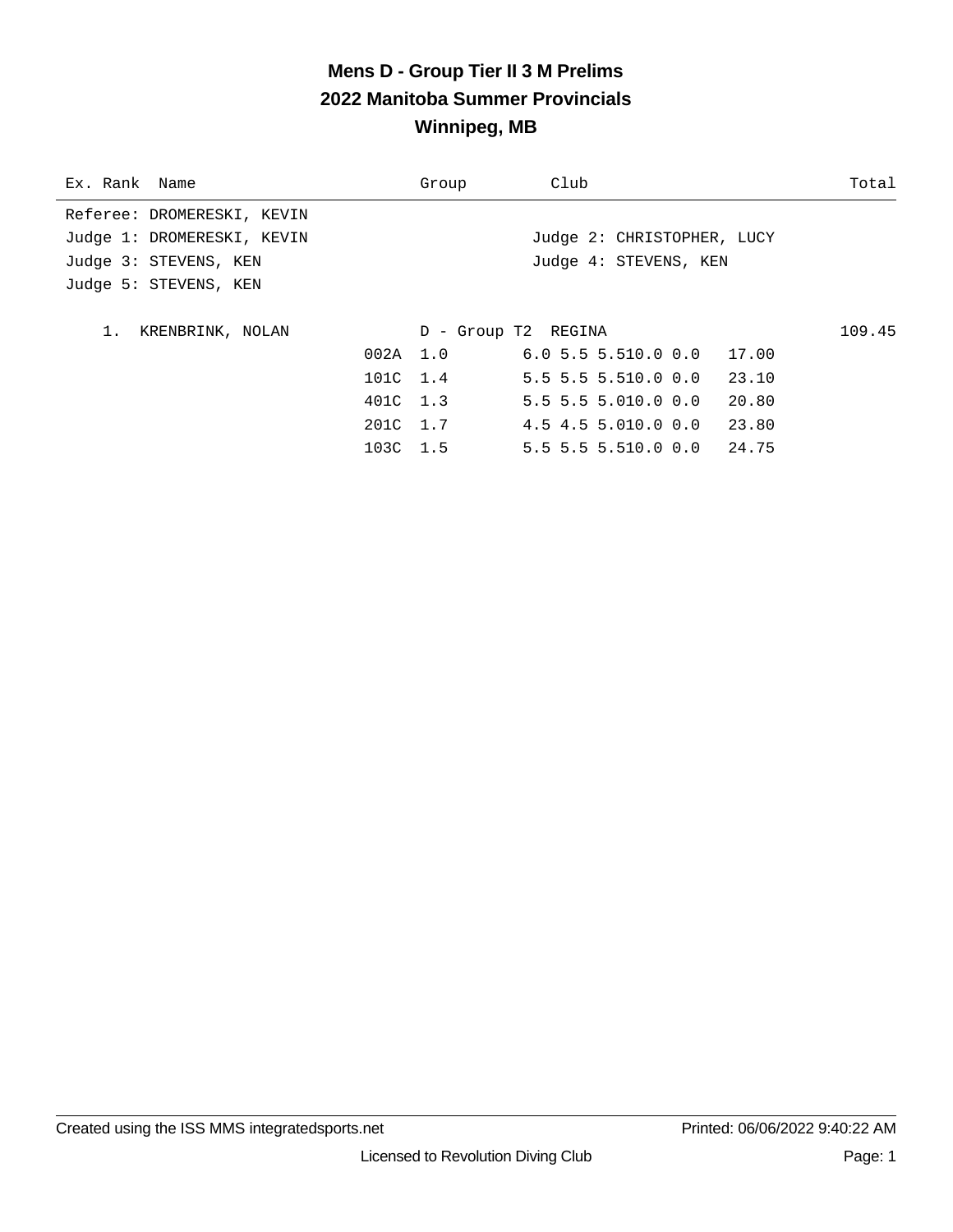#### **Mens D - Group Tier II Platform Prelims 2022 Manitoba Summer Provincials Winnipeg, MB**

| Ex. Rank Name              | Group            | Club                |                           |       | Total |
|----------------------------|------------------|---------------------|---------------------------|-------|-------|
| Referee: RICHARDSON, KELLY |                  |                     |                           |       |       |
| Judge 1: RICHARDSON, KELLY |                  |                     | Judge $2: TBD$ ,          |       |       |
| Judge 3: STEVENS, KEN      |                  |                     |                           |       |       |
|                            |                  |                     |                           |       |       |
| 1.<br>KRENBRINK, NOLAN     |                  | D - Group T2 REGINA |                           |       | 97.50 |
|                            | 3M<br>001B 1.0   |                     | $6.0$ $7.0$ $7.0$ $20.00$ |       |       |
|                            | $002A$ 1.0<br>3M |                     | 6.05.55.5                 | 17.00 |       |
|                            | 3M<br>101C 1.4   |                     | $5.0$ 5.0 5.5             | 21.70 |       |
|                            | 401C 1.3<br>3M   |                     | $5.04.04.5$ 17.55         |       |       |
|                            | 3M<br>201C 1.7   |                     | 4.0 4.0 4.5 21.25         |       |       |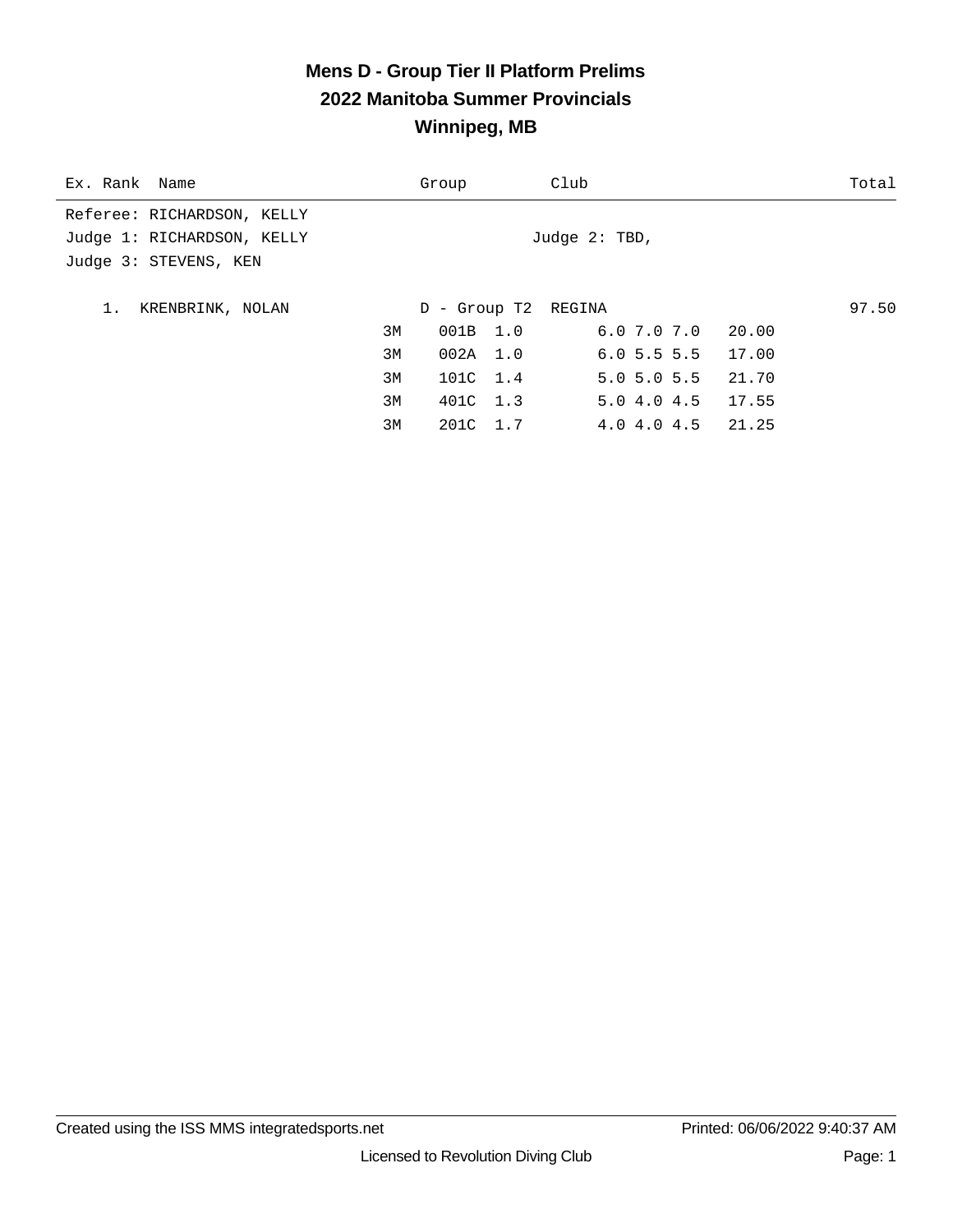## **Mens E - Group Platform Prelims 2022 Manitoba Summer Provincials Winnipeg, MB**

| Ex. Rank Name              | Group       | Club                       | Total  |
|----------------------------|-------------|----------------------------|--------|
| Referee: WELLS, ROB        |             |                            |        |
| Judge 1: WELLS, ROB        |             | Judge 2: CHRISTOPHER, LUCY |        |
| Judge 3: DROMERESKI, KEVIN |             |                            |        |
|                            |             |                            |        |
| $1$ .<br>BURNETT, HAWKSLEY | E - Group   | REGINA                     | 229.00 |
| 5M                         | 100B<br>2.0 | 7.0 7.0 5.5<br>39.00       |        |
| 3M                         | 001B<br>2.0 | $6.5$ 7.0 $6.0$<br>39.00   |        |
| 3M                         | 002A<br>2.0 | 6.56.56.0<br>38.00         |        |
| 3M                         | 101C<br>2.0 | $6.5$ $7.0$ $7.0$<br>41.00 |        |
| 3M                         | 401C<br>2.0 | $5.0$ 5.5 5.5<br>32.00     |        |
| 3M                         | 201C 2.0    | 7.06.56.5<br>40.00         |        |
| 2.<br>REILLY, LOCHLAN      | E - Group   | REGINA                     | 177.00 |
| 5M                         | 100B 2.0    | 6.56.06.0<br>37.00         |        |
| 3M                         | 001B<br>2.0 | $2.0$ $2.0$ $2.0$<br>12.00 |        |
| 3M                         | 002A<br>2.0 | $4.5$ 5.5 5.0<br>30.00     |        |
| 3M                         | 101C<br>2.0 | 6.06.06.5<br>37.00         |        |
| 3M                         | 401C<br>2.0 | $4.5$ 5.0 5.0<br>29.00     |        |
| 3M                         | 201C 2.0    | $5.5$ 5.5 5.0<br>32.00     |        |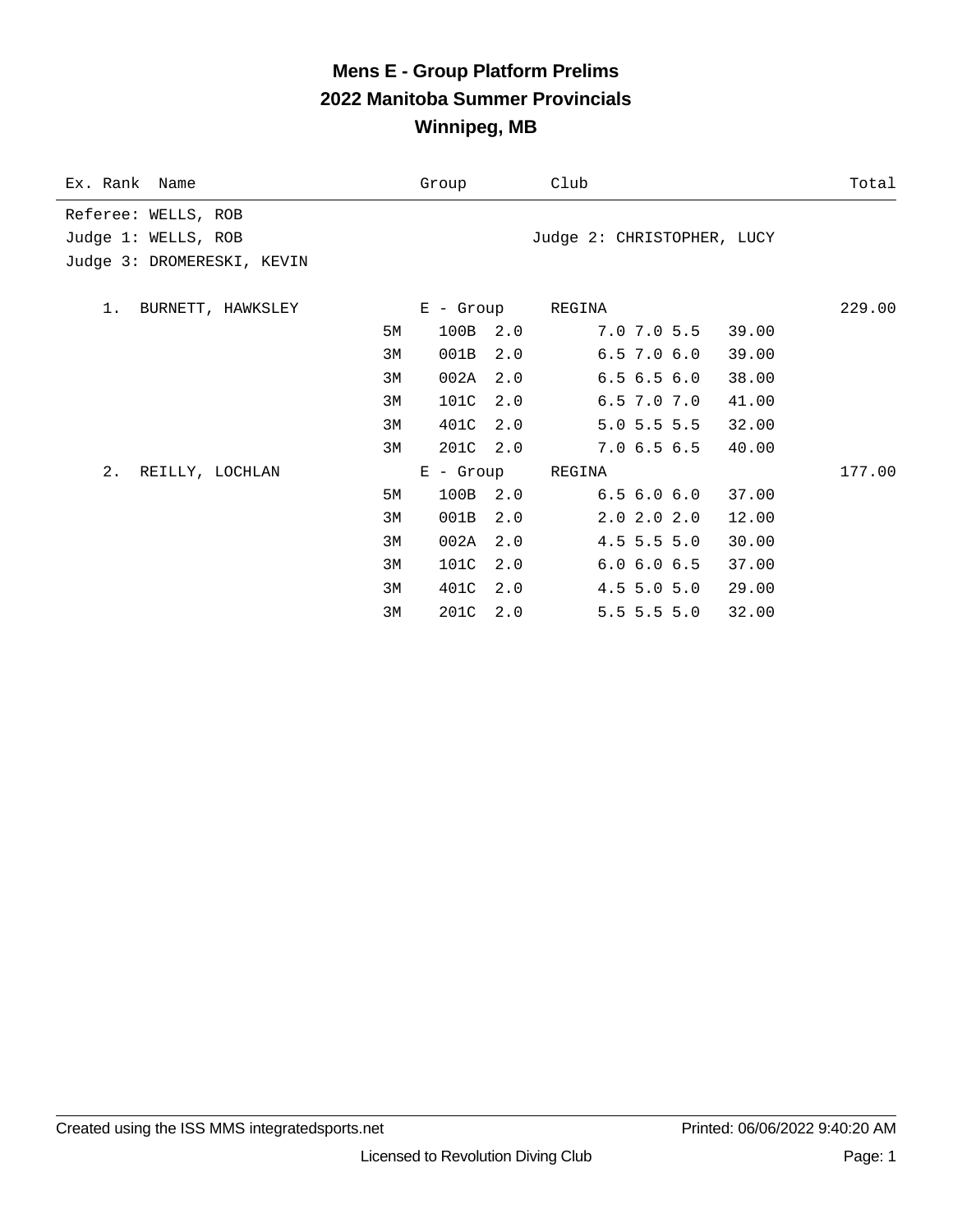# **Mens E - Group Tier II 1 M Prelims 2022 Manitoba Summer Provincials Winnipeg, MB**

| Ex. Rank Name              | Group    | Club                    |                           |       | Total  |
|----------------------------|----------|-------------------------|---------------------------|-------|--------|
| Referee: MARKUSSON, ERIN   |          |                         |                           |       |        |
| Judge 1: MARKUSSON, ERIN   |          |                         | Judge 2: SMUTNY, KATJA    |       |        |
| Judge 3: CHRISTOPHER, LUCY |          |                         |                           |       |        |
|                            |          |                         |                           |       |        |
| 1.<br>KENNEDY, CARTER      |          | E - Group T2 REVOLUTION |                           |       | 104.20 |
|                            | 100A 1.0 |                         | $6.5$ $6.5$ $7.0$ $20.00$ |       |        |
|                            | 200A 1.0 |                         | $5.5$ 5.0 5.0             | 15.50 |        |
|                            | 001B 1.0 |                         | 7.5 6.5 7.0               | 21.00 |        |
|                            | 101C 1.2 |                         | $6.5$ $6.0$ $6.0$ $22.20$ |       |        |
|                            | 201C 1.5 |                         | 5.06.06.025.50            |       |        |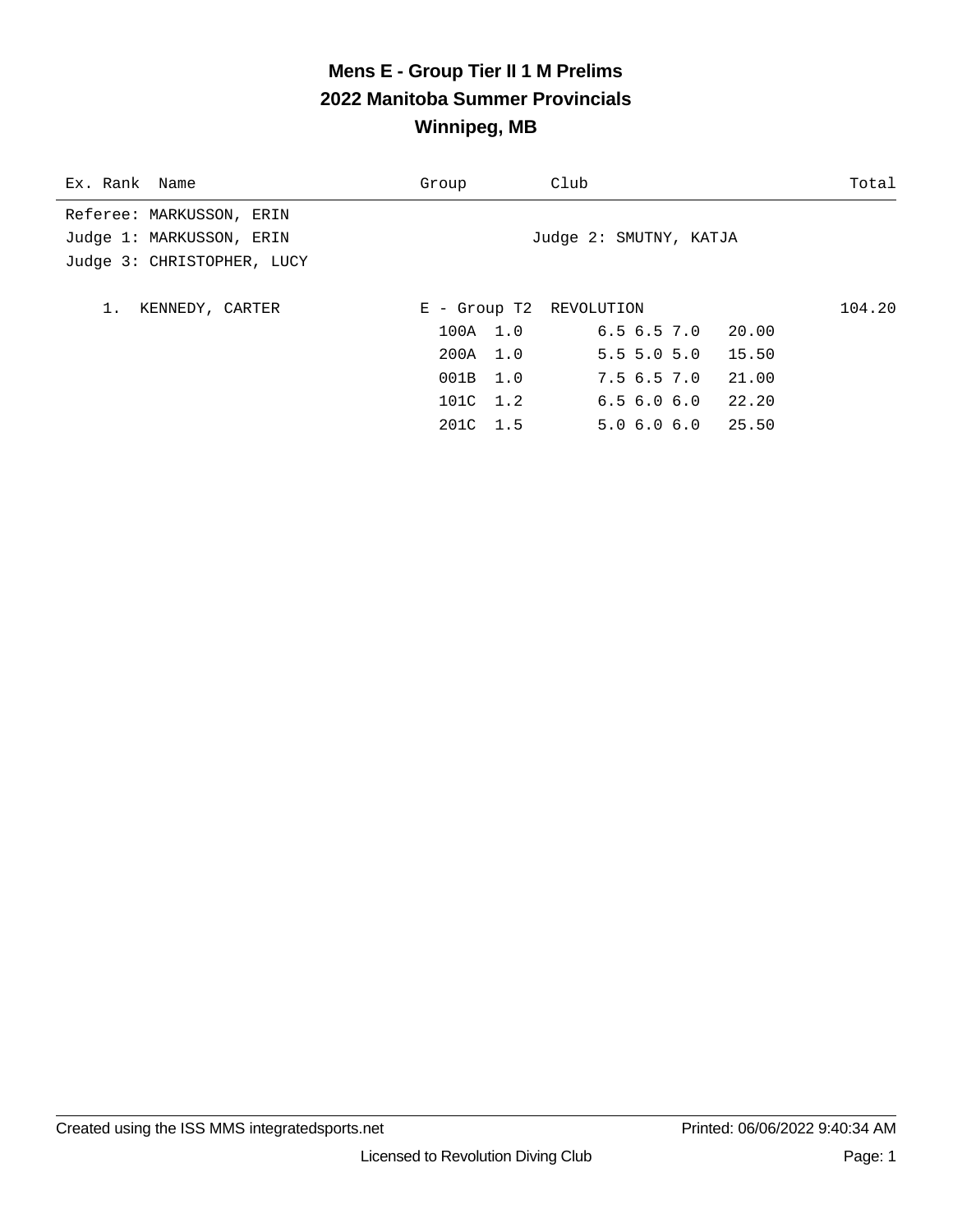# **Mens E - Group Tier II 3 M Prelims 2022 Manitoba Summer Provincials Winnipeg, MB**

| Ex. Rank Name          | Group                   | Club              | Total  |
|------------------------|-------------------------|-------------------|--------|
| Referee: SMUTNY, KATJA |                         |                   |        |
| Judge 1: SMUTNY, KATJA |                         | Judge $2: TBD$ ,  |        |
| Judge 3: TBD,          |                         |                   |        |
|                        |                         |                   |        |
| KENNEDY, CARTER<br>1.  | E - Group T2 REVOLUTION |                   | 102.50 |
|                        | 100B 1.0                | 5.56.06.0         | 17.50  |
|                        | 200A<br>1.0             | 7.5 7.0 7.0       | 21.50  |
|                        | 001A 1.0                | $7.5$ $7.5$ $8.0$ | 23.00  |
|                        | 001B<br>1.0             | 7.0 7.0 7.0       | 21.00  |
|                        | 002A 1.0                | 6.56.56.5         | 19.50  |
| 2.<br>MITCHELL, WYNN   | $E -$ Group T2          | REGINA            | 90.00  |
|                        | 100B 1.0                | $5.0$ 5.0 5.5     | 15.50  |
|                        | 200A 1.0                | 7.0 7.5 7.5       | 22.00  |
|                        | 001B<br>1.0             | 6.06.06.5         | 18.50  |
|                        | 002A<br>1.0             | 5.0 5.0 5.0       | 15.00  |
|                        | 001C<br>1.0             | 6.06.56.5         | 19.00  |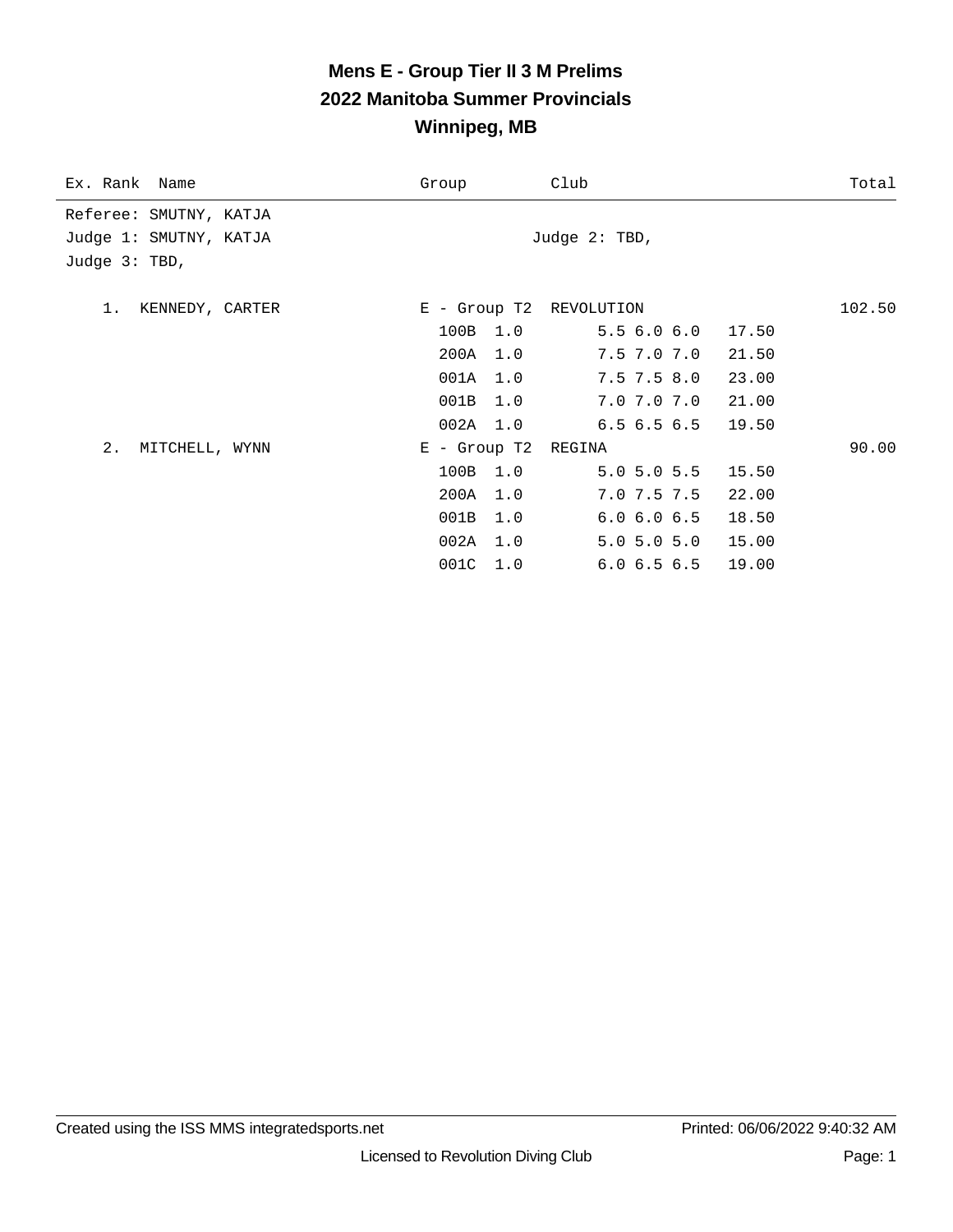#### **Mens E - Group Tier II Platform Prelims 2022 Manitoba Summer Provincials Winnipeg, MB**

| Group | Club                                                                                                                 | Total                                                                                                                                                                                                                                                                                                                |
|-------|----------------------------------------------------------------------------------------------------------------------|----------------------------------------------------------------------------------------------------------------------------------------------------------------------------------------------------------------------------------------------------------------------------------------------------------------------|
|       |                                                                                                                      |                                                                                                                                                                                                                                                                                                                      |
|       |                                                                                                                      |                                                                                                                                                                                                                                                                                                                      |
|       |                                                                                                                      |                                                                                                                                                                                                                                                                                                                      |
|       |                                                                                                                      |                                                                                                                                                                                                                                                                                                                      |
|       |                                                                                                                      |                                                                                                                                                                                                                                                                                                                      |
|       |                                                                                                                      | 100.50                                                                                                                                                                                                                                                                                                               |
|       |                                                                                                                      |                                                                                                                                                                                                                                                                                                                      |
|       |                                                                                                                      |                                                                                                                                                                                                                                                                                                                      |
|       |                                                                                                                      |                                                                                                                                                                                                                                                                                                                      |
|       | 6.0 6.0 6.510.0 0.0                                                                                                  |                                                                                                                                                                                                                                                                                                                      |
|       | $4.5$ 5.5 5.010.0 0.0                                                                                                |                                                                                                                                                                                                                                                                                                                      |
|       |                                                                                                                      | 92.50                                                                                                                                                                                                                                                                                                                |
|       |                                                                                                                      |                                                                                                                                                                                                                                                                                                                      |
|       | $6.5$ $6.0$ $6.010.0$ $0.0$                                                                                          |                                                                                                                                                                                                                                                                                                                      |
|       | $5.0$ $5.0$ $6.010.0$ $0.0$                                                                                          |                                                                                                                                                                                                                                                                                                                      |
|       | $6.0\,$ $6.0\,$ $6.010.0\,$ $0.0\,$                                                                                  |                                                                                                                                                                                                                                                                                                                      |
|       |                                                                                                                      |                                                                                                                                                                                                                                                                                                                      |
|       | 100B 1.0<br>200A 1.0<br>001B 1.0<br>002A 1.0<br>101C 1.4<br>100B 1.0<br>200A 1.0<br>001A 1.0<br>001B 1.0<br>002A 1.0 | Judge 2: CHRISTOPHER, LUCY<br>Judge 4: DROMERESKI, KEVIN<br>E - Group T2 REGINA<br>$7.5\,7.0\,6.010.0\,0.0\,-\,20.50$<br>6.0 6.5 6.510.0 0.0 19.00<br>7.5 7.0 7.010.0 0.0 21.50<br>18.50<br>21.00<br>E - Group T2 REVOLUTION<br>5.5 5.5 5.510.0 0.0<br>16.50<br>18.50<br>16.00<br>18.00<br>8.5 7.5 7.510.0 0.0 23.50 |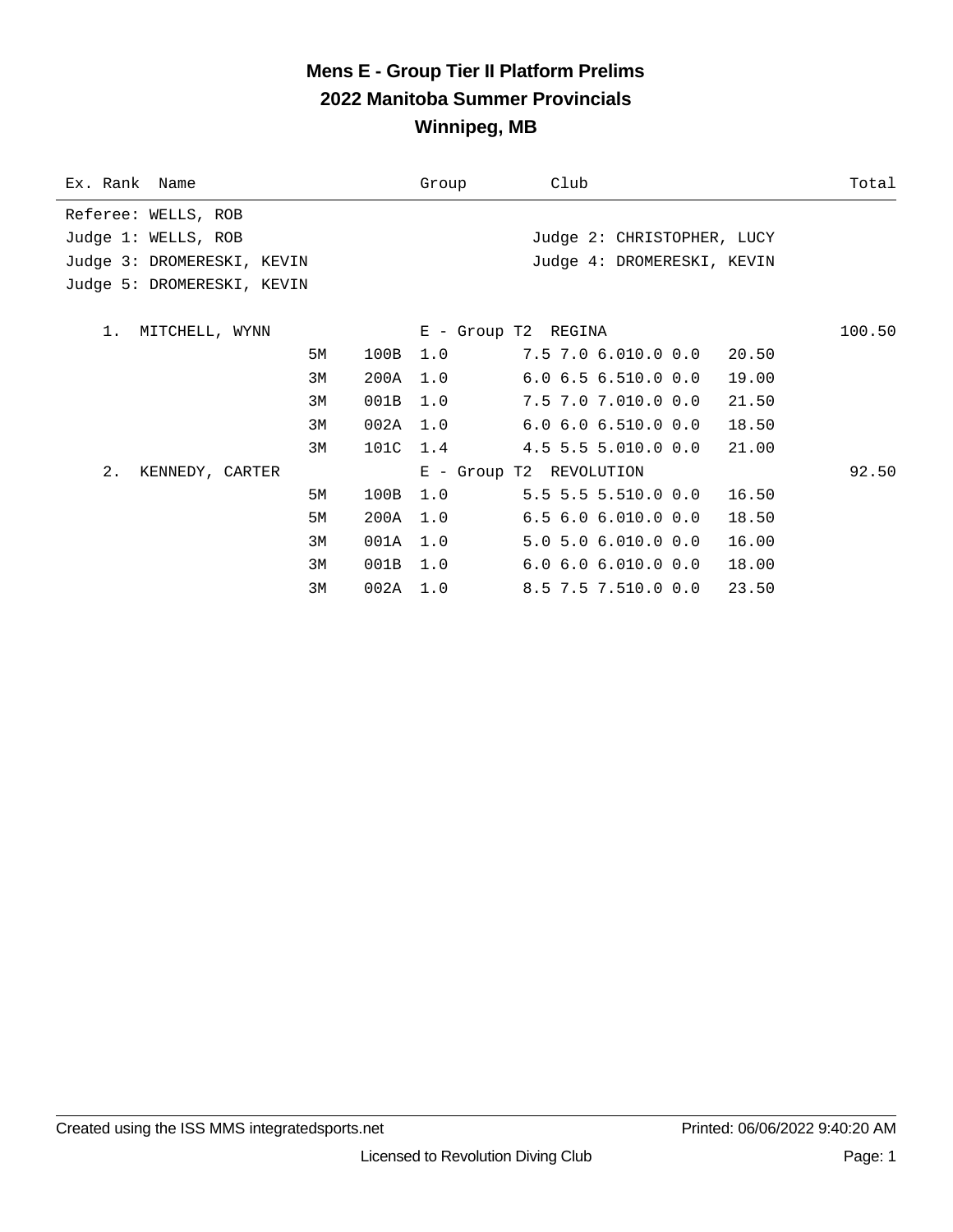# **Mens Open Tier II 1 M Prelims 2022 Manitoba Summer Provincials Winnipeg, MB**

| Ex. Rank Name<br>Group                |           | Club                       | Total  |
|---------------------------------------|-----------|----------------------------|--------|
| Referee: MARKUSSON, ERIN              |           |                            |        |
| Judge 1: MARKUSSON, ERIN              |           | Judge 2: CHRISTOPHER, LUCY |        |
| Judge 3: TBD,                         |           |                            |        |
|                                       |           |                            |        |
| YUNANOV, ILYA<br>1.                   | Open T2   | REVOLUTION                 | 269.25 |
|                                       | 103B 1.7  | 8.0 8.0 8.5                | 41.65  |
| 203C                                  | 2.0       | 6.06.55.5                  | 36.00  |
| 303C                                  | 2.1       | 5.0 5.0 4.0                | 29.40  |
| 403C                                  | 2.2       | 6.06.56.5                  | 41.80  |
| 105C                                  | 2.4       | 6.56.56.0                  | 45.60  |
|                                       | 5132D 2.2 | 6.56.06.5                  | 41.80  |
| 401B                                  | 1.5       | 7.0 7.5 7.5                | 33.00  |
| $2$ .<br>JONES (M), SAMUEL<br>Open T2 |           | REGINA                     | 196.75 |
| 103C                                  | 1.6       | 6.56.07.0                  | 31.20  |
| 401C                                  | 1.4       | 7.06.56.5                  | 28.00  |
| 201C                                  | 1.5       | 6.06.56.0                  | 27.75  |
| 301C                                  | 1.6       | 7.06.56.0                  | 31.20  |
| 104C                                  | 2.2       | 5.04.05.0                  | 30.80  |
| 203C                                  | 2.0       | $5.5$ 5.5 4.5              | 31.00  |
| 105C                                  | 2.4       | $2.5$ $2.5$ $2.0$          | 16.80  |
| Open T2<br>3.<br>DUMONTIER, GABRIEL   |           | REGINA                     | 176.30 |
| 101C                                  | 1.2       | $5.5$ 5.5 5.0              | 19.20  |
| 201C                                  | 1.5       | $6.5$ 5.0 $6.5$            | 27.00  |
| 401C                                  | 1.4       | 6.06.57.0                  | 27.30  |
| 102C                                  | 1.4       | 6.05.55.0                  | 23.10  |
| 103C                                  | 1.6       | 5.04.55.5                  | 24.00  |
| 402C                                  | 1.6       | 6.0 6.0 5.0                | 27.20  |
| 202C                                  | 1.5       | 6.0 6.0 7.0                | 28.50  |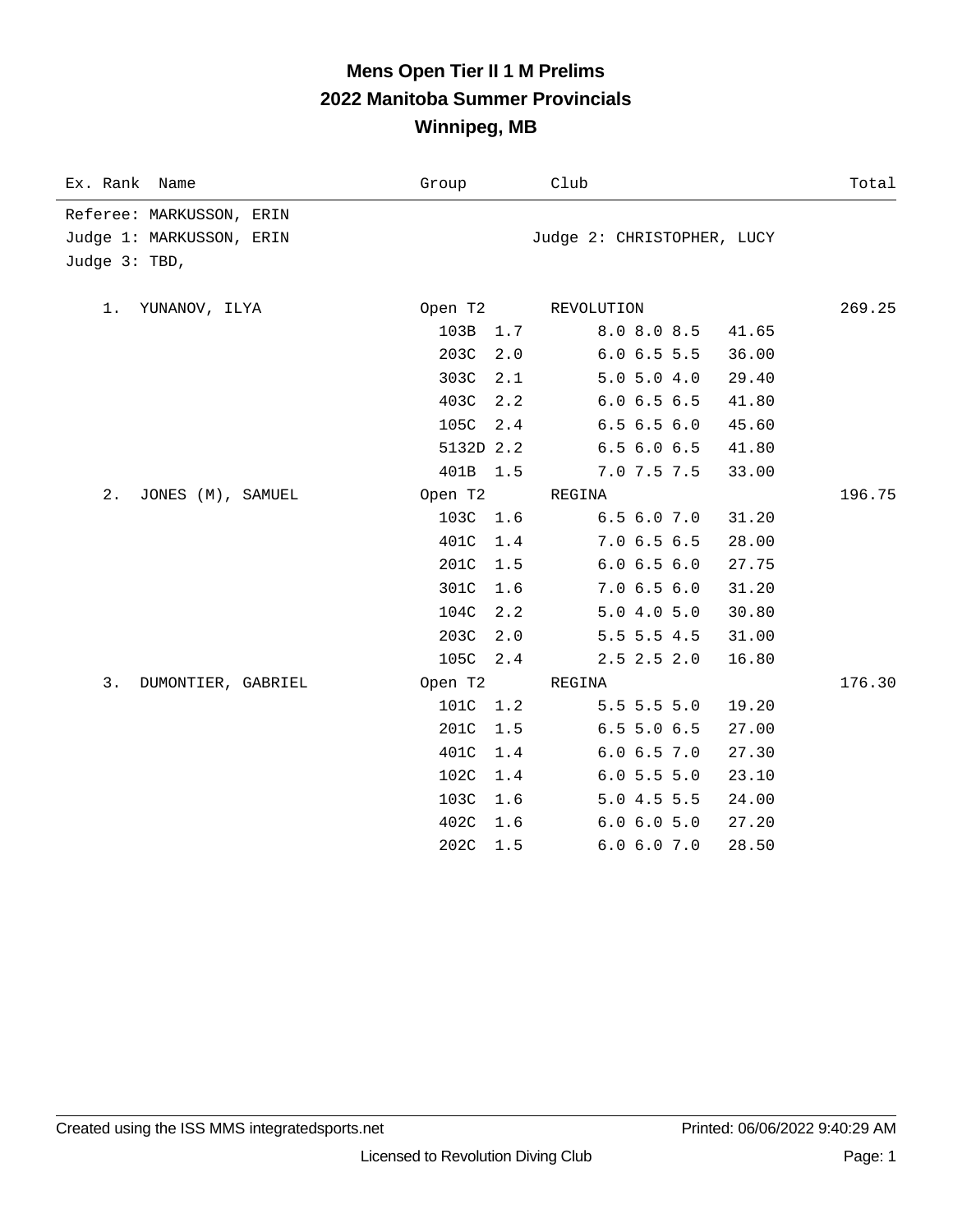# **Mens Other Tier II 1 M Prelims 2022 Manitoba Summer Provincials Winnipeg, MB**

| Ex. Rank Name            | Group    | Club                       | Total |
|--------------------------|----------|----------------------------|-------|
| Referee: MARKUSSON, ERIN |          |                            |       |
| Judge 1: MARKUSSON, ERIN |          | Judge 2: CHRISTOPHER, LUCY |       |
| Judge $3: TBD$ ,         |          |                            |       |
|                          |          |                            |       |
| SO, RENNIES              | Other T2 | EDGE                       | 80.40 |
|                          | 101C 1.2 | $6.5$ $7.0$ $7.0$          | 24.60 |
|                          | 401B 1.5 | 4.5 4.0 4.5 19.50          |       |
|                          | 102C 1.4 | 4.0 4.0 4.0 16.80          |       |
|                          | 202C 1.5 | 4.5 4.0 4.5 19.50          |       |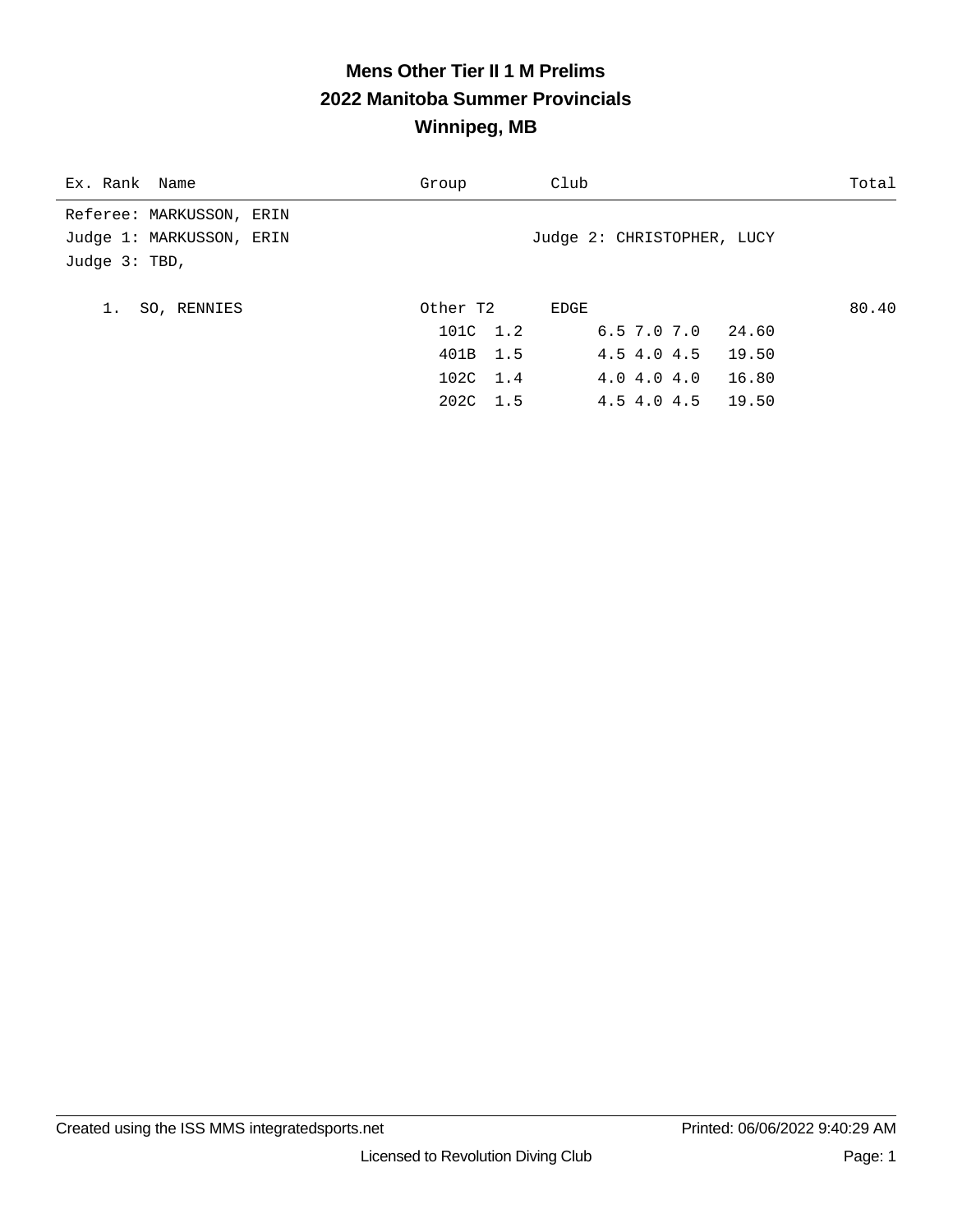# **Mens Other Tier II 3 M Prelims 2022 Manitoba Summer Provincials Winnipeg, MB**

| Ex. Rank<br>Name         | Group       | Club              | Total  |
|--------------------------|-------------|-------------------|--------|
| JONES (NM), SAMUEL<br>1. | Other T2    | REGINA            | 114.55 |
|                          | 103C 1.5    | 4.0 4.0 3.5       | 17.25  |
|                          | 401C<br>1.3 | $7.0$ $7.0$ $6.5$ | 26.65  |
|                          | 203C<br>1.9 | 6.06.05.5         | 33.25  |
|                          | 105C 2.2    | $6.0$ 5.5 5.5     | 37.40  |
| 2.<br>DUMONTIER, GABRIEL | Other T2    | REGINA            | 94.70  |
|                          | 101C<br>1.4 | $5.5$ 5.5 5.0     | 22.40  |
|                          | 201C<br>1.7 | 6.06.06.0         | 30.60  |
|                          | 401C<br>1.3 | 6.05.55.0         | 21.45  |
|                          | 103C<br>1.5 | 5.04.54.0         | 20.25  |
| 3.<br>SO, RENNIES        | Other T2    | EDGE              | 76.25  |
|                          | 001A 1.0    | 6.06.55.5         | 18.00  |
|                          | 001C<br>1.0 | 5.56.06.0         | 17.50  |
|                          | 101B<br>1.5 | $5.0$ 5.5 5.0     | 23.25  |
|                          | 401B<br>1.4 | 4.5 4.0 4.0       | 17.50  |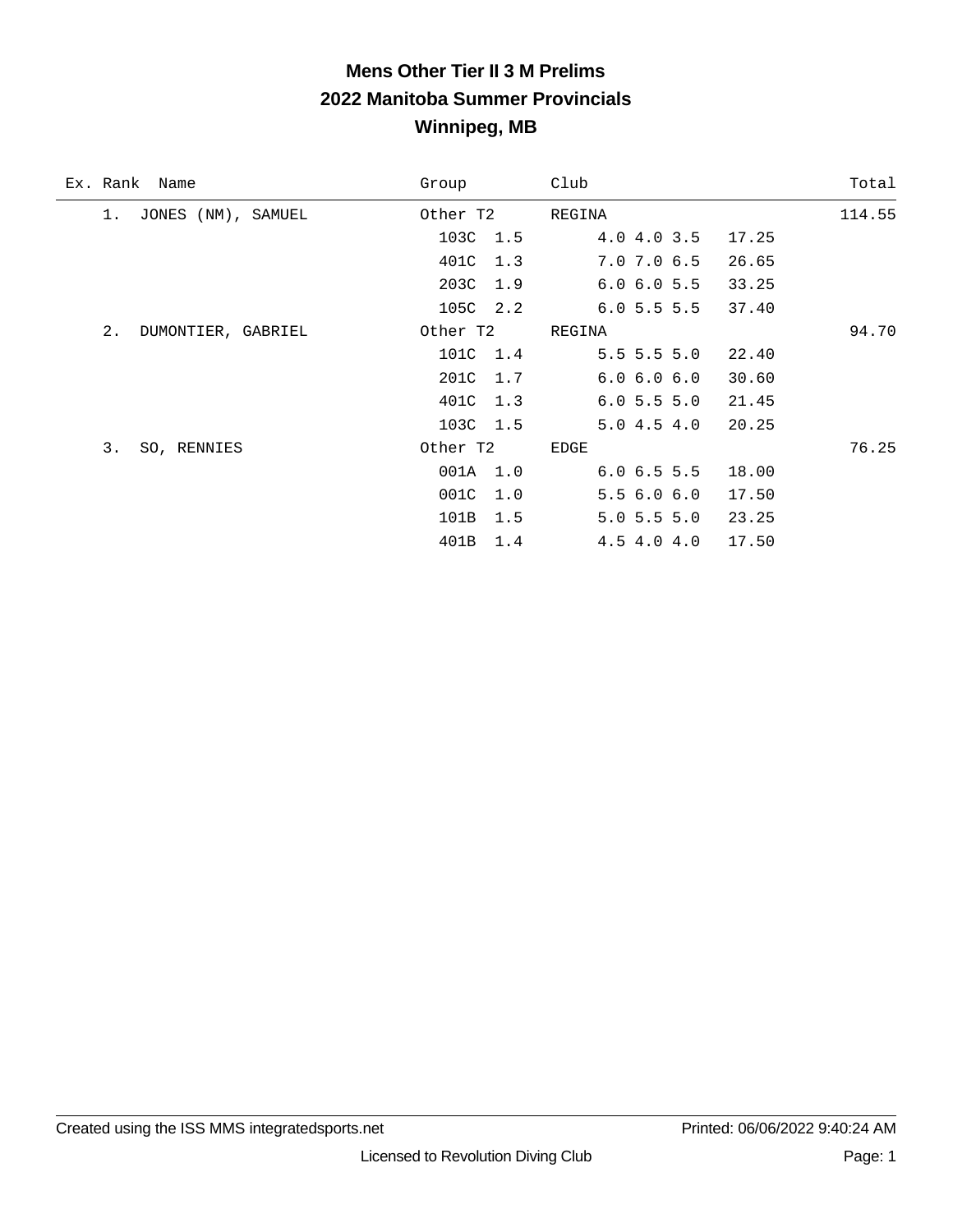# **Mens Other Tier II Platform Prelims 2022 Manitoba Summer Provincials Winnipeg, MB**

| Ex. Rank Name        |                             |                  | Group    | Club                      | Total |
|----------------------|-----------------------------|------------------|----------|---------------------------|-------|
| Referee: MCLEAN, CAM |                             |                  |          |                           |       |
| Judge 1: MCLEAN, CAM |                             |                  |          | Judge 2: MARKUSSON, ERIN  |       |
|                      | Judge 3: PETERS, JESSIE-LEE |                  |          | Judge 4: BURNETT, SEAN    |       |
| Judge 5: SEHN, ERIC  |                             |                  |          |                           |       |
|                      |                             |                  |          |                           |       |
|                      | SO, RENNIES                 |                  | Other T2 | EDGE                      | 77.25 |
|                      | 5M                          | 001C 1.0         |          | $5.5$ 5.0 5.5 5.0 5.0     | 15.50 |
|                      | 5M                          | $001A \quad 1.0$ |          | 7.5 6.5 7.0 6.5 7.5 21.00 |       |
|                      | 5M                          | 100A 1.0         |          | 7.0 6.0 7.0 6.5 7.0       | 20.50 |
|                      | 3M                          | 101B 1.5         |          | 5.0 4.0 4.5 4.5 4.5 20.25 |       |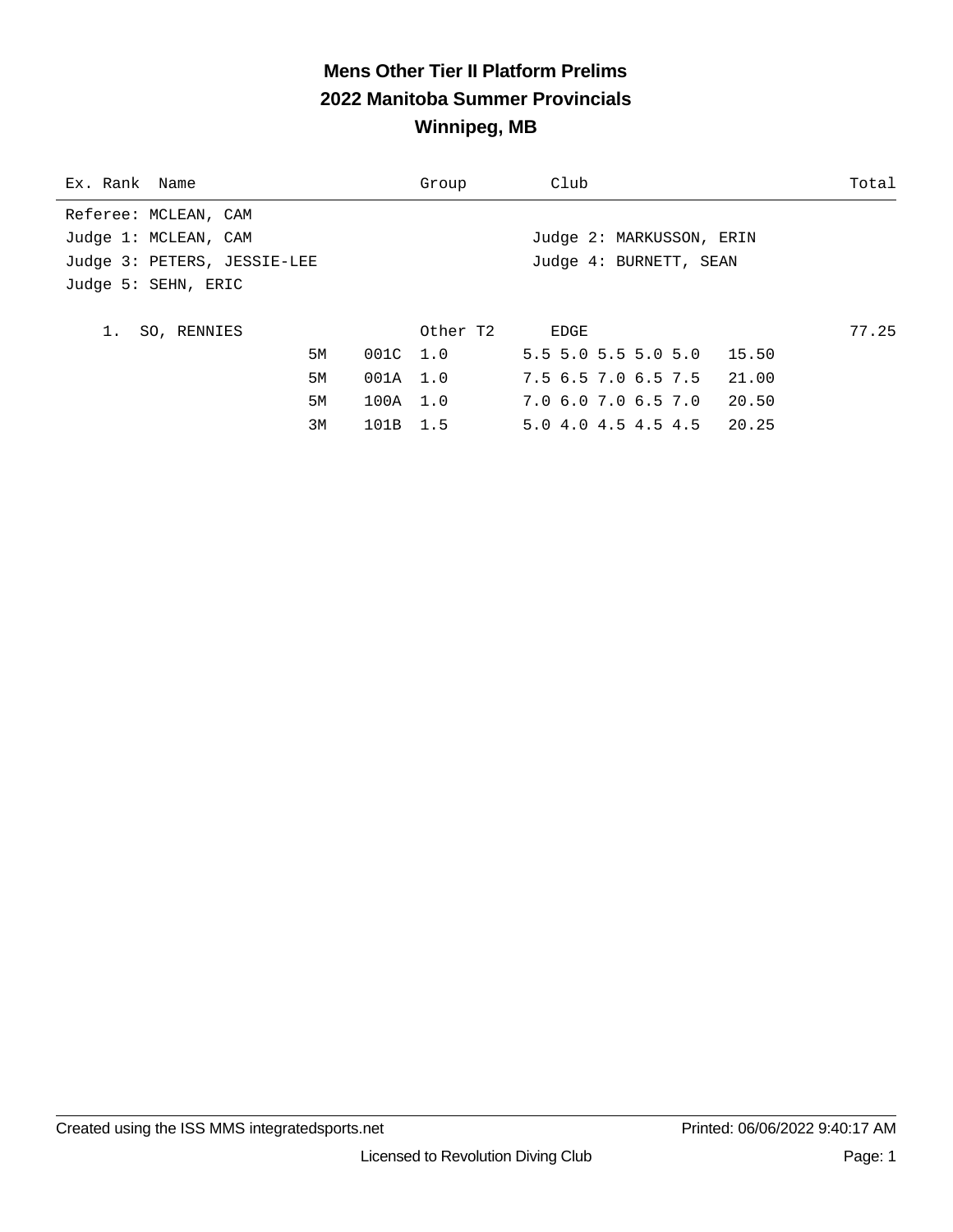| Ex. Rank Name            | Group       | Club                          | Total  |
|--------------------------|-------------|-------------------------------|--------|
| 1.<br>BERMAN, LEIA       | Open        | REVOLUTION                    | 226.40 |
|                          | 105C 2.4    | 7.5 7.0 7.5 7.0 7.0           | 51.60  |
|                          | 203C<br>2.0 | 8.0 7.5 7.5 7.5 8.0           | 46.00  |
|                          | 303C<br>2.1 | 7.0 7.0 7.5 7.0 6.5           | 44.10  |
|                          | 5231D 2.1   | 7.0 7.5 7.5 7.5 7.0           | 46.20  |
|                          | 403C 2.2    | 6.0 5.5 6.0 6.0 5.5           | 38.50  |
| 2.<br>MUTH, EMILY        | Open        | REVOLUTION                    | 215.50 |
|                          | 105C<br>2.4 | 6.0 6.5 6.0 6.0 5.5           | 43.20  |
|                          | 203C<br>2.0 | 6.0 6.5 6.0 6.0 7.0           | 37.00  |
|                          | 303C 2.1    | 7.5 7.0 7.0 7.0 6.5           | 44.10  |
|                          | 403B<br>2.4 | 7.0 7.0 7.0 6.5 6.5           | 49.20  |
|                          | 5231D 2.1   | 7.0 7.0 6.5 6.5 6.5           | 42.00  |
| 3.<br>CROMWELL, NATHALIE | Open        | REVOLUTION                    | 211.45 |
|                          | 403B 2.4    | 7.0 6.5 6.5 7.5 7.0           | 49.20  |
|                          | 105C 2.4    | 5.5 6.0 6.0 6.5 6.0           | 43.20  |
|                          | 203B<br>2.3 | 6.0 6.5 6.5 6.5 6.0           | 43.70  |
|                          | 303C 2.1    | 5.5 5.0 5.5 6.0 5.5           | 34.65  |
|                          | 5132D 2.2   | 5.5 6.0 6.0 6.5 6.5           | 40.70  |
| 4.<br>BERNATSKY, ZITA    | Open        | REVOLUTION                    | 203.90 |
|                          | 5231D 2.1   | 6.5 6.5 6.5 6.5 6.5           | 40.95  |
|                          | 105C<br>2.4 | $6.0$ $6.0$ $6.0$ $5.5$ $6.0$ | 43.20  |
|                          | 203C<br>2.0 | 7.0 7.0 7.5 6.5 6.0           | 41.00  |
|                          | 303C<br>2.1 | 4.5 4.5 4.5 4.5 5.5           | 28.35  |
|                          | 403B<br>2.4 | 7.0 7.5 7.0 7.0 7.0           | 50.40  |
| 5.<br>WYLIE, ANNA        | Open        | REVOLUTION                    | 173.00 |
|                          | 104C 2.2    | $6.0$ $6.5$ $5.5$ $6.0$ $6.0$ | 39.60  |
|                          | 203C<br>2.0 | 4.0 4.5 4.0 4.0 3.5           | 24.00  |
|                          | 303C 2.1    | 5.5 6.0 6.0 6.0 5.5           | 36.75  |
|                          | 403C 2.2    | 6.5 6.5 6.5 6.5 6.5           | 42.90  |
|                          | 5221D 1.7   | 5.5 5.5 6.0 6.0 6.0           | 29.75  |
| б.<br>CHRISTOPHER, LUCY  | Open        | REVOLUTION                    | 164.05 |
|                          | 104B 2.3    | 5.5 5.0 5.5 5.5 5.0           | 36.80  |
|                          | 203C<br>2.0 | 5.0 5.5 5.5 5.0 5.5           | 32.00  |
|                          | 303C 2.1    | 3.0 3.0 3.0 3.5 3.0           | 18.90  |
|                          | 403B 2.4    | 5.5 5.0 6.0 5.0 6.5           | 39.60  |
|                          | 5231D 2.1   | 6.0 5.5 5.5 6.5 6.0           | 36.75  |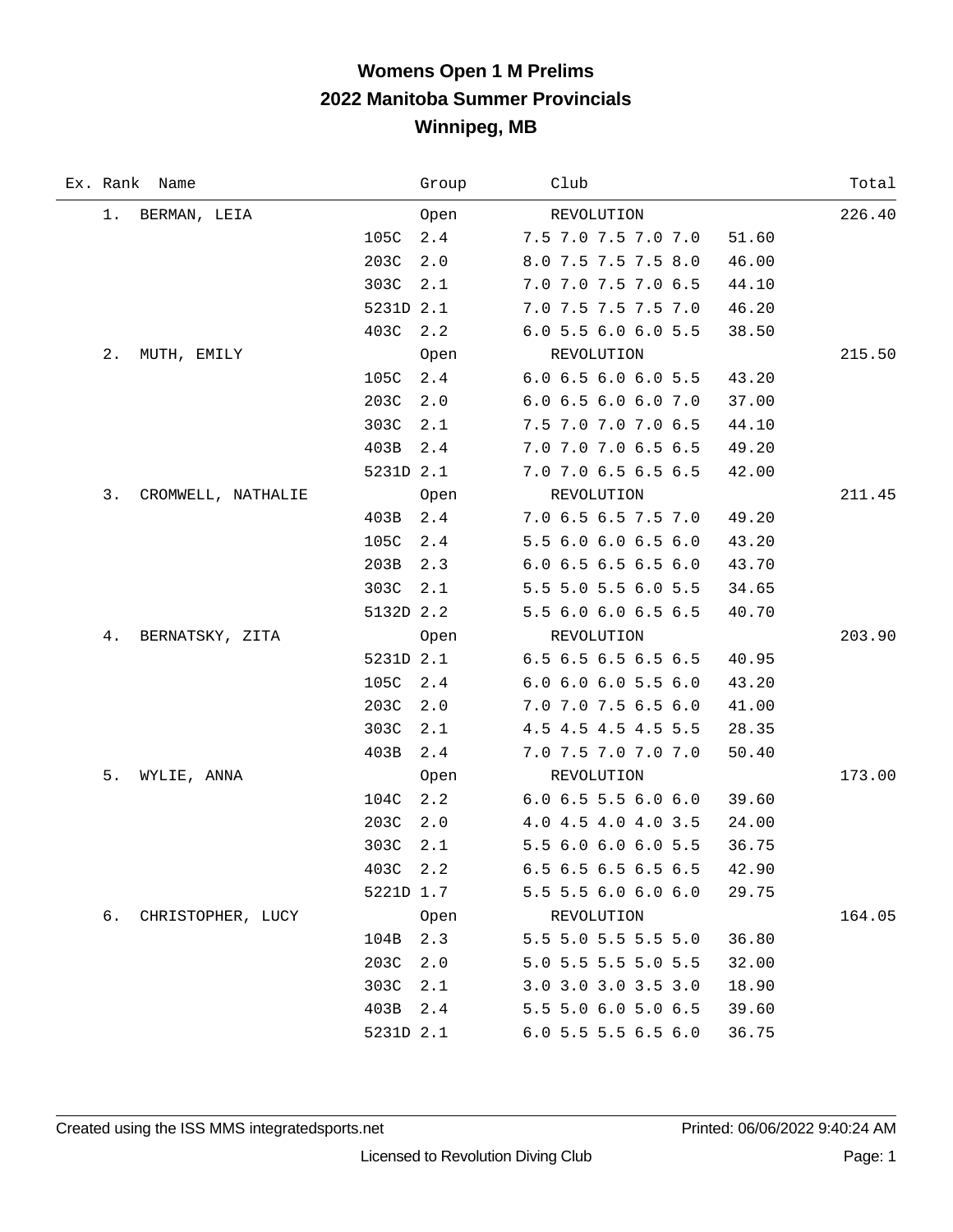|    | Ex. Rank Name |                |           | Group | Club |                               |       | Total  |
|----|---------------|----------------|-----------|-------|------|-------------------------------|-------|--------|
| 7. |               | WOLFE, CORYDON |           | Open  |      | REVOLUTION                    |       | 158.50 |
|    |               |                | 403C      | 2.2   |      | 7.0 6.0 6.5 7.0 7.0           | 45.10 |        |
|    |               |                | 203C      | 2.0   |      | $5.5$ 4.5 4.5 4.5 5.0         | 28.00 |        |
|    |               |                | 303C 2.1  |       |      | 4.0 4.5 4.5 4.5 4.0           | 27.30 |        |
|    |               |                | 104C 2.2  |       |      | 4.0 4.0 4.0 4.5 4.5           | 27.50 |        |
|    |               |                | 5221D 1.7 |       |      | 6.06.06.06.06.0               | 30.60 |        |
| 8. |               | DOWNEY, ADYSON |           | Open  |      | REVOLUTION                    |       | 156.60 |
|    |               |                | 5221D 1.7 |       |      | $5.0$ $5.0$ $5.0$ $5.0$ $5.0$ | 25.50 |        |
|    |               |                | 104C 2.2  |       |      | 4.5 4.5 4.5 4.5 5.5           | 29.70 |        |
|    |               |                | 203C 2.0  |       |      | $5.5$ 5.5 5.5 5.5 6.0         | 33.00 |        |
|    |               |                | 303C      | 2.1   |      | $3.5$ 4.0 4.5 4.0 4.0         | 25.20 |        |
|    |               |                | 403B 2.4  |       |      | 5.5 5.0 6.0 7.0 6.5           | 43.20 |        |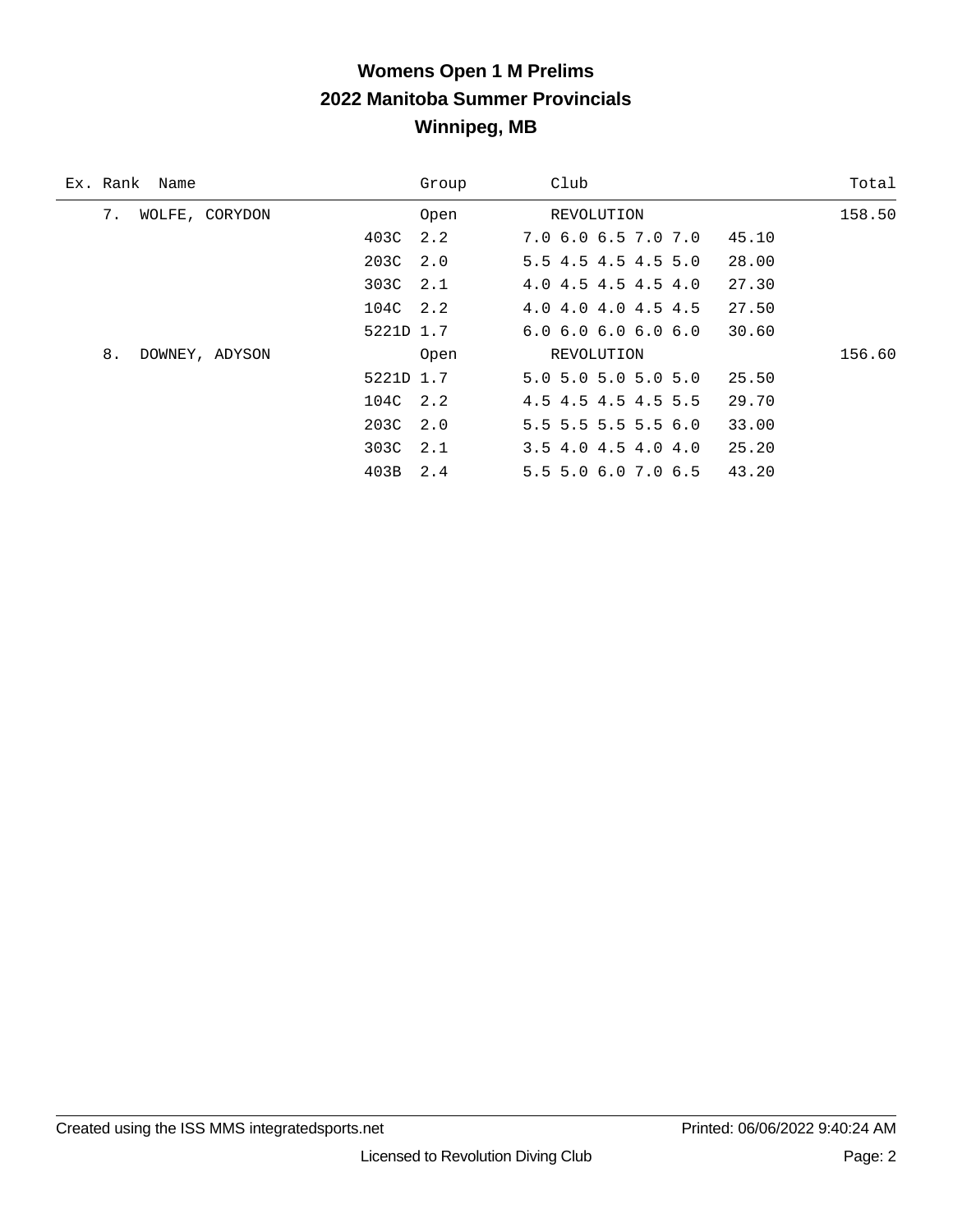| Ex. Rank Name            |           | Group | Club                        | Total  |
|--------------------------|-----------|-------|-----------------------------|--------|
| Referee: BURNETT, SEAN   |           |       |                             |        |
| Judge 1: BURNETT, SEAN   |           |       | Judge 2: PETERS, JESSIE-LEE |        |
| Judge 3: SEHN, ERIC      |           |       | Judge 4: SMUTNY, KATJA      |        |
| Judge 5: MCLEAN, CAM     |           |       |                             |        |
|                          |           |       |                             |        |
| BERNATSKY, ZITA<br>1.    |           | Open  | REVOLUTION                  | 231.30 |
|                          | 5231D 2.0 |       | 6.5 6.0 6.0 6.5 7.5         | 38.00  |
|                          | 303C      | 2.0   | 6.0 6.0 5.5 5.0 5.5         | 34.00  |
|                          | 105B      | 2.4   | 7.0 7.0 7.0 7.5 7.5         | 51.60  |
|                          | 205C      | 2.8   | 8.0 8.0 8.5 7.5 8.0         | 67.20  |
|                          | 405C      | 2.7   | 5.0 5.0 4.5 5.5 5.0         | 40.50  |
| $2$ .<br>WOLFE, CORYDON  |           | Open  | REVOLUTION                  | 205.35 |
|                          | 403B      | 2.1   | 6.06.06.06.06.0             | 37.80  |
|                          | 203C      | 1.9   | 6.5 6.5 6.5 6.5 6.5         | 37.05  |
|                          | 303C      | 2.0   | 7.5 6.0 7.0 7.0 7.0         | 42.00  |
|                          | 105C      | 2.2   | 7.5 6.5 8.0 7.5 7.5         | 49.50  |
|                          | 5231D 2.0 |       | 6.5 7.0 6.5 6.5 6.5         | 39.00  |
| 3.<br>MUTH, EMILY        |           | Open  | REVOLUTION                  | 205.15 |
|                          | 105B      | 2.4   | 6.5 6.5 7.0 6.0 7.0         | 48.00  |
|                          | 203B      | 2.2   | 4.0 3.5 4.5 4.5 4.0         | 27.50  |
|                          | 303C      | 2.0   | 7.0 6.5 7.5 6.5 7.0         | 41.00  |
|                          | 405C      | 2.7   | 6.5 6.0 6.5 6.5 7.0         | 52.65  |
|                          | 5231D 2.0 |       | 5.5 6.0 6.5 5.5 6.5         | 36.00  |
| 4.<br>WYLIE, ANNA        |           | Open  | REVOLUTION                  | 196.30 |
|                          | 105C      | 2.2   | 7.0 7.0 7.0 7.0 7.0         | 46.20  |
|                          | 203C      | 1.9   | 6.5 6.5 7.0 7.5 7.5         | 39.90  |
|                          | 303C      | 2.0   | 6.5 7.0 6.5 6.5 6.0         | 39.00  |
|                          | 403C      | 1.9   | 5.5 6.5 5.0 6.0 6.5         | 34.20  |
|                          | 5231D 2.0 |       | 6.0 6.5 6.0 6.5 6.0         | 37.00  |
| 5.<br>CROMWELL, NATHALIE |           | Open  | REVOLUTION                  | 174.75 |
|                          | 105B      | 2.4   | 5.5 4.5 4.5 5.5 6.0         | 37.20  |
|                          | 405C      | 2.7   | 2.5 3.0 3.0 3.0 3.5         | 24.30  |
|                          | 303C      | 2.0   | 6.5 6.5 6.5 6.0 6.5         | 39.00  |
|                          | 203B      | 2.2   | 6.05.56.06.06.5             | 39.60  |
|                          | 5132D 2.1 |       | 5.5 4.0 5.5 5.5 5.5         | 34.65  |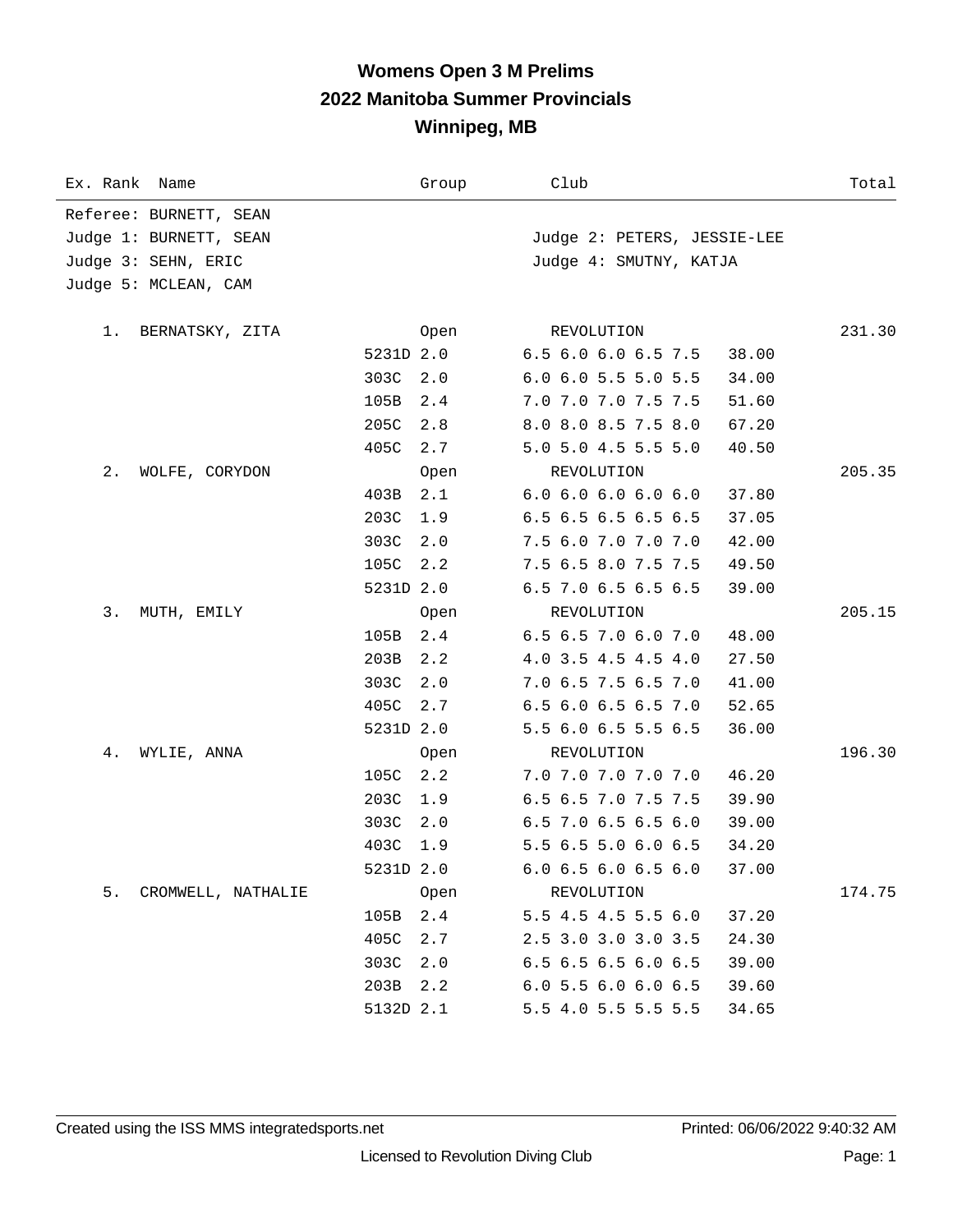| Ex. Rank Name          | Group     | Club                                   | Total  |
|------------------------|-----------|----------------------------------------|--------|
| Referee: MCLEAN, CAM   |           |                                        |        |
| Judge 1: MCLEAN, CAM   |           | Judge 2: MARKUSSON, ERIN               |        |
| Judge 3: SMUTNY, KATJA |           | Judge 4: PETERS, JESSIE-LEE            |        |
| Judge 5: BURNETT, SEAN |           |                                        |        |
|                        |           |                                        |        |
| CEY, ALI<br>1.         | A - Group | SASKATOON                              | 418.05 |
| 201B                   | 1.6       | 7.5 7.5 7.5 7.5 9.0<br>36.00           |        |
| 301B                   | 1.7       | 7.0 7.0 7.0 7.0 7.0<br>35.70           |        |
| 401B                   | 1.5       | 8.5 9.0 8.0 8.5 8.5<br>38.25           |        |
| 103B                   | 1.7       | 7.5 7.5 8.0 7.0 7.0<br>37.40           |        |
| 5132D 2.2              |           | 7.0 6.5 7.0 6.5 7.0<br>45.10           |        |
| 105C                   | 2.4       | 5.5 5.5 6.5 6.0 6.0<br>42.00           |        |
| 203B                   | 2.3       | $6.5$ $6.5$ $6.5$ $6.5$ $6.0$<br>44.85 |        |
| 5231D 2.1              |           | 6.0 6.0 6.5 6.5 6.5<br>39.90           |        |
| 303C                   | 2.1       | 7.5 7.0 7.5 7.5 7.5<br>47.25           |        |
| 403B                   | 2.4       | 7.5 7.0 7.0 7.5 7.0<br>51.60           |        |
| $2$ .<br>BERMAN, LEIA  | A - Group | REVOLUTION                             | 415.75 |
| 103B                   | 1.7       | 8.0 8.0 7.5 8.0 7.5<br>39.95           |        |
| 201B                   | 1.6       | 7.5 7.5 8.0 8.0 7.5<br>36.80           |        |
| 301B                   | 1.7       | 7.0 7.0 7.5 7.5 7.5<br>37.40           |        |
| 401B                   | 1.5       | 7.5 7.5 8.0 7.0 7.5<br>33.75           |        |
| 5231D 2.1              |           | 7.0 7.0 7.0 7.5 7.0<br>44.10           |        |
| 105C                   | 2.4       | 5.5 6.5 6.0 6.0 6.0<br>43.20           |        |
| 203C                   | 2.0       | 8.0 7.5 7.5 7.5 8.0<br>46.00           |        |
| 303C                   | 2.1       | 8.0 7.5 8.5 8.0 8.0<br>50.40           |        |
| 5223D 2.3              |           | 5.0 6.0 6.0 5.0 5.5<br>37.95           |        |
| 403C 2.2               |           | 7.0 7.0 7.5 7.0 7.0<br>46.20           |        |
| 3.<br>CEY, LAUREN      | A - Group | SASKATOON                              | 400.75 |
| 201B                   | 1.6       | 7.5 7.5 7.5 7.0 8.0<br>36.00           |        |
| 301B                   | 1.7       | 7.0 7.0 7.5 8.0 8.0<br>38.25           |        |
| 103B                   | 1.7       | 7.0 7.0 6.5 7.5 7.5<br>36.55           |        |
| 401B                   | 1.5       | 36.00<br>8.5 8.0 7.5 6.5 8.5           |        |
| 5231D 2.1              |           | 6.5 5.5 6.5 6.0 6.5<br>39.90           |        |
| 5223D 2.3              |           | 5.0 5.5 5.0 5.5 6.0<br>36.80           |        |
| 203B                   | 2.3       | 4.5 5.5 5.5 5.0 5.0<br>35.65           |        |
| 303C                   | 2.1       | 6.5 6.5 6.5 7.0 7.0<br>42.00           |        |
| 105C                   | 2.4       | 7.5 7.5 6.5 7.0 7.5<br>52.80           |        |
| 403B                   | 2.4       | 6.0 7.0 7.0 6.0 6.5<br>46.80           |        |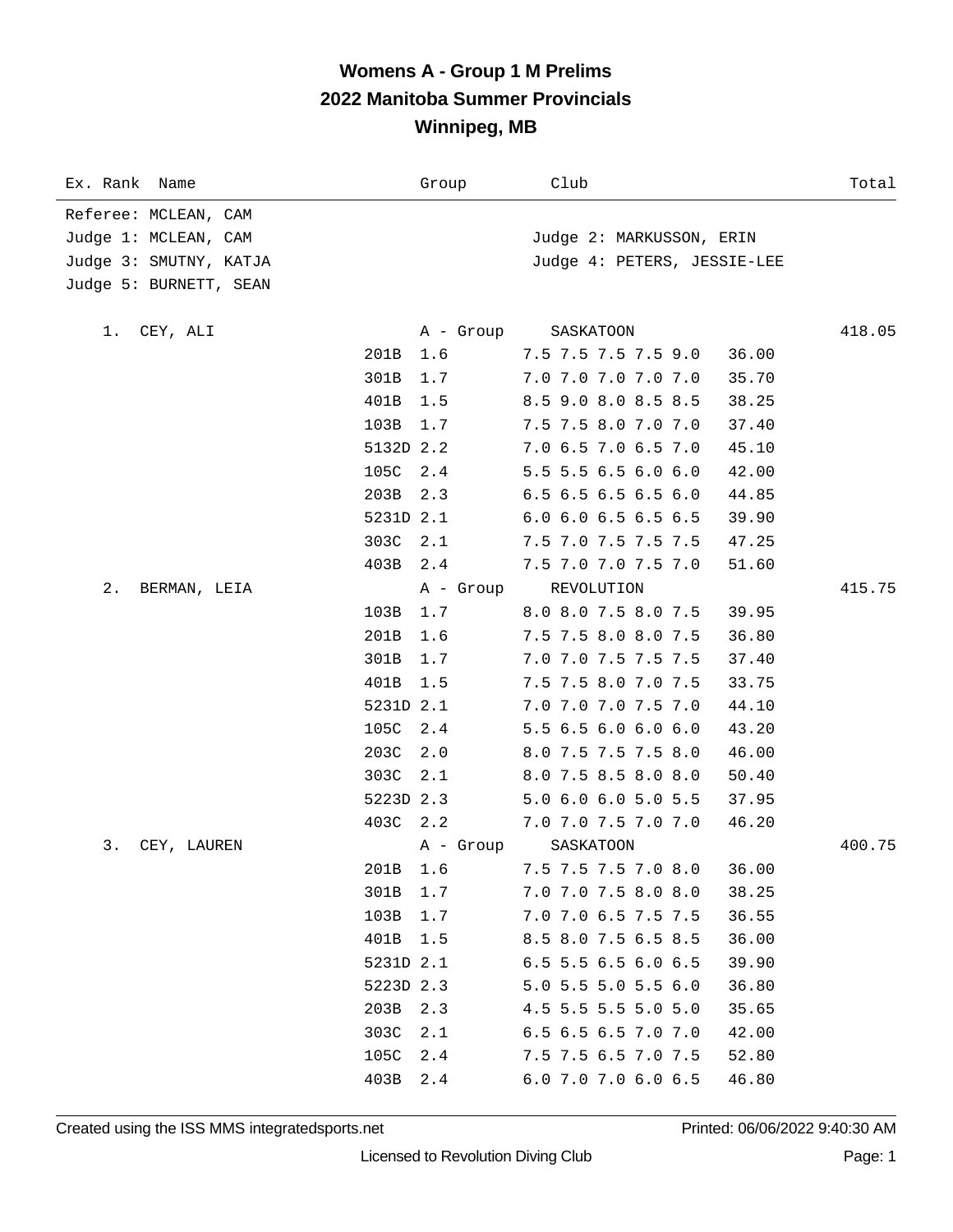| Ex. Rank Name        | Group            | Club                          | Total  |
|----------------------|------------------|-------------------------------|--------|
| 4.<br>TINANI, MIRA   | A - Group        | REGINA                        | 383.55 |
| 103B                 | 1.7              | 8.0 7.0 7.0 8.0 8.0           | 39.10  |
| 401B                 | 1.5              | 7.5 8.0 7.5 6.5 8.0           | 34.50  |
| 201B                 | 1.6              | 8.0 8.0 8.0 8.0 8.5           | 38.40  |
| 301B                 | 1.7              | 7.5 8.0 8.0 8.5 8.5           | 41.65  |
|                      | 5231D 2.1        | 6.0 6.0 6.5 6.0 7.0           | 38.85  |
| 105C                 | 2.4              | 5.0 5.0 4.5 5.0 5.0           | 36.00  |
| 403B                 | 2.4              | 7.0 6.5 7.5 7.5 7.0           | 51.60  |
| 203B                 | 2.3              | 4.5 5.5 4.5 4.5 5.0           | 32.20  |
| 303C                 | 2.1              | 5.0 4.0 5.5 4.5 4.0           | 28.35  |
|                      | 5132D 2.2        | 6.5 6.5 6.5 6.0 6.5           | 42.90  |
| 5.<br>SHARP, AMELIA  | A - Group REGINA |                               | 368.65 |
| 103B                 | 1.7              | 5.0 5.5 5.5 5.5 5.5           | 28.05  |
| 201B                 | 1.6              | 7.5 8.0 7.5 8.0 8.0           | 37.60  |
| 301B                 | $1.7\,$          | 6.5 6.5 6.5 7.0 7.0           | 34.00  |
| 401B                 | 1.5              | 7.5 6.5 7.0 7.5 7.5           | 33.00  |
|                      | 5231D 2.1        | 5.5 6.0 6.0 6.5 6.0           | 37.80  |
| 105C                 | 2.4              | 4.0 5.0 5.0 5.0 5.0           | 36.00  |
| 203B                 | 2.3              | 6.0 6.5 5.5 5.5 5.5           | 39.10  |
| 303C                 | 2.1              | 5.0 5.5 5.5 6.0 6.5           | 35.70  |
| 403B                 | 2.4              | 6.5 7.0 6.0 6.0 6.5           | 45.60  |
|                      | 5132D 2.2        | 6.0 6.5 5.5 6.5 6.5           | 41.80  |
| б.<br>WERNER, CLAIRE | A - Group REGINA |                               | 365.65 |
| 103B                 | 1.7              | 7.0 6.5 6.5 6.5 7.0           | 34.00  |
| 201B                 | 1.6              | 6.5 6.5 6.5 6.5 6.0           | 31.20  |
| 301B                 | 1.7              | 7.0 7.0 7.5 7.5 7.5           | 37.40  |
| 401B                 | 1.5              | 7.5 7.5 7.0 7.0 7.0           | 32.25  |
|                      | 5132D 2.2        | 5.5 6.0 6.0 6.5 6.0           | 39.60  |
| 104B                 | 2.3              | 5.5 6.0 6.5 6.0 6.0           | 41.40  |
| 203B                 | 2.3              | 7.0 6.5 5.5 6.0 6.0           | 42.55  |
| 303C                 | 2.1              | 3.5 4.0 3.5 4.0 4.0           | 24.15  |
| 403B                 | 2.4              | 6.5 6.0 6.0 6.0 6.0           | 43.20  |
|                      | 5231D 2.1        | $6.0$ $6.5$ $6.5$ $6.0$ $6.5$ | 39.90  |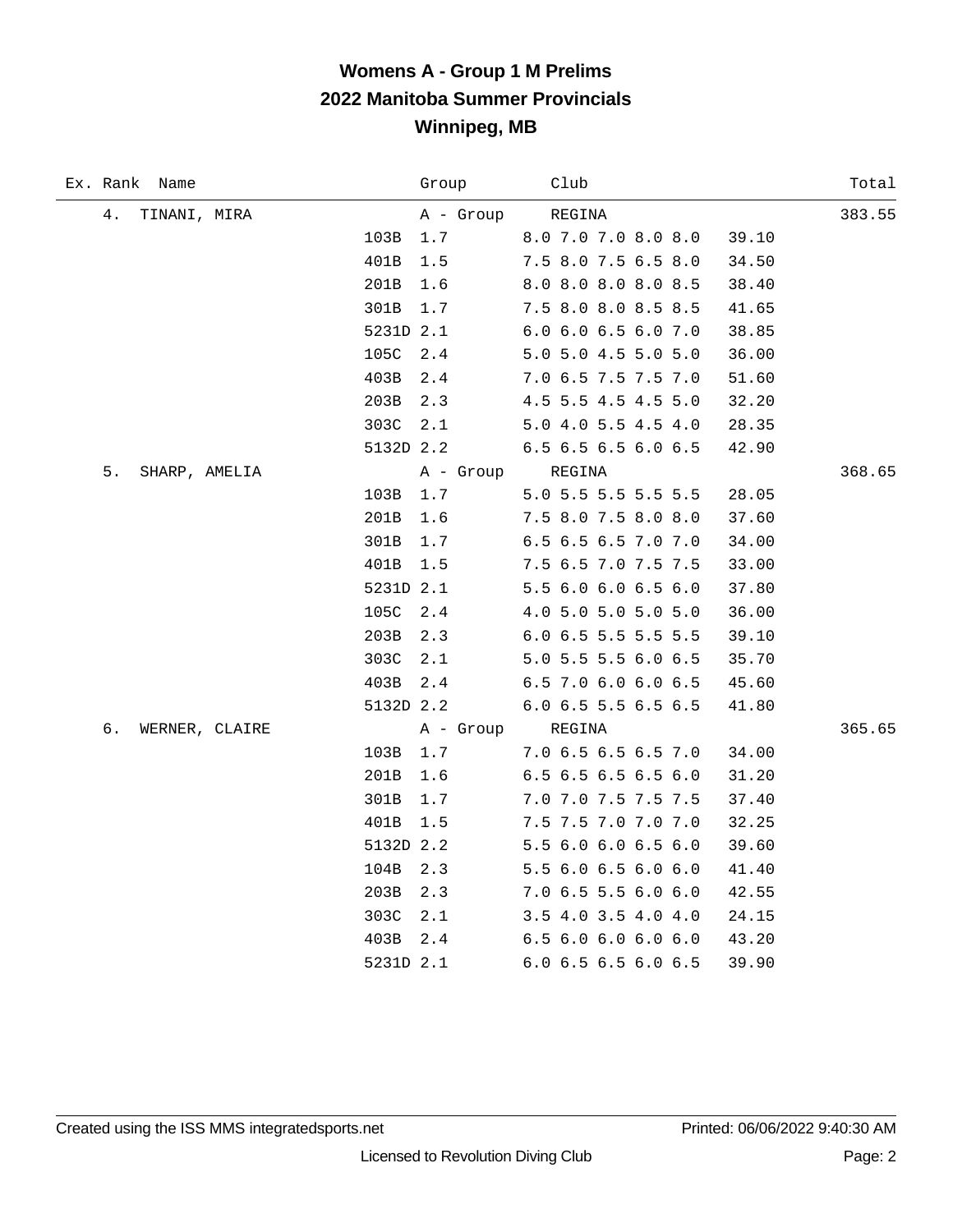| Ex. Rank Name           |           | Group     | Club                          | Total  |
|-------------------------|-----------|-----------|-------------------------------|--------|
| 7.<br>DOROSH, CHELSEY   |           | A - Group | REGINA                        | 358.75 |
|                         | 401B      | 1.5       | 6.5 6.5 7.0 6.5 6.5           | 29.25  |
|                         | 103B      | 1.7       | 6.0 5.5 6.5 6.5 6.0           | 31.45  |
|                         | 201B      | 1.6       | 6.5 7.5 6.5 7.0 7.0           | 32.80  |
|                         | 301B      | 1.7       | $6.0$ 5.5 6.0 6.0 6.0         | 30.60  |
|                         | 5231D 2.1 |           | 5.5 6.0 6.5 6.5 6.5           | 39.90  |
|                         | 403B      | 2.4       | 4.5 5.5 5.5 4.5 5.0           | 36.00  |
|                         | 105C      | 2.4       | 5.5 5.5 5.5 6.0 6.0           | 40.80  |
|                         | 203B      | 2.3       | 5.0 6.0 5.5 6.0 6.0           | 40.25  |
|                         | 303C      | 2.1       | 5.0 5.0 5.0 5.0 4.5           | 31.50  |
|                         | 5132D 2.2 |           | 7.5 7.0 6.5 7.0 7.0           | 46.20  |
| 8.<br>CHRISTOPHER, LUCY |           |           | A - Group REVOLUTION          | 318.70 |
|                         | 103B      | 1.7       | 6.5 6.5 6.5 6.0 7.0           | 33.15  |
|                         | 201B      | 1.6       | 6.5 7.0 7.0 7.0 7.0           | 33.60  |
|                         | 301B      | 1.7       | 7.0 6.5 6.5 6.0 6.5           | 33.15  |
|                         | 401B      | 1.5       | 8.0 8.0 7.5 8.0 8.0           | 36.00  |
|                         | 5231D 2.1 |           | 4.5 5.0 5.5 5.0 4.5           | 30.45  |
|                         | 104B      | 2.3       | 5.5 5.0 5.0 5.5 5.0           | 35.65  |
|                         | 203C      | 2.0       | 3.0 3.0 3.5 3.0 3.0           | 18.00  |
|                         | 303C      | 2.1       | 3.5 4.0 4.5 4.5 4.5           | 27.30  |
|                         | 5321D 1.8 |           | 4.5 5.0 5.0 5.0 5.0           | 27.00  |
|                         | 403B 2.4  |           | 6.0 6.5 6.5 6.0 6.0           | 44.40  |
| 9.<br>GIRARDIN, OLIVIA  |           |           | A - Group REVOLUTION          | 296.90 |
|                         | 103B      | 1.7       | $6.0$ $6.0$ $6.0$ $6.5$ $6.0$ | 30.60  |
|                         | 201B      | 1.6       | 6.0 6.0 6.5 6.5 6.5           | 30.40  |
|                         | 301B      | 1.7       | 5.5 5.5 5.5 6.0 5.5           | 28.05  |
|                         | 401B      | $1.5$     | 7.0 7.0 6.5 6.5 6.5           | 30.00  |
|                         | 5122D 1.9 |           | 5.5 6.0 5.0 5.0 5.5           | 30.40  |
|                         | 105C      | 2.4       | 3.5 3.0 4.0 3.5 3.0           | 24.00  |
|                         | 203B      | 2.3       | 4.5 4.5 4.0 4.5 4.5           | 31.05  |
|                         | 303C      | 2.1       | 4.5 4.5 4.0 4.5 4.5           | 28.35  |
|                         | 5231D 2.1 |           | 2.0 3.0 4.5 3.5 4.0           | 22.05  |
|                         | 403B      | 2.4       | 5.5 6.5 6.0 6.0 5.5           | 42.00  |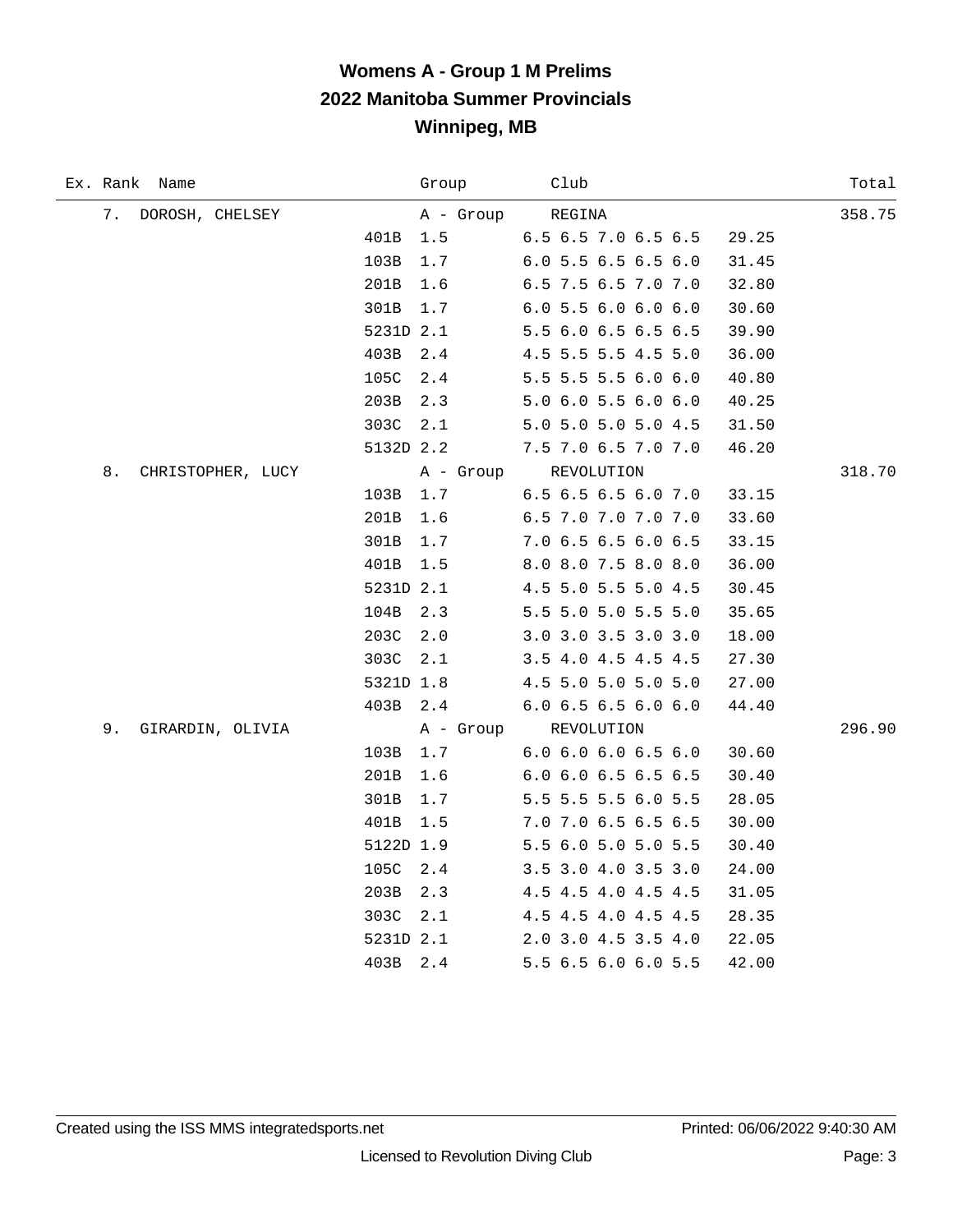| Ex. Rank Name     |           | Group     | Club                          | Total  |
|-------------------|-----------|-----------|-------------------------------|--------|
| 10. FRIESEN, AZSA |           |           | A - Group REVOLUTION          | 277.25 |
|                   | 101B      | 1.3       | 7.0 6.0 6.5 7.0 6.0           | 25.35  |
|                   | 201B      | 1.6       | 5.0 5.0 5.5 4.0 4.5           | 23.20  |
|                   | 301B      | 1.7       | 5.5 5.5 6.0 5.0 5.0           | 27.20  |
|                   | 401B      | 1.5       | $6.5$ $6.5$ $5.5$ $6.5$ $6.5$ | 29.25  |
|                   | 5122D 1.9 |           | 5.0 5.5 5.5 5.5 5.0           | 30.40  |
|                   | 103B      | 1.7       | 6.5 5.5 5.5 5.5 5.5           | 28.05  |
|                   | 203C      | 2.0       | 7.0 6.0 6.5 6.0 5.5           | 37.00  |
|                   | 303C      | 2.1       | 4.0 4.5 4.5 4.5 4.5           | 28.35  |
|                   | 403C      | 2.2       | 4.0 4.5 4.0 4.0 4.0           | 26.40  |
|                   | 5231D 2.1 |           | 3.5 3.5 4.0 2.5 3.5           | 22.05  |
| 11. JONES, CHLOE  |           | A - Group | REGINA                        | 32.30  |
|                   | 103B      | 1.7       | $6.5$ 5.5 6.5 6.5 6.0         | 32.30  |
|                   | 201C      | 1.5       | $0.0$ 0.0 0.0 0.0 0.0         | 0.00   |
|                   | 301C      | 1.6       | $0.0$ 0.0 0.0 0.0 0.0         | 0.00   |
|                   | 401B      | 1.5       | $0.0$ 0.0 0.0 0.0 0.0         | 0.00   |
|                   | 5221D 1.7 |           | $0.0$ 0.0 0.0 0.0 0.0         | 0.00   |
|                   | 104C      | 2.2       | $0.0$ 0.0 0.0 0.0 0.0         | 0.00   |
|                   | 203C      | 2.0       | $0.0$ 0.0 0.0 0.0 0.0         | 0.00   |
|                   | 303C      | 2.1       | $0.0$ 0.0 0.0 0.0 0.0         | 0.00   |
|                   | 403C      | 2.2       | $0.0$ 0.0 0.0 0.0 0.0         | 0.00   |
|                   | 5231D 2.1 |           | $0.0$ 0.0 0.0 0.0 0.0         | 0.00   |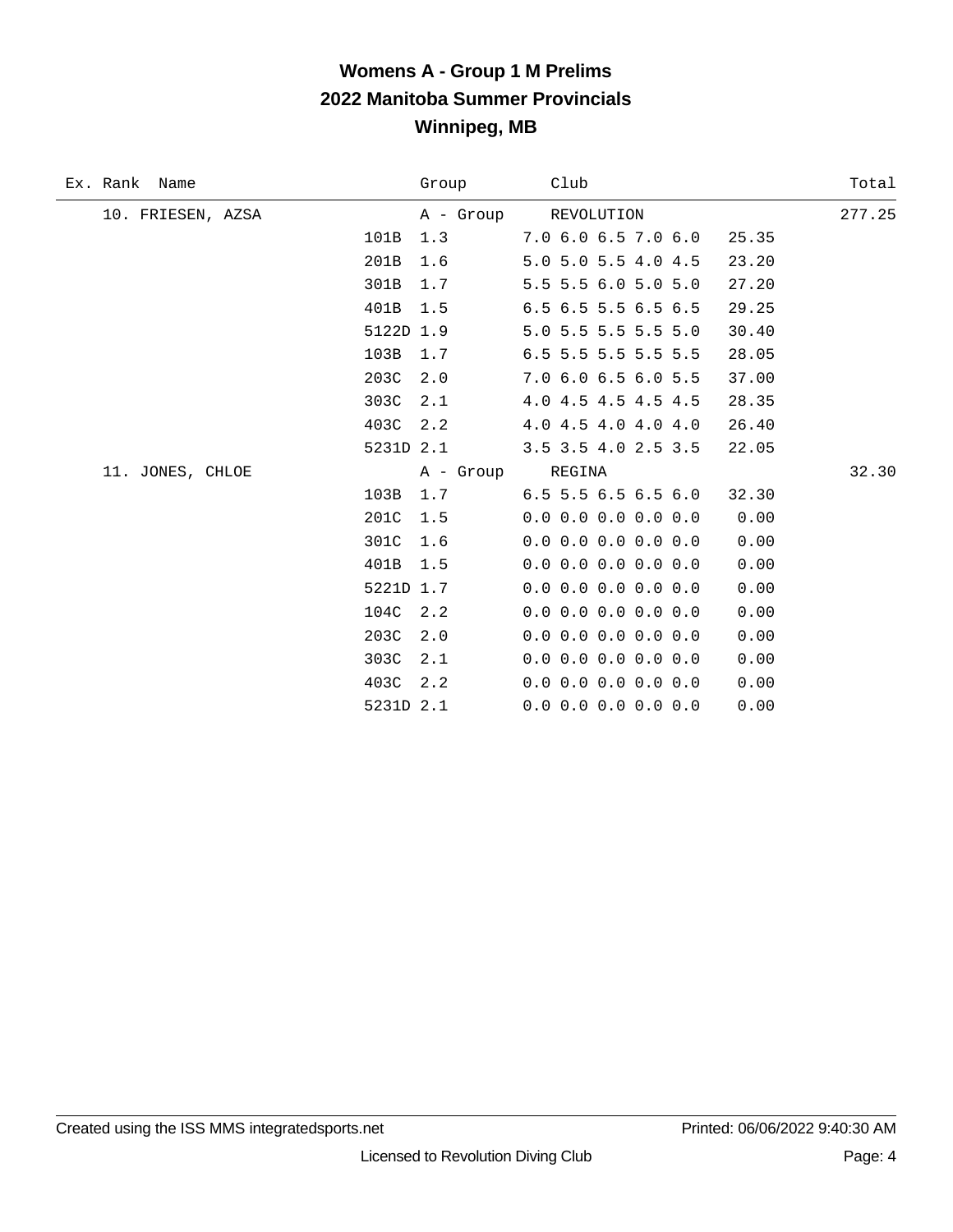| Ex. Rank Name               |      |           | Group | Club                                   | Total  |
|-----------------------------|------|-----------|-------|----------------------------------------|--------|
| Referee: BURNETT, SEAN      |      |           |       | Asst. Referee: RICHARDSON, KELLY       |        |
| Judge 1: BURNETT, SEAN      |      |           |       | Judge 2: MCLEAN, CAM                   |        |
| Judge 3: PETERS, JESSIE-LEE |      |           |       | Judge 4: MARKUSSON, ERIN               |        |
| Judge 5: SEHN, ERIC         |      |           |       |                                        |        |
|                             |      |           |       |                                        |        |
| 1. BERNATSKY, ZITA          |      |           | Open  | REVOLUTION                             | 224.25 |
|                             | 5M   | 203C 2.0  |       | 8.0 8.0 8.0 7.5 8.0<br>48.00           |        |
|                             | 7.5M | 5231D 2.0 |       | $6.5$ 7.5 $6.0$ $6.5$ $6.5$<br>39.00   |        |
|                             | 5М   | 303C      | 2.1   | 7.0 7.5 6.5 7.5 6.5<br>44.10           |        |
|                             | 7.5M | 105B      | 2.4   | 7.5 8.0 7.5 7.0 7.5<br>54.00           |        |
|                             | 7.5M | 405C      | 2.7   | 5.5 5.0 4.5 5.0 4.5<br>39.15           |        |
| $2$ .<br>WOLFE, CORYDON     |      |           | Open  | REVOLUTION                             | 196.60 |
|                             | 5M   | 403C      | 2.2   | $6.5$ $6.5$ $6.0$ $5.0$ $6.5$<br>41.80 |        |
|                             | 5M   | 203C      | 2.0   | 6.5 7.0 6.5 6.0 6.5<br>39.00           |        |
|                             | 5М   | 303C      | 2.1   | 7.0 7.0 7.5 7.5 6.5<br>45.15           |        |
|                             | 7.5M | 105B      | 2.4   | 6.0 6.5 6.0 7.5 6.0<br>44.40           |        |
|                             | 5М   | 5231D 2.1 |       | 4.5 4.5 4.0 4.0 4.0<br>26.25           |        |
| 3.<br>MUTH, EMILY           |      |           | Open  | REVOLUTION                             | 190.80 |
|                             | 7.5M | 105B      | 2.4   | 4.0 4.5 4.0 4.0 3.5<br>28.80           |        |
|                             | 5M   | 203B      | 2.3   | 5.5 6.0 6.0 6.5 6.0<br>41.40           |        |
|                             | 5М   | 303C      | 2.1   | 4.5 5.0 5.0 5.5 5.0<br>31.50           |        |
|                             | 7.5M | 405C      | 2.7   | 6.0 6.5 5.5 6.5 6.5<br>51.30           |        |
|                             | 5M   | 5231D 2.1 |       | 5.0 5.5 6.5 6.0 6.5<br>37.80           |        |
| 4.<br>CHRISTOPHER, LUCY     |      |           | Open  | REVOLUTION                             | 185.40 |
|                             | 7.5M | 105B      | 2.4   | 6.5 6.5 6.0 6.0 6.5<br>45.60           |        |
|                             | 5M   | 201B      | 1.6   | 6.0 6.5 6.5 6.0 6.5<br>30.40           |        |
|                             | 10M  | 612B      | 1.9   | $6.5$ $6.0$ $6.0$ $6.0$ $6.5$<br>35.15 |        |
|                             | 5М   | 403C 2.2  |       | 6.5 5.5 6.0 5.5 6.5<br>39.60           |        |
|                             | $5M$ | 5231D 2.1 |       | 5.5 6.5 5.5 5.0 5.5<br>34.65           |        |
| 5.<br>BERMAN, LEIA          |      |           | Open  | REVOLUTION                             | 184.05 |
|                             | 7.5M | 103B      | 1.6   | 34.40<br>7.5 7.0 7.0 7.5 7.0           |        |
|                             | 7.5M | 612B      | $1.8$ | 6.0 7.0 7.0 7.0 7.0<br>37.80           |        |
|                             | 5M   | 203C      | 2.0   | 5.5 5.0 5.5 5.0 5.0<br>31.00           |        |
|                             | 5M   | 303C      | 2.1   | 6.5 6.5 6.5 5.5 6.0<br>39.90           |        |
|                             | 5M   | 5231D 2.1 |       | 6.5 6.5 6.5 6.5 6.5<br>40.95           |        |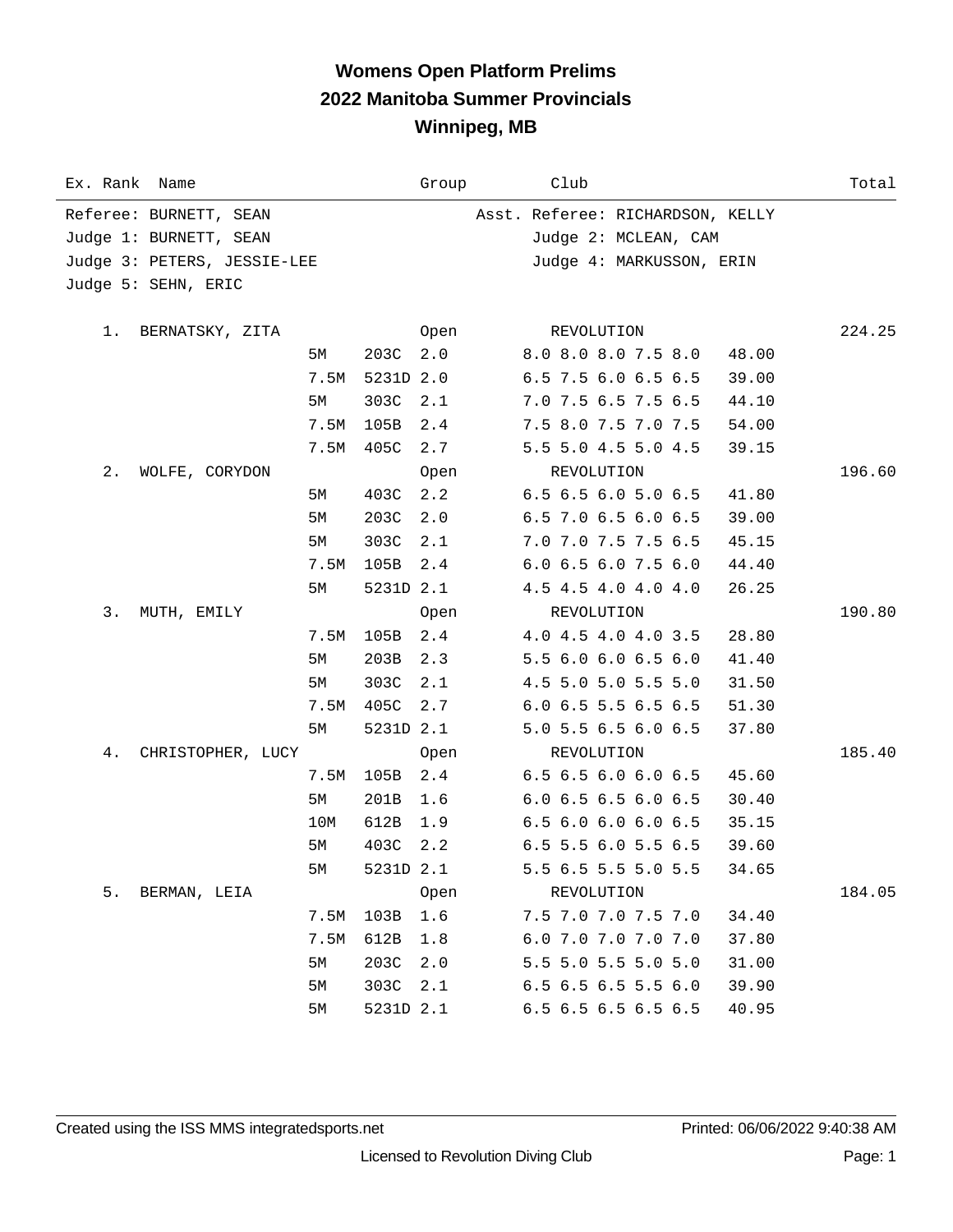| Ex. Rank | Name               |           |           | Group | Club |                               |       | Total  |
|----------|--------------------|-----------|-----------|-------|------|-------------------------------|-------|--------|
| б.       | WYLIE, ANNA        |           |           | Open  |      | REVOLUTION                    |       | 179.25 |
|          |                    | 5M        | 105C      | 2.4   |      | 5.0 5.0 5.0 5.5 5.5           | 37.20 |        |
|          |                    | 7.5M      | 405C      | 2.7   |      | 4.5 4.0 4.0 4.0 4.0           | 32.40 |        |
|          |                    | 7.5M      | 5231D 2.0 |       |      | 7.5 7.5 7.5 7.5 8.0           | 45.00 |        |
|          |                    | 5M        | 303C      | 2.1   |      | 5.0 4.5 4.0 5.0 5.0           | 30.45 |        |
|          |                    | 10M       | 612B      | 1.9   |      | 6.56.06.06.06.0               | 34.20 |        |
| 7.       | CROMWELL, NATHALIE |           |           | Open  |      | REVOLUTION                    |       | 162.95 |
|          |                    | <b>5M</b> | 103B      | 1.7   |      | $6.5$ 7.5 $6.0$ 8.0 $6.0$     | 34.00 |        |
|          |                    | 5M        | 203C      | 2.0   |      | 5.5 6.0 5.5 5.5 5.5           | 33.00 |        |
|          |                    | 5M        | 301B      | 1.7   |      | 4.5 4.0 4.0 3.5 4.5           | 21.25 |        |
|          |                    | 5M        | 403C      | 2.2   |      | $6.5$ 7.0 $6.0$ $6.0$ $6.0$   | 40.70 |        |
|          |                    | 5M        | 612B      | 1.7   |      | 6.5 7.0 6.5 6.5 7.0           | 34.00 |        |
| 8.       | WALLACE, ROBIN     |           |           | Open  |      | REVOLUTION                    |       | 139.95 |
|          |                    | 7.5M      | 103B      | 1.6   |      | $6.5$ $6.0$ $6.0$ $6.5$ $5.5$ | 29.60 |        |
|          |                    | 5M        | 203B      | 2.3   |      | 2.5 2.5 3.5 4.0 3.5           | 21.85 |        |
|          |                    | 7.5M      | 301C      | 1.8   |      | 5.0 5.0 5.0 4.5 5.0           | 27.00 |        |
|          |                    | 5M        | 403C      | 2.2   |      | 5.5 6.0 4.5 5.0 4.5           | 33.00 |        |
|          |                    | 10M       | 612B      | 1.9   |      | 5.0 5.0 5.0 5.5 4.5           | 28.50 |        |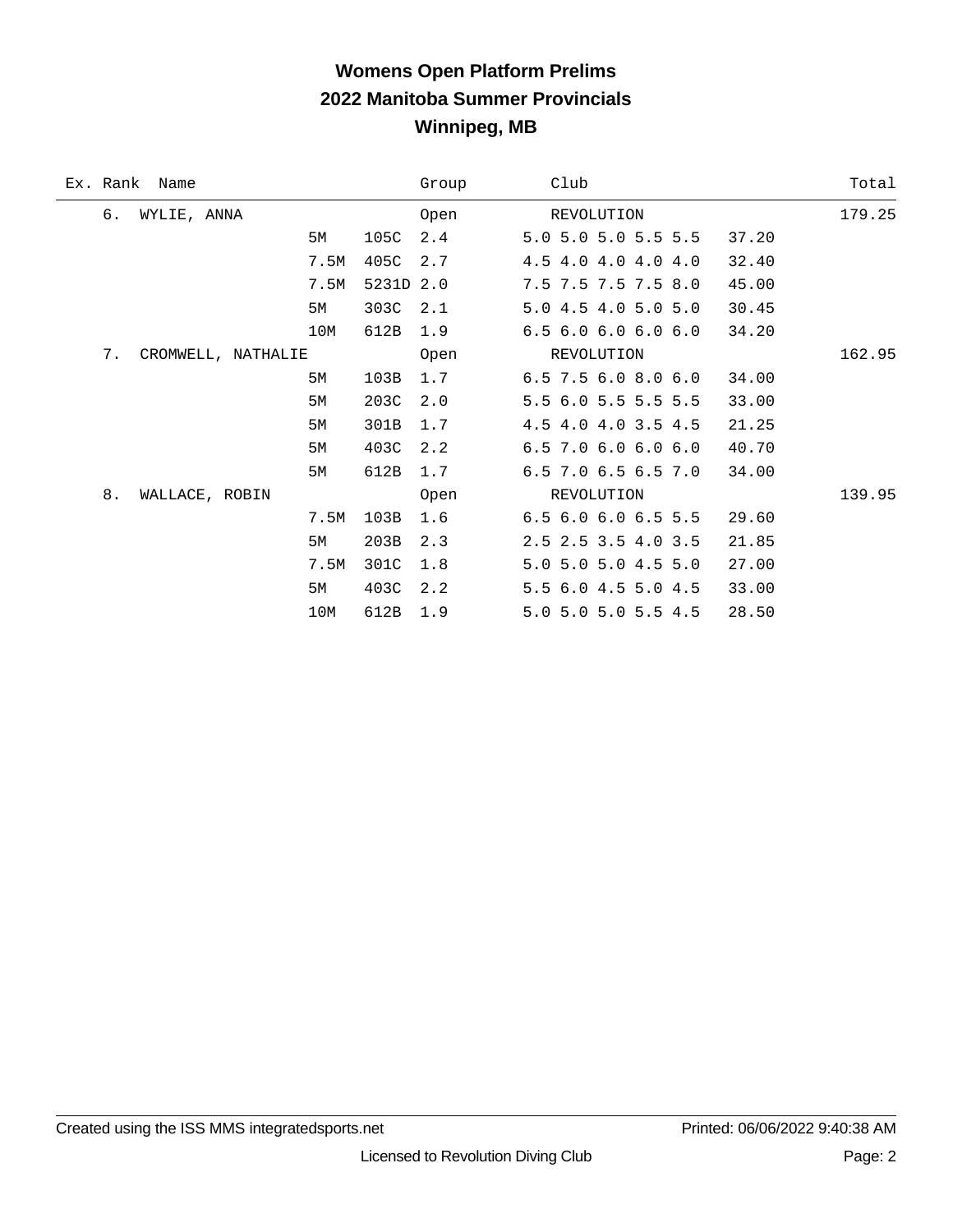| Ex. Rank Name               |           | Group     | Club                          | Total  |
|-----------------------------|-----------|-----------|-------------------------------|--------|
| Referee: SEHN, ERIC         |           |           |                               |        |
| Judge 1: SEHN, ERIC         |           |           | Judge 2: MCLEAN, CAM          |        |
| Judge 3: PETERS, JESSIE-LEE |           |           | Judge 4: BURNETT, SEAN        |        |
| Judge 5: MARKUSSON, ERIN    |           |           |                               |        |
| 1.<br>CLAIRMONT, KELSEY     |           | A - Group | REGINA                        | 481.60 |
|                             | 201B      | 1.8       | 7.0 7.0 7.0 7.0 7.5           | 37.80  |
|                             | 103B      | 1.6       | 6.5 7.0 7.5 7.0 7.5           | 34.40  |
|                             | 403B      | 2.1       | 7.5 7.5 7.0 7.0 7.5           | 46.20  |
|                             | 301B      | 1.9       | 7.0 7.0 7.0 7.0 6.5           | 39.90  |
|                             | 5231D 2.0 |           | 7.5 6.5 7.0 7.0 7.0           | 42.00  |
|                             | 5233D 2.4 |           | 6.5 7.0 6.5 7.0 7.5           | 49.20  |
|                             | 105B      | 2.4       | 6.0 6.5 6.5 7.0 7.0           | 48.00  |
|                             | 405C      | 2.7       | 7.0 7.5 7.0 7.0 7.0           | 56.70  |
|                             | 305C      | 2.8       | 7.5 7.0 7.0 7.5 6.5           | 60.20  |
|                             | 205C 2.8  |           | 8.0 8.0 8.0 8.0 7.5           | 67.20  |
| 2.<br>CEY, LAUREN           |           | A - Group | SASKATOON                     | 414.00 |
|                             | 201B      | 1.8       | 7.5 6.5 7.0 7.5 7.5           | 39.60  |
|                             | 301B      | 1.9       | 6.5 7.0 6.5 7.0 6.0           | 38.00  |
|                             | 103B      | 1.6       | 7.5 7.5 7.0 7.5 6.5           | 35.20  |
|                             | 403B      | 2.1       | 8.0 7.5 7.0 7.5 7.5           | 47.25  |
|                             | 5231D 2.0 |           | 6.5 6.5 6.0 6.5 6.5           | 39.00  |
|                             | 5233D 2.4 |           | 4.5 4.0 4.0 3.5 5.5           | 30.00  |
|                             | 105B      | 2.4       | 6.5 6.0 6.5 7.0 7.0           | 48.00  |
|                             | 405C      | 2.7       | 5.5 5.0 5.5 5.0 5.5           | 43.20  |
|                             | 303B      | 2.3       | 8.5 7.5 7.5 7.5 7.0           | 51.75  |
|                             | 205C 2.8  |           | 5.0 5.0 5.0 5.0 6.0           | 42.00  |
| 3.<br>TINANI, MIRA          |           | A - Group | REGINA                        | 412.25 |
|                             | 103B      | 1.6       | 6.5 7.0 7.0 6.5 6.5           | 32.00  |
|                             | 403B      | 2.1       | 7.0 6.5 6.5 7.0 6.5           | 42.00  |
|                             | 201B      | 1.8       | 6.5 6.5 6.5 7.0 7.0           | 36.00  |
|                             | 301B      | 1.9       | 7.5 7.0 7.0 7.0 7.0           | 39.90  |
|                             | 5231D 2.0 |           | 7.0 7.5 7.0 7.0 7.5           | 43.00  |
|                             | 105B      | 2.4       | 6.0 6.5 6.0 5.5 5.5           | 42.00  |
|                             | 405C      | 2.7       | 6.06.06.06.06.0               | 48.60  |
|                             | 205C      | 2.8       | 4.5 5.5 6.0 5.5 5.5           | 46.20  |
|                             | 303B      | 2.3       | $6.5$ $6.5$ $6.0$ $6.0$ $6.5$ | 43.70  |
|                             | 5132D 2.1 |           | 6.0 5.5 6.0 6.5 6.5           | 38.85  |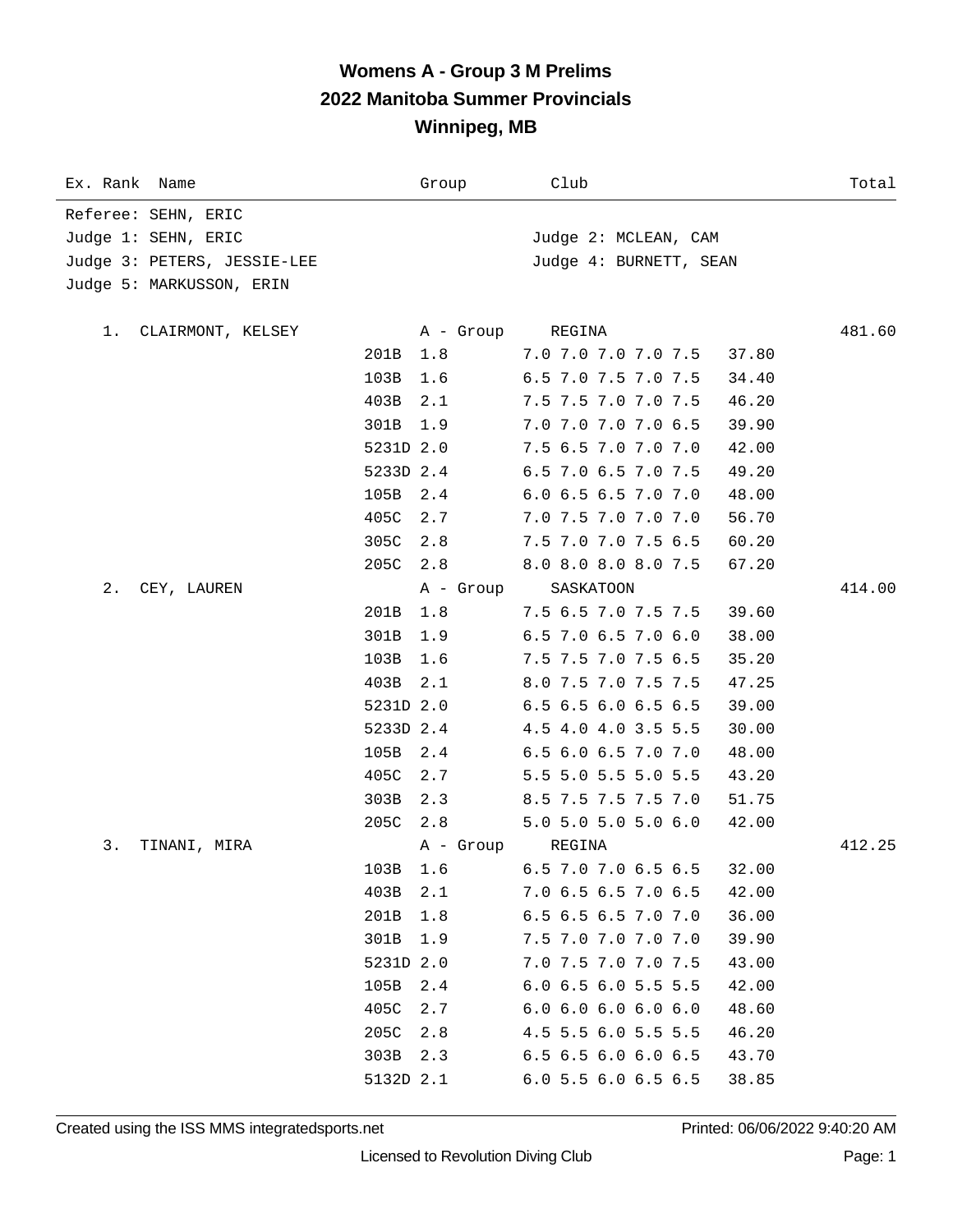| Ex. Rank Name           |                 | Group            | Club                  |       | Total  |
|-------------------------|-----------------|------------------|-----------------------|-------|--------|
| $4$ .<br>WERNER, CLAIRE |                 | A - Group        | REGINA                |       | 391.85 |
|                         | 103B            | 1.6              | 7.0 6.0 7.0 6.5 7.0   | 32.80 |        |
|                         | 201B            | 1.8              | 7.5 7.0 7.0 7.0 7.0   | 37.80 |        |
|                         | 301B            | 1.9              | 7.0 7.0 7.0 7.5 7.5   | 40.85 |        |
|                         | 401A            | $1.7$            | 6.5 7.0 6.5 6.5 7.0   | 34.00 |        |
|                         |                 | 5132D 2.1        | 8.0 7.0 7.0 7.0 7.0   | 44.10 |        |
|                         | 105B            | 2.4              | 6.0 6.0 6.0 6.5 6.5   | 44.40 |        |
|                         | 403B            | 2.1              | 6.0 7.0 7.0 7.0 6.5   | 43.05 |        |
|                         | 303B            | 2.3              | 6.5 5.5 6.0 6.5 6.0   | 42.55 |        |
|                         | 203B            | 2.2              | 5.5 5.5 5.5 5.5 6.0   | 36.30 |        |
|                         |                 | 5231D 2.0        | $6.0$ 5.5 6.0 6.0 6.0 | 36.00 |        |
| 5.                      | DOROSH, CHELSEY | A - Group REGINA |                       |       | 374.30 |
|                         | 403B            | 2.1              | 7.0 7.0 6.5 7.0 6.5   | 43.05 |        |
|                         | 103B            | 1.6              | 6.0 5.5 6.0 6.0 6.0   | 28.80 |        |
|                         | 201B            | 1.8              | 6.0 7.0 6.0 6.5 6.0   | 33.30 |        |
|                         | 301B            | 1.9              | 5.5 6.0 6.0 6.0 6.0   | 34.20 |        |
|                         |                 | 5231D 2.0        | 7.0 7.0 6.5 6.5 6.5   | 40.00 |        |
|                         | 405C            | 2.7              | 5.5 5.5 5.5 5.5 5.5   | 44.55 |        |
|                         | 303C            | 2.0              | 6.0 6.5 5.5 5.5 5.5   | 34.00 |        |
|                         | 205C            | 2.8              | 2.5 3.5 3.0 3.5 2.0   | 25.20 |        |
|                         | 105B            | 2.4              | 7.0 6.5 6.0 6.0 6.5   | 45.60 |        |
|                         |                 | 5233D 2.4        | 6.0 6.5 6.5 6.5 6.0   | 45.60 |        |
| б.<br>MUTH, EMILY       |                 |                  | A - Group REVOLUTION  |       | 367.40 |
|                         | 103B            | 1.6              | 7.0 6.0 5.5 6.5 7.0   | 31.20 |        |
|                         | 201B            | 1.8              | 4.5 4.5 4.0 4.0 4.5   | 23.40 |        |
|                         | 301B            | 1.9              | 5.5 6.0 5.0 5.5 6.0   | 32.30 |        |
|                         | 403B            | 2.1              | 6.5 6.5 6.0 6.5 6.0   | 39.90 |        |
|                         |                 | 5231D 2.0        | 7.0 7.5 7.0 7.0 7.0   | 42.00 |        |
|                         | 105B            | 2.4              | 7.0 6.5 6.0 6.5 7.0   | 48.00 |        |
|                         | 203B            | 2.2              | 6.5 6.0 6.0 6.0 6.5   | 40.70 |        |
|                         | 303C            | 2.0              | 3.5 4.0 3.5 4.5 3.5   | 22.00 |        |
|                         | 405C            | 2.7              | 7.5 7.5 6.5 6.5 6.5   | 55.35 |        |
|                         |                 | 5132D 2.1        | 5.0 5.5 5.0 5.5 5.0   | 32.55 |        |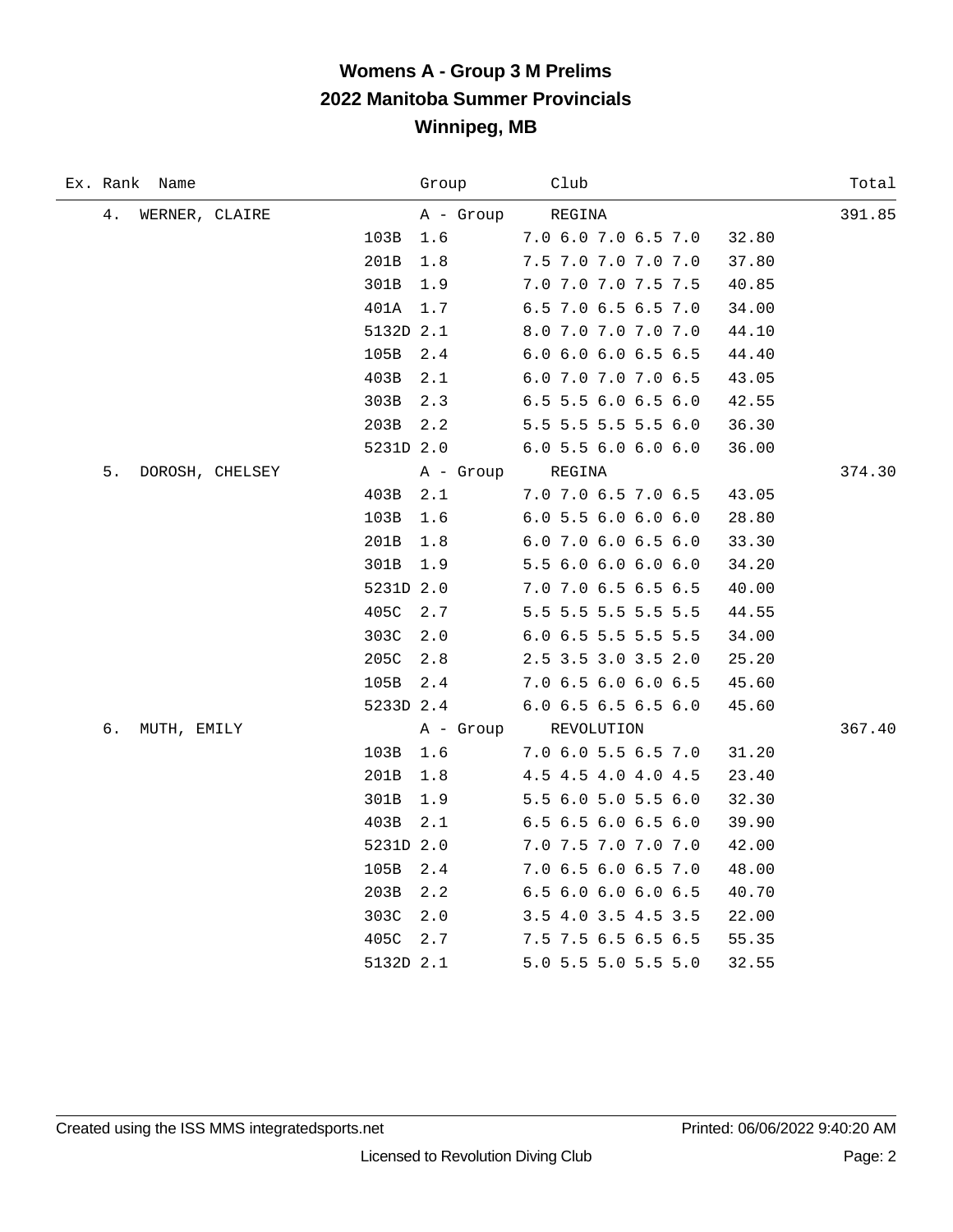| Ex. Rank Name          |           | Group            | Club                          | Total  |
|------------------------|-----------|------------------|-------------------------------|--------|
| 7.<br>GIRARDIN, OLIVIA |           | A - Group        | REVOLUTION                    | 293.10 |
|                        | 103B      | 1.6              | 5.5 5.0 5.5 4.5 6.0           | 25.60  |
|                        | 201B      | 1.8              | 5.5 5.0 5.5 5.5 5.5           | 29.70  |
|                        | 301B      | 1.9              | 3.5 3.5 3.5 3.5 4.0           | 19.95  |
|                        | 401B      | 1.4              | 7.0 7.0 6.5 6.5 6.5           | 28.00  |
|                        | 5132D 2.1 |                  | 3.0 4.0 3.5 3.0 4.0           | 22.05  |
|                        | 105C      | 2.2              | 6.0 7.0 6.0 6.0 6.0           | 39.60  |
|                        | 203B      | 2.2              | 4.0 4.0 4.0 4.5 5.5           | 27.50  |
|                        | 303C      | 2.0              | 6.5 6.5 6.0 6.5 6.0           | 38.00  |
|                        | 5231D 2.0 |                  | 4.5 4.5 4.5 4.5 5.0           | 27.00  |
|                        | 403B      | 2.1              | 6.0 5.0 5.5 5.5 6.5           | 35.70  |
| 8.<br>JONES, CHLOE     |           | A - Group REGINA |                               | 288.35 |
|                        | 103B      | 1.6              | $6.5$ $6.5$ $6.5$ $6.0$ $6.0$ | 30.40  |
|                        | 201B      | $1.8\,$          | 6.06.56.06.06.0               | 32.40  |
|                        | 301C      | $1.8\,$          | 4.5 5.0 4.5 4.5 5.0           | 25.20  |
|                        | 401B      | 1.4              | 7.5 7.0 6.5 6.0 6.5           | 28.00  |
|                        | 5231D 2.0 |                  | 5.5 5.5 5.5 5.0 5.0           | 32.00  |
|                        | 105C      | 2.2              | 3.5 5.0 3.5 4.0 4.0           | 25.30  |
|                        | 203B      | 2.2              | 6.0 6.0 5.5 5.5 6.0           | 38.50  |
|                        | 303C      | 2.0              | 3.5 4.0 3.5 4.0 4.0           | 23.00  |
|                        | 403B      | 2.1              | 4.0 4.0 4.0 4.0 4.5           | 25.20  |
|                        | 5132D 2.1 |                  | 4.5 5.0 4.0 4.0 5.0           | 28.35  |
| 9.<br>FRIESEN, AZSA    |           |                  | A - Group REVOLUTION          | 224.80 |
|                        | 101B      | 1.5              | 6.0 6.0 5.5 5.0 5.5           | 25.50  |
|                        | 201B      | 1.8              | 3.5 4.0 4.0 4.0 4.0           | 21.60  |
|                        | 301B      | 1.9              | 6.5 6.0 5.5 6.0 5.0           | 33.25  |
|                        | 401B      | 1.4              | $0.0$ 0.0 0.0 0.0 0.0         | 0.00   |
|                        | 5132D 2.1 |                  | 4.0 3.5 3.5 3.5 3.5           | 22.05  |
|                        | 103B      | 1.6              | 5.5 6.0 5.0 5.0 6.0           | 26.40  |
|                        | 203B      | 2.2              | 4.5 4.0 4.0 4.0 3.5           | 26.40  |
|                        | 303C      | 2.0              | 3.0 4.0 3.0 2.5 3.5           | 19.00  |
|                        | 403C      | 1.9              | 5.0 4.5 4.5 4.5 5.0           | 26.60  |
|                        | 5231D 2.0 |                  | 4.5 4.0 4.0 4.0 3.5           | 24.00  |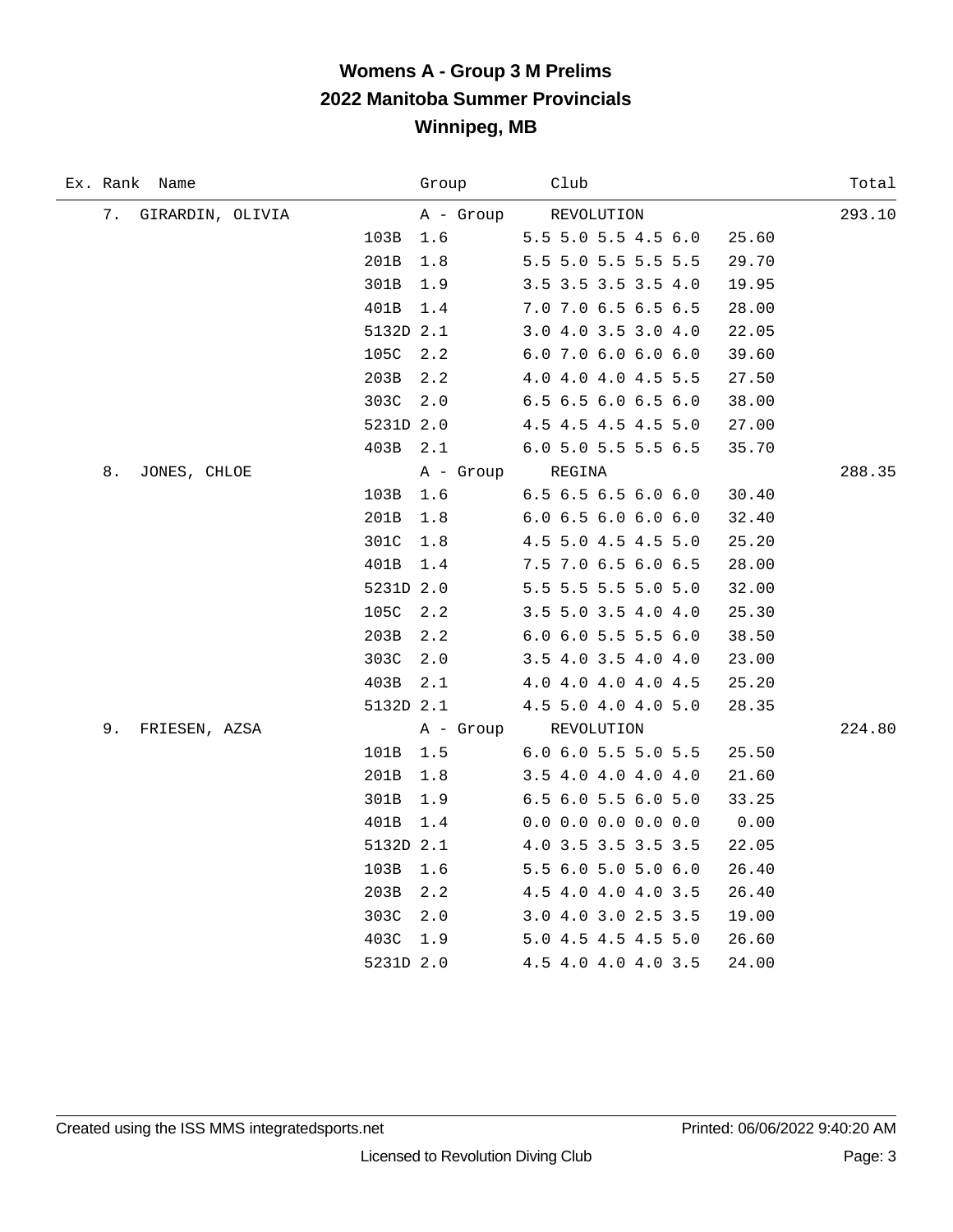| Ex. Rank<br>Name            | Group<br>Club                        | Total  |
|-----------------------------|--------------------------------------|--------|
| Referee: SMUTNY, KATJA      |                                      |        |
| Judge 1: SMUTNY, KATJA      | Judge 2: MCLEAN, CAM                 |        |
| Judge 3: BURNETT, SEAN      | Judge 4: RICHARDSON, KELLY           |        |
| Judge 5: SEHN, ERIC         | Judge 6: MARKUSSON, ERIN             |        |
| Judge 7: PETERS, JESSIE-LEE |                                      |        |
|                             |                                      |        |
| 1.<br>DOROSH, CHELSEY       | A - Group<br>REGINA                  | 352.30 |
| 10M<br>103B<br>1.6          | 6.0 7.0 7.0 7.0 6.5 6.5 6.0<br>32.00 |        |
| 10M<br>403B<br>2.0          | 8.0 8.0 8.0 7.5 8.0 8.0 8.0<br>48.00 |        |
| 7.5M<br>301C<br>1.8         | 6.5 7.0 7.0 6.5 6.5 7.0 6.5<br>36.00 |        |
| 7.5M<br>5231D 2.0           | 7.0 7.5 6.5 6.5 7.0 6.0 7.0<br>41.00 |        |
| 7.5M<br>105B<br>$2.4$       | 6.5 8.0 7.5 7.0 8.0 7.5 7.5<br>54.00 |        |
| 405C<br>2.7<br>7.5M         | 7.0 7.5 6.5 7.5 7.0 6.5 7.0<br>56.70 |        |
| 203C<br>5М<br>2.0           | 6.5 7.0 6.5 6.5 6.5 6.5 6.5<br>39.00 |        |
| 7.5M<br>5233D 2.4           | 6.5 6.5 6.5 6.0 6.5 5.5 6.0<br>45.60 |        |
| $2$ .<br>TINANI, MIRA       | A - Group<br>REGINA                  | 338.65 |
| 103B<br>7.5M<br>1.6         | 7.5 7.5 7.5 8.0 8.0 7.5 7.5<br>36.00 |        |
| 7.5M<br>403B<br>2.1         | 6.5 6.5 7.0 7.5 7.5 7.5 7.0<br>45.15 |        |
| 301B<br>5М<br>1.7           | 7.5 8.0 8.0 8.0 8.0 8.0 8.0<br>40.80 |        |
| 5231D 2.0<br>7.5M           | 7.5 7.5 8.0 7.0 8.0 7.5 8.0<br>46.00 |        |
| 10M<br>612B<br>1.9          | 8.0 8.0 8.5 9.0 8.5 8.5 8.5<br>48.45 |        |
| 105B<br>7.5M<br>2.4         | 5.0 5.0 4.0 5.0 4.5 4.5 4.5<br>33.60 |        |
| 7.5M<br>405C<br>2.7         | 6.5 6.5 6.5 6.5 6.0 6.5 6.0<br>52.65 |        |
| 203C<br>5М<br>2.0           | 6.5 5.5 6.0 6.0 6.0 5.5 6.5<br>36.00 |        |
| 3.<br>SHARP, AMELIA         | A - Group<br>REGINA                  | 323.80 |
| 10M<br>103B<br>1.6          | 8.5 9.0 8.5 7.5 9.0 8.5 9.0<br>41.60 |        |
| 7.5M<br>301B<br>1.9         | 7.0 7.0 7.0 7.0 7.0 7.0 7.0<br>39.90 |        |
| 10M<br>403B<br>2.0          | 6.5 6.5 6.0 6.0 6.5 6.5 6.5<br>39.00 |        |
| 612B<br>10M<br>1.9          | 7.5 7.0 7.5 7.5 8.0 8.0 8.0<br>43.70 |        |
| 7.5M<br>105B<br>2.4         | 6.5 6.5 6.5 6.5 6.0 6.0 6.0<br>45.60 |        |
| 7.5M<br>405C<br>2.7         | 3.5 3.5 4.5 5.0 4.0 4.5 4.0<br>33.75 |        |
| 5M<br>203B<br>2.3           | 6.5 5.5 6.0 6.0 6.0 6.0 6.0<br>41.40 |        |
| 5231D 2.1<br>5М             | 6.5 6.0 6.5 5.5 6.0 6.0 6.5<br>38.85 |        |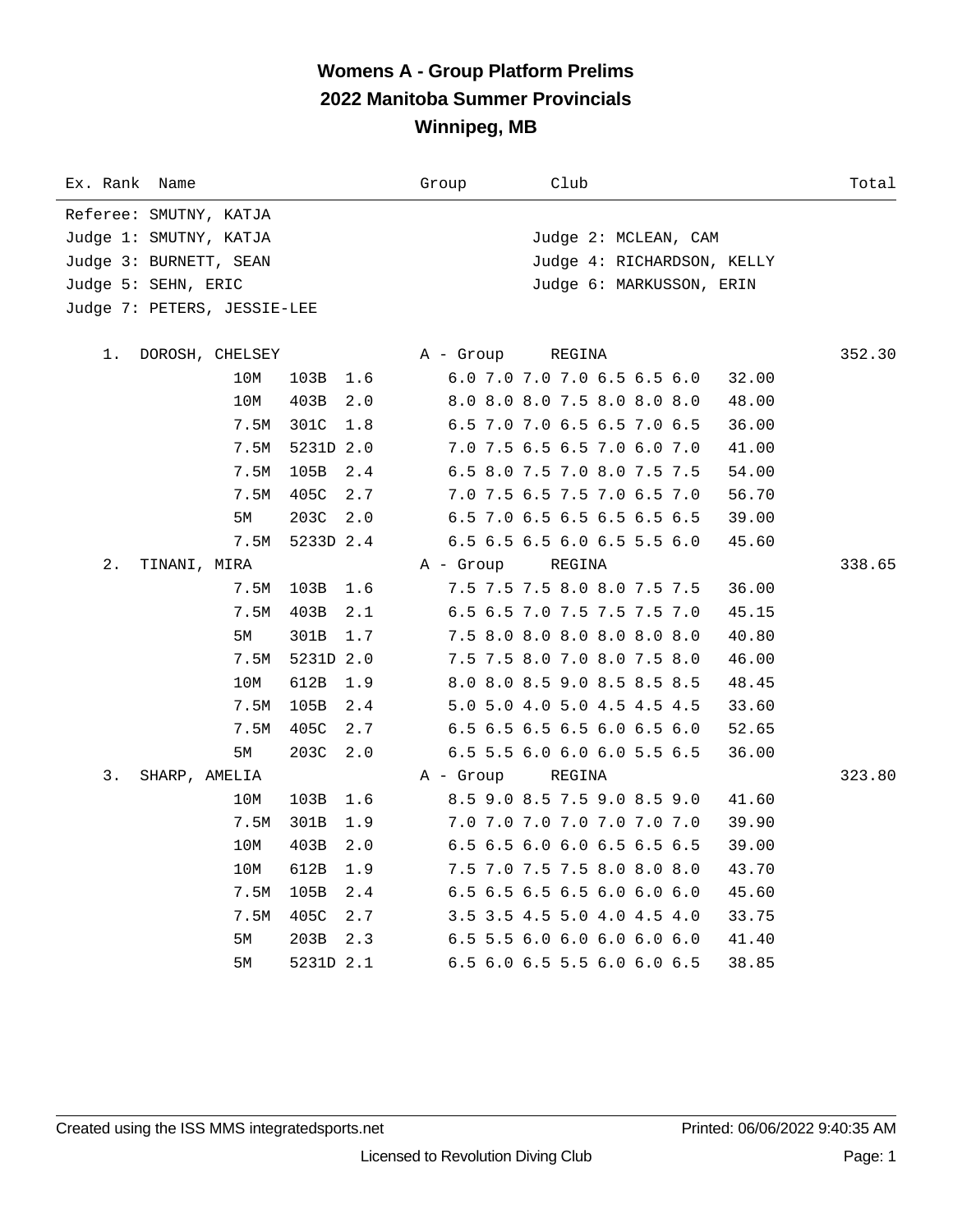|    | Ex. Rank Name  |             |                                           | Group Club          |                                           |                                   | Total  |
|----|----------------|-------------|-------------------------------------------|---------------------|-------------------------------------------|-----------------------------------|--------|
| 4. | MUTH, EMILY    |             |                                           |                     | A - Group REVOLUTION                      |                                   | 315.30 |
|    |                |             | 7.5M 103B 1.6 6.5 6.5 6.5 7.0 7.0 6.5 6.5 |                     |                                           | 31.20                             |        |
|    | 7.5M           | 612B        | $1.8$ 7.0 7.0 6.5 7.0 6.5 6.0 6.5         |                     |                                           | 36.00                             |        |
|    | 7.5M           | 201B        | 1.8                                       |                     | 6.5 6.5 6.5 7.0 6.5 6.5 6.5               | 35.10                             |        |
|    | 7.5M           | 301B        | 1.9                                       |                     | 6.5 6.5 6.5 7.0 6.5 6.0 6.0               | 37.05                             |        |
|    | 7.5M           | 105B        | 2.4                                       |                     | 5.5 6.5 6.0 7.0 6.0 7.0 6.5               | 45.60                             |        |
|    | 7.5M           | 405C<br>2.7 |                                           |                     | 5.0 5.0 6.0 5.5 6.0 5.0 6.0               | 44.55                             |        |
|    | 5M             | 203B        | 2.3                                       |                     | 6.5 5.5 6.0 6.5 7.0 7.0 6.5               | 44.85                             |        |
|    | 5M             |             | 5231D 2.1                                 |                     | 6.5 6.0 6.5 7.0 6.5 6.5 6.0               | 40.95                             |        |
| 5. | CEY, LAUREN    |             |                                           | A - Group SASKATOON |                                           |                                   | 312.90 |
|    | 7.5M           |             | 103B 1.6                                  |                     | 7.5 7.0 7.5 6.5 7.5 7.5 7.5               | 36.00                             |        |
|    | 7.5M           | 201B        | 1.8                                       |                     | $7.0$ 8.0 8.0 8.5 8.0 8.0 8.0             | 43.20                             |        |
|    | 7.5M           | 301B        | 1.9 7.5 8.0 7.5 7.5 7.5 8.0 7.5           |                     |                                           | 42.75                             |        |
|    | 7.5M           | 612B        | 1.8                                       |                     | 7.0 7.5 7.0 6.0 7.0 7.5 7.0               | 37.80                             |        |
|    | 7.5M           | 105B        | 2.4                                       |                     | 5.5 5.0 5.5 5.0 4.5 6.0 4.5               | 37.20                             |        |
|    | 7.5M           | 405C        | 2.7                                       |                     | 5.0 5.0 5.0 4.5 5.0 4.5 5.0               | 40.50                             |        |
|    | 5M             |             | 203B 2.3                                  |                     | 5.0 4.5 4.5 5.0 5.0 5.0 5.0               | 34.50                             |        |
|    | 5M             |             | 5231D 2.1                                 |                     | $6.5$ $6.5$ $6.5$ $6.5$ $6.5$ $5.5$ $6.0$ | 40.95                             |        |
| б. | WERNER, CLAIRE |             | A - Group REGINA                          |                     |                                           |                                   | 305.40 |
|    | 7.5M           |             | 103B 1.6                                  |                     | 6.5 6.5 6.5 6.5 6.0 6.5 6.0               | 31.20                             |        |
|    | 5M             | 203B        | 2.3                                       |                     | 7.0 7.5 7.0 6.5 6.5 6.5 6.5               | 46.00                             |        |
|    | 7.5M           | 301B        | 1.9                                       |                     | 7.0 7.0 7.0 7.0 7.0 6.5 7.0               | 39.90                             |        |
|    | 7.5M           | 401B        | 1.4                                       |                     | 6.5 6.5 6.0 6.0 6.0 6.5 6.5               | 26.60                             |        |
|    | 5M             | 5132D 2.2   |                                           |                     | 6.5 5.0 6.0 5.5 6.0 6.0 6.0               | 39.60                             |        |
|    | 7.5M           |             | 105B 2.4                                  |                     | 5.0 4.5 5.0 5.0 4.5 5.0 4.5               | 34.80                             |        |
|    | 5M             | 303C 2.1    |                                           |                     |                                           | 6.5 7.5 7.0 5.5 7.0 7.0 7.0 44.10 |        |
|    | 5М             |             | 403B 2.4                                  |                     |                                           | 6.0 6.0 6.0 6.5 6.0 6.0 6.0 43.20 |        |
| 7. |                |             |                                           |                     |                                           |                                   | 279.45 |
|    | 7.5M           | 103B        | 1.6                                       |                     | 5.5 5.5 5.5 6.5 5.5 6.0 5.5               | 26.40                             |        |
|    | 5M             | 201B        | 1.6                                       |                     | 7.5 7.0 7.0 6.5 7.0 7.5 7.0               | 33.60                             |        |
|    | 7.5M           | 401B        | 1.4                                       |                     | 7.0 7.0 7.0 7.0 6.0 7.5 7.0               | 29.40                             |        |
|    | 10M            | 612B        | 1.9                                       |                     | 6.5 6.5 6.5 7.0 6.5 8.5 6.5               | 37.05                             |        |
|    | 5M             | 301B        | 1.7                                       |                     | 6.5 6.5 6.0 6.5 6.0 6.5 6.5               | 33.15                             |        |
|    | 7.5M           | 105B        | 2.4                                       |                     | 5.0 4.5 5.5 6.0 5.0 5.0 5.0               | 36.00                             |        |
|    | 5M             | 403C        | 2.2                                       |                     | 6.5 6.5 6.5 7.0 6.0 6.5 6.0               | 42.90                             |        |
|    | 5M             | 5231D 2.1   |                                           |                     | 6.5 6.0 6.5 6.5 6.5 6.5 6.5               | 40.95                             |        |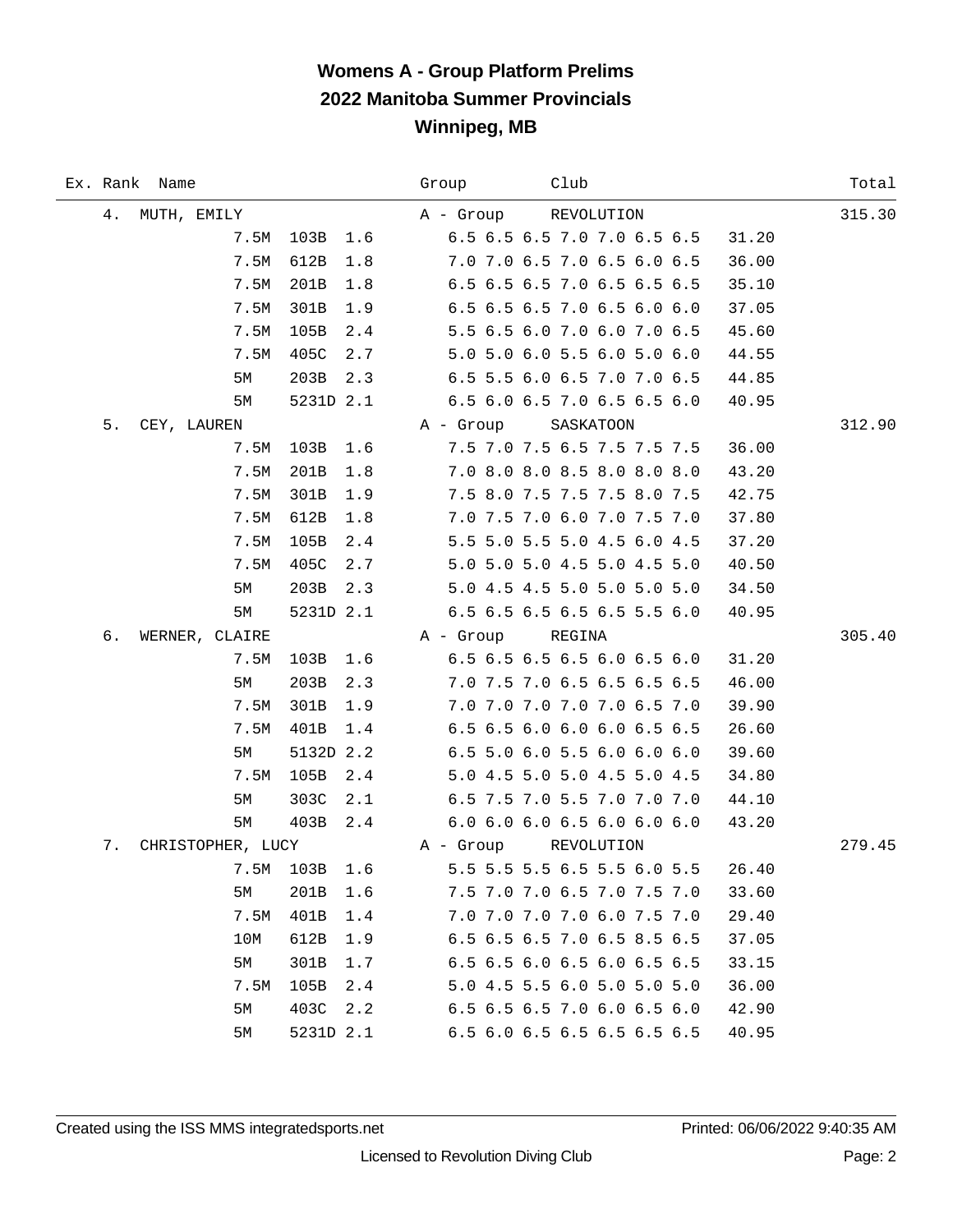|    | Ex. Rank Name |      |           |     | Group                |  | Club |                                     |  |       | Total  |
|----|---------------|------|-----------|-----|----------------------|--|------|-------------------------------------|--|-------|--------|
| 8. | JONES, CHLOE  |      |           |     | A - Group REGINA     |  |      |                                     |  |       | 248.65 |
|    |               | 7.5M | 103B      | 1.6 |                      |  |      | 6.0 6.5 6.0 6.5 6.5 6.0 6.5         |  | 30.40 |        |
|    |               | 7.5M | 201B      | 1.8 |                      |  |      | 6.5 7.0 6.5 6.5 6.5 6.5 6.5         |  | 35.10 |        |
|    |               | 7.5M | 401B      | 1.4 |                      |  |      | 5.5 6.5 6.0 6.0 6.0 5.5 6.0         |  | 25.20 |        |
|    |               | 7.5M | 612B      | 1.8 |                      |  |      | 5.5 6.0 4.5 5.0 5.5 5.0 5.5         |  | 28.80 |        |
|    |               | 5M   | 5231D 2.1 |     |                      |  |      | 5.0 4.0 3.5 4.0 3.0 3.5 3.5         |  | 23.10 |        |
|    |               | 7.5M | 105C      | 2.2 |                      |  |      | 5.5 5.0 5.0 6.0 5.5 5.5 5.5         |  | 36.30 |        |
|    |               | 5M   | 203C      | 2.0 |                      |  |      | 6.0 6.5 5.5 5.0 5.5 5.5 5.5         |  | 33.00 |        |
|    |               | 7.5M | 403B 2.1  |     |                      |  |      | 5.5 6.5 5.5 6.0 5.5 6.0 6.0         |  | 36.75 |        |
| 9. | CURTIS, AVA   |      |           |     | A - Group REVOLUTION |  |      |                                     |  |       | 243.50 |
|    |               | 7.5M | 101B      | 1.5 |                      |  |      | 7.0 7.0 7.0 6.0 7.0 7.0 7.0         |  | 31.50 |        |
|    |               | 5M   | 201B      | 1.6 |                      |  |      | 7.0 7.0 7.0 7.0 7.0 7.0 7.0         |  | 33.60 |        |
|    |               | 5M   | 301C      | 1.6 |                      |  |      | 5.0 5.0 6.0 6.5 6.0 5.5 6.5         |  | 28.00 |        |
|    |               | 7.5M | 401B      | 1.4 |                      |  |      | 7.0 6.0 6.5 5.5 6.5 6.0 6.0         |  | 25.90 |        |
|    |               | 7.5M | 612B      | 1.8 |                      |  |      | 5.0 4.5 4.0 4.5 4.5 4.5 4.5         |  | 24.30 |        |
|    |               | 5M   | 103C      | 1.6 |                      |  |      | 6.0 7.0 7.0 5.5 6.5 6.0 6.0         |  | 29.60 |        |
|    |               | 5M   | 203C      | 2.0 |                      |  |      | 5.5 5.0 4.5 5.0 5.5 5.5 5.0         |  | 31.00 |        |
|    |               | 5M   | 403C      | 2.2 |                      |  |      | $6.0$ 7.0 $6.0$ 5.5 $6.0$ 6.0 $6.0$ |  | 39.60 |        |
|    |               |      |           |     |                      |  |      |                                     |  |       |        |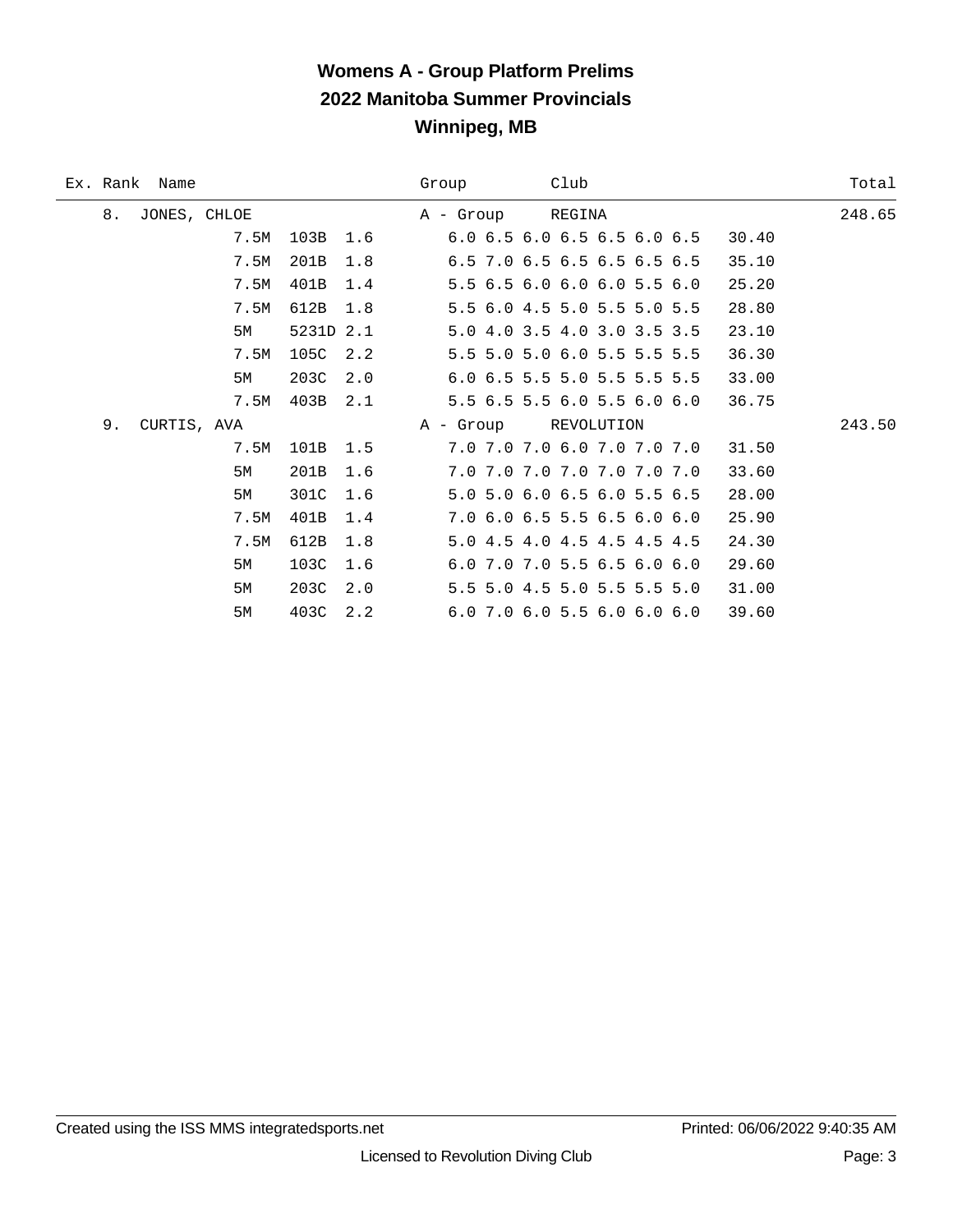| Ex. Rank Name               |           | Group     | Club                          | Total  |
|-----------------------------|-----------|-----------|-------------------------------|--------|
| Referee: PETERS, JESSIE-LEE |           |           |                               |        |
| Judge 1: PETERS, JESSIE-LEE |           |           | Judge 2: CARROLL, STEVE       |        |
| Judge 3: MCLEAN, CAM        |           |           | Judge 4: SEHN, ERIC           |        |
| Judge 5: BURNETT, SEAN      |           |           |                               |        |
|                             |           |           |                               |        |
| 1.<br>STEWART, LILA         |           | B - Group | REGINA                        | 347.80 |
|                             | 103B      | 1.7       | 8.0 8.0 7.0 8.0 8.0           | 40.80  |
|                             | 201B      | 1.6       | 7.5 7.5 6.5 7.5 8.0           | 36.00  |
|                             | 301B      | 1.7       | 5.5 5.5 6.0 5.0 5.0           | 27.20  |
|                             | 401A      | 1.8       | 7.0 6.5 7.0 6.0 6.5           | 36.00  |
|                             | 5132D 2.2 |           | 6.0 6.5 5.5 6.5 6.5           | 41.80  |
|                             | 105C      | 2.4       | 4.5 4.5 5.0 4.0 5.0           | 33.60  |
|                             | 203B      | 2.3       | 6.5 6.5 7.0 6.5 7.0           | 46.00  |
|                             | 303B      | 2.4       | 4.5 4.5 4.0 5.0 5.5           | 33.60  |
|                             | 403B      | 2.4       | 7.0 7.5 7.0 7.5 7.5           | 52.80  |
| 2.<br>JOHNSTON, AUTUMN      |           | B - Group | SASKATOON                     | 334.95 |
|                             | 103B      | 1.7       | 6.5 6.0 6.0 6.0 6.5           | 31.45  |
|                             | 201B      | 1.6       | 6.5 6.5 6.5 6.5 7.0           | 31.20  |
|                             | 301B      | 1.7       | 5.5 6.0 6.5 5.5 6.0           | 29.75  |
|                             | 401B      | 1.5       | 7.0 7.5 7.5 7.5 7.5           | 33.75  |
|                             | 5223D 2.3 |           | 5.0 5.0 4.5 4.5 5.5           | 33.35  |
|                             | 105C      | 2.4       | 6.0 6.0 6.0 7.0 7.0           | 45.60  |
|                             | 203B      | 2.3       | 6.0 6.0 6.0 6.5 6.5           | 42.55  |
|                             | 303C      | 2.1       | 7.0 7.0 7.5 7.0 7.0           | 44.10  |
|                             | 403B      | 2.4       | $6.0$ $6.0$ $5.5$ $6.0$ $6.0$ | 43.20  |
| 3.<br>BERNATSKY, ZITA       |           | B - Group | REVOLUTION                    | 330.30 |
|                             | 201B      | 1.6       | 7.0 7.0 7.5 7.0 7.5           | 34.40  |
|                             | 103B      | 1.7       | 6.5 6.5 6.5 6.5 6.5           | 33.15  |
|                             | 301B      | 1.7       | 7.0 7.0 7.0 6.5 7.0           | 35.70  |
|                             | 401B      | 1.5       | 7.5 8.0 8.0 8.5 8.0           | 36.00  |
|                             | 5231D 2.1 |           | 7.0 7.0 6.5 7.0 7.0           | 44.10  |
|                             | 203C      | 2.0       | 6.0 6.0 5.5 6.5 6.5           | 37.00  |
|                             | 105C      | 2.4       | 5.5 5.0 5.0 5.0 6.0           | 37.20  |
|                             | 303C      | 2.1       | 4.5 4.5 4.5 4.5 5.0           | 28.35  |
|                             | 403B      | 2.4       | 6.5 6.0 6.0 6.0 6.5           | 44.40  |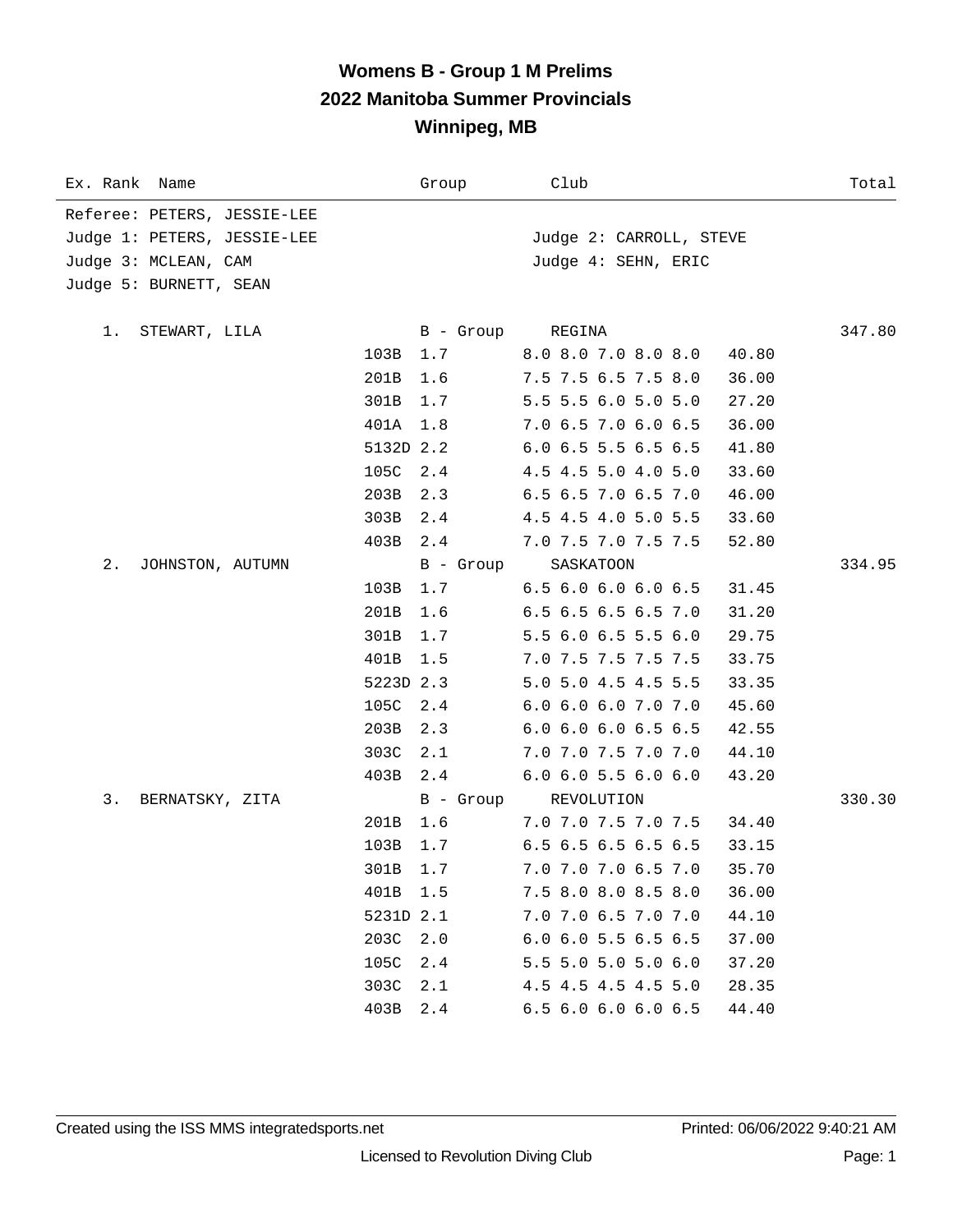| Ex. Rank Name             | Group            | Club                  | Total  |  |
|---------------------------|------------------|-----------------------|--------|--|
| 4.<br>PROBE, AUDREY       | B - Group REGINA |                       | 318.00 |  |
| 401B                      | 1.5              | 7.0 7.0 7.0 8.0 7.5   | 32.25  |  |
| 301B                      | 1.7              | 5.5 5.5 5.5 5.5 5.5   | 28.05  |  |
| 201B                      | 1.6              | 7.0 7.0 7.0 6.5 7.5   | 33.60  |  |
| 103B                      | 1.7              | 6.5 6.5 7.0 6.0 6.5   | 33.15  |  |
| 5231D 2.1                 |                  | 7.0 7.0 7.0 6.5 6.0   | 43.05  |  |
| 105C                      | 2.4              | 5.5 5.5 5.0 5.5 5.5   | 39.60  |  |
| 203B                      | 2.3              | 4.5 4.5 5.0 4.5 4.5   | 31.05  |  |
| 303C                      | 2.1              | 4.5 4.5 5.0 5.0 5.5   | 30.45  |  |
| 403B                      | 2.4              | $6.5$ 6.5 6.5 6.0 6.5 | 46.80  |  |
| 5.<br>MARKUSSON, BROOKLYN | B - Group REGINA |                       | 317.95 |  |
| 401B                      | 1.5              | 7.0 7.5 7.0 8.0 7.5   | 33.00  |  |
| 201B                      | 1.6              | 6.5 6.5 6.5 7.0 7.0   | 32.00  |  |
| 301B                      | 1.7              | 6.5 7.0 7.0 7.0 7.0   | 35.70  |  |
| 103B                      | 1.7              | 7.0 7.0 7.5 7.0 7.0   | 35.70  |  |
| 5132D 2.2                 |                  | 5.5 5.5 5.0 5.0 5.5   | 35.20  |  |
| 105C                      | 2.4              | 4.5 4.5 4.5 4.5 4.5   | 32.40  |  |
| 203B                      | 2.3              | 5.5 5.5 5.5 6.0 6.0   | 39.10  |  |
| 303C                      | 2.1              | 5.0 5.0 4.5 4.5 5.0   | 30.45  |  |
| 403B                      | 2.4              | 6.0 6.0 6.0 6.5 6.5   | 44.40  |  |
| б.<br>PARK, ANIKA         |                  | B - Group SASKATOON   | 314.75 |  |
| 103B                      | 1.7              | 6.5 7.0 7.0 6.5 7.0   | 34.85  |  |
| 201B                      | 1.6              | 6.5 6.5 6.5 6.5 6.5   | 31.20  |  |
| 301B                      | 1.7              | 6.5 6.5 6.5 6.5 6.5   | 33.15  |  |
| 401A                      | 1.8              | 5.5 5.5 5.5 5.5 5.5   | 29.70  |  |
|                           | 5231D 2.1        | 5.5 5.5 5.0 5.5 6.0   | 34.65  |  |
| 105C                      | 2.4              | 4.5 4.5 5.0 4.5 4.5   | 32.40  |  |
| 203B                      | 2.3              | 6.5 6.5 5.5 6.5 6.5   | 44.85  |  |
| 303C                      | 2.1              | 4.5 4.5 4.5 4.0 4.5   | 28.35  |  |
| 403B                      | 2.4              | 6.0 6.5 6.5 6.0 6.5   | 45.60  |  |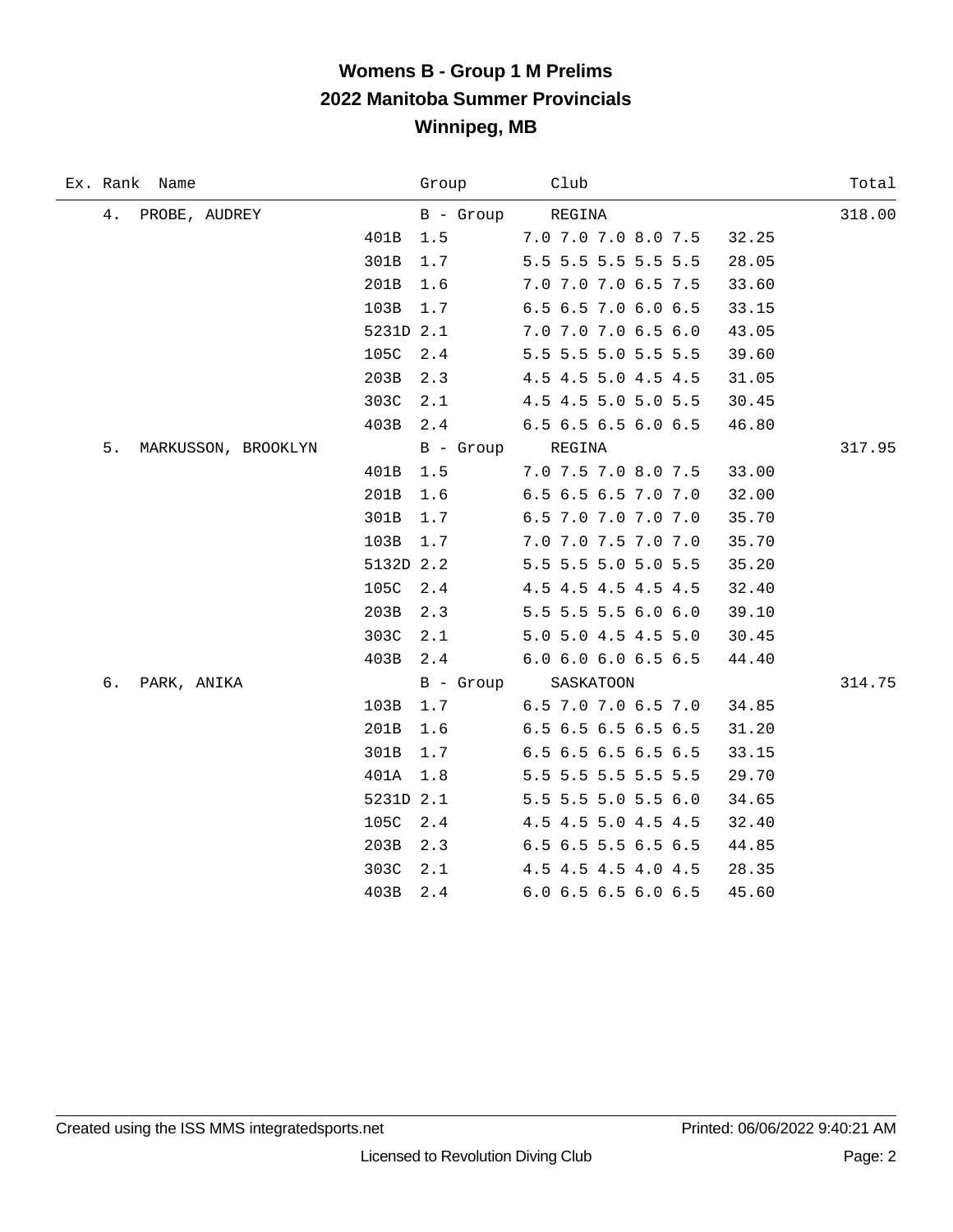| Ex. Rank Name       |           | Group     | Club                          | Total  |
|---------------------|-----------|-----------|-------------------------------|--------|
| 7. SHARP, FINLEE    |           | B - Group | REGINA                        | 299.35 |
|                     | 103B      | 1.7       | 7.0 6.5 6.5 6.5 6.5           | 33.15  |
|                     | 201B      | 1.6       | 5.0 5.0 5.0 5.0 4.5           | 24.00  |
|                     | 301B      | 1.7       | 6.0 5.5 5.5 6.0 5.5           | 28.90  |
|                     | 401B      | 1.5       | 7.0 7.5 7.5 8.0 7.5           | 33.75  |
|                     | 5231D 2.1 |           | 5.0 5.0 5.0 5.0 5.0           | 31.50  |
|                     | 104B      | 2.3       | 4.5 4.5 5.5 4.5 4.5           | 31.05  |
|                     | 203C      | 2.0       | 5.5 5.5 6.0 5.5 5.5           | 33.00  |
|                     | 303C      | 2.1       | $6.0$ $6.0$ $6.5$ $5.5$ $6.0$ | 37.80  |
|                     | 403C      | 2.2       | $7.0\,7.0\,7.0\,7.0\,6.0$     | 46.20  |
| 8.<br>LIAN, NANCY   |           |           | B - Group FOREST CTY          | 292.45 |
|                     | 101B      | 1.3       | 6.5 6.5 7.0 6.5 7.0           | 26.00  |
|                     | 201C      | 1.5       | 7.0 6.0 6.0 6.5 6.0           | 27.75  |
|                     | 301C      | 1.6       | 6.5 6.5 7.0 6.5 6.5           | 31.20  |
|                     | 401B      | 1.5       | 8.0 8.0 8.0 7.5 7.5           | 35.25  |
|                     | 5221D 1.7 |           | 5.5 6.0 5.0 6.0 6.5           | 29.75  |
|                     | 203C      | 2.0       | 6.0 6.0 5.5 5.5 5.5           | 34.00  |
|                     | 303C      | 2.1       | 5.0 5.5 5.0 5.0 5.0           | 31.50  |
|                     | 104C      | 2.2       | 5.5 5.5 5.5 5.5 5.5           | 36.30  |
|                     | 403C      | 2.2       | 6.0 6.5 6.5 6.0 6.0           | 40.70  |
| 9.<br>BUCHEL, KATIE |           |           | B - Group FOREST CTY          | 284.70 |
|                     | 103B      | 1.7       | 5.5 6.0 6.5 5.5 6.5           | 30.60  |
|                     | 201B      | 1.6       | 6.5 5.0 5.0 5.0 5.5           | 24.80  |
|                     | 301B      | 1.7       | 5.0 5.0 4.5 4.5 5.0           | 24.65  |
|                     | 401B      | 1.5       | 6.0 6.5 7.0 6.0 6.5           | 28.50  |
|                     | 5231D 2.1 |           | 5.5 6.0 5.0 6.0 5.5           | 35.70  |
|                     | 104B      | 2.3       | 4.0 4.0 3.5 3.5 3.5           | 25.30  |
|                     | 203C      | 2.0       | 6.5 6.5 7.0 6.5 7.0           | 40.00  |
|                     | 303C      | 2.1       | 4.5 4.5 4.5 4.5 5.0           | 28.35  |
|                     | 403B      | 2.4       | 6.5 6.5 6.5 6.5 6.5           | 46.80  |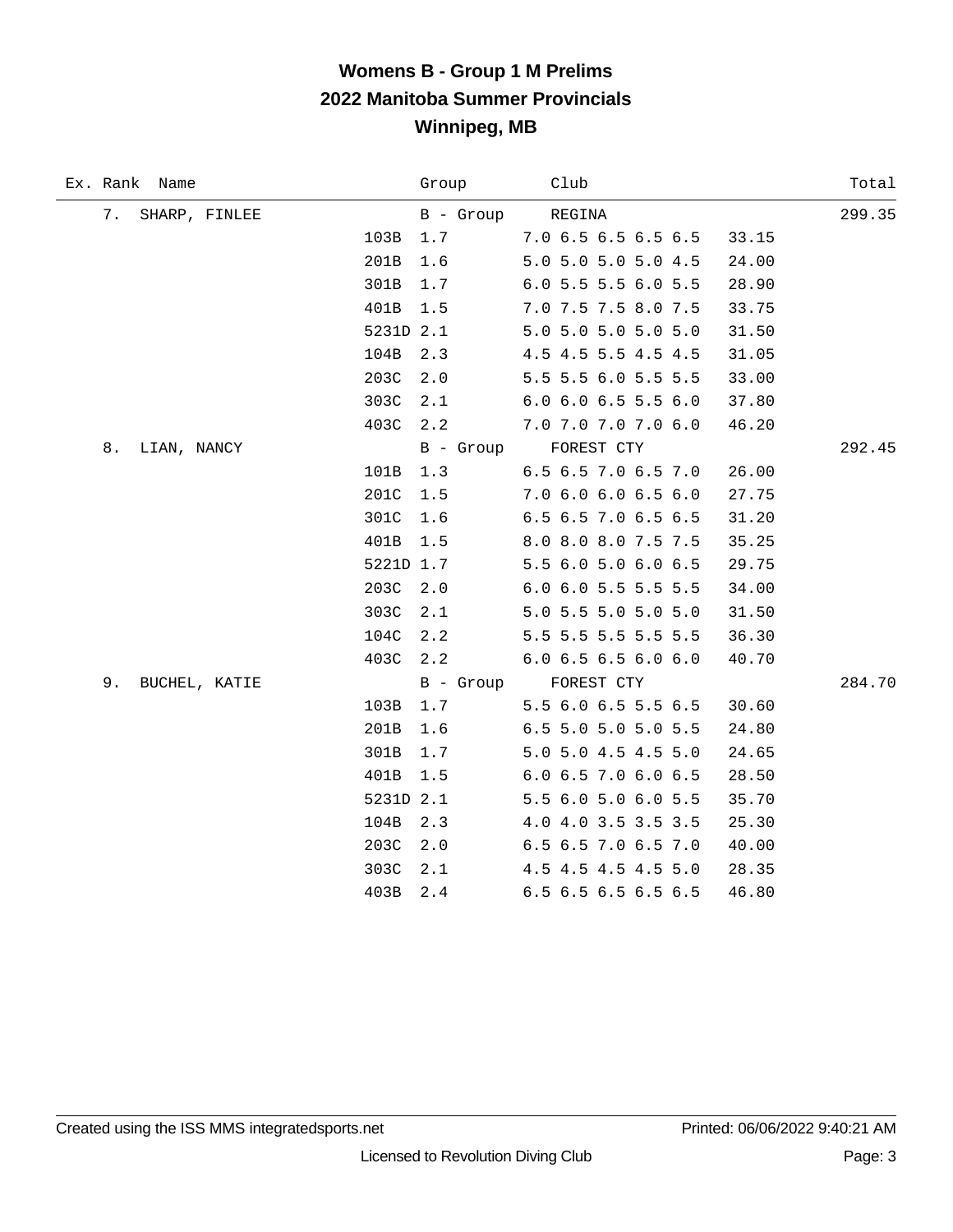| Ex. Rank Name         |           | Group     | Club                          | Total  |
|-----------------------|-----------|-----------|-------------------------------|--------|
| 10. ESFORD, ELIZABETH |           | B - Group | SASKATOON                     | 264.75 |
|                       | 103B      | 1.7       | 6.0 5.5 5.5 6.0 5.5           | 28.90  |
|                       | 201B      | 1.6       | 6.0 6.5 7.0 7.0 7.0           | 32.80  |
|                       | 301C      | 1.6       | 6.0 6.0 7.0 6.5 6.0           | 29.60  |
|                       | 401A      | 1.8       | 4.5 5.0 4.5 5.5 4.0           | 25.20  |
|                       | 5221D 1.7 |           | 4.0 4.5 4.0 4.5 4.5           | 22.10  |
|                       | 104C      | 2.2       | 4.0 4.0 4.0 4.0 4.0           | 26.40  |
|                       | 203C      | 2.0       | 5.5 6.0 5.5 6.0 5.0           | 34.00  |
|                       | 303C      | 2.1       | 4.5 4.5 4.0 4.5 4.5           | 28.35  |
|                       | 403C      | 2.2       | 5.5 5.5 6.5 6.0 5.5           | 37.40  |
| 11. RING, ELLIE       |           |           | B - Group REVOLUTION          | 259.75 |
|                       | 201C      | 1.5       | 5.5 6.0 5.5 6.5 6.5           | 27.00  |
|                       | 101B      | 1.3       | 5.5 5.5 5.5 5.5 5.0           | 21.45  |
|                       | 301C      | 1.6       | 5.5 6.0 5.5 5.5 5.0           | 26.40  |
|                       | 401B      | 1.5       | 6.0 6.5 6.5 6.5 6.5           | 29.25  |
|                       | 5221D 1.7 |           | 5.5 5.5 6.0 5.5 6.0           | 28.90  |
|                       | 104C      | 2.2       | 4.0 4.0 4.0 4.5 4.5           | 27.50  |
|                       | 203C      | 2.0       | 5.5 5.5 6.0 5.5 5.5           | 33.00  |
|                       | 303C      | 2.1       | 6.5 6.5 7.0 6.5 6.5           | 40.95  |
|                       | 403C      | 2.2       | 3.5 3.5 4.0 4.5 4.0           | 25.30  |
| 12. KLUMPER, ANNIKA   |           |           | B - Group REVOLUTION          | 259.65 |
|                       | 101B      | 1.3       | $6.0$ $6.0$ $6.5$ $6.0$ $6.5$ | 24.05  |
|                       | 201B      | 1.6       | 4.5 4.5 4.5 4.5 4.5           | 21.60  |
|                       | 301B      | 1.7       | 5.0 5.5 5.5 5.5 5.0           | 27.20  |
|                       | 401B      | 1.5       | 6.5 6.5 7.0 7.0 7.0           | 30.75  |
|                       | 5122D 1.9 |           | 4.5 4.5 5.0 5.0 4.5           | 26.60  |
|                       | 103B      | 1.7       | 5.5 5.5 6.0 6.5 6.0           | 29.75  |
|                       | 203C      | 2.0       | 6.0 6.0 5.5 6.5 6.0           | 36.00  |
|                       | 303C      | 2.1       | 4.0 4.0 4.0 4.0 4.5           | 25.20  |
|                       | 403C      | 2.2       | 5.5 6.0 6.0 6.0 5.5           | 38.50  |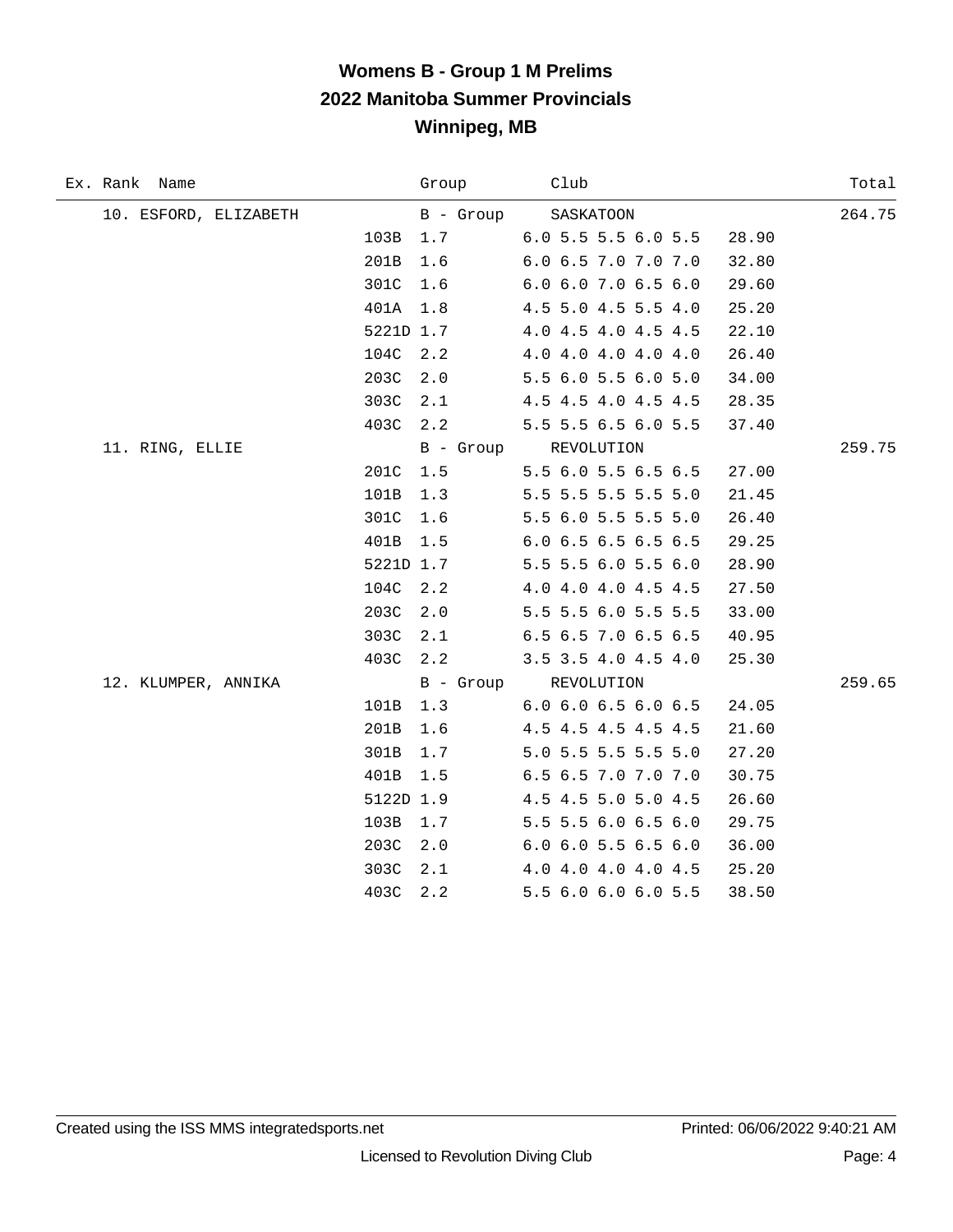| Ex. Rank Name   |           | Group     | Club                          | Total  |
|-----------------|-----------|-----------|-------------------------------|--------|
| 13. WARD, MEIKA |           | B - Group | REGINA                        | 212.40 |
|                 | 101B 1.3  |           | $6.0$ $6.5$ $7.0$ $6.5$ $5.5$ | 24.70  |
|                 | 401B 1.5  |           | $5.5$ 5.5 4.5 5.0 5.0         | 23.25  |
|                 | 201C 1.5  |           | 5.0 5.5 5.5 5.5 5.5           | 24.75  |
|                 | 301C 1.6  |           | $5.0$ $5.0$ $4.5$ $4.5$ $5.5$ | 23.20  |
|                 | 5122D 1.9 |           | $2.5$ $2.0$ $3.5$ $1.5$ $2.0$ | 12.35  |
|                 | 103C 1.6  |           | $4.5$ 5.0 5.5 5.0 5.0         | 24.00  |
|                 | 403C 2.2  |           | $4.5$ 5.0 6.0 5.5 5.0         | 34.10  |
|                 | 203C 2.0  |           | 4.0 4.5 4.0 4.0 3.0           | 24.00  |
|                 | 5231D 2.1 |           | 3.04.52.53.54.0               | 22.05  |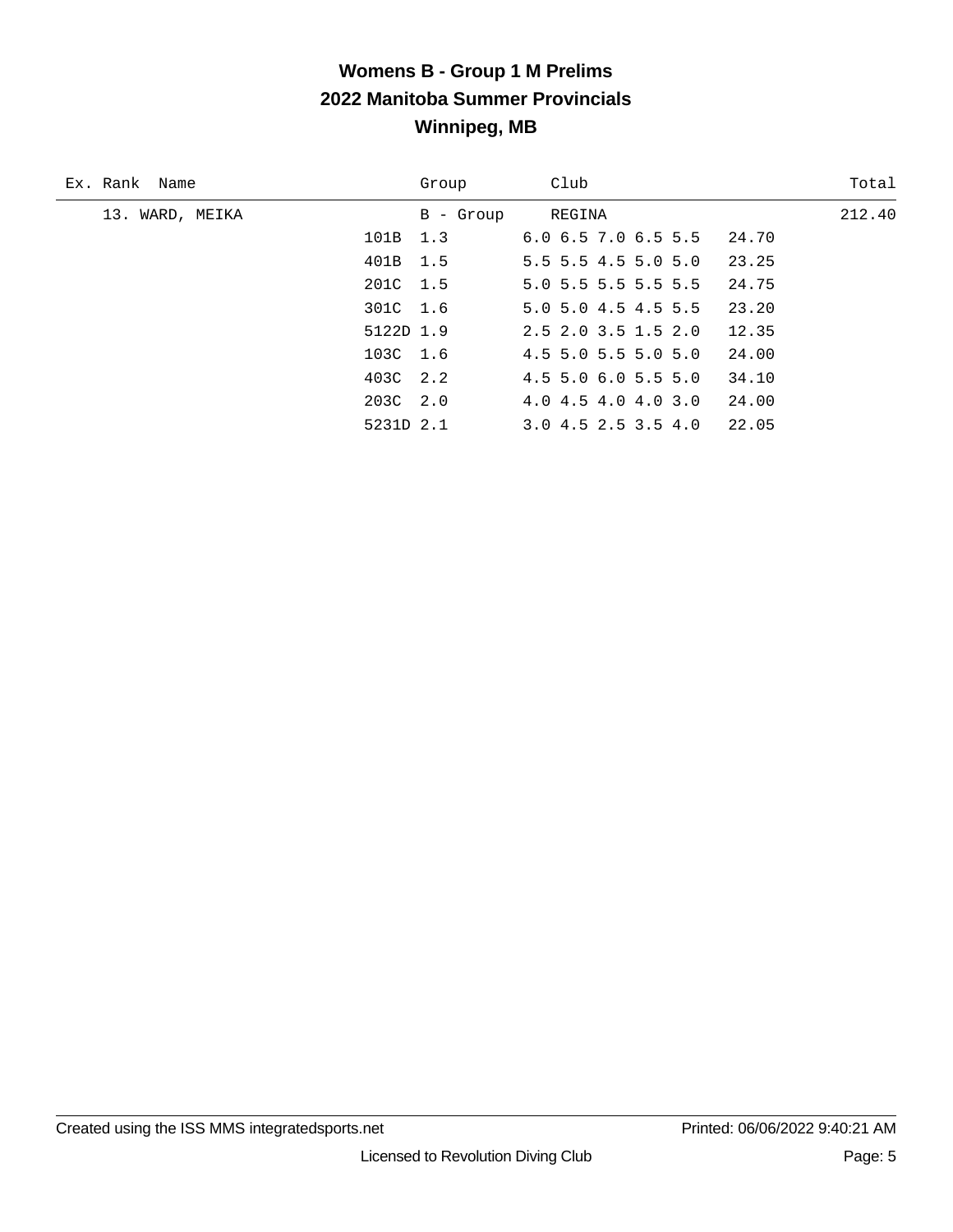| Ex. Rank Name               | Group       | Club                          | Total  |
|-----------------------------|-------------|-------------------------------|--------|
| Referee: PETERS, JESSIE-LEE |             |                               |        |
| Judge 1: PETERS, JESSIE-LEE |             | Judge 2: RICHARDSON, KELLY    |        |
| Judge 3: SEHN, ERIC         |             | Judge 4: BURNETT, SEAN        |        |
| Judge 5: MCLEAN, CAM        |             |                               |        |
|                             |             |                               |        |
| MARKUSSON, BROOKLYN<br>1.   | B - Group   | REGINA                        | 361.40 |
|                             | 201B<br>1.8 | 7.0 7.0 7.5 7.0 7.5           | 38.70  |
|                             | 301B<br>1.9 | 7.0 6.0 6.5 6.5 7.0           | 38.00  |
|                             | 1.6<br>103B | 7.0 7.5 7.0 6.5 7.5           | 34.40  |
|                             | 5132D 2.1   | $6.0$ $6.0$ $6.5$ $6.0$ $6.5$ | 38.85  |
|                             | 2.1<br>403B | 7.0 7.0 7.0 7.0 7.0           | 44.10  |
|                             | 405C<br>2.7 | 4.5 5.0 5.5 4.5 5.0           | 39.15  |
|                             | 205C<br>2.8 | 3.0 3.0 3.0 3.5 3.5           | 26.60  |
|                             | 5134D 2.5   | 6.5 7.0 6.5 6.5 7.0           | 50.00  |
|                             | 105B 2.4    | 7.0 7.0 7.5 7.5 7.0           | 51.60  |
| 2.<br>JOHNSTON, AUTUMN      | B - Group   | SASKATOON                     | 338.45 |
|                             | 103B<br>1.6 | 5.5 5.5 6.5 6.0 6.5           | 28.80  |
|                             | 201B<br>1.8 | 6.5 6.0 7.0 7.0 7.0           | 36.90  |
|                             | 301B<br>1.9 | 6.0 5.5 6.5 6.5 7.0           | 36.10  |
|                             | 403B<br>2.1 | 6.5 6.5 6.0 6.5 6.5           | 40.95  |
|                             | 5231D 2.0   | 5.5 5.0 5.5 5.5 5.5           | 33.00  |
|                             | 105B<br>2.4 | 6.5 6.5 6.5 6.5 6.5           | 46.80  |
|                             | 205C<br>2.8 | 3.0 2.5 1.5 3.0 4.0           | 23.80  |
|                             | 405C<br>2.7 | 5.5 6.5 7.0 6.5 6.0           | 51.30  |
|                             | 5233D 2.4   | $6.0$ 5.0 6.5 6.0 5.0         | 40.80  |
| 3.<br>PARK, ANIKA           | B - Group   | SASKATOON                     | 336.15 |
|                             | 1.6<br>103B | 6.5 6.5 7.0 7.0 7.0           | 32.80  |
|                             | 201B<br>1.8 | 6.5 6.5 7.5 7.0 7.5           | 37.80  |
|                             | 301B<br>1.9 | 7.0 7.0 6.0 7.0 7.0           | 39.90  |
|                             | 403B<br>2.1 | 6.5 6.5 7.5 7.0 7.5           | 44.10  |
|                             | 5231D 2.0   | 6.5 6.5 7.0 6.5 7.5           | 40.00  |
|                             | 2.4<br>105B | 5.5 5.5 6.0 5.5 5.5           | 39.60  |
|                             | 205C<br>2.8 | 4.0 4.0 5.0 4.5 4.5           | 36.40  |
|                             | 405C<br>2.7 | 3.5 3.5 3.5 3.5 4.0           | 28.35  |
|                             | 5233D 2.4   | 5.0 5.5 5.5 5.0 5.0           | 37.20  |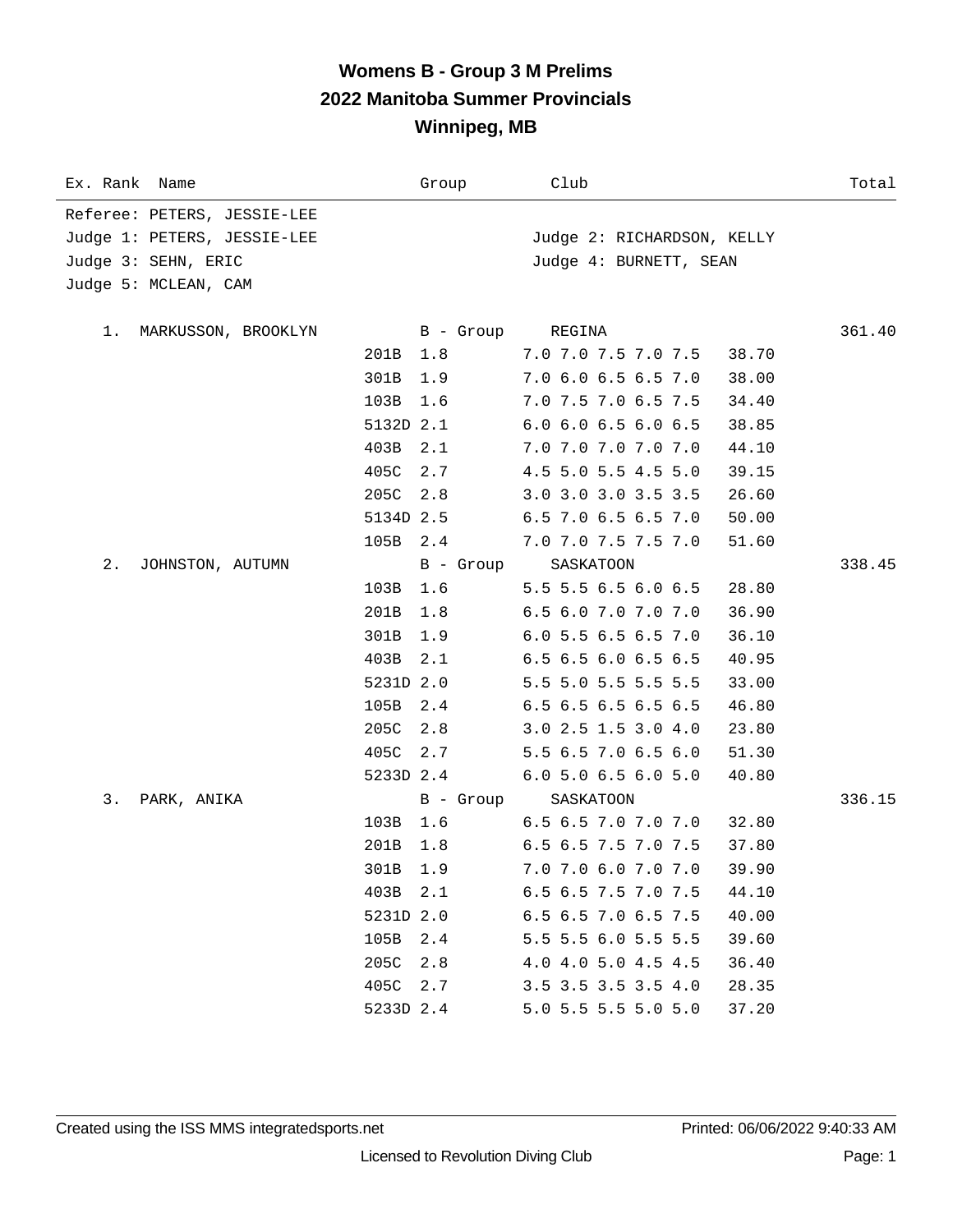| Ex. Rank Name       | Group     | Club                 |       | Total  |
|---------------------|-----------|----------------------|-------|--------|
| 4.<br>PROBE, AUDREY |           | B - Group<br>REGINA  |       | 333.40 |
| 403B                | 2.1       | 6.0 6.5 6.5 7.0 7.0  | 42.00 |        |
| 301B                | 1.9       | 4.5 5.0 4.5 4.5 5.0  | 26.60 |        |
| 201B                | 1.8       | 5.0 4.5 5.0 5.0 5.5  | 27.00 |        |
| 103B                | 1.6       | 7.0 7.0 7.0 7.0 7.0  | 33.60 |        |
|                     | 5231D 2.0 | 6.5 5.5 6.5 6.0 7.5  | 38.00 |        |
|                     | 5233D 2.4 | 6.06.56.06.06.0      | 43.20 |        |
| 105B                | 2.4       | 4.0 5.0 4.0 4.5 5.0  | 32.40 |        |
| 303B                | 2.3       | 5.0 6.0 5.5 5.0 6.0  | 37.95 |        |
| 405C                | 2.7       | 7.0 6.5 6.5 6.5 6.5  | 52.65 |        |
| 5.<br>LIAN, NANCY   |           | B - Group FOREST CTY |       | 312.65 |
| 101B                | 1.5       | 5.5 5.5 5.5 5.5 5.5  | 24.75 |        |
| 201C                | 1.7       | 5.0 5.0 4.5 4.5 5.5  | 24.65 |        |
| 301C                | 1.8       | 6.5 6.5 7.0 6.5 7.5  | 36.00 |        |
| 401B                | 1.4       | 5.5 6.0 6.5 6.5 7.0  | 26.60 |        |
|                     | 5231D 2.0 | 7.0 7.0 7.0 7.5 7.0  | 42.00 |        |
| 203C                | 1.9       | 7.0 7.0 7.5 7.5 6.5  | 40.85 |        |
| 303C                | 2.0       | 6.0 7.0 5.0 6.5 6.5  | 38.00 |        |
| 403B                | 2.1       | 5.0 6.0 5.0 5.5 5.5  | 33.60 |        |
| 105C                | 2.2       | 7.0 6.5 7.0 7.0 7.0  | 46.20 |        |
| б.<br>WYLIE, ANNA   |           | B - Group REVOLUTION |       | 301.05 |
| 103C                | 1.5       | 7.0 7.0 7.5 7.0 7.0  | 31.50 |        |
| 201C                | 1.7       | 5.0 6.0 4.5 4.5 4.5  | 23.80 |        |
| 301C                | 1.8       | 6.0 6.0 6.0 6.0 6.5  | 32.40 |        |
| 401C                | 1.3       | 5.0 6.5 5.5 5.5 5.5  | 21.45 |        |
|                     | 5231D 2.0 | 7.5 7.0 7.5 7.0 7.5  | 44.00 |        |
| 105C                | 2.2       | 6.5 7.0 7.5 7.0 7.5  | 47.30 |        |
| 203C                | 1.9       | 4.5 5.5 4.0 4.5 4.0  | 24.70 |        |
| 303C                | 2.0       | 5.0 6.0 6.0 6.0 6.5  | 36.00 |        |
| 403C                | 1.9       | 7.0 7.0 7.5 7.0 7.0  | 39.90 |        |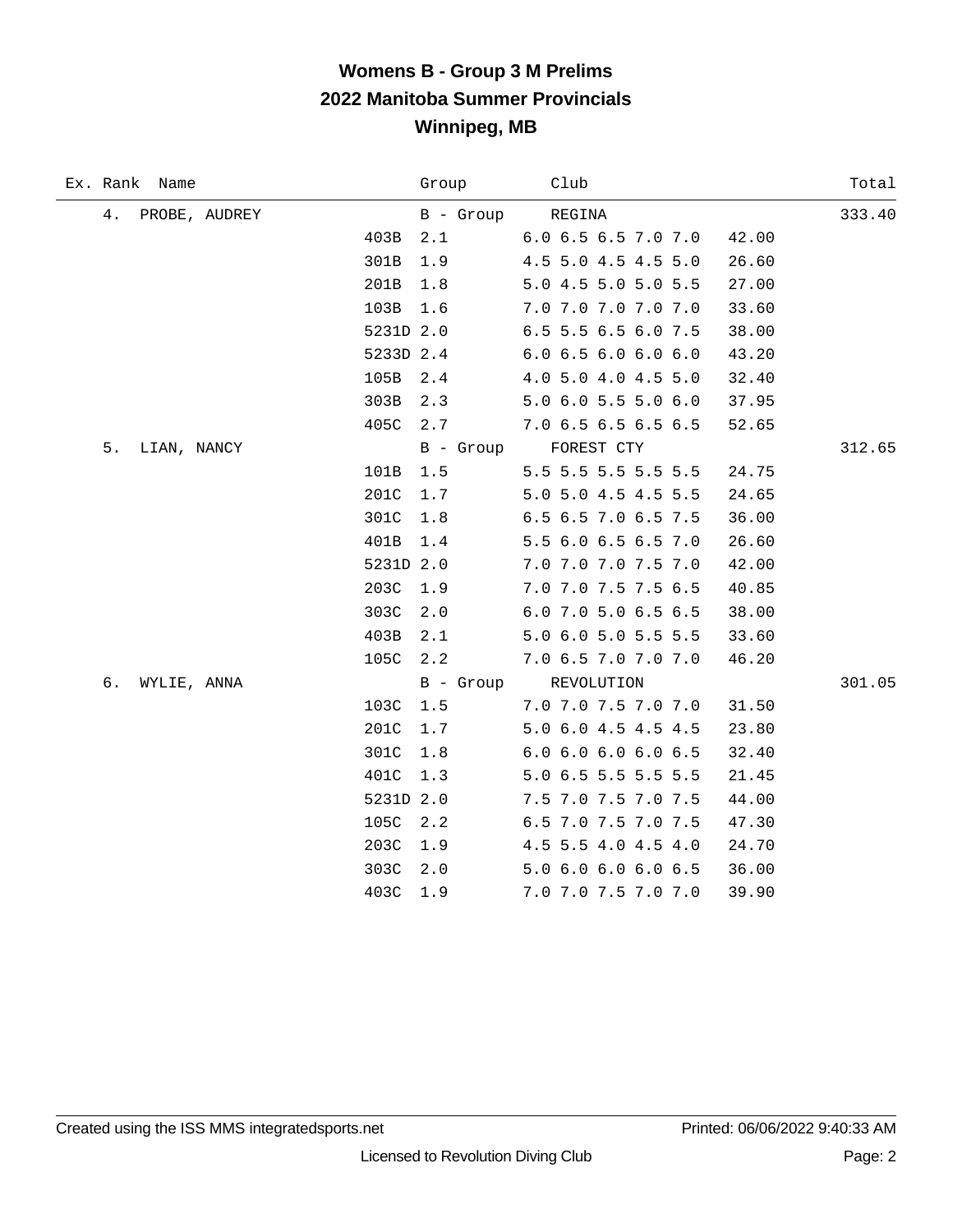|    | Ex. Rank Name    |           | Group          | Club                         | Total  |
|----|------------------|-----------|----------------|------------------------------|--------|
|    | 7. BUCHEL, KATIE |           |                | B - Group FOREST CTY         | 295.30 |
|    |                  | 103B      | 1.6            | 6.0 5.0 5.5 5.0 5.5<br>25.60 |        |
|    |                  | 201B      | 1.8            | 6.5 6.5 6.5 6.5 7.0<br>35.10 |        |
|    |                  | 301B      | 1.9            | 5.5 5.5 6.0 5.5 6.0<br>32.30 |        |
|    |                  | 401B      | 1.4            | 6.5 6.0 8.0 8.0 8.0<br>31.50 |        |
|    |                  | 5231D 2.0 |                | 5.5 6.0 5.5 5.5 6.5<br>34.00 |        |
|    |                  | 105B      | 2.4            | 5.0 5.0 5.5 5.0 6.0<br>37.20 |        |
|    |                  | 203C      | 1.9            | 4.5 5.0 4.5 5.0 4.5<br>26.60 |        |
|    |                  | 303C      | 2.0            | 5.0 5.5 4.5 5.5 5.0<br>31.00 |        |
|    |                  | 403B      | 2.1            | 6.5 6.0 8.0 6.5 7.0<br>42.00 |        |
| 8. | CLEAVE, BETH     |           | B - Group KWDC |                              | 294.35 |
|    |                  | 103B      | 1.6            | 5.5 6.0 5.5 5.0 5.5<br>26.40 |        |
|    |                  | 201B      | 1.8            | 6.0 5.0 5.5 5.5 6.0<br>30.60 |        |
|    |                  | 301B      | 1.9            | 5.5 5.0 6.0 5.0 6.0<br>31.35 |        |
|    |                  | 403B      | 2.1            | 5.5 6.0 6.0 6.0 5.5<br>36.75 |        |
|    |                  | 5132D 2.1 |                | 5.5 5.0 5.0 5.0 5.5<br>32.55 |        |
|    |                  | 105B      | 2.4            | 6.0 6.0 5.5 5.5 5.5<br>40.80 |        |
|    |                  | 203C      | 1.9            | 6.56.06.06.06.0<br>34.20     |        |
|    |                  | 303C      | 2.0            | 5.5 5.0 5.5 5.0 6.0<br>32.00 |        |
|    |                  | 405C      | 2.7            | 4.5 3.5 3.5 3.5 4.0<br>29.70 |        |
| 9. | DOWNEY, ADYSON   |           |                | B - Group REVOLUTION         | 292.70 |
|    |                  | 103B      | 1.6            | 7.0 6.5 6.5 6.5 7.0<br>32.00 |        |
|    |                  | 201B      | 1.8            | 7.5 7.5 7.0 7.0 7.5<br>39.60 |        |
|    |                  | 301B      | 1.9            | 6.0 6.0 6.0 5.5 6.5<br>34.20 |        |
|    |                  | 403B      | 2.1            | 7.0 7.0 6.5 6.5 6.5<br>42.00 |        |
|    |                  | 5231D 2.0 |                | 5.0 5.0 5.0 6.0 6.0<br>32.00 |        |
|    |                  | 105C      | 2.2            | 5.0 6.5 5.0 6.0 6.0<br>37.40 |        |
|    |                  | 203B      | 2.2            | 5.5 7.0 4.5 4.5 5.5<br>34.10 |        |
|    |                  | 303C      | 2.0            | 6.0 6.0 6.0 6.0 5.0<br>36.00 |        |
|    |                  | 405C      | 2.7            | $0.5$ 0.5 0.5 1.0 1.5        | 5.40   |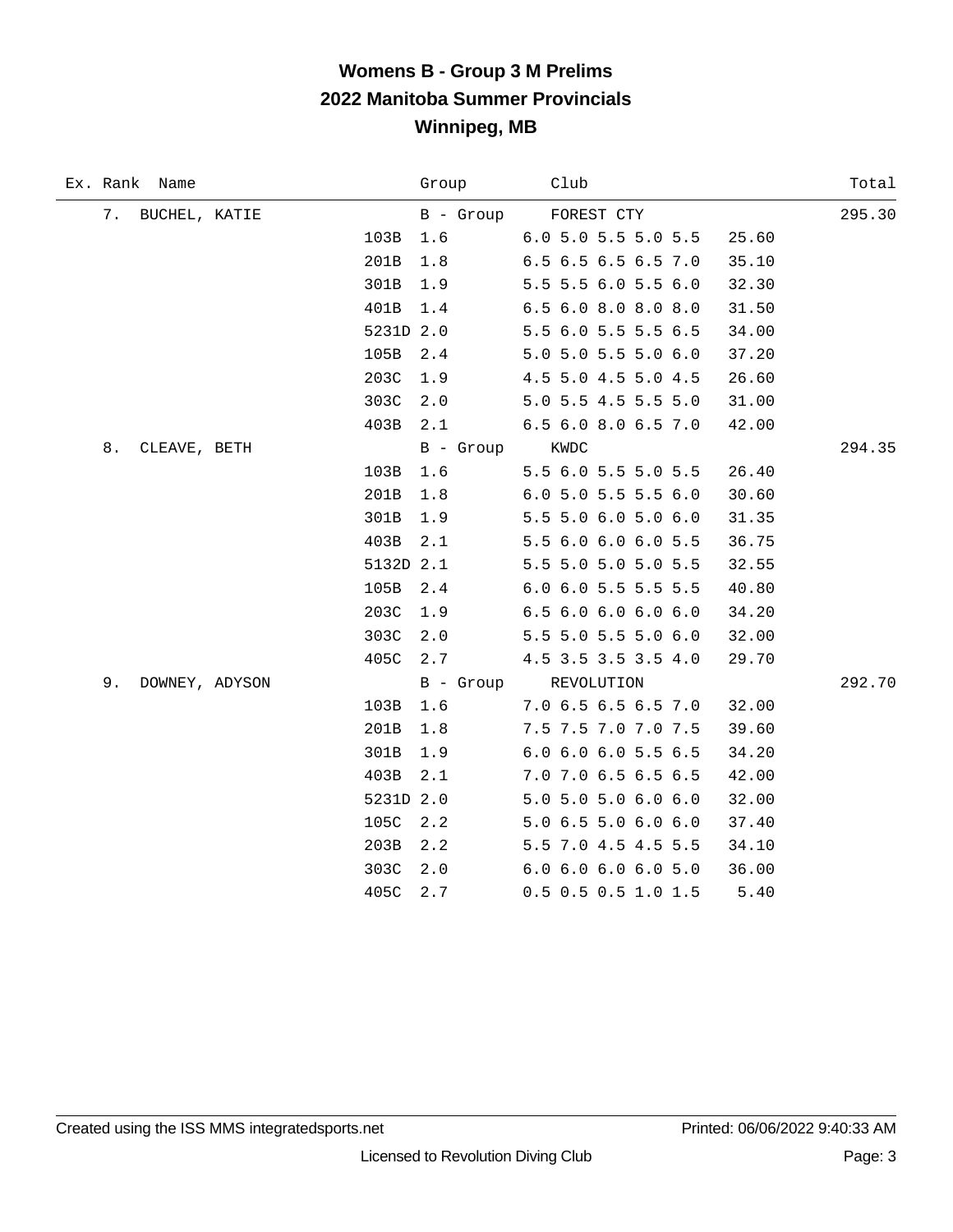| Ex. Rank Name      |           | Group     | Club                         | Total      |
|--------------------|-----------|-----------|------------------------------|------------|
| 10. SHARP, FINLEE  |           | B - Group | REGINA                       | 290.30     |
|                    | 103B      | 1.6       | 6.5 6.5 6.5 6.0 6.5<br>31.20 |            |
|                    | 201B      | 1.8       | 6.5 7.0 7.5 7.5 7.0<br>38.70 |            |
|                    | 301B      | 1.9       | 6.0 5.5 5.5 5.5 6.5<br>32.30 |            |
|                    | 403C      | 1.9       | 7.5 8.5 7.0 7.0 7.5<br>41.80 |            |
|                    | 5231D 2.0 |           | 6.0 5.5 5.5 5.5 5.5<br>33.00 |            |
|                    | 105B      | 2.4       | 1.5 2.0 2.0 1.5 2.5<br>13.20 |            |
|                    | 203C      | 1.9       | 6.06.56.06.06.5<br>35.15     |            |
|                    | 303C      | 2.0       | 7.0 7.0 7.5 7.0 7.0<br>42.00 |            |
|                    | 405C      | 2.7       | 2.0 3.5 3.0 2.5 3.0<br>22.95 |            |
| 11. RING, ELLIE    |           |           | B - Group REVOLUTION         | 262.35     |
|                    | 201C      | 1.7       | 5.0 6.0 5.5 5.0 5.5<br>27.20 |            |
|                    | 101B      | 1.5       | 6.0 6.5 6.0 6.0 6.5<br>27.75 |            |
|                    | 301C      | 1.8       | 3.5 3.5 4.0 4.0 4.0          | $9.90 - 2$ |
|                    | 401B      | 1.4       | 6.0 7.5 7.5 6.5 6.0<br>28.00 |            |
|                    | 5231D 2.0 |           | 6.5 6.5 6.5 6.5 7.0<br>39.00 |            |
|                    | 105C      | 2.2       | 5.0 5.0 5.5 5.5 5.5<br>35.20 |            |
|                    | 203C      | 1.9       | 5.5 6.0 6.0 6.0 6.0<br>34.20 |            |
|                    | 303C      | 2.0       | 3.0 4.5 4.0 4.0 4.5<br>25.00 |            |
|                    | 403C      | 1.9       | 6.0 6.0 6.5 6.5 6.5<br>36.10 |            |
| 12. WALLACE, ROBIN |           |           | B - Group REVOLUTION         | 251.75     |
|                    | 103B      | 1.6       | 6.5 7.0 6.0 6.0 5.5<br>29.60 |            |
|                    | 201B      | 1.8       | 6.0 7.0 6.5 5.5 6.5<br>34.20 |            |
|                    | 301C      | 1.8       | 5.0 5.0 5.5 5.5 5.5<br>28.80 |            |
|                    | 401B      | 1.4       | 5.0 5.5 5.5 5.0 6.0<br>22.40 |            |
|                    | 5231D 2.0 |           | 4.5 4.0 4.5 4.5 4.5<br>27.00 |            |
|                    | 105C      | 2.2       | 5.0 4.5 4.5 4.5 4.5<br>29.70 |            |
|                    | 203B      | 2.2       | 3.5 2.5 4.0 3.0 3.0<br>20.90 |            |
|                    | 303C      | 2.0       | 4.0 4.0 4.0 4.0 4.0<br>24.00 |            |
|                    | 403C      | 1.9       | 6.0 6.5 6.0 5.5 6.5<br>35.15 |            |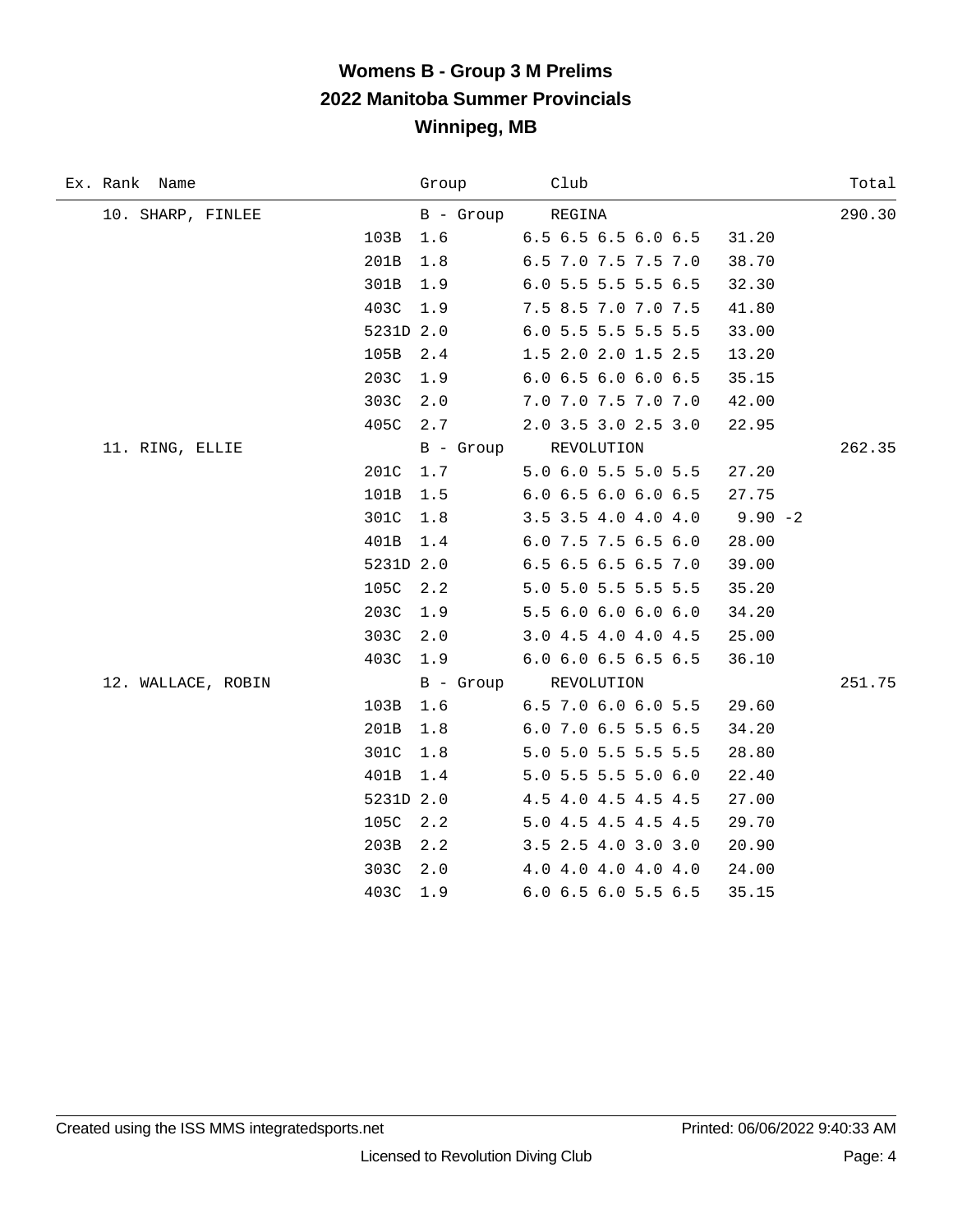| Ex. Rank Name         | Group       | Club                          | Total  |
|-----------------------|-------------|-------------------------------|--------|
| 13. ESFORD, ELIZABETH | $B - Group$ | SASKATOON                     | 242.70 |
|                       | 401B<br>1.4 | $6.5$ $6.5$ $6.0$ $6.0$ $6.0$ | 25.90  |
|                       | 103B<br>1.6 | 5.0 5.0 5.0 5.0 4.5           | 24.00  |
|                       | 201B<br>1.8 | 6.5 5.5 6.5 6.0 6.5           | 34.20  |
|                       | 301B<br>1.9 | 3.5 4.0 3.0 3.5 3.5           | 19.95  |
|                       | 5231D 2.0   | 4.0 3.5 2.0 3.5 3.5           | 21.00  |
|                       | 2.2<br>105C | 5.5 4.0 5.5 5.0 5.0           | 34.10  |
|                       | 203C<br>1.9 | 5.5 6.5 5.5 5.5 6.5           | 33.25  |
|                       | 303C<br>2.0 | 3.0 3.0 3.0 3.0 2.5           | 18.00  |
|                       | 403C<br>1.9 | $6.0$ $6.0$ $5.0$ $5.0$ $6.0$ | 32.30  |
| 14. WARD, MEIKA       | $B -$ Group | REGINA                        | 207.00 |
|                       | 101B<br>1.5 | 5.5 5.5 6.0 5.5 5.0           | 24.75  |
|                       | 401B<br>1.4 | 5.0 5.5 5.0 5.0 5.5           | 21.70  |
|                       | 201C<br>1.7 | 5.5 5.0 5.0 5.0 6.0           | 26.35  |
|                       | 301C<br>1.8 | 4.0 4.0 4.0 4.5 4.5           | 22.50  |
|                       | 5231D 2.0   | 3.0 3.5 2.5 2.5 2.0           | 16.00  |
|                       | 103B<br>1.6 | 5.0 5.0 6.0 5.0 5.0           | 24.00  |
|                       | 403C<br>1.9 | 5.0 6.5 4.0 5.5 6.5           | 32.30  |
|                       | 203C<br>1.9 | 5.0 6.0 5.0 5.0 6.0           | 30.40  |
|                       | 303C<br>2.0 | 1.5 2.0 1.5 1.5 1.5           | 9.00   |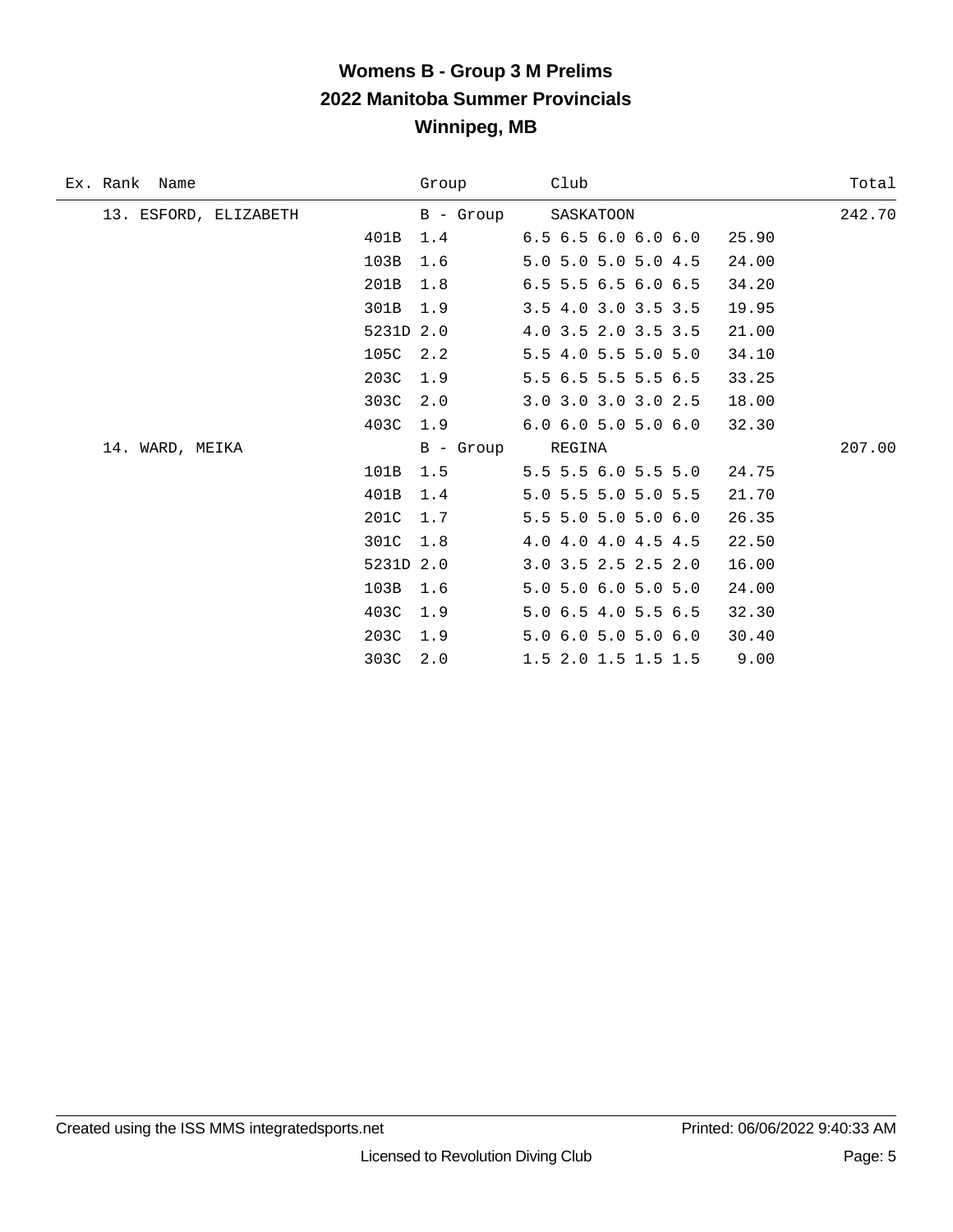| Ex. Rank Name               |      |           | Group     | Club                                | Total  |
|-----------------------------|------|-----------|-----------|-------------------------------------|--------|
| Referee: PETERS, JESSIE-LEE |      |           |           |                                     |        |
| Judge 1: PETERS, JESSIE-LEE |      |           |           | Judge 2: SEHN, ERIC                 |        |
| Judge 3: BURNETT, SEAN      |      |           |           | Judge 4: MCLEAN, CAM                |        |
| Judge 5: SMUTNY, KATJA      |      |           |           |                                     |        |
|                             |      |           |           |                                     |        |
| PARK, ANIKA<br>1.           |      |           | B - Group | SASKATOON                           | 316.20 |
|                             | 7.5M | 103B      | 1.6       | 6.5 6.0 6.5 6.5 7.0                 | 31.20  |
|                             | 7.5M | 612B      | 1.8       | 6.5 6.5 6.5 6.5 7.0                 | 35.10  |
|                             | 7.5M | 403B      | 2.1       | 7.0 8.5 8.0 8.0 7.5                 | 49.35  |
|                             | 7.5M | 5231D 2.0 |           | 7.5 9.0 8.0 8.0 8.0                 | 48.00  |
|                             | 7.5M | 105B      | 2.4       | 7.0 7.5 7.5 7.0 7.0                 | 51.60  |
|                             | 5M   | 203B      | 2.3       | 7.0 7.0 7.0 7.0 7.0                 | 48.30  |
|                             | 7.5M | 405C      | 2.7       | 6.0 6.5 6.5 6.5 6.5                 | 52.65  |
| 2.<br>MARKUSSON, BROOKLYN   |      |           | B - Group | REGINA                              | 285.00 |
|                             | 10M  | 301B      | 1.9       | 7.0 6.5 7.5 7.0 7.5                 | 40.85  |
|                             | 10M  | 103B      | 1.6       | $6.0$ $6.0$ $5.5$ $6.0$ $6.0$       | 28.80  |
|                             | 10M  | 403B      | 2.0       | 7.0 7.5 7.5 7.5 7.5                 | 45.00  |
|                             | 7.5M | 5132D 2.1 |           | 6.5 7.0 6.5 7.0 7.0                 | 43.05  |
|                             | 10M  | 105B      | 2.3       | 4.5 4.0 4.5 4.0 4.0                 | 28.75  |
|                             | 5M   | 203B      | 2.3       | 7.5 8.0 7.0 7.5 7.5                 | 51.75  |
|                             | 10M  | 5251B 2.6 |           | 6.06.06.06.06.0                     | 46.80  |
| 3.<br>DOWNEY, ADYSON        |      |           | B - Group | REVOLUTION                          | 273.50 |
|                             | 10M  | 101B      | 1.5       | 7.0 7.0 7.0 7.5 7.5                 | 32.25  |
|                             | 7.5M | 301B      | 1.9       | 7.0 6.5 6.5 7.0 7.0                 | 38.95  |
|                             | 7.5M | 403B      | 2.1       | 7.5 8.5 7.0 7.5 8.0                 | 48.30  |
|                             | 5M   | 612B      | 1.7       | 4.5 4.5 5.0 5.5 5.0                 | 24.65  |
|                             | 7.5M | 105B      | 2.4       | 4.5 4.5 5.5 4.5 5.0                 | 33.60  |
|                             | 5М   | 203B      | 2.3       | 6.0 7.0 7.0 7.0 6.5                 | 47.15  |
|                             | 7.5M |           | 405C 2.7  | $6.0$ $6.0$ $6.0$ $6.0$ $6.0$ $6.0$ | 48.60  |
| BUCHEL, KATIE<br>4.         |      |           |           | B - Group FOREST CTY                | 270.85 |
|                             | 7.5M | 103B      | 1.6       | 6.0 7.5 6.0 7.0 7.0                 | 32.00  |
|                             | 5M   | 201B      | 1.6       | 6.5 6.5 6.5 6.5 6.5                 | 31.20  |
|                             | 5M   | 5231D 2.1 |           | 5.5 5.5 5.0 6.0 5.5                 | 34.65  |
|                             | 7.5M | 612B      | 1.8       | 6.5 7.0 7.0 7.0 7.0                 | 37.80  |
|                             | 7.5M | 105B      | 2.4       | 7.0 7.0 6.5 7.0 6.5                 | 49.20  |
|                             | 5M   | 203C      | 2.0       | 7.5 8.0 7.5 7.0 7.0                 | 44.00  |
|                             | 5M   | 403B      | 2.4       | 5.5 6.0 6.0 6.0 5.0                 | 42.00  |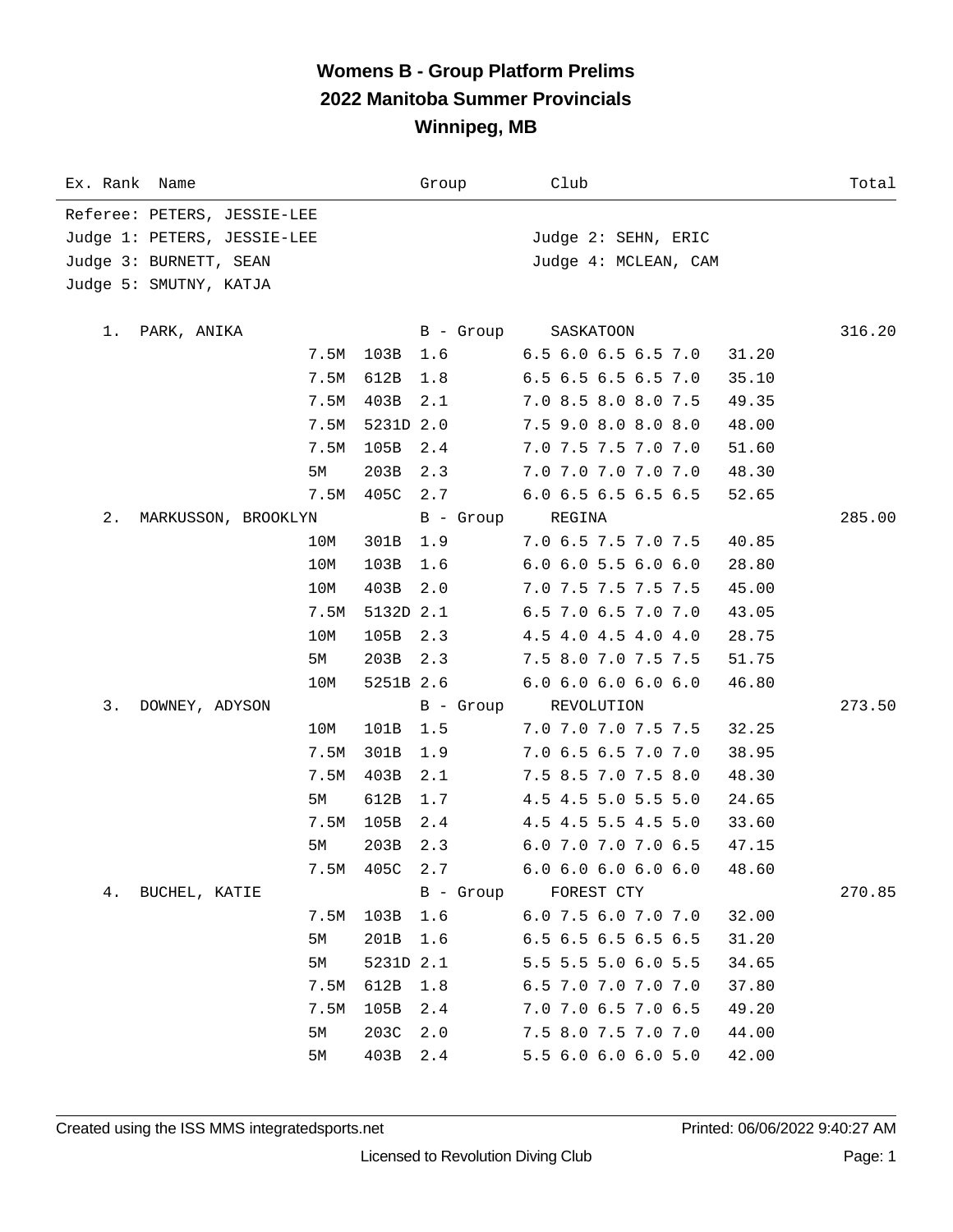|    | Ex. Rank Name    |      |           | Group            | Club                                   | Total  |
|----|------------------|------|-----------|------------------|----------------------------------------|--------|
| 5. | SHARP, FINLEE    |      |           | B - Group        | REGINA                                 | 268.40 |
|    |                  | 7.5M | 103B      | 1.6              | 8.0 8.5 8.0 8.0 8.0<br>38.40           |        |
|    |                  | 5M   | 203C      | 2.0              | 7.0 7.5 7.0 7.0 7.0<br>42.00           |        |
|    |                  | 7.5M | 301C      | 1.8              | 7.0 7.0 7.0 7.0 7.0<br>37.80           |        |
|    |                  | 7.5M | 5231D 2.0 |                  | 6.0 6.5 6.5 6.5 6.0<br>38.00           |        |
|    |                  | 5М   | 105C      | 2.4              | 4.5 4.5 4.5 4.5 5.0<br>32.40           |        |
|    |                  | 5M   | 303C      | 2.1              | 5.0 4.5 5.5 5.0 5.5<br>32.55           |        |
|    |                  | 7.5M | 403B      | 2.1              | 8.0 7.5 7.5 7.0 7.5<br>47.25           |        |
| б. | CLEAVE, BETH     |      |           | B - Group KWDC   |                                        | 261.70 |
|    |                  | 7.5M | 103B      | 1.6              | $6.0$ $6.0$ $6.0$ $6.5$ $6.0$<br>28.80 |        |
|    |                  | 7.5M | 403B      | 2.1              | 6.0 6.0 6.0 7.0 6.5<br>38.85           |        |
|    |                  | 5M   | 301B      | 1.7              | 6.0 5.5 5.5 5.0 6.0<br>28.90           |        |
|    |                  | 7.5M | 5132D 2.1 |                  | 5.5 6.0 6.0 5.5 5.5<br>35.70           |        |
|    |                  | 7.5M | 105B      | 2.4              | 6.0 6.0 6.0 6.5 5.5<br>43.20           |        |
|    |                  | 7.5M | 405C      | 2.7              | 5.5 6.0 5.5 6.0 6.0<br>47.25           |        |
|    |                  | 5M   | 203C      | 2.0              | 6.5 6.5 6.5 6.5 6.5<br>39.00           |        |
| 7. | JOHNSTON, AUTUMN |      |           |                  | B - Group SASKATOON                    | 243.55 |
|    |                  | 7.5M | 103B      | 1.6              | 6.0 6.5 6.5 6.5 6.5<br>31.20           |        |
|    |                  | 7.5M | 403B      | 2.1              | 6.06.56.56.06.0<br>38.85               |        |
|    |                  | 7.5M | 612B      | 1.8              | $6.0$ $6.0$ $6.0$ $5.5$ $6.0$<br>32.40 |        |
|    |                  | 7.5M | 5231D 2.0 |                  | 6.0 5.0 5.0 5.5 5.5<br>32.00           |        |
|    |                  | 7.5M | 105B      | 2.4              | 6.0 6.5 6.5 6.5 6.0<br>45.60           |        |
|    |                  | 5M   | 203B      | 2.3              | 3.0 3.0 3.5 3.5 4.0<br>23.00           |        |
|    |                  | 7.5M | 405C      | 2.7              | 5.0 5.0 5.0 5.0 5.5<br>40.50           |        |
| 8. | PROBE, AUDREY    |      |           | B - Group REGINA |                                        | 236.45 |
|    |                  | 7.5M | 103B      | $1.6\,$          | 6.0 6.5 6.0 6.5 6.5<br>30.40           |        |
|    |                  | 7.5M | 201B      | $1.8$            | 7.0 7.0 6.5 6.5 6.5<br>36.00           |        |
|    |                  | 7.5M | 401B      | 1.4              | 6.06.06.06.06.0<br>25.20               |        |
|    |                  | 7.5M | 5231D 2.0 |                  | 5.5 6.0 6.0 6.5 6.5<br>37.00           |        |
|    |                  | 7.5M | 105B      | $2.4\,$          | 6.0 5.5 6.0 5.5 5.5<br>40.80           |        |
|    |                  | 5M   | 303C      | 2.1              | 4.0 3.5 4.0 4.0 4.5<br>25.20           |        |
|    |                  | 7.5M | 405C      | 2.7              | 5.5 5.0 5.0 5.0 6.5<br>41.85           |        |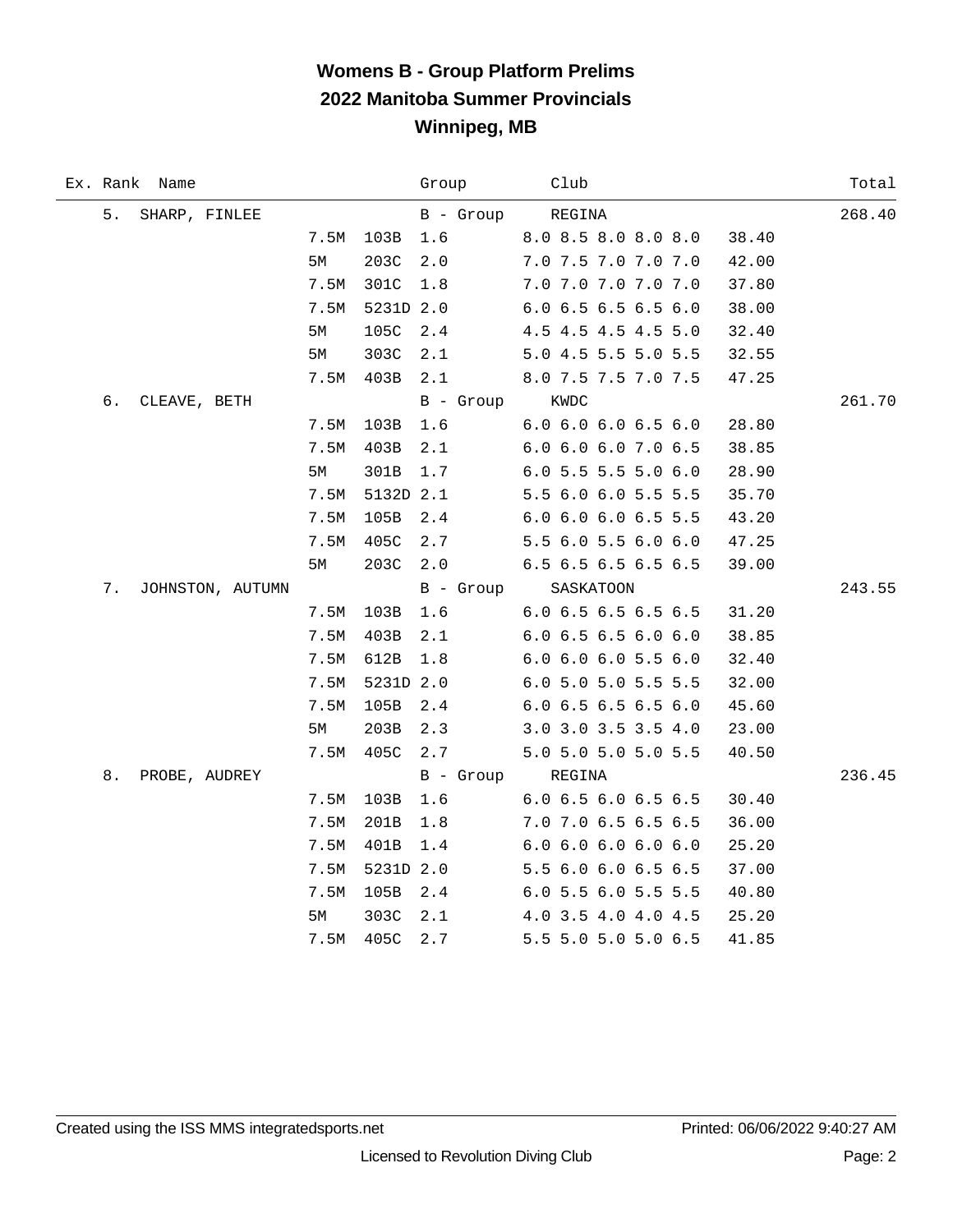| Ex. Rank Name         |      |           | Group     | Club                         | Total  |
|-----------------------|------|-----------|-----------|------------------------------|--------|
| 9.<br>LIAN, NANCY     |      |           | B - Group | FOREST CTY                   | 224.40 |
|                       | 5M   | 103C      | 1.6       | 6.0 6.0 6.0 7.0 7.0<br>30.40 |        |
|                       | 5М   | 201C      | $1.5$     | 7.0 7.5 7.0 7.0 7.0<br>31.50 |        |
|                       | 5M   | 301C      | 1.6       | 4.5 4.5 4.5 4.5 5.0<br>21.60 |        |
|                       | 5M   | 401B      | 1.5       | 8.0 7.5 7.0 8.0 7.5<br>34.50 |        |
|                       | 5М   | 403C      | 2.2       | 5.5 6.0 5.0 5.5 6.5<br>37.40 |        |
|                       | 5M   | 203C      | 2.0       | 5.0 4.5 4.0 4.5 4.5<br>27.00 |        |
|                       | 5M   | 5231D 2.1 |           | 6.5 6.0 7.0 7.5 6.5<br>42.00 |        |
| 10. RING, ELLIE       |      |           |           | B - Group REVOLUTION         | 212.80 |
|                       | 5M   | 103C      | 1.6       | 5.0 5.5 4.5 5.0 5.5<br>24.80 |        |
|                       | 5M   | 201C      | 1.5       | 5.5 5.5 5.5 6.0 6.5<br>25.50 |        |
|                       | 7.5M | 301C      | 1.8       | 6.0 6.0 7.0 6.5 5.5<br>33.30 |        |
|                       | 5М   | 403C      | 2.2       | 5.5 5.5 5.5 5.0 5.0<br>35.20 |        |
|                       | 5М   | 105C      | 2.4       | 2.5 3.5 3.5 3.5 3.5<br>25.20 |        |
|                       | 5М   | 203C      | 2.0       | 5.5 5.0 5.0 5.0 5.5<br>31.00 |        |
|                       | 5М   | 5231D 2.1 |           | 5.5 6.5 6.0 6.5 5.5<br>37.80 |        |
| 11. KLUMPER, ANNIKA   |      |           |           | B - Group REVOLUTION         | 200.55 |
|                       | 7.5M | 101B      | $1.5\,$   | 7.0 7.5 7.5 7.0 7.0<br>32.25 |        |
|                       | 7.5M | 401B      | 1.4       | 6.06.06.56.06.0<br>25.20     |        |
|                       | 7.5M | 612B      | $1.8$     | 5.0 5.0 5.5 6.0 5.5<br>28.80 |        |
|                       | 5M   | 301C      | 1.6       | 4.0 4.5 4.5 4.5 5.0<br>21.60 |        |
|                       | 7.5M | 103B      | 1.6       | 6.5 6.0 6.0 6.5 6.5<br>30.40 |        |
|                       | 5M   | 403C      | 2.2       | 5.5 5.5 5.5 5.0 5.5<br>36.30 |        |
|                       | 5M   | 203C      | 2.0       | 4.5 4.0 5.0 4.0 4.5<br>26.00 |        |
| 12. ESFORD, ELIZABETH |      |           |           | B - Group SASKATOON          | 183.00 |
|                       | 7.5M | 103B      | 1.6       | 6.5 6.5 5.5 6.0 6.0<br>29.60 |        |
|                       | 7.5M | 612B      | 1.8       | 4.0 4.0 1.5 3.5 4.0<br>20.70 |        |
|                       | 7.5M | 201B      | 1.8       | 4.5 3.5 4.0 4.5 4.5<br>23.40 |        |
|                       | 7.5M | 301C      | 1.8       | 6.0 6.5 6.0 5.5 5.5<br>31.50 |        |
|                       | 5M   | 203C      | 2.0       | 3.5 3.5 3.5 3.5 3.5<br>21.00 |        |
|                       | 5M   | 105C      | 2.4       | 3.5 3.0 3.0 3.0 3.0<br>21.60 |        |
|                       | 5М   | 403C      | 2.2       | 5.5 4.5 5.5 5.5 5.0<br>35.20 |        |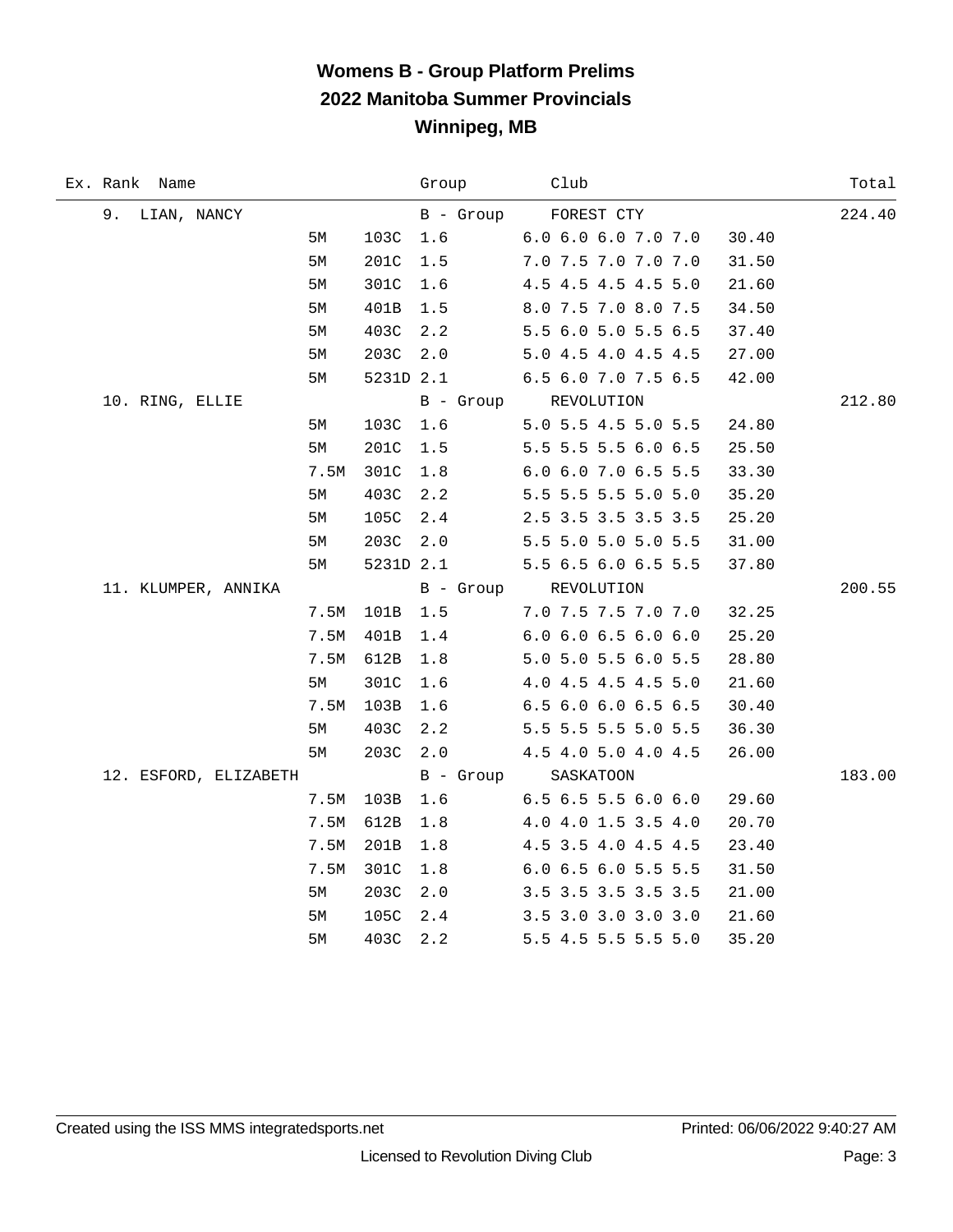| Ex. Rank Name      |      |      | Group       | Club                  | Total  |
|--------------------|------|------|-------------|-----------------------|--------|
| 13. WARD, MEIKA    |      |      | B - Group   | REGINA                | 174.05 |
|                    | 7.5M | 101B | 1.5         | 5.5 6.0 5.5 6.0 5.5   | 25.50  |
|                    | 7.5M | 401B | 1.4         | 5.5 5.5 5.0 5.0 5.0   | 21.70  |
|                    | 5M   | 201C | 1.5         | 5.0 4.5 4.5 4.5 4.5   | 20.25  |
|                    | 5M   | 301C | 1.6         | 5.0 5.0 5.0 5.0 5.0   | 24.00  |
|                    | 5М   | 103C | 1.6         | 5.0 5.5 5.5 5.5 6.0   | 26.40  |
|                    | 5М   | 203C | 2.0         | 5.0 5.5 5.0 5.5 5.0   | 31.00  |
|                    | 7.5M | 612B | 1.8         | 4.5 5.5 4.0 4.5 5.0   | 25.20  |
| 14. WALLACE, ROBIN |      |      | $B -$ Group | REVOLUTION            | 50.55  |
|                    | 7.5M | 101B | 1.5         | 6.0 5.5 6.0 5.5 7.0   | 26.25  |
|                    | 7.5M | 301C | 1.8         | 4.0 4.5 4.5 4.5 5.5   | 24.30  |
|                    | 10M  | 401B | 1.4         | $0.0$ 0.0 0.0 0.0 0.0 | 0.00   |
|                    | 10M  | 612B | 1.9         | $0.0$ 0.0 0.0 0.0 0.0 | 0.00   |
|                    | 7.5M | 103B | 1.6         | $0.0$ 0.0 0.0 0.0 0.0 | 0.00   |
|                    | 5М   | 203B | 2.3         | $0.0$ 0.0 0.0 0.0 0.0 | 0.00   |
|                    | 5M   | 403C | 2.2         | $0.0$ 0.0 0.0 0.0 0.0 | 0.00   |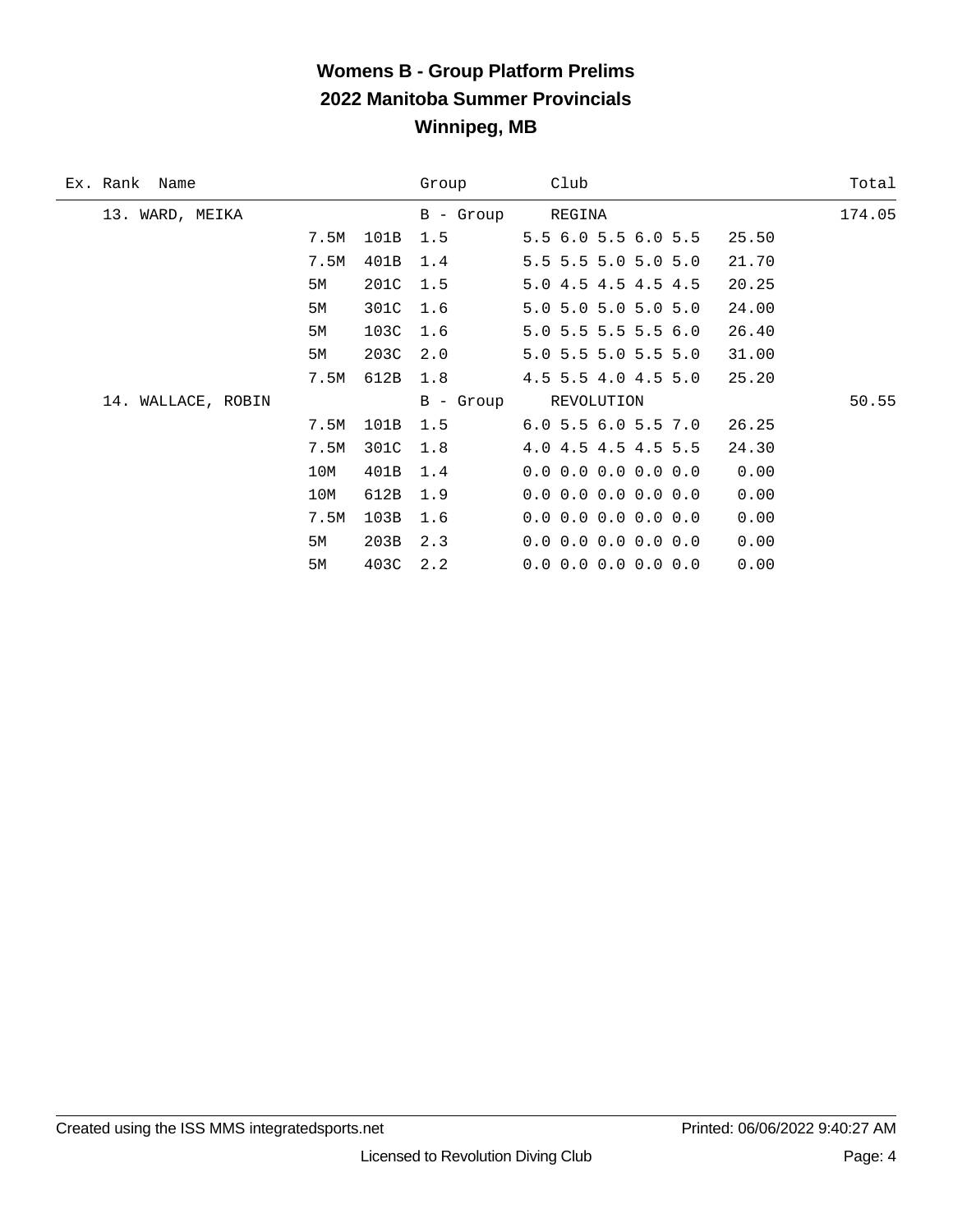| Ex. Rank Name               |           | Group             | Club                                   | Total  |
|-----------------------------|-----------|-------------------|----------------------------------------|--------|
| Referee: MARKUSSON, ERIN    |           |                   |                                        |        |
| Judge 1: MARKUSSON, ERIN    |           |                   | Judge 2: MCLEAN, CAM                   |        |
| Judge 3: BURNETT, SEAN      |           |                   | Judge 4: MARKUSSON, ERIN               |        |
| Judge 5: PETERS, JESSIE-LEE |           |                   |                                        |        |
| JANI, URJA<br>1.            |           | C2 - Group REGINA |                                        | 226.85 |
|                             | 103C      | 1.6               | $7.0$ 6.0 5.5 6.0 6.5<br>29.60         |        |
|                             |           |                   |                                        |        |
|                             | 201B      | 1.6               | 6.5 6.5 7.0 5.5 5.5<br>29.60           |        |
|                             | 301C      | 1.6               | 5.5 6.0 6.0 6.0 6.0<br>28.80           |        |
|                             | 401B      | 1.6               | 7.5 7.5 6.5 7.0 7.0<br>34.40           |        |
|                             | 5221D 1.6 |                   | 5.5 5.5 5.0 5.0 5.5<br>25.60           |        |
|                             | 104C      | 1.9               | 5.0 4.5 4.0 4.0 4.0<br>23.75           |        |
|                             | 203C      | 1.9               | 5.5 5.5 5.5 5.5 5.5<br>31.35           |        |
|                             | 403C      | 1.9               | 4.0 4.5 4.5 4.0 4.0<br>23.75           |        |
| 2.<br>MAYER, MOLLY          |           | C2 - Group        | REGINA                                 | 214.50 |
|                             | 101B      | 1.6               | $6.5$ $6.0$ $6.0$ $6.5$ $6.5$<br>30.40 |        |
|                             | 201C      | 1.6               | 6.5 6.5 6.0 6.0 6.5<br>30.40           |        |
|                             | 301C      | 1.6               | 5.5 5.5 5.0 5.5 5.5<br>26.40           |        |
|                             | 401B      | 1.6               | $6.5$ 5.5 6.0 5.5 6.0<br>28.00         |        |
|                             | 5122D 1.6 |                   | 5.0 4.0 4.0 4.0 3.5<br>19.20           |        |
|                             | 103B      | 1.6               | 6.06.56.06.06.0<br>28.80               |        |
|                             | 203C      | 1.9               | 4.0 4.0 4.5 4.5 4.5<br>24.70           |        |
|                             | 403C 1.9  |                   | 5.0 4.0 5.0 4.5 4.5<br>26.60           |        |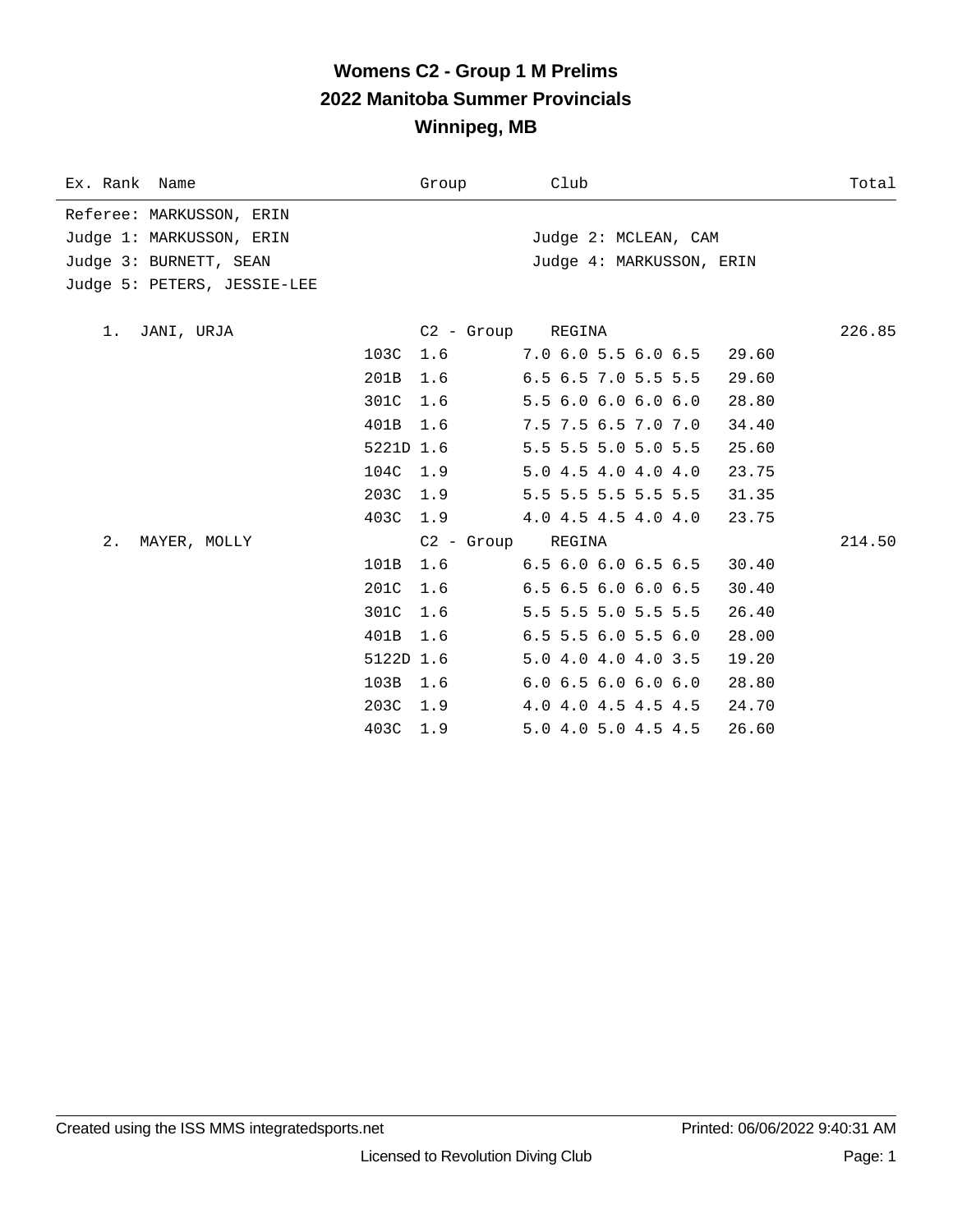| Ex. Rank Name               |           | Group             | Club                                   | Total  |
|-----------------------------|-----------|-------------------|----------------------------------------|--------|
| Referee: MCLEAN, CAM        |           |                   |                                        |        |
| Judge 1: MCLEAN, CAM        |           |                   | Judge 2: SEHN, ERIC                    |        |
| Judge 3: PETERS, JESSIE-LEE |           |                   | Judge 4: MARKUSSON, ERIN               |        |
| Judge 5: BURNETT, SEAN      |           |                   |                                        |        |
|                             |           |                   |                                        |        |
| JANI, URJA<br>1.            |           | C2 - Group REGINA |                                        | 203.55 |
|                             | 101B 1.6  |                   | 5.56.05.56.05.027.20                   |        |
|                             | 201B 1.6  |                   | 4.0 4.0 4.0 4.0 4.0<br>19.20           |        |
|                             | 301C 1.6  |                   | 5.0 5.5 5.5 6.0 5.0<br>25.60           |        |
|                             | 401B 1.6  |                   | 7.5 7.5 7.0 8.0 7.0<br>35.20           |        |
|                             | 5231D 1.6 |                   | $5.0$ 5.5 5.0 5.0 5.0<br>24.00         |        |
|                             | 103B 1.6  |                   | $6.5$ $6.0$ $5.5$ $6.5$ $6.0$<br>29.60 |        |
|                             | 203C 1.9  |                   | $3.0$ $2.5$ $3.0$ $3.0$ $3.0$<br>17.10 |        |
|                             | 403C 1.9  |                   | 4.5 4.5 4.5 4.0 4.5 25.65              |        |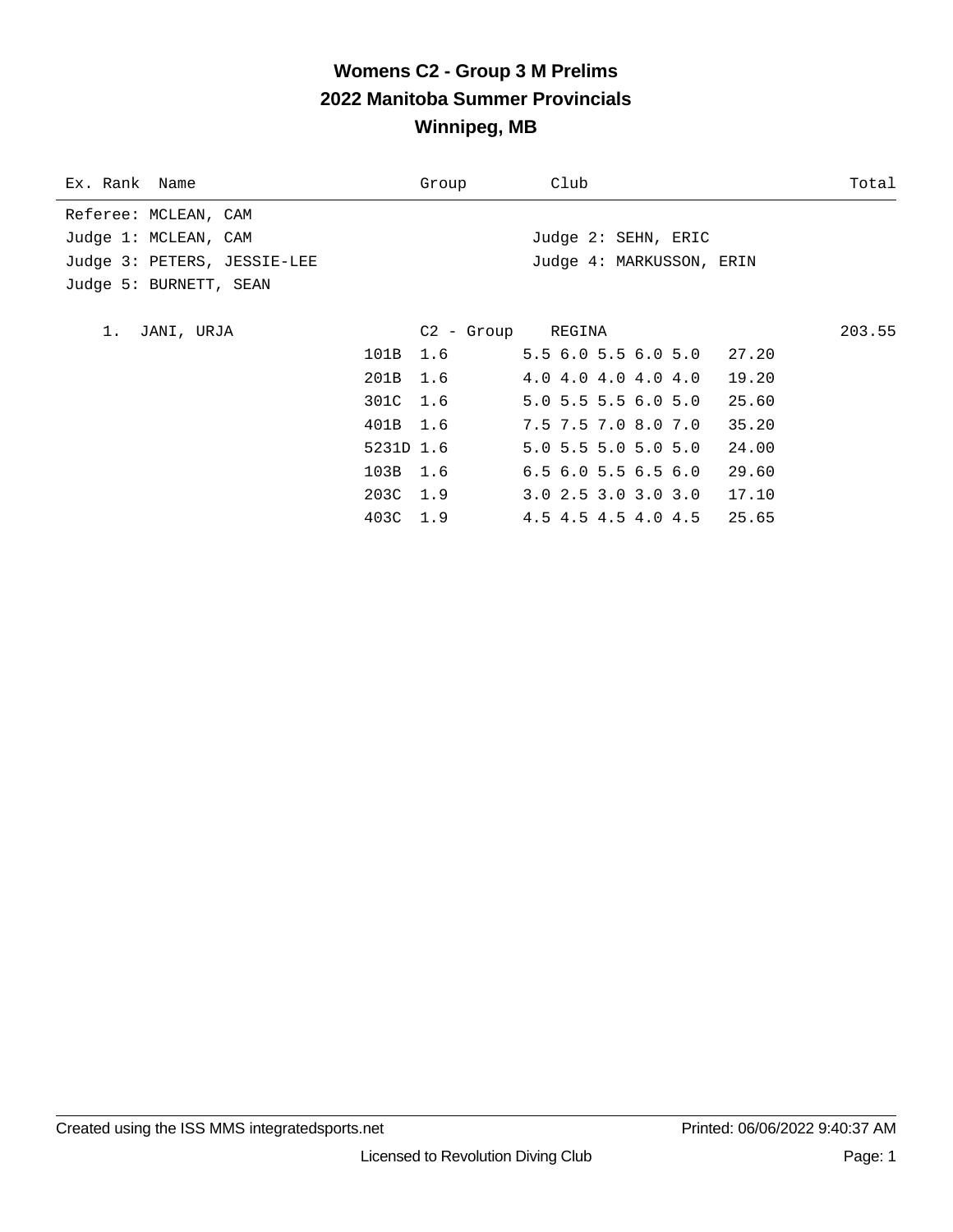| Ex. Rank Name            |    |      | Group             | Club                                   | Total  |
|--------------------------|----|------|-------------------|----------------------------------------|--------|
| Referee: MARKUSSON, ERIN |    |      |                   |                                        |        |
| Judge 1: MARKUSSON, ERIN |    |      |                   | Judge 2: SEHN, ERIC                    |        |
| Judge 3: BURNETT, SEAN   |    |      |                   | Judge 4: PETERS, JESSIE-LEE            |        |
| Judge 5: MCLEAN, CAM     |    |      |                   |                                        |        |
|                          |    |      |                   |                                        |        |
| 1. MAYER, MOLLY          |    |      | C2 - Group REGINA |                                        | 218.55 |
|                          | 5M | 101B | 1.6               | 6.5 6.0 6.0 5.5 5.5<br>28.00           |        |
|                          | 5M | 201C | 1.6               | $6.0$ 5.5 5.5 5.5 6.0<br>27.20         |        |
|                          | 5М | 301C | 1.6               | 5.5 5.0 6.0 6.0 5.5<br>27.20           |        |
|                          | 5М | 401B | 1.6               | 5.5 5.0 5.5 5.5 6.0<br>26.40           |        |
|                          | 5М | 612B | 1.6               | 5.0 4.5 4.5 5.0 5.0<br>23.20           |        |
|                          | 5M | 103C | 1.6               | $6.0$ 5.0 5.5 4.5 5.0<br>24.80         |        |
|                          | 5М | 203C | 1.9               | $6.0$ $6.0$ $6.0$ $5.5$ $7.0$<br>34.20 |        |
|                          | 5M | 403C | 1.9               | 5.0 4.0 4.5 5.0 5.0<br>27.55           |        |
| 2.<br>JANI, URJA         |    |      | C2 - Group        | REGINA                                 | 203.70 |
|                          | 5М | 101B | 1.6               | $6.0$ $6.0$ $5.5$ $6.0$ $6.0$<br>28.80 |        |
|                          | 5M | 201C | 1.6               | 4.5 4.5 4.5 5.0 4.5<br>21.60           |        |
|                          | 5М | 301C | 1.6               | 5.5 5.0 4.5 5.0 4.5<br>23.20           |        |
|                          | 5М | 401B | 1.6               | $6.5$ $6.0$ $6.0$ $6.5$ $7.0$<br>30.40 |        |
|                          | 5M | 612B | 1.6               | 5.5 5.0 4.5 4.5 4.5<br>$12.80 - 2$     |        |
|                          | 5M | 103B | 1.6               | $6.0$ $6.0$ $6.0$ $5.5$ $5.5$<br>28.00 |        |
|                          | 5M | 203C | 1.9               | 5.0 4.5 4.0 4.5 4.5<br>25.65           |        |
|                          | 5M | 403C | 1.9               | 5.0 6.0 6.0 5.5 6.0<br>33.25           |        |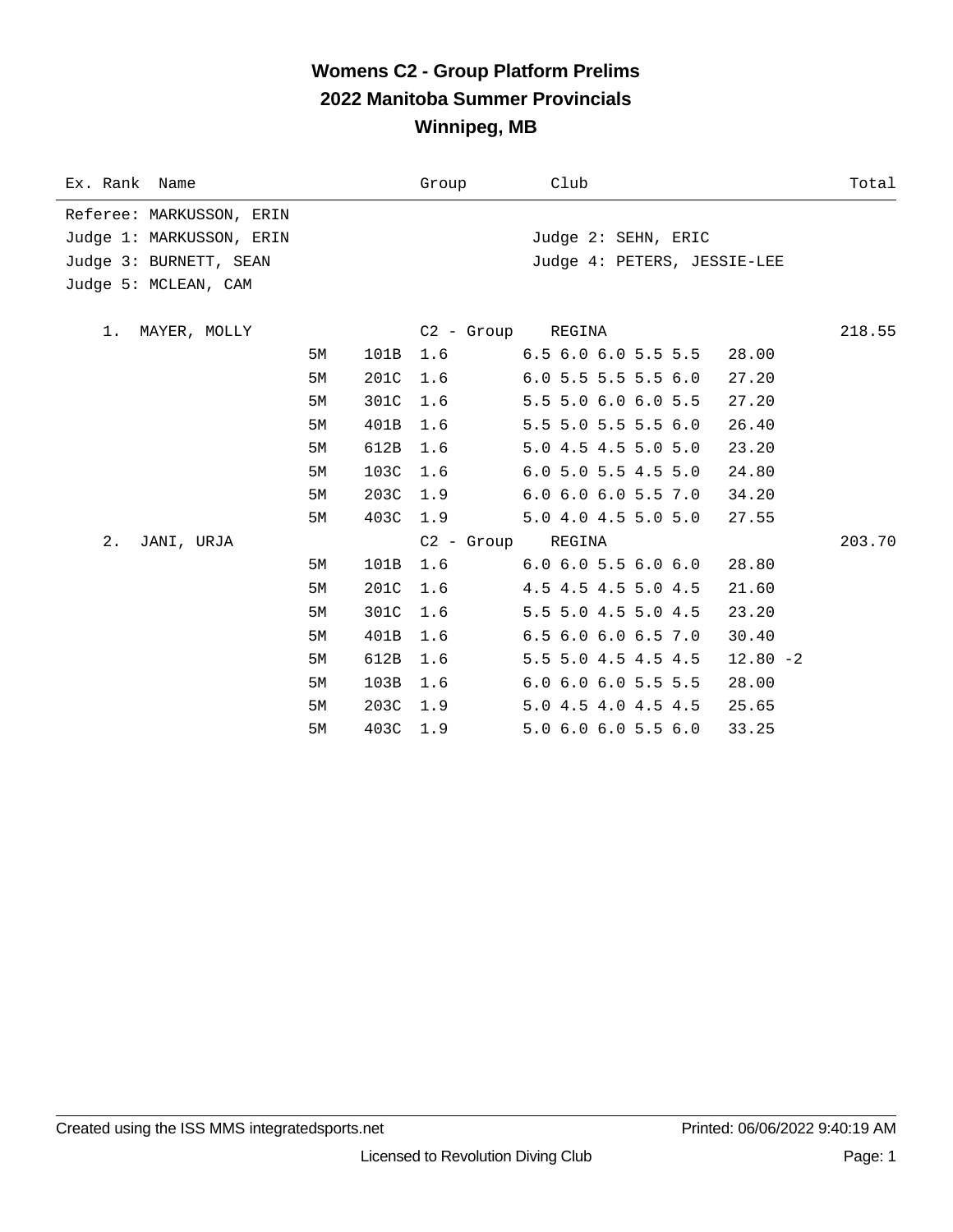# **Womens D1 - Group 1 M Prelims 2022 Manitoba Summer Provincials Winnipeg, MB**

| Ex. Rank Name               |          | Group      | Club                          | Total  |
|-----------------------------|----------|------------|-------------------------------|--------|
| Referee: SEHN, ERIC         |          |            |                               |        |
| Judge 1: SEHN, ERIC         |          |            | Judge 2: MCLEAN, CAM          |        |
| Judge 3: PETERS, JESSIE-LEE |          |            | Judge 4: DOMNEY, ASHLEIGH     |        |
| Judge 5: RICHARDSON, KELLY  |          |            |                               |        |
|                             |          |            |                               |        |
| 1. VERGIS, ESHA             |          |            | D1 - Group REVOLUTION         | 152.80 |
|                             | 101C 1.6 |            | 5.5 6.5 6.5 6.0 7.0           | 30.40  |
|                             | 201C     | 1.6        | 6.5 5.0 5.5 6.5 5.5           | 28.00  |
|                             | 301C     | 1.6        | 7.5 6.0 6.0 6.5 6.5           | 30.40  |
|                             | 401C     | 1.6        | 7.0 7.0 6.5 7.0 6.5           | 32.80  |
|                             | 103C     | 1.6        | 6.5 6.5 6.5 6.5 5.5           | 31.20  |
| 2.<br>COATES, CATHERINE     |          | D1 - Group | ETOBICOKE                     | 140.80 |
|                             | 101C     | 1.6        | $6.0$ $6.0$ $6.0$ $5.5$ $6.0$ | 28.80  |
|                             | 201C     | 1.6        | $6.0$ $6.0$ $5.5$ $5.5$ $6.0$ | 28.00  |
|                             | 301C     | 1.6        | 7.0 6.5 6.5 6.5 6.0           | 31.20  |
|                             | 401C     | 1.6        | 7.0 6.5 7.0 6.0 6.0           | 31.20  |
|                             | 103C     | 1.6        | 4.5 4.5 4.0 4.5 5.0           | 21.60  |
| 2.<br>BONDY, VANESSA        |          | D1 - Group | ETOBICOKE                     | 140.80 |
|                             | 101C     | 1.6        | $6.5$ 7.0 5.5 6.0 6.0         | 29.60  |
|                             | 201C     | 1.6        | 5.5 5.0 5.0 6.0 7.0           | 26.40  |
|                             | 301C     | 1.6        | 4.5 4.5 4.0 5.0 5.5           | 22.40  |
|                             | 401C     | 1.6        | 6.0 6.5 6.0 7.0 7.0           | 31.20  |
|                             | 103C     | 1.6        | 6.5 6.5 6.5 6.5 7.0           | 31.20  |
| 4.<br>LAFRENIERE, JANE      |          | D1 - Group | SASKATOON                     | 136.80 |
|                             | 101C     | 1.6        | 5.5 5.0 5.0 5.0 5.5           | 24.80  |
|                             | 201C     | 1.6        | 4.0 4.5 4.5 4.5 4.5           | 21.60  |
|                             | 301C     | 1.6        | 8.0 8.0 8.0 7.5 8.0           | 38.40  |
|                             | 401C 1.6 |            | 5.0 5.0 5.0 5.0 5.0           | 24.00  |
|                             | 103C     | 1.6        | 6.0 5.5 6.0 6.0 5.0           | 28.00  |
| 5.<br>MORTELE, MILA         |          |            | D1 - Group REVOLUTION         | 119.20 |
|                             | 101C     | 1.6        | 5.0 5.5 5.5 6.0 6.0           | 27.20  |
|                             | 201C     | 1.6        | 5.5 5.0 5.0 6.0 5.0           | 24.80  |
|                             | 301C     | 1.6        | 4.0 4.5 5.0 5.0 5.5           | 23.20  |
|                             | 401C     | 1.6        | 4.5 5.0 4.0 5.0 4.0           | 21.60  |
|                             | 103C     | 1.6        | 4.0 4.5 4.5 5.0 5.0           | 22.40  |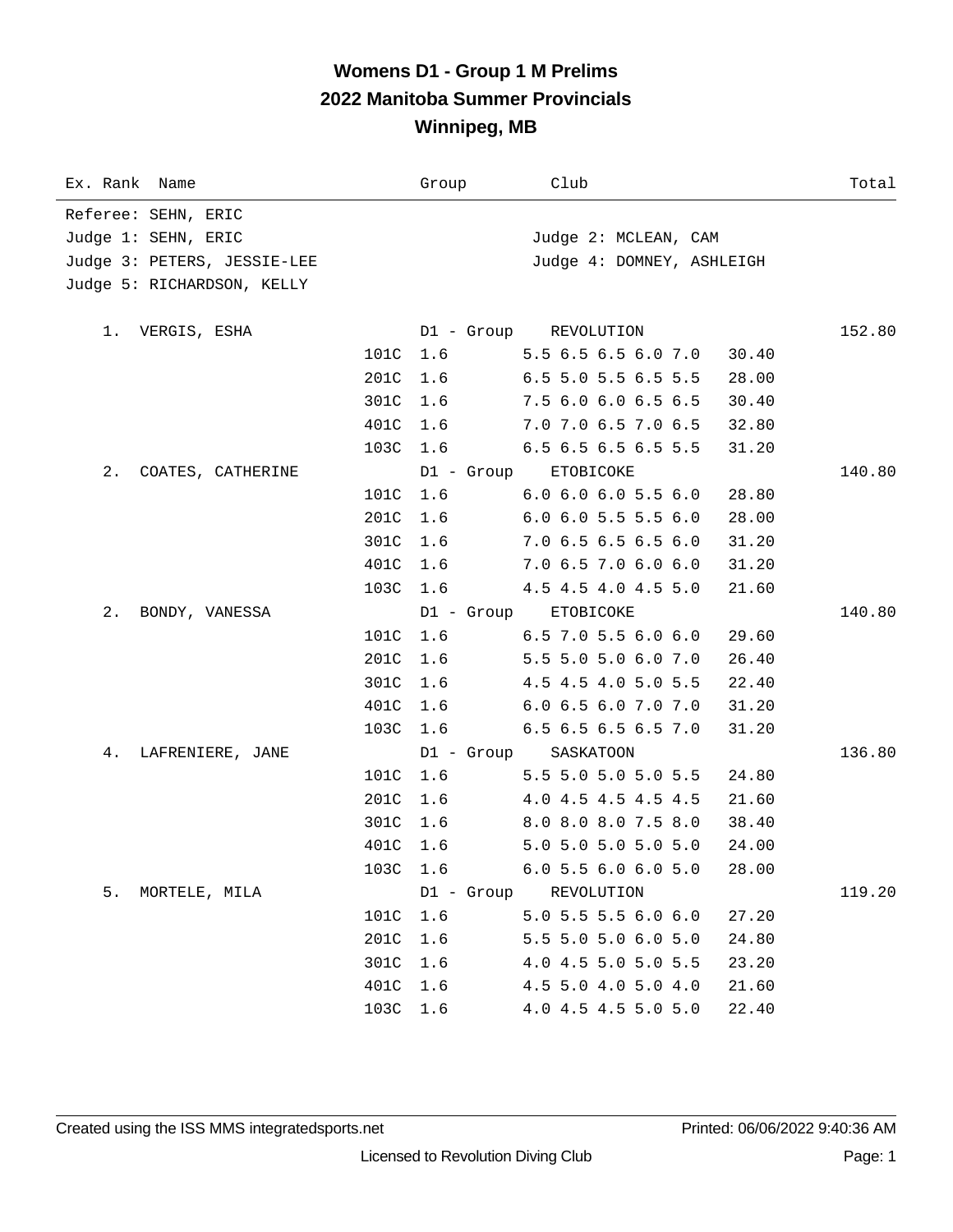# **Womens D1 - Group 3 M Prelims 2022 Manitoba Summer Provincials Winnipeg, MB**

| Ex. Rank Name           | Group      | Club                          | Total  |
|-------------------------|------------|-------------------------------|--------|
| Referee: SMUTNY, KATJA  |            |                               |        |
| Judge 1: SMUTNY, KATJA  |            | Judge 2: PETERS, JESSIE-LEE   |        |
| Judge 3: SEHN, ERIC     |            | Judge 4: TBD,                 |        |
| Judge 5: MCLEAN, CAM    |            |                               |        |
|                         |            |                               |        |
| BONDY, VANESSA<br>1.    |            | D1 - Group ETOBICOKE          | 154.40 |
|                         | 101C 1.6   | 7.0 6.0 7.0 7.0 7.5           | 33.60  |
| 201C                    | 1.6        | $6.0$ $6.0$ $6.5$ $6.0$ $6.0$ | 28.80  |
| 301C                    | 1.6        | 5.5 5.5 5.5 5.5 5.0           | 26.40  |
| 401C                    | 1.6        | 8.0 7.5 7.0 7.0 7.5           | 35.20  |
| 103C                    | 1.6        | $6.5$ $6.5$ $6.0$ $6.5$ $6.0$ | 30.40  |
| 2.<br>VERGIS, ESHA      | D1 - Group | REVOLUTION                    | 146.40 |
| 101C                    | 1.6        | 7.5 7.5 6.5 6.0 7.0           | 33.60  |
| 201C                    | 1.6        | $6.5$ $6.5$ $6.0$ $6.0$ $6.5$ | 30.40  |
| 301C                    | 1.6        | 5.5 5.5 5.0 5.5 5.0           | 25.60  |
| 401C                    | 1.6        | 5.0 6.0 6.0 6.0 5.5           | 28.00  |
| 103C                    | 1.6        | 6.0 6.0 6.0 6.0 5.5           | 28.80  |
| 3.<br>LAFRENIERE, JANE  | D1 - Group | SASKATOON                     | 141.60 |
| 101C                    | 1.6        | $6.5$ 7.0 6.5 6.5 6.0         | 31.20  |
| 201C                    | 1.6        | 7.0 7.0 6.0 7.0 6.5           | 32.80  |
| 301C                    | 1.6        | 5.0 4.5 4.5 5.0 4.5           | 22.40  |
| 401C                    | 1.6        | 5.0 5.0 5.5 5.0 5.0           | 24.00  |
| 103C                    | 1.6        | 6.5 6.5 7.0 6.0 6.5           | 31.20  |
| 4.<br>COATES, CATHERINE | D1 - Group | ETOBICOKE                     | 124.80 |
| 101C                    | 1.6        | 4.5 5.5 5.0 4.5 5.0           | 23.20  |
| 201C                    | 1.6        | 5.0 5.5 5.5 5.5 5.0           | 25.60  |
| 301C                    | 1.6        | 5.0 5.0 5.0 5.0 4.5           | 24.00  |
| 401C                    | 1.6        | 5.5 5.0 5.5 5.0 5.0           | 24.80  |
|                         | 103C 1.6   | 6.0 5.5 5.0 6.0 5.5           | 27.20  |
| 5.<br>MORTELE, MILA     |            | D1 - Group REVOLUTION         | 115.20 |
| 101C                    | 1.6        | 5.0 5.0 6.0 6.0 5.5           | 26.40  |
| 201C                    | 1.6        | 5.0 4.5 4.5 5.0 4.5           | 22.40  |
| 301C                    | 1.6        | 4.5 4.5 4.5 4.5 4.5           | 21.60  |
| 401C                    | 1.6        | 5.5 5.5 5.0 6.0 5.0           | 25.60  |
| 103C                    | 1.6        | 4.5 4.0 4.0 4.0 4.0           | 19.20  |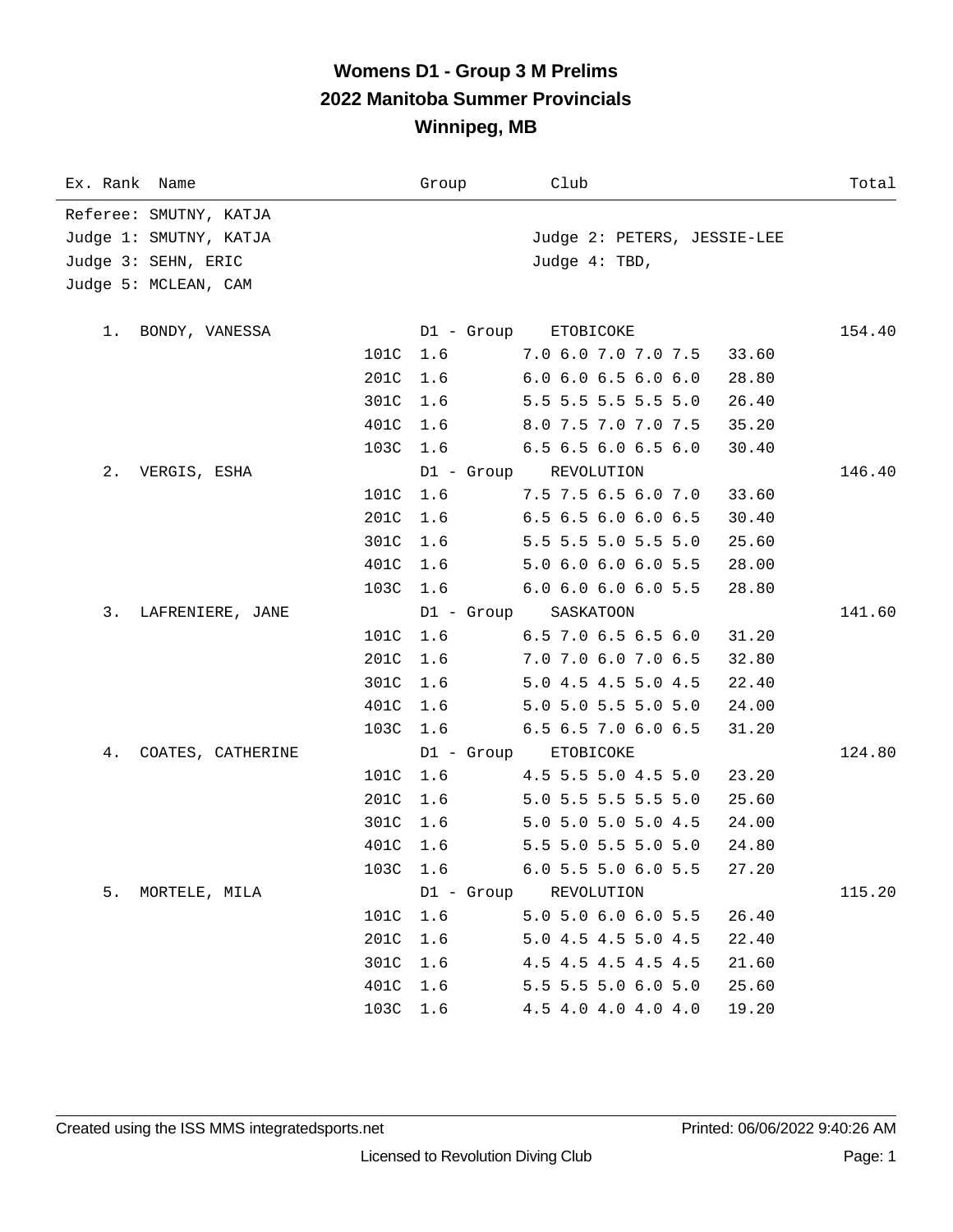## **Womens D1 - Group Platform Prelims 2022 Manitoba Summer Provincials Winnipeg, MB**

| Ex. Rank Name               | Group      | Club                                   | Total  |
|-----------------------------|------------|----------------------------------------|--------|
| Referee: PETERS, JESSIE-LEE |            |                                        |        |
| Judge 1: PETERS, JESSIE-LEE |            | Judge 2: LAURA DESAUTELS,              |        |
| Judge 3: MCLEAN, CAM        |            | Judge 4: SEHN, ERIC                    |        |
| Judge 5: LUDWICK, DALLAS    |            |                                        |        |
|                             |            |                                        |        |
| 1. LAFRENIERE, JANE         |            | D1 - Group SASKATOON                   | 149.60 |
| 5M                          | 101C 1.6   | 5.5 5.0 5.5 6.0 5.5<br>26.40           |        |
| 201C<br>5М                  | 1.6        | 7.0 7.0 7.5 7.5 7.5<br>35.20           |        |
| 301C<br>5М                  | 1.6        | 6.5 7.0 7.5 7.0 7.0<br>33.60           |        |
| 401C<br>5M                  | 1.6        | 5.5 5.5 6.0 6.0 6.5<br>28.00           |        |
| 103C<br>5М                  | 1.6        | 6.0 5.0 5.5 5.5 5.5<br>26.40           |        |
| 2.<br>BONDY, VANESSA        | D1 - Group | ETOBICOKE                              | 147.20 |
| 101C<br>5M                  | 1.6        | 6.5 6.0 5.5 6.5 7.0<br>30.40           |        |
| 201C<br>5M                  | 1.6        | 5.5 5.5 5.0 6.0 7.0<br>27.20           |        |
| 5M<br>301C                  | 1.6        | 4.5 5.0 5.0 4.0 4.5<br>22.40           |        |
| 401C<br>5M                  | 1.6        | 7.0 7.5 7.5 7.5 7.0<br>35.20           |        |
| 103C<br>5М                  | 1.6        | 6.5 7.0 6.0 6.5 7.0<br>32.00           |        |
| 3.<br>VERGIS, ESHA          | D1 - Group | REVOLUTION                             | 140.80 |
| 101C<br>5M                  | 1.6        | $6.0$ 5.5 5.0 6.0 6.0<br>28.00         |        |
| 201C<br>ЗМ                  | 1.6        | $6.0$ 5.5 5.5 5.5 6.0<br>27.20         |        |
| 301C<br>5М                  | 1.6        | 4.5 4.5 5.5 4.0 4.5<br>21.60           |        |
| 401C<br>5M                  | 1.6        | 6.5 7.0 7.0 7.0 7.0<br>33.60           |        |
| 5М<br>103C                  | 1.6        | 6.0 7.0 6.0 6.5 6.5<br>30.40           |        |
| 4.<br>COATES, CATHERINE     | D1 - Group | ETOBICOKE                              | 132.00 |
| 5М<br>101C                  | 1.6        | 5.5 5.5 5.0 5.5 5.0<br>25.60           |        |
| 201C<br>5М                  | 1.6        | $6.0$ 5.5 5.5 6.0 6.0<br>28.00         |        |
| 5М                          | 301C 1.6   | $6.0$ $6.0$ $6.0$ $6.5$ $6.0$<br>28.80 |        |
| 5М                          | 401C 1.6   | 6.0 5.5 5.5 5.5 5.5<br>26.40           |        |
| 5M                          | 103C 1.6   | $6.0$ 5.0 4.5 4.5 5.0<br>23.20         |        |
| 5.<br>MORTELE, MILA         |            | D1 - Group REVOLUTION                  | 113.60 |
| 101C<br>5M                  | 1.6        | 4.5 5.0 4.5 5.0 6.0<br>23.20           |        |
| 3M<br>201C                  | 1.6        | 4.5 4.5 4.5 4.0 5.0<br>21.60           |        |
| 301C<br>5М                  | 1.6        | 5.0 5.5 5.0 5.0 5.5<br>24.80           |        |
| 401C<br>5M                  | 1.6        | 5.0 5.5 4.5 4.5 5.0<br>23.20           |        |
| 5М                          | 103C 1.6   | 4.0 4.5 4.5 3.5 4.5<br>20.80           |        |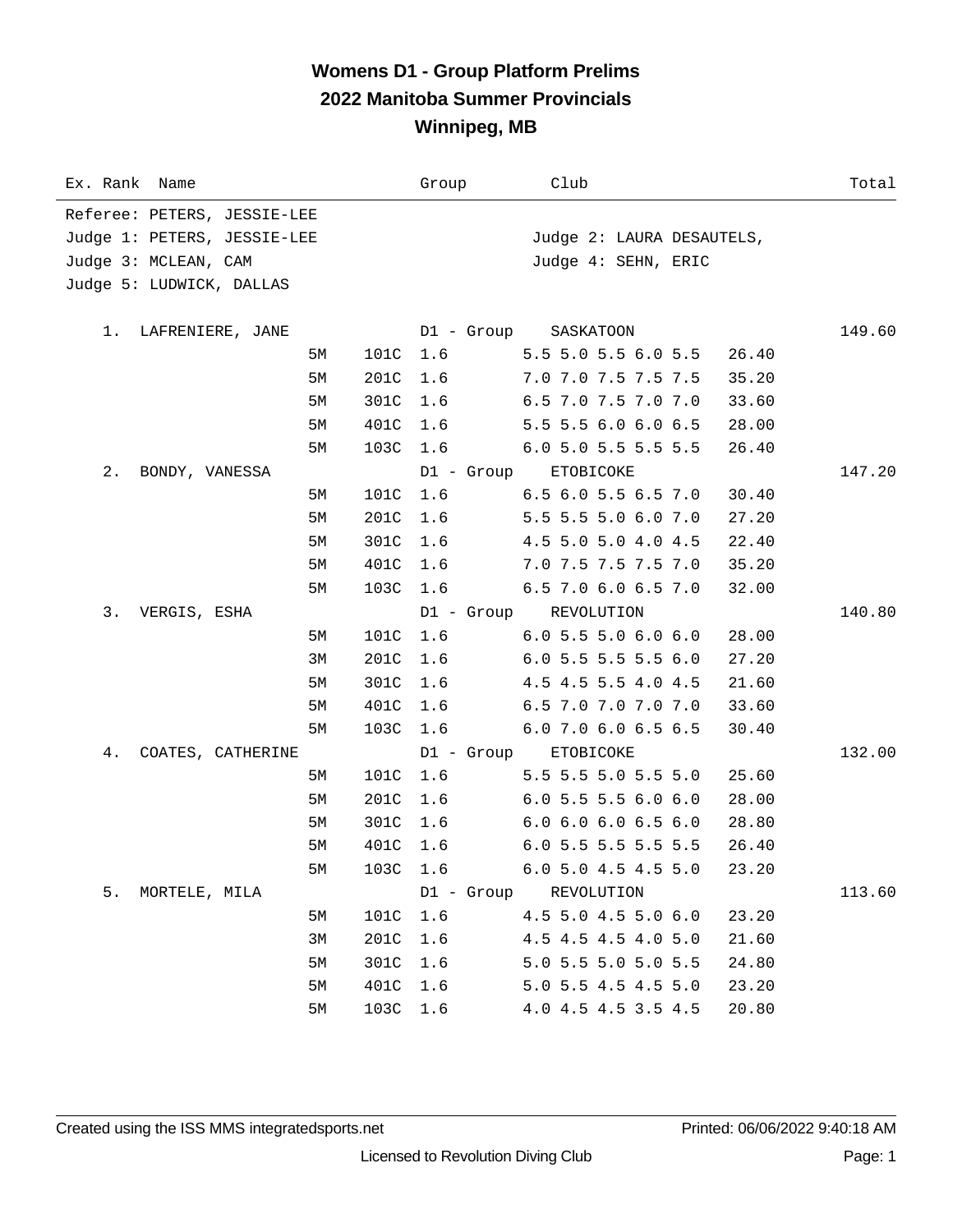# **Womens D2 - Group 1 M Prelims 2022 Manitoba Summer Provincials Winnipeg, MB**

| Ex. Rank Name               |      | Group      | Club                          | Total  |
|-----------------------------|------|------------|-------------------------------|--------|
| Referee: SEHN, ERIC         |      |            |                               |        |
| Judge 1: SEHN, ERIC         |      |            | Judge 2: MCLEAN, CAM          |        |
| Judge 3: PETERS, JESSIE-LEE |      |            | Judge 4: DOMNEY, ASHLEIGH     |        |
| Judge 5: RICHARDSON, KELLY  |      |            |                               |        |
|                             |      |            |                               |        |
| 1. BURNETT, LENNOX          |      | D2 - Group | REGINA                        | 180.80 |
|                             | 101C | 1.6        | 7.5 7.5 7.5 7.5 7.0           | 36.00  |
|                             | 201C | 1.6        | 8.5 8.0 8.0 7.0 8.0           | 38.40  |
|                             | 301C | 1.6        | 7.5 6.5 7.0 6.5 7.0           | 32.80  |
|                             | 401C | 1.6        | 8.5 9.0 8.5 8.5 8.5           | 40.80  |
|                             | 103C | 1.6        | 6.5 7.0 7.0 7.0 6.5           | 32.80  |
| 2.<br>VICKARYOUS, LAUREN    |      | D2 - Group | REGINA                        | 172.80 |
|                             | 101C | 1.6        | 7.5 7.0 7.5 7.5 7.5           | 36.00  |
|                             | 201C | 1.6        | 7.5 7.5 7.0 7.0 7.5           | 35.20  |
|                             | 301C | 1.6        | 7.0 6.5 6.5 6.5 7.5           | 32.00  |
|                             | 401C | 1.6        | 8.0 8.5 8.0 8.0 7.5           | 38.40  |
|                             | 103C | 1.6        | 6.5 7.0 6.5 6.5 6.5           | 31.20  |
| 3.<br>MARKUSSON, JESSICA    |      | D2 - Group | REGINA                        | 168.00 |
|                             | 101C | 1.6        | 8.0 7.5 7.5 7.0 7.0           | 35.20  |
|                             | 201C | 1.6        | $6.0$ 6.5 6.0 6.5 6.5         | 30.40  |
|                             | 301C | 1.6        | 7.5 7.0 7.0 6.5 6.5           | 32.80  |
|                             | 401C | 1.6        | 6.5 6.5 6.5 6.5 7.0           | 31.20  |
|                             | 103C | 1.6        | 8.0 8.0 8.0 8.0 8.5           | 38.40  |
| 4.<br>UYEYAMA, CLAIRE       |      | D2 - Group | ETOBICOKE                     | 130.40 |
|                             | 101C | 1.6        | $6.5$ $6.0$ $6.5$ $6.0$ $6.0$ | 29.60  |
|                             | 201C | 1.6        | 4.0 4.5 4.5 4.5 5.0           | 21.60  |
|                             | 301C | 1.6        | 7.0 5.5 5.5 5.0 6.0           | 27.20  |
|                             | 401C | 1.6        | 4.5 4.5 4.5 5.0 3.5           | 21.60  |
|                             | 103C | 1.6        | 6.5 7.0 6.0 6.5 6.0           | 30.40  |
| 5.<br>ADAMS, SHELBY         |      |            | D2 - Group REVOLUTION         | 127.20 |
|                             | 101C | 1.6        | 7.0 7.5 7.0 7.0 6.5           | 33.60  |
|                             | 201C | 1.6        | 5.0 5.0 4.5 5.0 5.0           | 24.00  |
|                             | 301C | 1.6        | 4.0 4.0 4.0 4.5 4.5           | 20.00  |
|                             | 401C | 1.6        | 5.5 5.5 6.0 5.5 6.0           | 27.20  |
|                             | 103C | 1.6        | 4.5 5.0 4.5 4.5 5.0           | 22.40  |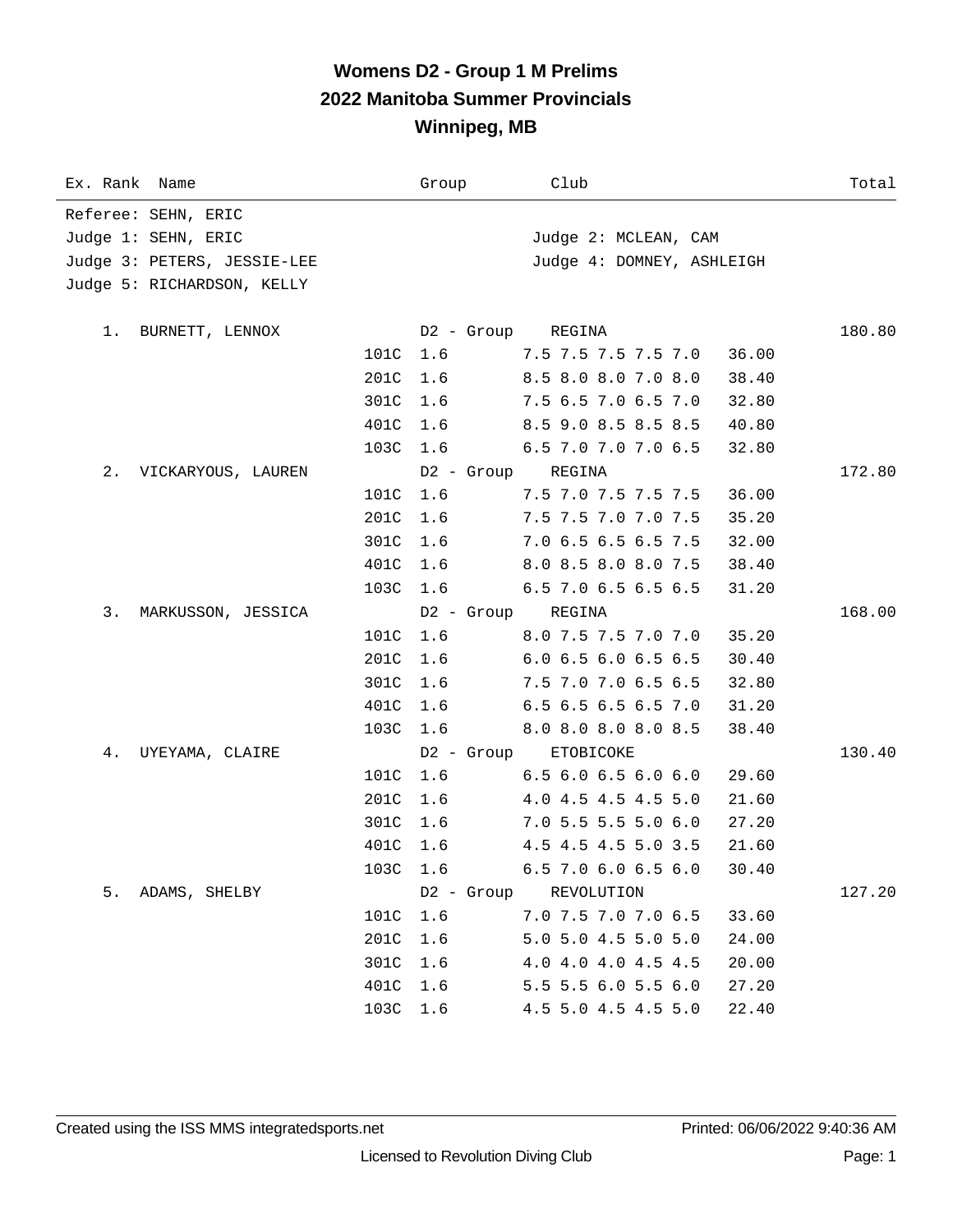# **Womens D2 - Group 1 M Prelims 2022 Manitoba Summer Provincials Winnipeg, MB**

| Ex. Rank Name         | Group      | Club                          | Total  |
|-----------------------|------------|-------------------------------|--------|
| KIRSCH, KATE<br>6.    | D2 - Group | REVOLUTION                    | 124.00 |
| 101C 1.6              |            | 7.0 6.5 6.0 6.5 7.0           | 32.00  |
| 201C 1.6              |            | $6.5$ 5.5 $6.0$ 5.5 5.5       | 27.20  |
| 301C 1.6              |            | 4.5 4.5 4.5 4.5 4.0           | 21.60  |
| 401C 1.6              |            | $5.0$ 5.0 5.0 5.5 5.0         | 24.00  |
| 103C 1.6              |            | $4.0$ $4.0$ $4.0$ $4.5$ $4.0$ | 19.20  |
| 7.<br>SHAKHOV, NICOLE | D2 - Group | REVOLUTION                    | 121.60 |
| 101C 1.6              |            | $3.5$ $3.5$ $2.5$ $3.5$ $4.0$ | 16.80  |
| 201C 1.6              |            | $4.5$ 5.0 5.0 5.5 5.0         | 24.00  |
| 301C 1.6              |            | $7.0$ $7.0$ $6.0$ $6.5$ $6.0$ | 31.20  |
| 401C 1.6              |            | $6.0$ 7.0 $6.5$ $6.5$ $5.0$   | 30.40  |
| 103C 1.6              |            | 4.0 4.0 3.5 4.0 4.5           | 19.20  |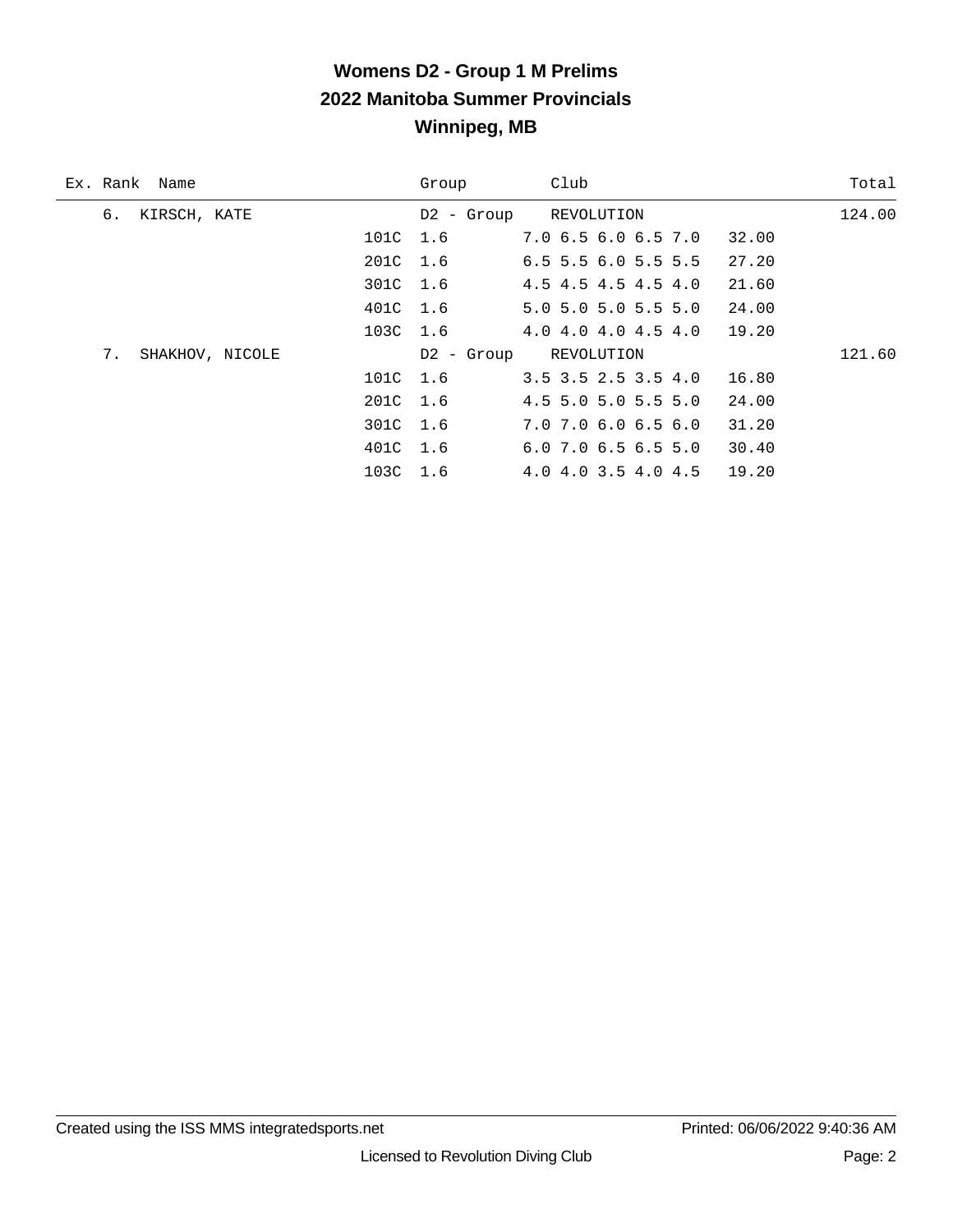# **Womens D2 - Group 3 M Prelims 2022 Manitoba Summer Provincials Winnipeg, MB**

| Ex. Rank Name            | Group             | Club                           | Total  |
|--------------------------|-------------------|--------------------------------|--------|
| Referee: SMUTNY, KATJA   |                   |                                |        |
| Judge 1: SMUTNY, KATJA   |                   | Judge 2: PETERS, JESSIE-LEE    |        |
| Judge 3: SEHN, ERIC      |                   | Judge 4: TBD,                  |        |
| Judge 5: MCLEAN, CAM     |                   |                                |        |
|                          |                   |                                |        |
| 1. VICKARYOUS, LAUREN    | D2 - Group REGINA |                                | 178.40 |
| 101C 1.6                 |                   | 7.5 7.5 8.5 8.0 8.0<br>37.60   |        |
| 201C                     | 1.6               | 6.5 6.5 7.5 8.0 7.0<br>33.60   |        |
| 301C                     | 1.6               | 6.5 7.0 7.5 7.5 7.0<br>34.40   |        |
| 401C                     | 1.6               | 7.5 7.5 8.5 8.5 8.0<br>38.40   |        |
| 103C                     | 1.6               | 7.0 7.5 7.0 7.0 7.5<br>34.40   |        |
| 2.<br>MARKUSSON, JESSICA | D2 - Group        | REGINA                         | 158.40 |
| 101C                     | 1.6               | 6.0 6.5 7.0 7.0 7.0<br>32.80   |        |
| 201C                     | 1.6               | 5.5 5.5 5.5 6.0 5.5<br>26.40   |        |
| 301C                     | 1.6               | 6.5 6.5 6.0 6.0 6.5<br>30.40   |        |
| 401C                     | 1.6               | 6.5 7.0 7.0 6.5 6.5<br>32.00   |        |
| 103C                     | 1.6               | 7.0 8.0 8.0 8.0 7.0<br>36.80   |        |
| 3.<br>BURNETT, LENNOX    | D2 - Group        | REGINA                         | 156.00 |
| 101C                     | 1.6               | 6.5 6.0 7.5 6.5 7.5<br>32.80   |        |
| 201C                     | 1.6               | 6.5 5.5 5.5 5.0 6.5<br>28.00   |        |
| 301C                     | 1.6               | 7.0 6.5 7.0 6.5 6.5<br>32.00   |        |
| 401C                     | 1.6               | 8.0 7.5 7.5 7.5 7.5<br>36.00   |        |
| 103C                     | 1.6               | 6.0 6.0 5.0 5.5 5.5<br>27.20   |        |
| 4.<br>KIRSCH, KATE       | D2 - Group        | REVOLUTION                     | 148.00 |
| 101C                     | 1.6               | 6.5 6.5 6.0 6.5 7.0<br>31.20   |        |
| 201C                     | 1.6               | $6.0$ 6.5 6.0 6.0 5.5<br>28.80 |        |
| 301C                     | 1.6               | 5.5 5.0 5.5 5.5 6.0<br>26.40   |        |
| 401C                     | 1.6               | 6.5 6.0 6.0 6.5 6.0<br>29.60   |        |
| 103C 1.6                 |                   | 6.5 6.0 7.0 6.5 7.0<br>32.00   |        |
| 5.<br>UYEYAMA, CLAIRE    | D2 - Group        | ETOBICOKE                      | 130.40 |
| 101C                     | 1.6               | 6.06.06.06.06.0<br>28.80       |        |
| 201C                     | 1.6               | 4.0 4.0 4.0 4.5 4.5<br>20.00   |        |
| 301C                     | 1.6               | 5.0 4.5 4.5 5.0 4.5<br>22.40   |        |
| 401C                     | 1.6               | 5.5 5.5 6.0 6.0 6.0<br>28.00   |        |
| 103C                     | 1.6               | 6.5 6.5 6.5 6.5 6.5<br>31.20   |        |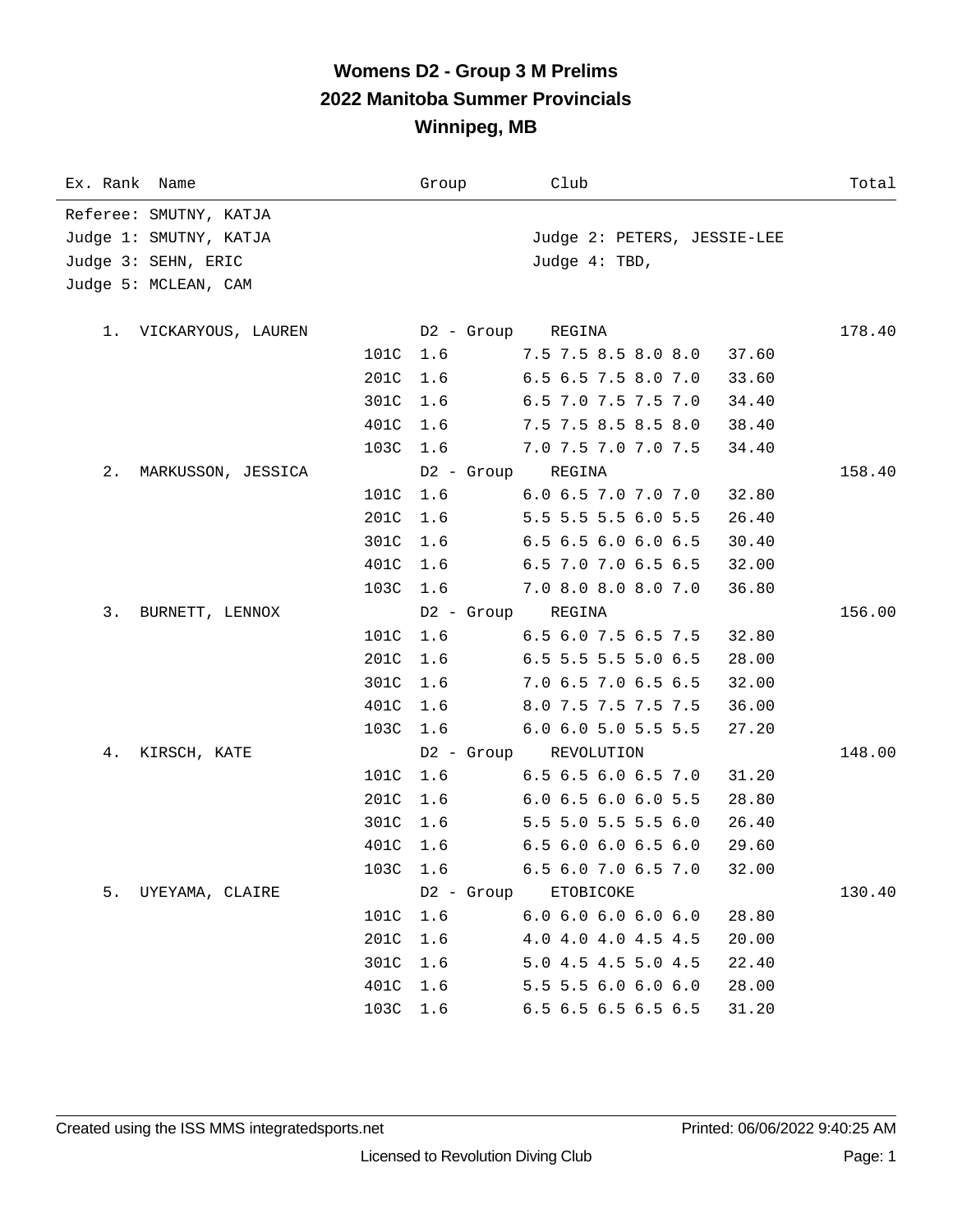# **Womens D2 - Group 3 M Prelims 2022 Manitoba Summer Provincials Winnipeg, MB**

|    | Ex. Rank Name   |          | Group      | Club                                   | Total  |
|----|-----------------|----------|------------|----------------------------------------|--------|
| б. | ADAMS, SHELBY   |          | D2 - Group | REVOLUTION                             | 124.80 |
|    |                 | 101C 1.6 |            | 5.0 5.5 5.0 6.0 5.5<br>25.60           |        |
|    |                 | 201C 1.6 |            | 4.0 4.0 4.5 5.0 4.5<br>20.80           |        |
|    |                 | 301C 1.6 |            | 5.5 5.5 4.5 5.0 5.5<br>25.60           |        |
|    |                 | 401C 1.6 |            | $6.0$ 5.5 5.5 6.0 6.5<br>28.00         |        |
|    |                 | 103C 1.6 |            | $5.0$ 5.5 5.5 5.0 5.0<br>24.80         |        |
| 7. | SHAKHOV, NICOLE |          | D2 - Group | REVOLUTION                             | 109.60 |
|    |                 | 101C 1.6 |            | $2.5$ $2.5$ $3.0$ $3.0$ $3.5$<br>13.60 |        |
|    |                 | 201C 1.6 |            | 28.80<br>6.05.56.06.06.0               |        |
|    |                 | 301C 1.6 |            | $5.0$ 5.0 5.0 5.0 5.0<br>24.00         |        |
|    |                 | 401C 1.6 |            | $5.5$ 5.0 5.0 5.0 5.0<br>24.00         |        |
|    |                 | 103C 1.6 |            | 19.20<br>4.5 4.0 3.5 3.5 4.5           |        |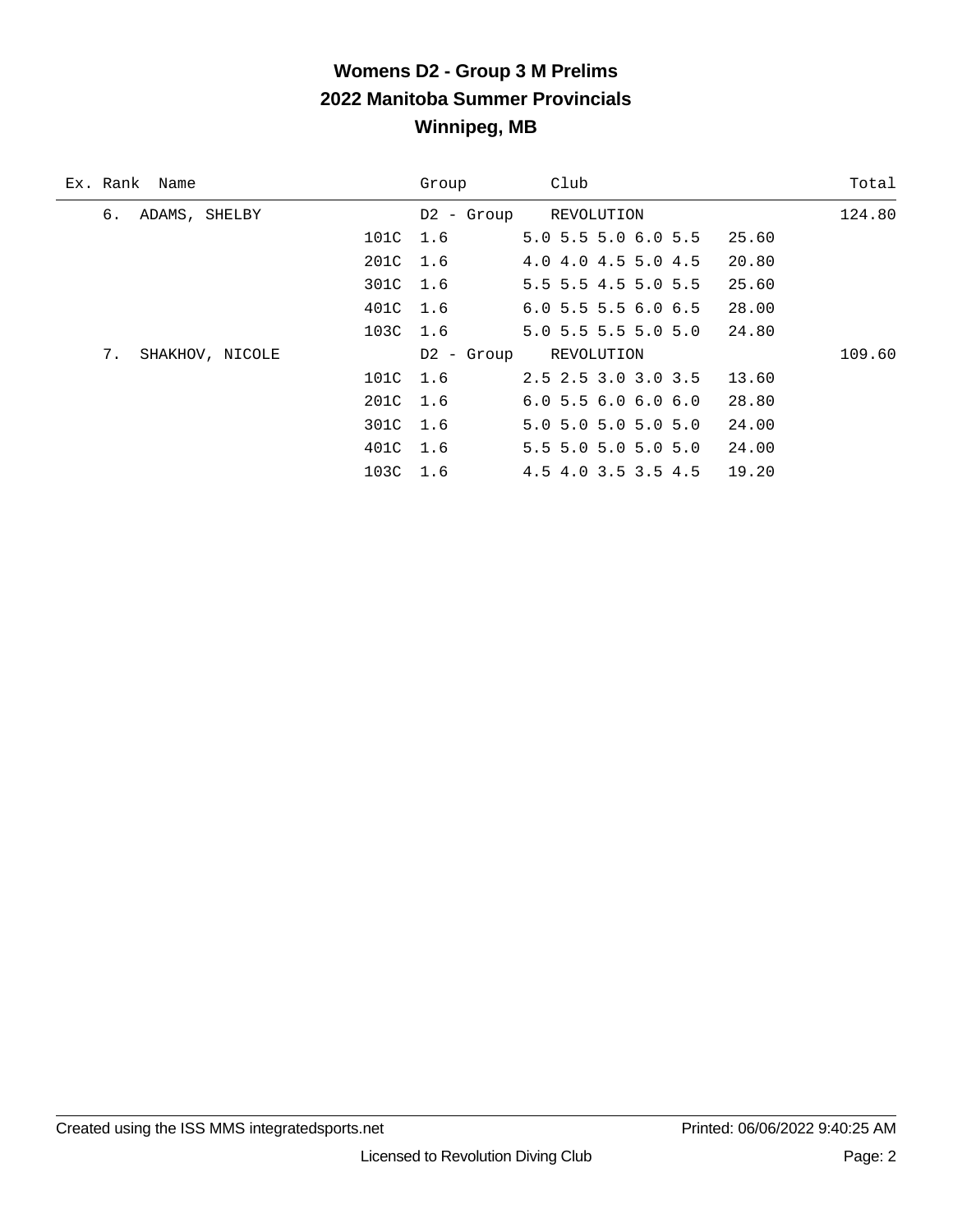## **Womens D2 - Group Platform Prelims 2022 Manitoba Summer Provincials Winnipeg, MB**

| Ex. Rank Name |                             |          | Group             | Club                      | Total  |
|---------------|-----------------------------|----------|-------------------|---------------------------|--------|
|               | Referee: PETERS, JESSIE-LEE |          |                   |                           |        |
|               | Judge 1: PETERS, JESSIE-LEE |          |                   | Judge 2: LAURA DESAUTELS, |        |
|               | Judge 3: MCLEAN, CAM        |          |                   | Judge 4: SEHN, ERIC       |        |
|               | Judge 5: LUDWICK, DALLAS    |          |                   |                           |        |
|               |                             |          |                   |                           |        |
|               | 1. VICKARYOUS, LAUREN       |          | D2 - Group REGINA |                           | 168.00 |
|               | 5M                          | 101C 1.6 |                   | 8.0 7.5 8.0 8.0 8.0       | 38.40  |
|               | 5М                          | 201C     | 1.6               | 8.0 8.0 7.5 8.0 8.0       | 38.40  |
|               | 5М                          | 301C     | 1.6               | 6.5 7.0 7.0 7.5 7.0       | 33.60  |
|               | 5M                          | 401C     | 1.6               | 7.0 7.0 7.0 8.0 7.0       | 33.60  |
|               | 5М                          | 103C     | 1.6               | $6.0$ 5.0 5.0 5.0 5.0     | 24.00  |
| 2.            | MARKUSSON, JESSICA          |          | D2 - Group        | REGINA                    | 156.80 |
|               | 5M                          | 101C     | 1.6               | 7.0 6.5 6.5 6.5 6.5       | 31.20  |
|               | 5M                          | 201C     | 1.6               | 7.0 7.0 7.0 7.0 7.0       | 33.60  |
|               | 5M                          | 301C     | 1.6               | 5.5 6.5 6.0 6.0 6.5       | 29.60  |
|               | 5M                          | 401C     | 1.6               | 7.0 7.0 6.5 6.0 6.5       | 32.00  |
|               | 5М                          | 103C     | 1.6               | 6.5 6.5 6.5 6.0 6.0       | 30.40  |
| 3.            | KIRSCH, KATE                |          | D2 - Group        | REVOLUTION                | 148.80 |
|               | 5M                          | 101C     | 1.6               | 5.06.05.05.06.0           | 25.60  |
|               | 5М                          | 201C     | 1.6               | 5.5 5.0 5.5 5.0 5.5       | 25.60  |
|               | 5М                          | 301C     | 1.6               | 6.5 7.5 7.0 7.0 7.0       | 33.60  |
|               | 5M                          | 401C     | 1.6               | 7.0 7.0 7.0 7.0 7.0       | 33.60  |
|               | 5М                          | 103C     | 1.6               | 6.5 6.5 5.5 6.0 6.5       | 30.40  |
| 4.            | BURNETT, LENNOX             |          | D2 - Group        | REGINA                    | 144.00 |
|               | 5М                          | 101C     | 1.6               | 7.0 6.5 7.0 7.5 6.5       | 32.80  |
|               | 5М                          | 201C     | 1.6               | 6.5 6.5 6.0 6.0 5.5       | 29.60  |
|               | 5М                          | 301C     | 1.6               | 5.0 5.0 5.0 4.5 4.5       | 23.20  |
|               | 5М                          | 401C     | 1.6               | 6.5 6.5 7.0 7.0 6.0       | 32.00  |
|               | 5M                          | 103C 1.6 |                   | 6.0 5.5 5.5 5.5 5.5       | 26.40  |
| 5.            | UYEYAMA, CLAIRE             |          |                   | D2 - Group ETOBICOKE      | 104.80 |
|               | 5M                          | 101C     | 1.6               | 6.5 5.5 6.5 6.0 6.0       | 29.60  |
|               | 5M                          | 201C     | 1.6               | 2.0 2.0 4.0 3.0 3.5       | 13.60  |
|               | 5M                          | 301C     | 1.6               | 4.0 4.5 4.5 4.5 4.5       | 21.60  |
|               | 5M                          | 401C     | 1.6               | 4.0 4.5 5.0 4.0 4.5       | 20.80  |
|               | 5M                          | 103C 1.6 |                   | 4.0 3.5 4.0 4.0 4.0       | 19.20  |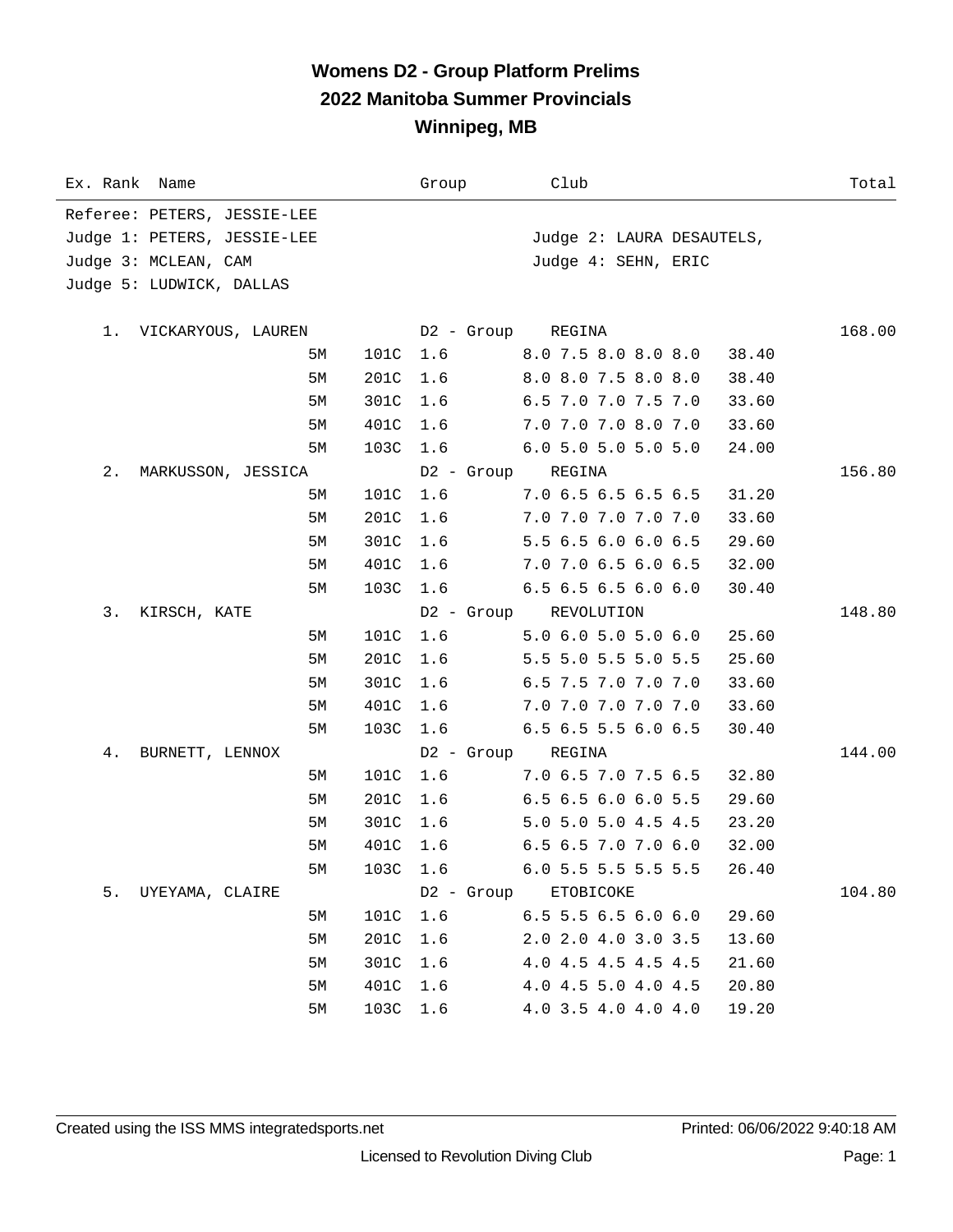# **Womens E - Group 1 M Prelims 2022 Manitoba Summer Provincials Winnipeg, MB**

| Ex. Rank Name              | Group       | Club                       | Total  |
|----------------------------|-------------|----------------------------|--------|
| Referee: MARKUSSON, ERIN   |             |                            |        |
| Judge 1: MARKUSSON, ERIN   |             | Judge 2: SMUTNY, KATJA     |        |
| Judge 3: CHRISTOPHER, LUCY |             |                            |        |
| 1. LAFRENIERE, JANE        | E - Group   | SASKATOON                  | 230.40 |
|                            | 100A 1.8    | 8.0 8.0 7.5<br>42.30       |        |
|                            | 200A<br>1.8 | 7.5 7.0 6.5<br>37.80       |        |
|                            | 101C<br>1.8 | 6.0 6.0 6.5<br>33.30       |        |
|                            | 201C<br>1.8 | 8.0 8.0 8.0<br>43.20       |        |
|                            | 301C<br>1.8 | 7.0 8.0 7.5<br>40.50       |        |
|                            | 401C 1.8    | 6.06.56.0<br>33.30         |        |
| $2$ .<br>MCNAUGHTON, ARIE  | E - Group   | REGINA                     | 204.30 |
|                            | 100A 1.8    | 7.0 7.5 7.5<br>39.60       |        |
|                            | 1.8<br>200A | $6.5$ 7.5 $6.5$<br>36.90   |        |
|                            | 101C<br>1.8 | 6.05.05.0<br>28.80         |        |
|                            | 401C<br>1.8 | 6.0 6.0 6.0<br>32.40       |        |
|                            | 201C<br>1.8 | $5.5$ 5.5 6.0<br>30.60     |        |
|                            | 102C<br>1.8 | $6.5$ 7.0 $6.5$<br>36.00   |        |
| 3.<br>PROFETA, LEAH        | E - Group   | REVOLUTION                 | 174.60 |
|                            | 100A 1.8    | $7.5$ $7.0$ $6.5$<br>37.80 |        |
|                            | 1.8<br>200A | 37.80<br>$6.0$ 7.5 7.5     |        |
|                            | 101C<br>1.8 | 6.05.56.5<br>32.40         |        |
|                            | 401C<br>1.8 | $2.5$ $2.5$ $3.0$<br>14.40 |        |
|                            | 201C<br>1.8 | 7.5 7.0 7.0<br>38.70       |        |
|                            | 102C<br>1.8 | $3.0$ 2.0 2.5<br>13.50     |        |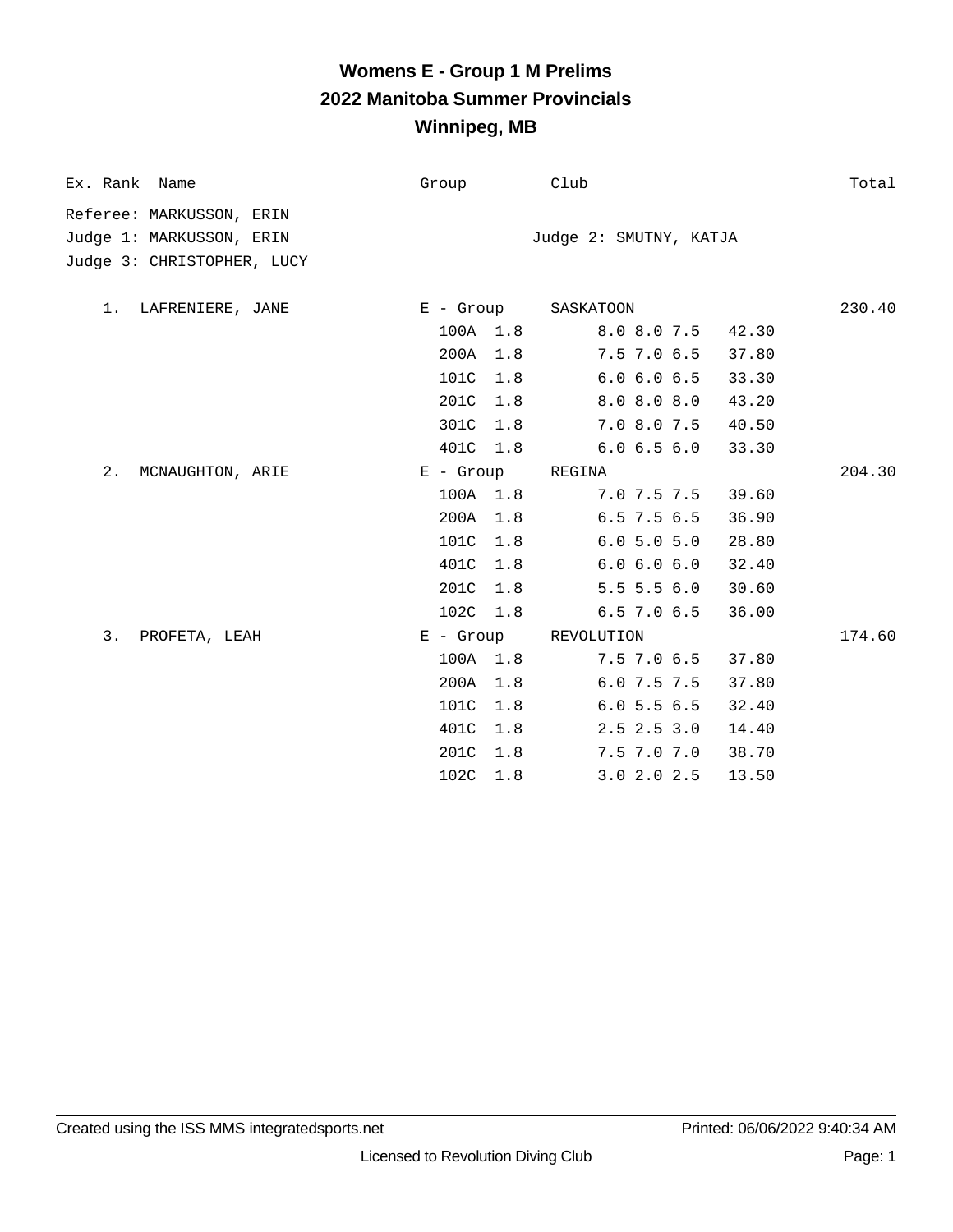## **Womens E - Group 3 M Prelims 2022 Manitoba Summer Provincials Winnipeg, MB**

| Ex. Rank Name          | Group       | Club              | Total  |
|------------------------|-------------|-------------------|--------|
| Referee: SMUTNY, KATJA |             |                   |        |
| Judge 1: SMUTNY, KATJA |             | Judge 2: TBD,     |        |
| Judge 3: TBD,          |             |                   |        |
|                        |             |                   |        |
| 1. LAFRENIERE, JANE    | E - Group   | SASKATOON         | 228.95 |
|                        | 001B 1.9    | $7.0$ $7.0$ $7.0$ | 39.90  |
|                        | 002A<br>1.9 | 7.5 7.5 7.5       | 42.75  |
|                        | 100B<br>1.9 | 7.0 7.0 7.0       | 39.90  |
|                        | 101C<br>1.9 | $5.0$ 5.5 5.5     | 30.40  |
|                        | 301C 1.9    | 6.56.56.5         | 37.05  |
|                        | 401C 1.9    | 6.5 7.0 7.0       | 38.95  |
| 2.<br>PROFETA, LEAH    | E - Group   | REVOLUTION        | 211.85 |
|                        | 100B 1.9    | 6.56.06.0         | 35.15  |
|                        | 001B<br>1.9 | $7.0$ $7.5$ $8.0$ | 42.75  |
|                        | 002A<br>1.9 | 5.06.06.5         | 33.25  |
|                        | 101C<br>1.9 | $5.5$ 5.5 5.5     | 31.35  |
|                        | 401C<br>1.9 | $5.0$ 5.5 $6.0$   | 31.35  |
|                        | 201C 1.9    | 7.06.56.5         | 38.00  |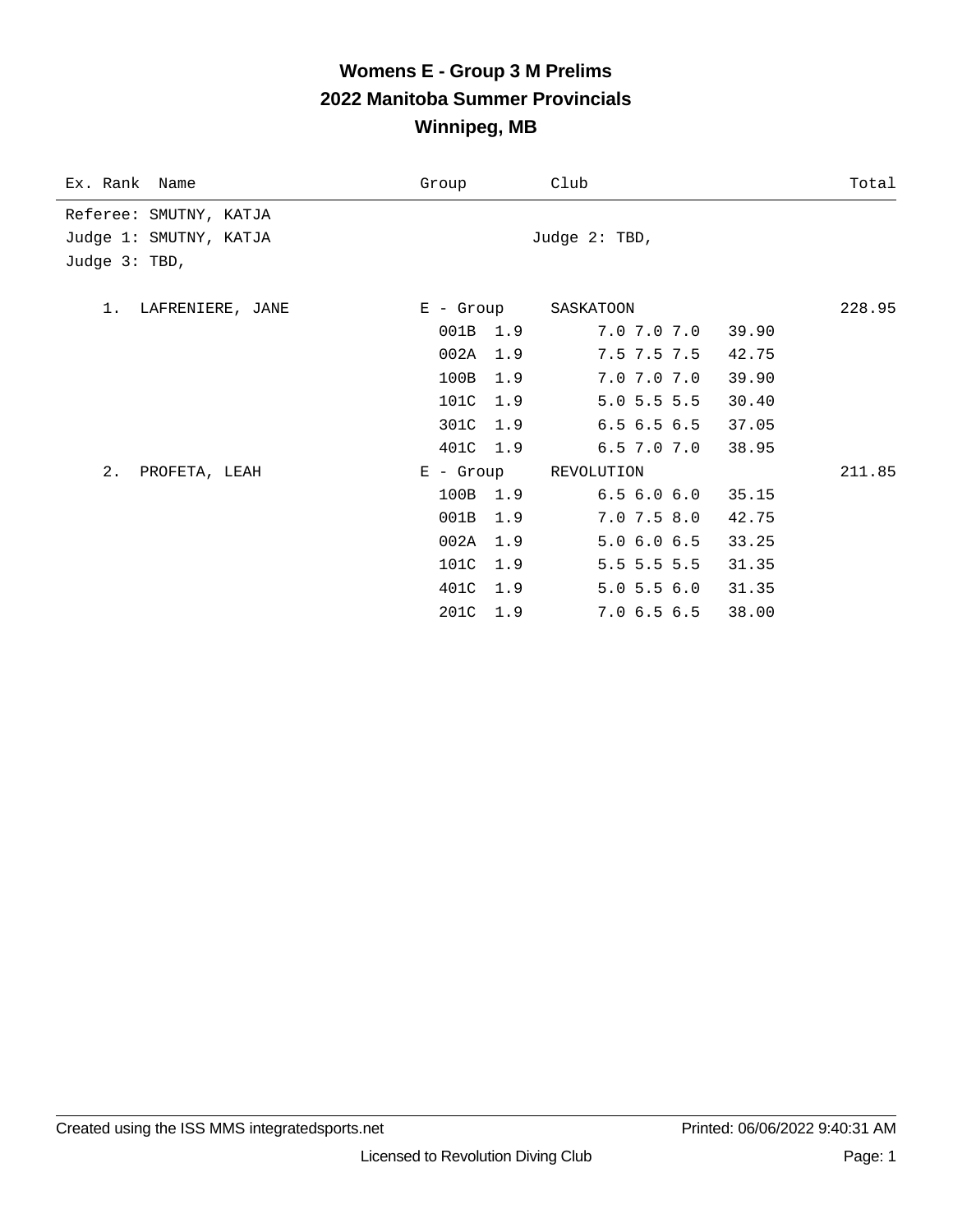### **Womens E - Group Platform Prelims 2022 Manitoba Summer Provincials Winnipeg, MB**

| Ex. Rank Name              | Group       | Club                          | Total  |
|----------------------------|-------------|-------------------------------|--------|
| Referee: WELLS, ROB        |             |                               |        |
| Judge 1: WELLS, ROB        |             | Judge 2: CHRISTOPHER, LUCY    |        |
| Judge 3: DROMERESKI, KEVIN |             |                               |        |
|                            |             |                               |        |
| $1$ .<br>PROFETA, LEAH     | E - Group   | REVOLUTION                    | 239.00 |
| 5M                         | 100B        | 7.06.56.5<br>2.0<br>40.00     |        |
| 5M                         | 001B        | 2.0<br>6.0 6.5 7.5<br>40.00   |        |
| 3M                         | 002A        | 2.0<br>8.5 7.5 7.5<br>47.00   |        |
| 3M                         | 101C        | 6.56.56.0<br>38.00<br>2.0     |        |
| 3M                         | 401C        | $5.0$ 5.5 5.5<br>2.0<br>32.00 |        |
| 3M                         | 201C 2.0    | 7.0 7.0 7.0<br>42.00          |        |
| 2.<br>LAFRENIERE, JANE     | E - Group   | SASKATOON                     | 238.00 |
| 5M                         | 001B 2.0    | $7.5$ 5.5 6.5<br>39.00        |        |
| 3M                         | 002A        | 2.0<br>7.06.56.5<br>40.00     |        |
| 5M                         | 100B        | 6.06.06.0<br>36.00<br>2.0     |        |
| 5M                         | 101C        | 7.06.57.5<br>42.00<br>2.0     |        |
| 5M                         | 301C<br>2.0 | $6.5$ $6.5$ $5.5$<br>37.00    |        |
| 5M                         | 401C<br>2.0 | 7.0 7.0 8.0<br>44.00          |        |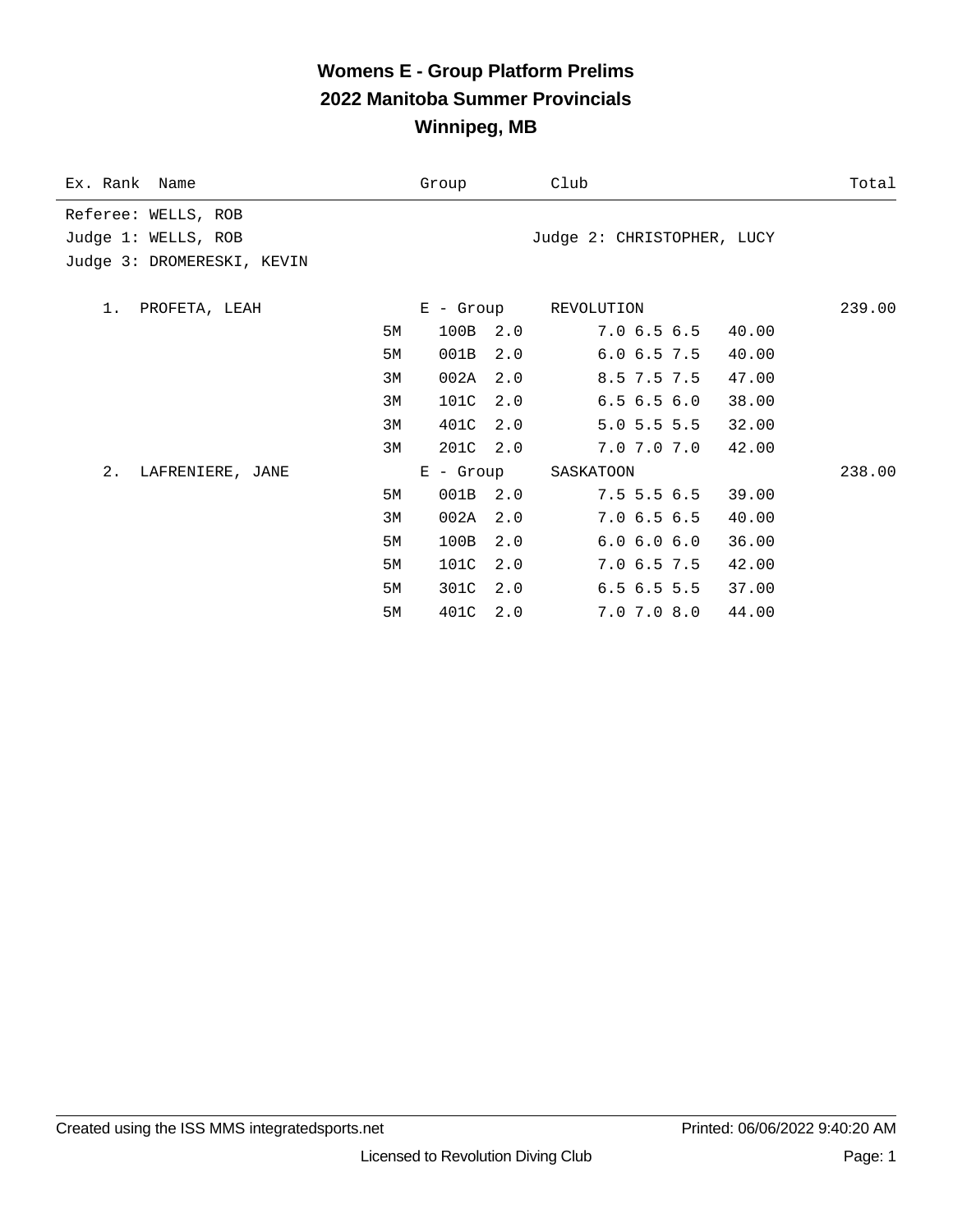### **Womens A - Group Tier II 1 M Prelims 2022 Manitoba Summer Provincials Winnipeg, MB**

| Ex. Rank Name                                                         | Group                                                                                                                                             | Club                                                                                                                                                                                                                            | Total  |
|-----------------------------------------------------------------------|---------------------------------------------------------------------------------------------------------------------------------------------------|---------------------------------------------------------------------------------------------------------------------------------------------------------------------------------------------------------------------------------|--------|
| Referee: MARKUSSON, ERIN<br>Judge 1: MARKUSSON, ERIN<br>Judge 3: TBD, |                                                                                                                                                   | Judge 2: CHRISTOPHER, LUCY                                                                                                                                                                                                      |        |
| 1.<br>CURTIS, AVA                                                     | A - Group T2 REVOLUTION<br>201B<br>1.6<br>1.7<br>301B<br>401B<br>1.5<br>5122D 1.9<br>103B<br>1.7<br>5221D 1.7<br>403C 2.2                         | 8.0 7.5 7.0<br>36.00<br>$6.5$ 7.0 $6.0$<br>33.15<br>8.5 8.0 8.0<br>36.75<br>$6.5$ 5.0 5.5<br>32.30<br>7.0 7.5 6.5<br>35.70<br>5.5 4.5 4.5<br>24.65<br>$6.5$ 7.0 $6.5$<br>44.00                                                  | 271.35 |
| $2$ .<br>KRUSHELNISKI, CAMRYN                                         | 302C<br>1.6<br>A - Group T2<br>103B<br>1.7<br>201B<br>1.6<br>301C<br>1.6<br>401B<br>1.5<br>5221D 1.7<br>104C<br>2.2<br>2.0<br>203C<br>403C<br>2.2 | 6.0 6.0 6.0<br>28.80<br>SASKATOON<br>6.0 6.5 6.0<br>31.45<br>$4.0$ 5.5 $4.0$<br>21.60<br>6.56.57.0<br>32.00<br>7.0 6.5 7.5<br>31.50<br>5.5 5.0 5.0<br>26.35<br>5.0 5.0 6.0<br>35.20<br>6.05.56.0<br>35.00<br>6.56.56.5<br>42.90 | 256.00 |
| 3.<br>MANSELL, ALLYSSA                                                | A - Group T2<br>101B 1.3<br>1.5<br>201C<br>301C<br>1.6<br>401B<br>1.5<br>103B<br>1.7<br>203C<br>2.0<br>403C<br>2.2<br>302C<br>1.6                 | SASKATOON<br>6.05.56.5<br>23.40<br>7.0 7.0 7.5<br>32.25<br>6.0 7.0 7.0<br>32.00<br>7.0 7.5 7.0<br>32.25<br>6.05.55.5<br>28.90<br>$5.0$ 5.5 4.5<br>30.00<br>5.0 5.0 5.0<br>33.00<br>6.07.07.0<br>32.00                           | 243.80 |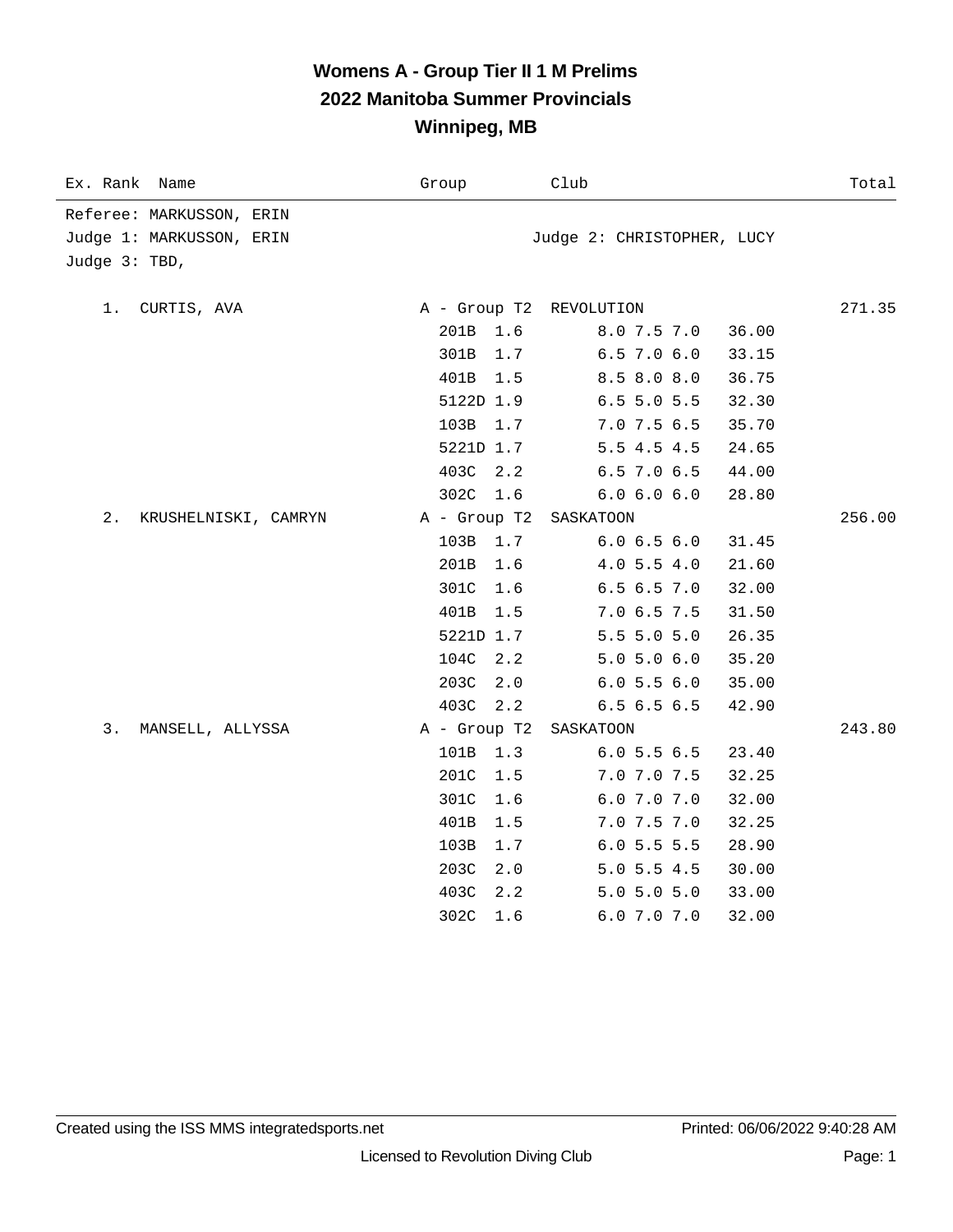## **Womens A - Group Tier II 1 M Prelims 2022 Manitoba Summer Provincials Winnipeg, MB**

| Ex. Rank Name       | Group               | Club                     | Total  |
|---------------------|---------------------|--------------------------|--------|
| 4.<br>WEINS, TAYLOR | A - Group T2 REGINA |                          | 230.40 |
|                     | 101B 1.3            | 7.5 7.5 6.0 27.30        |        |
|                     | 401B 1.5            | 27.75<br>6.06.56.0       |        |
|                     | 201C 1.5            | 7.0 7.5 7.5<br>33.00     |        |
|                     | 301C 1.6            | $5.5$ 5.5 5.0<br>25.60   |        |
|                     | 103B 1.7            | 31.45<br>$6.5$ 5.5 $6.5$ |        |
|                     | 5221D 1.7           | 28.90<br>5.06.06.0       |        |
|                     | 202C 1.5            | 6.56.57.0<br>30.00       |        |
|                     | 302C 1.6            | 26.40<br>5.55.06.0       |        |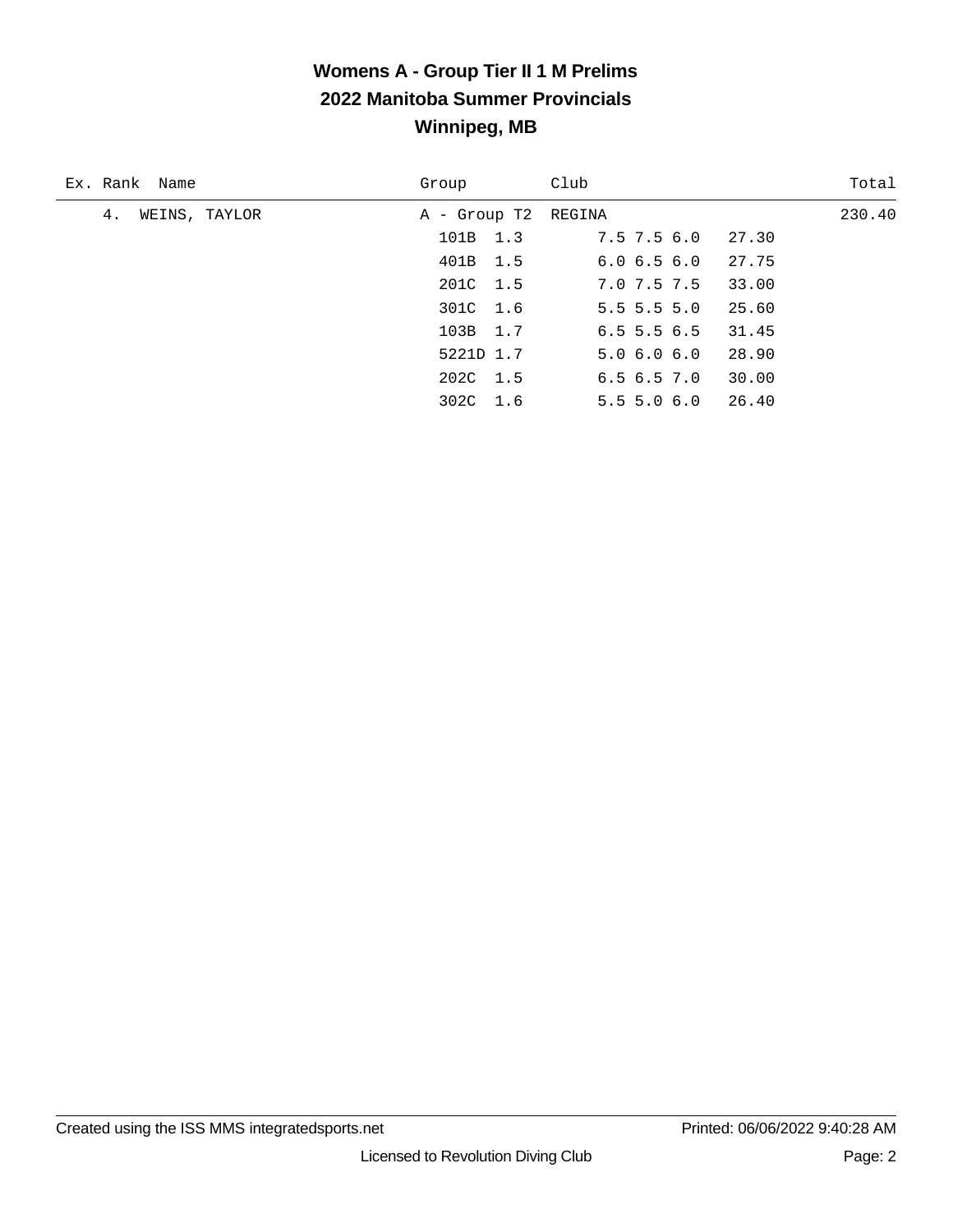## **Womens A - Group Tier II 3 M Prelims 2022 Manitoba Summer Provincials Winnipeg, MB**

| Ex. Rank<br>Name           | Group                  | Club              | Total  |
|----------------------------|------------------------|-------------------|--------|
| MANSELL, ALLYSSA<br>1.     | A - Group T2 SASKATOON |                   | 252.50 |
|                            | 201C<br>1.7            | 7.58.08.0         | 39.95  |
|                            | 301C<br>1.8            | 6.05.56.0         | 31.50  |
|                            | 403C<br>1.9            | 6.06.56.5         | 36.10  |
|                            | 101B<br>1.5            | $6.0$ 7.0 $6.5$   | 29.25  |
|                            | 103B<br>1.6            | $7.0$ $7.0$ $6.5$ | 32.80  |
|                            | 203C<br>1.9            | $7.0$ $7.5$ $6.5$ | 39.90  |
|                            | 303C<br>2.0            | 7.0 7.5 7.0       | 43.00  |
| 2.<br>WEINS, TAYLOR        | A - Group T2           | REGINA            | 233.20 |
|                            | 103B<br>1.6            | 6.56.06.5         | 30.40  |
|                            | 401B<br>1.4            | 7.0 7.0 7.0       | 29.40  |
|                            | 201C<br>1.7            | 7.5 7.0 7.0       | 36.55  |
|                            | 301C<br>1.8            | $6.5$ 5.5 $6.5$   | 33.30  |
|                            | 403C<br>1.9            | 5.0 5.0 5.0       | 28.50  |
|                            | 203C<br>1.9            | 6.56.56.5         | 37.05  |
|                            | 5231D 2.0              | 6.07.06.0         | 38.00  |
| 3.<br>KRUSHELNISKI, CAMRYN | A - Group T2           | SASKATOON         | 225.95 |
|                            | 201B<br>1.8            | $6.5$ 7.0 $6.5$   | 36.00  |
|                            | 301C<br>1.8            | 5.5 6.0 5.5       | 30.60  |
|                            | 403C<br>1.9            | 6.56.56.0         | 36.10  |
|                            | 103B<br>1.6            | 6.56.56.0         | 30.40  |
|                            | 5231D 2.0              | 4.0 4.0 5.0       | 26.00  |
|                            | 203C<br>1.9            | $5.0$ 5.5 5.0     | 29.45  |
|                            | 105C<br>2.2            | 5.06.06.0         | 37.40  |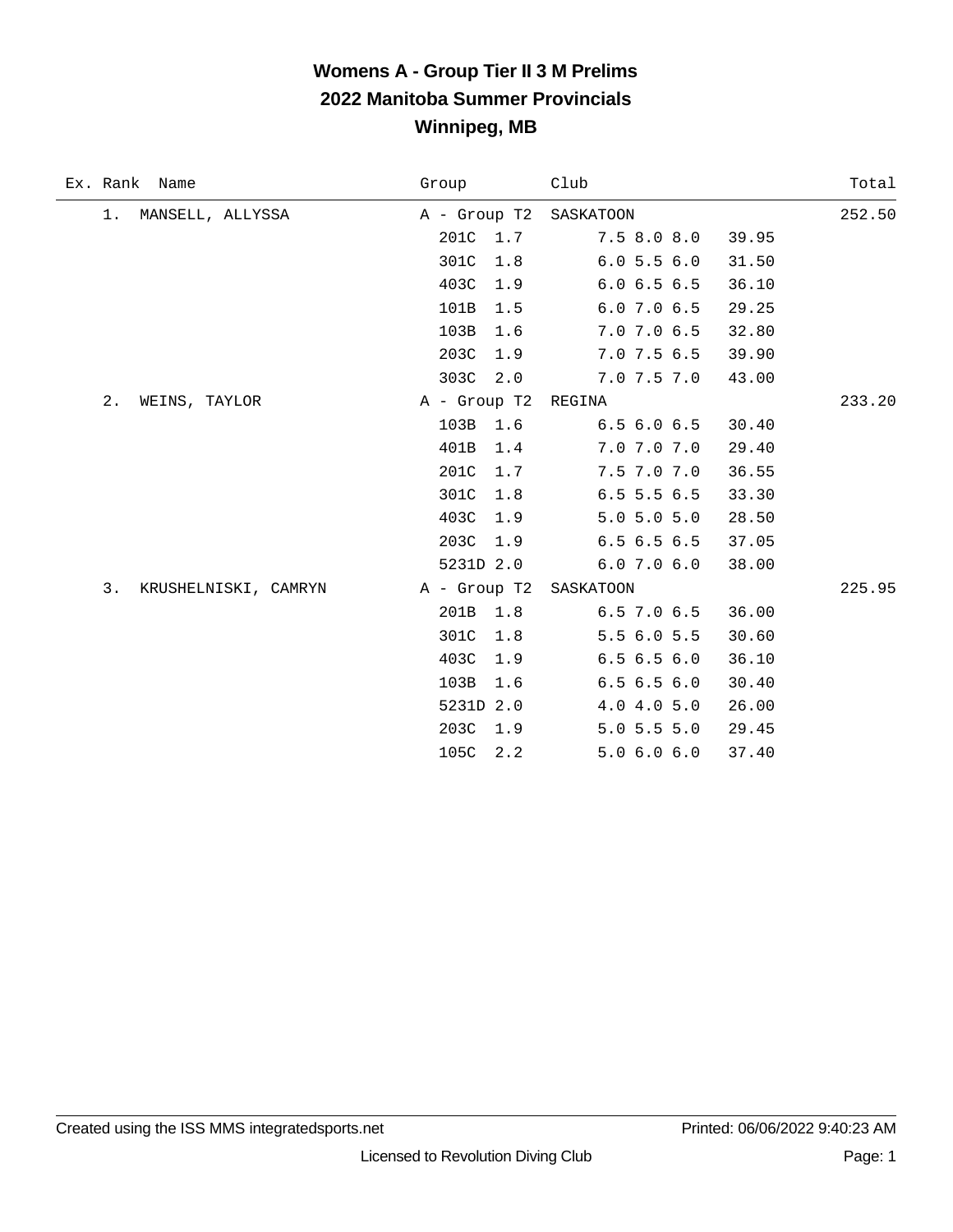#### **Womens A - Group Tier II Platform Prelims 2022 Manitoba Summer Provincials Winnipeg, MB**

| Ex. Rank Name               |      | Group               | Club                                   | Total  |
|-----------------------------|------|---------------------|----------------------------------------|--------|
| Referee: MCLEAN, CAM        |      |                     |                                        |        |
| Judge 1: MCLEAN, CAM        |      |                     | Judge 2: MARKUSSON, ERIN               |        |
| Judge 3: PETERS, JESSIE-LEE |      |                     | Judge 4: BURNETT, SEAN                 |        |
| Judge 5: SEHN, ERIC         |      |                     |                                        |        |
|                             |      |                     |                                        |        |
| 1. MANSELL, ALLYSSA         |      |                     | A - Group T2 SASKATOON                 | 211.95 |
| 5M                          | 103B | 1.7                 | 7.0 6.0 5.5 6.0 6.5<br>31.45           |        |
| 5M                          | 612B | 1.7                 | 6.0 5.0 5.5 5.0 5.0<br>26.35           |        |
| 5M                          | 301C | 1.6                 | 7.0 7.5 7.0 7.0 7.5<br>34.40           |        |
| 5M                          | 201C | 1.5                 | 7.0 8.0 7.0 7.5 7.0<br>32.25           |        |
| 5M                          | 203C | 2.0                 | 6.5 6.5 6.5 6.0 5.5<br>38.00           |        |
| 5М                          | 403C | 2.2                 | 8.0 7.0 7.0 7.5 8.0<br>49.50           |        |
| $2$ .<br>WEINS, TAYLOR      |      | A - Group T2 REGINA |                                        | 193.60 |
| 5M                          | 101B | 1.3                 | 7.0 7.0 6.5 7.0 7.0<br>27.30           |        |
| 5M                          | 401B | 1.5                 | 7.5 8.0 7.5 7.0 7.0<br>33.00           |        |
| 5M                          | 201B | 1.6                 | 7.0 7.5 7.0 7.0 7.0<br>33.60           |        |
| 5M                          | 301C | 1.6                 | 7.0 6.5 6.5 7.0 7.0<br>32.80           |        |
| 5M                          | 103C | 1.6                 | $7.0$ $7.5$ $6.5$ $6.0$ $6.0$<br>31.20 |        |
| 5M                          | 612B | 1.7                 | 7.5 8.0 6.5 7.0 6.5<br>35.70           |        |
| 3.<br>KRUSHELNISKI, CAMRYN  |      |                     | A - Group T2 SASKATOON                 | 187.50 |
| 5M                          | 103B | 1.7                 | 6.5 7.0 6.5 5.5 6.5<br>33.15           |        |
| 5M                          | 612B | 1.7                 | 5.5 6.0 5.5 5.5 5.5<br>28.05           |        |
| 5M                          | 301C | 1.6                 | 6.5 6.5 6.5 6.5 6.5<br>31.20           |        |
| 5M                          | 201C | 1.5                 | 6.0 7.0 6.5 6.5 6.0<br>28.50           |        |
| 5M                          | 203C | 2.0                 | 4.5 6.0 4.5 4.5 4.5<br>27.00           |        |
| 5M                          | 403C | 2.2                 | $6.0$ $6.0$ $6.0$ $5.0$ $6.0$<br>39.60 |        |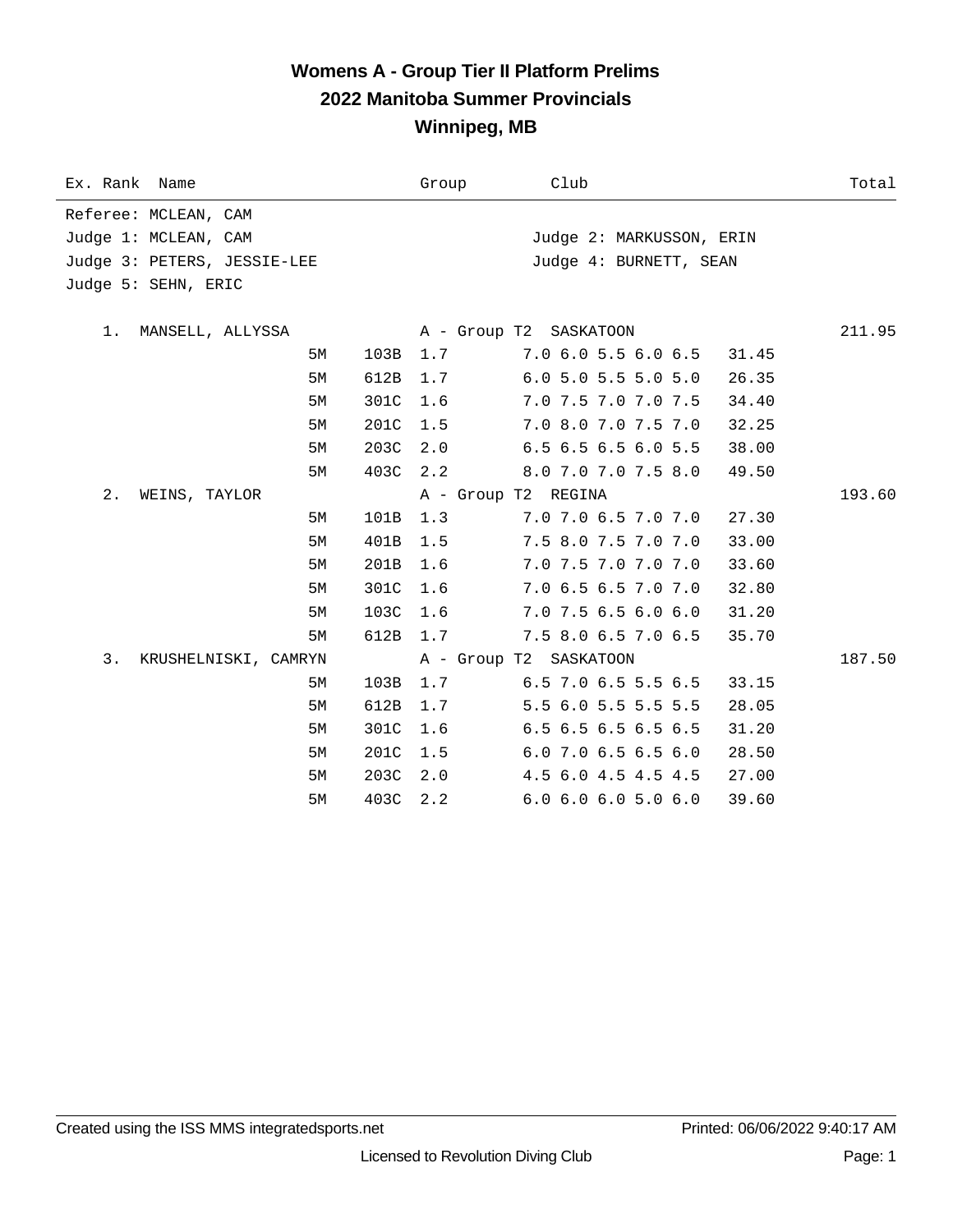### **Womens B - Group Tier II 1 M Prelims 2022 Manitoba Summer Provincials Winnipeg, MB**

| Ex. Rank Name                                                         | Club<br>Group                    | Total      |
|-----------------------------------------------------------------------|----------------------------------|------------|
| Referee: MARKUSSON, ERIN<br>Judge 1: MARKUSSON, ERIN<br>Judge 3: TBD, | Judge 2: CHRISTOPHER, LUCY       |            |
| 1. HILDEBRANDT, BROOKE                                                | B - Group T2 SASKATOON           | 229.40     |
|                                                                       | 103B<br>1.7<br>6.56.07.0         | 33.15      |
|                                                                       | 201B<br>1.6<br>6.05.56.0         | 28.00      |
|                                                                       | 301C<br>1.6<br>6.05.55.5         | 27.20      |
|                                                                       | 6.06.57.0<br>401B<br>1.5         | 29.25      |
|                                                                       | 6.0 6.0 6.5<br>403C<br>2.2       | 40.70      |
|                                                                       | $5.0$ 5.0 5.5<br>104C<br>2.2     | 34.10      |
|                                                                       | 6.0 6.0 6.5<br>203C<br>2.0       | 37.00      |
| $2$ .<br>DESORCY, GABRIELLE                                           | B - Group T2<br>REGINA           | 219.70     |
|                                                                       | 103C<br>1.6<br>$7.0$ $7.5$ $7.0$ | 34.40      |
|                                                                       | 401C<br>1.4<br>8.0 7.5 7.0       | 31.50      |
|                                                                       | 201B<br>1.6<br>7.0 7.5 6.5       | 33.60      |
|                                                                       | 5.0 5.0 4.5<br>301C<br>1.6       | 23.20      |
|                                                                       | 104C<br>2.2<br>5.56.54.0         | 35.20      |
|                                                                       | 403C<br>2.2<br>$5.0$ 5.5 4.5     | 33.00      |
|                                                                       | 302C<br>1.6<br>7.05.06.0         | 28.80      |
| 3.<br>GUDMUNDSON, CHLOE                                               | B - Group T2 REVOLUTION          | 202.95     |
|                                                                       | 101C<br>1.2<br>7.5 8.0 7.0       | 27.00      |
|                                                                       | 201C<br>7.5 7.0 7.5<br>1.5       | $24.00 -2$ |
|                                                                       | 7.56.06.0<br>301C<br>1.6         | 31.20      |
|                                                                       | 401C<br>6.07.06.0<br>1.4         | 26.60      |
|                                                                       | 103C<br>1.6<br>7.5 7.0 6.5       | 33.60      |
|                                                                       | 202C<br>7.05.06.5<br>1.5         | 27.75      |
|                                                                       | 402C<br>1.6<br>8.06.56.0         | 32.80      |
| VONG, JASMINE<br>4.                                                   | B - Group T2<br>SASKATOON        | 171.10     |
|                                                                       | 101B<br>1.3<br>5.5 6.5 6.5       | 24.05      |
|                                                                       | 201B<br>1.6<br>4.0 5.0 4.5       | 21.60      |
|                                                                       | 301C<br>1.6<br>4.5 4.0 3.5       | 19.20      |
|                                                                       | 6.55.06.0<br>401B<br>1.5         | 26.25      |
|                                                                       | 103C<br>5.5 5.0 5.5<br>1.6       | 25.60      |
|                                                                       | 202B<br>1.6<br>6.05.06.5         | 28.00      |
|                                                                       | 402C<br>5.06.05.5<br>1.6         | 26.40      |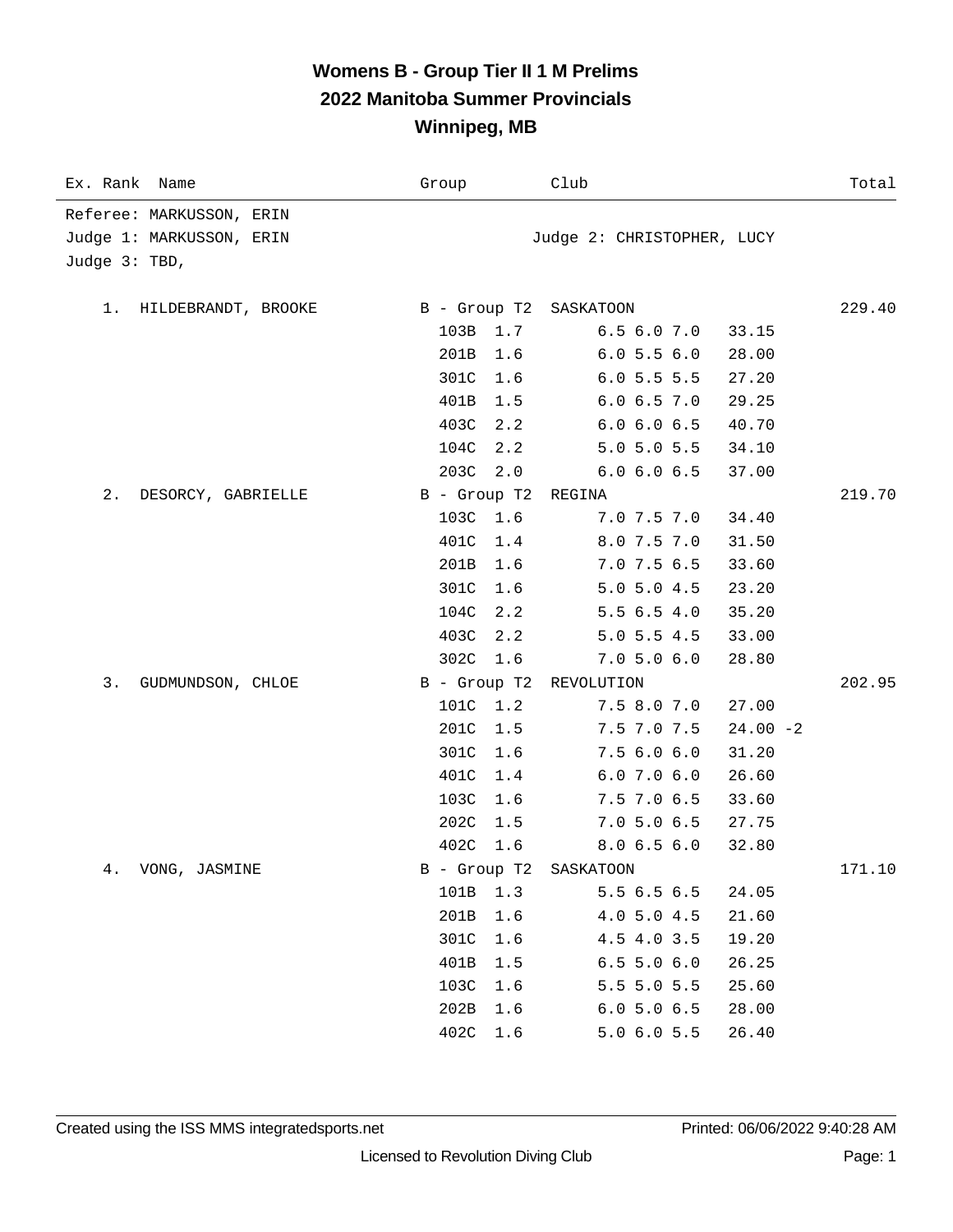## **Womens B - Group Tier II 1 M Prelims 2022 Manitoba Summer Provincials Winnipeg, MB**

| Ex. Rank Name           | Group                   | Club                      | Total  |
|-------------------------|-------------------------|---------------------------|--------|
| 5.<br>SABOURIN, REBECCA | B - Group T2 REVOLUTION |                           | 156.55 |
|                         | 101B 1.3                | $5.5 \t6.5 \t5.5 \t22.75$ |        |
|                         | 401B 1.5                | 6.05.55.5<br>25.50        |        |
|                         | 201C 1.5                | 19.50<br>4.0 5.0 4.0      |        |
|                         | 301C 1.6                | $5.0$ $5.5$ $5.0$ $24.80$ |        |
|                         | 102C 1.4                | 23.10<br>$5.5$ 5.5 5.5    |        |
|                         | 402C 1.6                | 18.40<br>3.54.04.0        |        |
|                         | 202C 1.5                | $5.5$ 5.0 4.5 22.50       |        |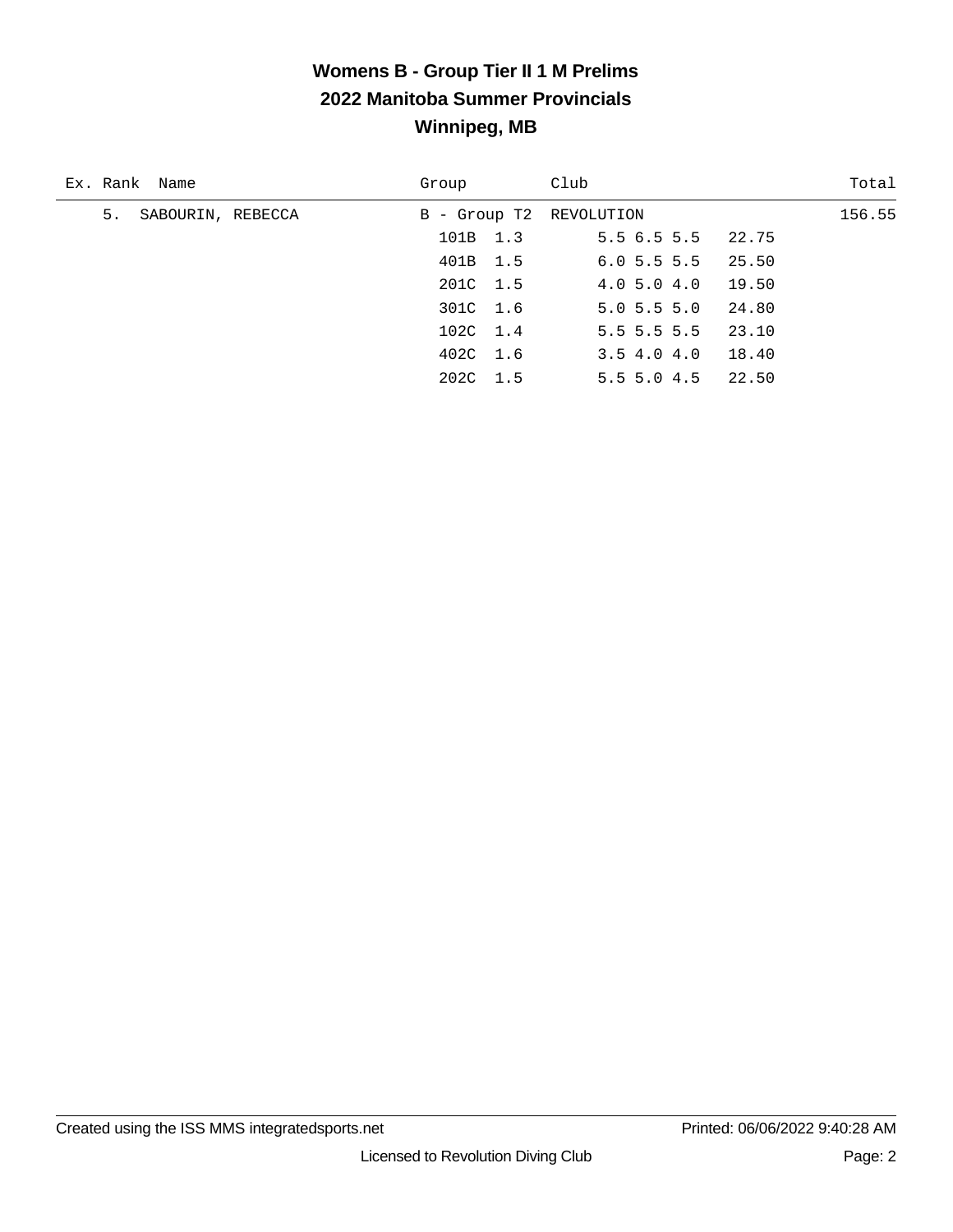## **Womens B - Group Tier II 3 M Prelims 2022 Manitoba Summer Provincials Winnipeg, MB**

| Ex. Rank Name               | Group                   | Club            | Total  |
|-----------------------------|-------------------------|-----------------|--------|
| 1. HILDEBRANDT, BROOKE      | B - Group T2 SASKATOON  |                 | 209.20 |
|                             | 103B 1.6                | 7.0 7.0 6.5     | 32.80  |
|                             | 301C<br>1.8             | 7.5 7.5 7.5     | 40.50  |
|                             | 201B<br>1.8             | 7.06.56.5       | 36.00  |
|                             | 203C<br>1.9             | 4.0 4.0 4.5     | 23.75  |
|                             | 105C<br>2.2             | $5.0$ 5.5 5.5   | 35.20  |
|                             | 403B<br>2.1             | 6.07.06.5       | 40.95  |
| $2$ .<br>DESORCY, GABRIELLE | B - Group T2 REGINA     |                 | 186.10 |
|                             | 103C<br>1.5             | $6.5$ 5.5 $6.0$ | 27.00  |
|                             | 401B<br>1.4             | 7.06.57.0       | 28.70  |
|                             | 201B<br>1.8             | 6.0 6.0 5.5     | 31.50  |
|                             | 301C<br>1.8             | 5.04.56.5       | 28.80  |
|                             | 403B<br>2.1             | 6.0 6.0 6.0     | 37.80  |
|                             | 203C<br>1.9             | 5.56.05.5       | 32.30  |
| 3.<br>GUDMUNDSON, CHLOE     | B - Group T2 REVOLUTION |                 | 183.80 |
|                             | 101C 1.4                | 7.06.57.0       | 28.70  |
|                             | 201B<br>1.8             | 7.0 6.5 7.5     | 37.80  |
|                             | 301C<br>1.8             | 6.0 6.0 7.0     | 34.20  |
|                             | 401C<br>1.3             | 4.0 4.0 4.5     | 16.25  |
|                             | 103C<br>1.5             | 6.5 7.0 7.0     | 30.75  |
|                             | 403C<br>1.9             | 6.56.06.5       | 36.10  |
| VONG, JASMINE<br>4.         | B - Group T2            | SASKATOON       | 152.70 |
|                             | 201C 1.7                | $5.0$ 5.0 5.5   | 26.35  |
|                             | 301C<br>1.8             | 4.04.54.0       | 22.50  |
|                             | 101B<br>1.5             | 5.0 5.0 5.0     | 22.50  |
|                             | 401B<br>1.4             | 5.0 5.0 4.5     | 20.30  |
|                             | 403C<br>1.9             | 6.07.06.5       | 37.05  |
|                             | 103B<br>1.6             | 5.0 5.0 5.0     | 24.00  |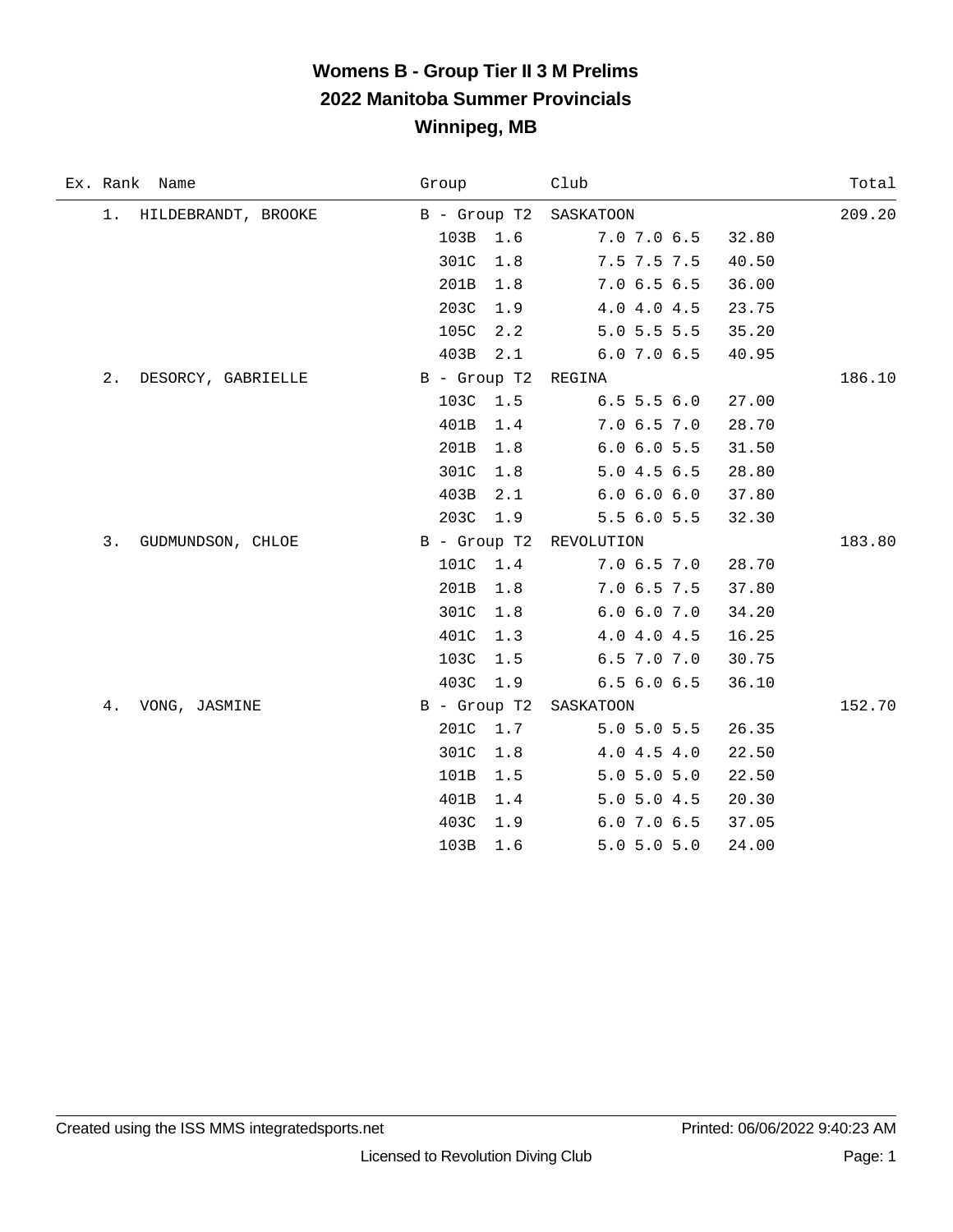#### **Womens B - Group Tier II Platform Prelims 2022 Manitoba Summer Provincials Winnipeg, MB**

| Ex. Rank Name                                 |          | Group               | Club                                   | Total  |
|-----------------------------------------------|----------|---------------------|----------------------------------------|--------|
| Referee: MCLEAN, CAM                          |          |                     |                                        |        |
| Judge 1: MCLEAN, CAM                          |          |                     | Judge 2: MARKUSSON, ERIN               |        |
| Judge 3: PETERS, JESSIE-LEE                   |          |                     | Judge 4: BURNETT, SEAN                 |        |
| Judge 5: SEHN, ERIC                           |          |                     |                                        |        |
|                                               |          |                     |                                        |        |
| 1. HILDEBRANDT, BROOKE B - Group T2 SASKATOON |          |                     |                                        | 199.40 |
| 5M                                            |          | 612B 1.7            | $6.5$ $6.0$ $6.0$ $5.0$ $5.5$ $29.75$  |        |
| 5M                                            | 201C     | 1.5                 | 7.0 6.5 6.5 7.5 7.0<br>30.75           |        |
| 5M                                            | 401C     | 1.4                 | 7.0 6.5 6.5 7.0 7.0<br>28.70           |        |
| 5M                                            | 403C     | 2.2                 | $7.0$ 6.5 6.0 5.5 6.5<br>41.80         |        |
| 5M                                            | 301C 1.6 |                     | 6.5 8.0 7.0 7.0 7.5<br>34.40           |        |
| 5M                                            | 103B     | 1.7                 | $6.5$ 7.5 $6.5$ 7.0 $6.5$<br>34.00     |        |
| 2.<br>DESORCY, GABRIELLE                      |          | B - Group T2 REGINA |                                        | 198.60 |
| 5M                                            | 101C 1.2 |                     | $6.5$ $6.5$ $5.5$ $7.0$ $7.0$ $24.00$  |        |
| 5M                                            | 401B     | 1.5                 | 8.0 8.5 8.0 7.5 8.5<br>36.75           |        |
| 5M                                            | 201B     | 1.6                 | 5.5 6.0 5.5 5.0 5.0<br>25.60           |        |
| 5M                                            | 103C     | 1.6                 | 7.5 7.5 7.0 8.0 8.0<br>36.80           |        |
| 5M                                            | 403C     | 2.2                 | 7.06.56.56.57.0<br>44.00               |        |
| 5M                                            | 612B 1.7 |                     | $6.5$ $6.5$ $5.5$ $6.0$ $6.0$<br>31.45 |        |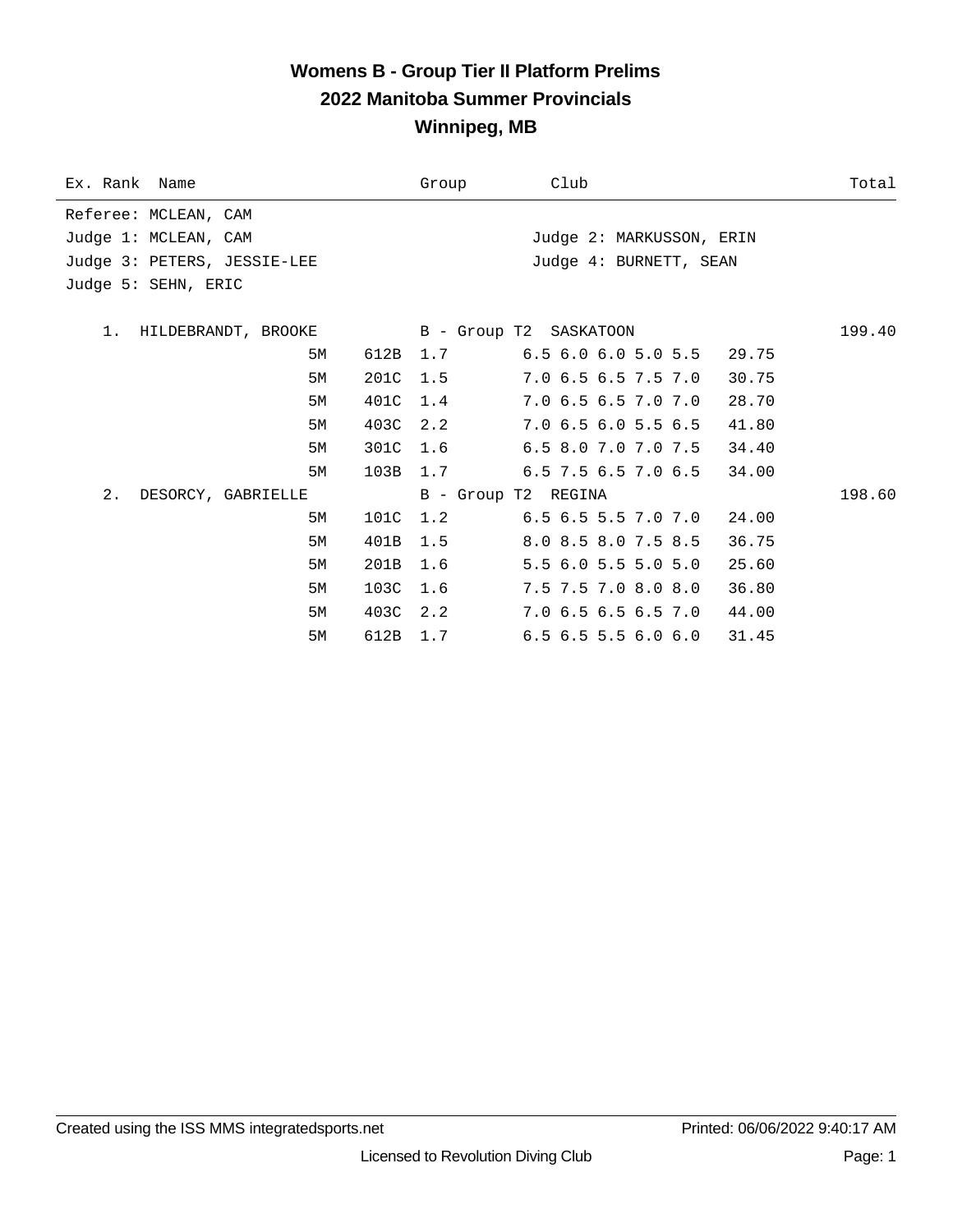### **Womens C - Group Tier II 1 M Prelims 2022 Manitoba Summer Provincials Winnipeg, MB**

| Ex. Rank<br>Name           | Group                   | Club                     | Total       |
|----------------------------|-------------------------|--------------------------|-------------|
| Referee: BURNETT, SEAN     |                         |                          |             |
| Judge 1: BURNETT, SEAN     |                         | Judge 2: MARKUSSON, ERIN |             |
| Judge 3: CHRISTOPHER, LUCY |                         |                          |             |
|                            |                         |                          |             |
| MEAKIN, HAYLEY<br>1.       | C - Group T2 REVOLUTION |                          | 188.10      |
|                            | 101B<br>1.3             | 7.5 8.0 6.5              | 28.60       |
|                            | 401B<br>1.5             | 8.0 6.5 6.5              | 31.50       |
|                            | 301C<br>1.6             | 7.0 6.5 7.0              | 32.80       |
|                            | 201B<br>1.6             | 5.56.06.0                | 28.00       |
|                            | 302C<br>1.6             | 7.0 7.0 7.5              | 34.40       |
|                            | 103C<br>1.6             | 7.5 6.5 6.5              | 32.80       |
| 2.<br>BIRNS, ADALYN        | C - Group T2            | SASKATOON                | 183.60      |
|                            | 101B<br>1.3             | 7.0 8.5 7.5              | 29.90       |
|                            | 201B<br>1.6             | 7.5 6.5 7.0              | 33.60       |
|                            | 301C<br>1.6             | 6.07.06.5                | 31.20       |
|                            | 401B<br>1.5             | 7.06.56.5                | 30.00       |
|                            | 202C<br>1.5             | 6.56.56.0                | 28.50       |
|                            | 103C<br>1.6             | 6.07.06.0                | 30.40       |
| 3.<br>LEARY, MAREN         | $C$ - Group T2          | SASKATOON                | 169.50      |
|                            | 101B<br>1.3             | 5.5 6.5 6.5              | 24.05       |
|                            | 201C<br>1.5             | 6.05.56.5                | 27.00       |
|                            | 301C<br>1.6             | 6.0 6.0 6.0              | 28.80       |
|                            | 401C<br>1.4             | 7.0 7.5 7.5              | 30.80       |
|                            | 103C<br>1.6             | 6.0 6.0 6.5              | 29.60       |
|                            | 202C<br>1.5             | 6.56.56.5                | 29.25       |
| 4.<br>HARMON, SHELBY       | C - Group T2            | SASKATOON                | 123.05      |
|                            | 101C<br>1.2             | 6.05.56.0                | 21.00       |
|                            | 201C<br>1.5             | 4.5 4.5 5.0              | 21.00       |
|                            | 301C<br>1.6             | 5.0 5.0 5.0              | 24.00       |
|                            | 401C<br>1.4             | 3.54.04.0                | 16.10       |
|                            | 102C<br>1.4             | 5.5 5.5 5.5              | $14.70 - 2$ |
|                            | 202C<br>1.5             | 6.05.56.0                | 26.25       |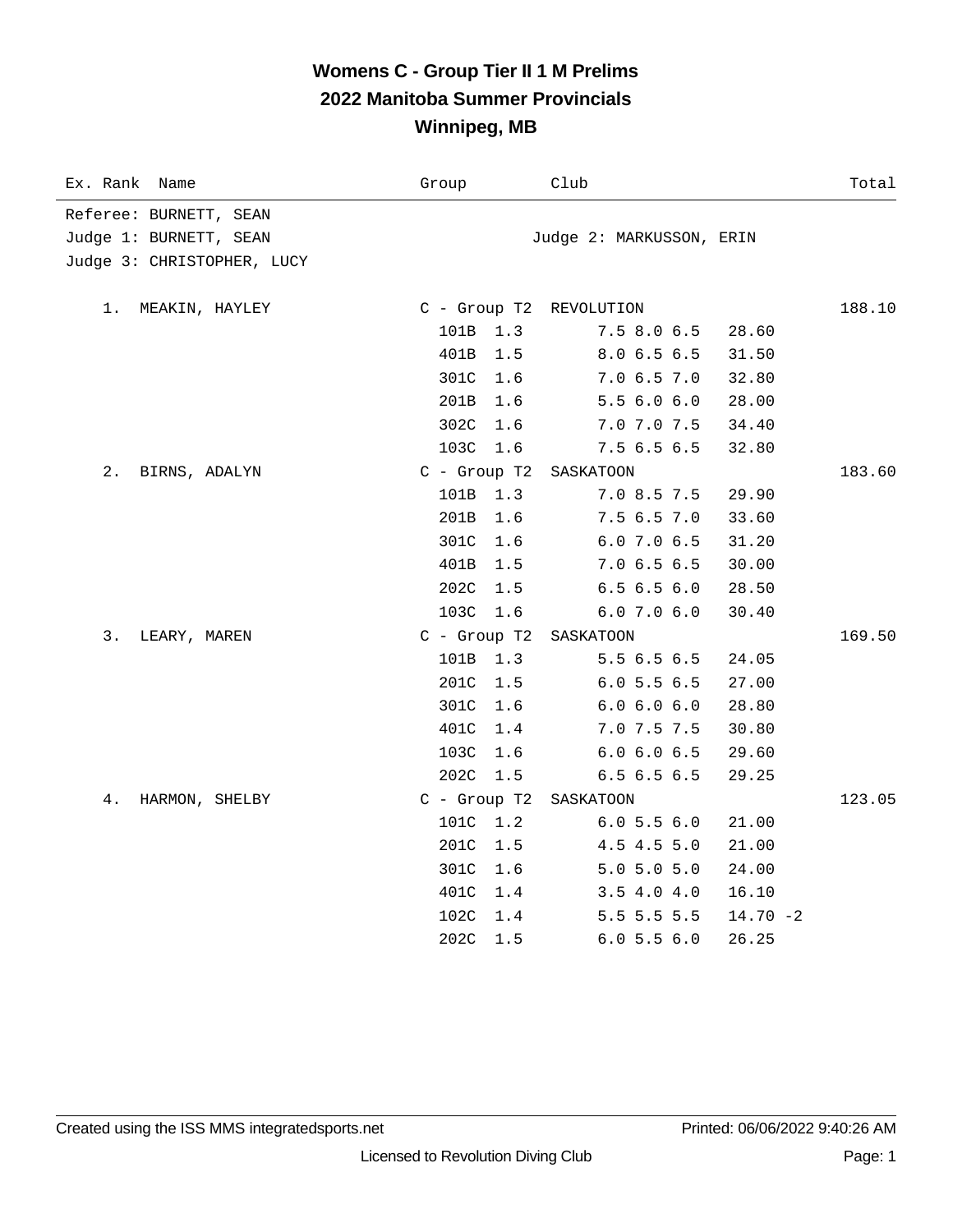### **Womens C - Group Tier II 3 M Prelims 2022 Manitoba Summer Provincials Winnipeg, MB**

| Ex. Rank Name                                                                     | Group                   | Club                       | Total  |
|-----------------------------------------------------------------------------------|-------------------------|----------------------------|--------|
| Referee: DROMERESKI, KEVIN<br>Judge 1: DROMERESKI, KEVIN<br>Judge 3: STEVENS, KEN |                         | Judge 2: CHRISTOPHER, LUCY |        |
| 1. MEAKIN, HAYLEY                                                                 | C - Group T2 REVOLUTION |                            | 153.95 |
|                                                                                   | 101B<br>1.5             | 7.06.57.0<br>30.75         |        |
|                                                                                   | 401B<br>1.4             | 7.06.57.0<br>28.70         |        |
|                                                                                   | 201B<br>1.8             | 5.5 5.5 5.5<br>29.70       |        |
|                                                                                   | 301C<br>1.8             | 6.56.06.0<br>33.30         |        |
|                                                                                   | 103C<br>1.5             | 7.0 7.0 7.0<br>31.50       |        |
| $2$ .<br>LEARY, MAREN                                                             | $C$ - Group T2          | SASKATOON                  | 145.90 |
|                                                                                   | 101B<br>1.5             | 6.56.05.5<br>27.00         |        |
|                                                                                   | 201C<br>1.7             | 5.5 6.0 6.5<br>30.60       |        |
|                                                                                   | 301C<br>1.8             | 5.56.06.0<br>31.50         |        |
|                                                                                   | 403C<br>1.9             | 5.5 5.0 4.0<br>27.55       |        |
|                                                                                   | 103C<br>1.5             | 6.56.56.5<br>29.25         |        |
| 3.<br>BIRNS, ADALYN                                                               | $C$ - Group T2          | SASKATOON                  | 144.05 |
|                                                                                   | 101B<br>1.5             | 7.0 7.0 6.5<br>30.75       |        |
|                                                                                   | 201B<br>1.8             | 5.56.06.0<br>31.50         |        |
|                                                                                   | 301C<br>1.8             | 5.0 5.0 5.0<br>27.00       |        |
|                                                                                   | 401B<br>1.4             | 6.0 6.0 6.0<br>25.20       |        |
|                                                                                   | 103B<br>1.6             | 5.06.57.0<br>29.60         |        |
| 4.<br>HARMON, SHELBY                                                              | C - Group T2            | SASKATOON                  | 111.20 |
|                                                                                   | 101C<br>1.4             | $5.0$ 5.5 5.5<br>22.40     |        |
|                                                                                   | 201C<br>1.7             | 4.5 4.5 4.0<br>22.10       |        |
|                                                                                   | 301C<br>1.8             | 4.0 4.0 3.5<br>20.70       |        |
|                                                                                   | 401C<br>1.3             | 5.56.55.5<br>22.75         |        |
|                                                                                   | 103C<br>1.5             | $5.0$ 5.5 5.0<br>23.25     |        |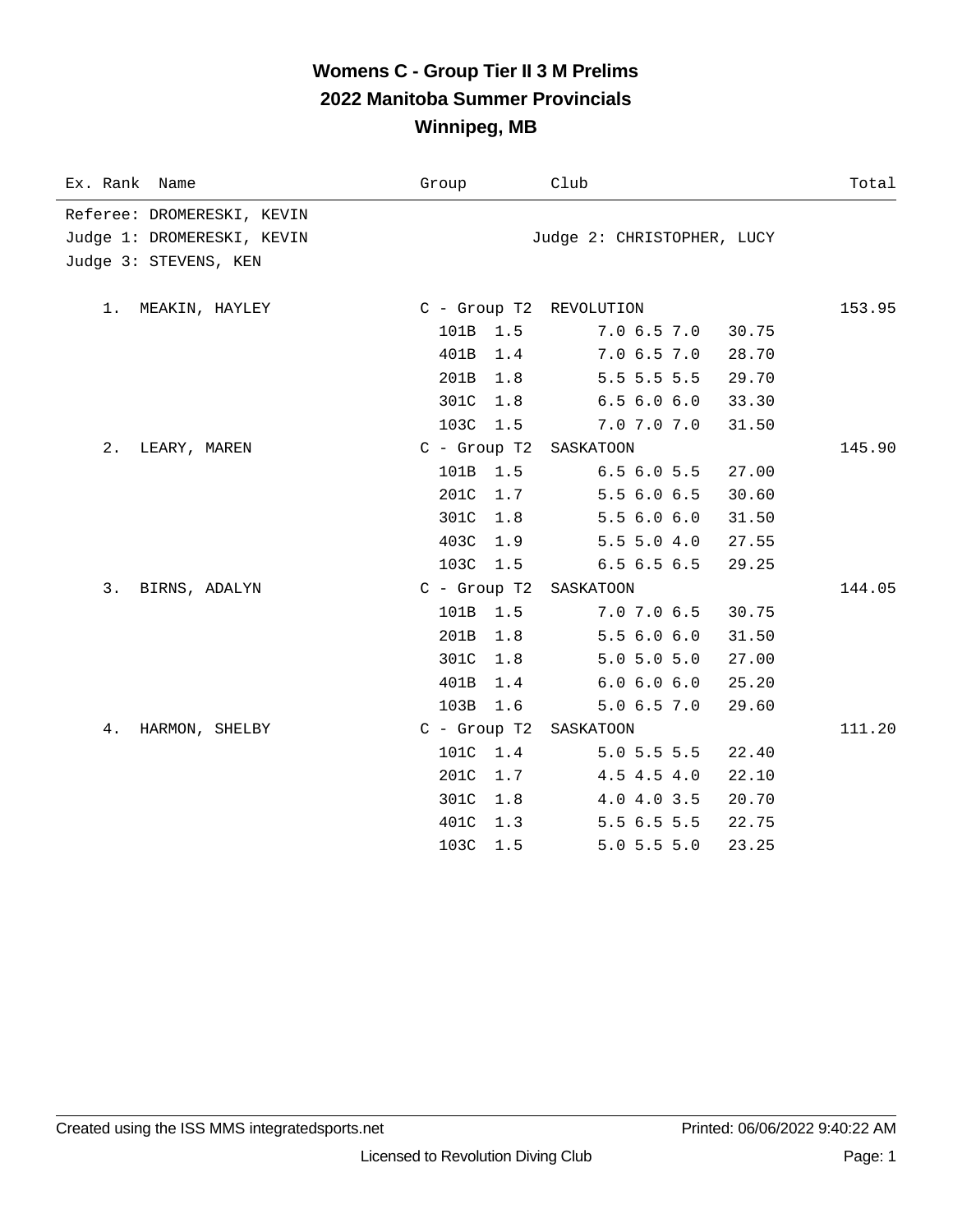#### **Womens C - Group Tier II Platform Prelims 2022 Manitoba Summer Provincials Winnipeg, MB**

| Ex. Rank Name                   |    |          | Group | Club                                   | Total  |
|---------------------------------|----|----------|-------|----------------------------------------|--------|
| Referee: MCLEAN, CAM            |    |          |       |                                        |        |
| Judge 1: MCLEAN, CAM            |    |          |       | Judge 2: MARKUSSON, ERIN               |        |
| Judge 3: PETERS, JESSIE-LEE     |    |          |       | Judge 4: BURNETT, SEAN                 |        |
| Judge 5: SEHN, ERIC             |    |          |       |                                        |        |
|                                 |    |          |       |                                        |        |
| MEAKIN, HAYLEY<br>1.            |    |          |       | C - Group T2 REVOLUTION                | 146.10 |
|                                 | 5M | 002C 1.0 |       | 7.0 7.0 7.0 8.0 8.0<br>22.00           |        |
|                                 | 5М | 401B 1.5 |       | $6.0$ 7.0 5.5 7.0 6.5<br>29.25         |        |
|                                 | 5М | 301C 1.6 |       | 5.5 5.0 6.0 5.5 5.0<br>25.60           |        |
|                                 | 5М | 103C 1.6 |       | 6.5 7.5 7.0 7.0 7.5<br>34.40           |        |
|                                 | 5M | 612B 1.7 |       | 7.0 6.5 7.0 7.0 6.5 34.85              |        |
| 2 <sub>1</sub><br>BIRNS, ADALYN |    |          |       | C - Group T2 SASKATOON                 | 110.85 |
|                                 | 5M | 001B     | 1.0   | $5.5$ 6.5 6.0 6.0 6.0<br>18.00         |        |
|                                 | 5М | 101B 1.3 |       | 5.0 5.5 4.5 4.5 4.5<br>18.20           |        |
|                                 | 5M | 201C 1.5 |       | 6.05.56.06.05.0<br>26.25               |        |
|                                 | 5М | 401C 1.4 |       | $5.0$ 5.5 4.5 4.5 4.5<br>19.60         |        |
|                                 | 5M | 103C 1.6 |       | $6.5$ $6.0$ $6.0$ $5.5$ $6.0$<br>28.80 |        |
|                                 |    |          |       |                                        |        |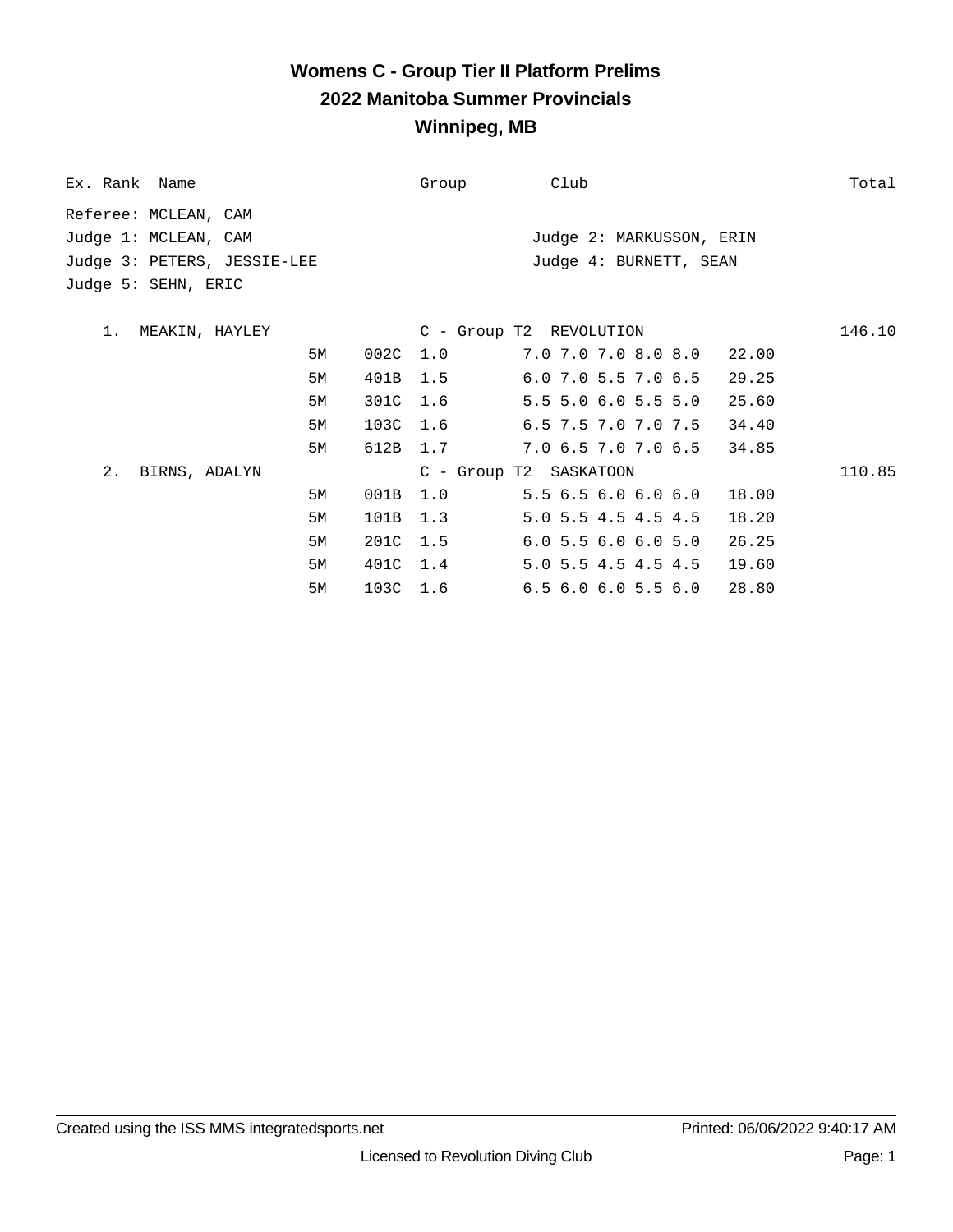## **Womens D - Group Tier II 1 M Prelims 2022 Manitoba Summer Provincials Winnipeg, MB**

| Ex. Rank Name              | Group                  | Club                     | Total  |
|----------------------------|------------------------|--------------------------|--------|
| Referee: BURNETT, SEAN     |                        |                          |        |
| Judge 1: BURNETT, SEAN     |                        | Judge 2: MARKUSSON, ERIN |        |
| Judge 3: CHRISTOPHER, LUCY |                        |                          |        |
|                            |                        |                          |        |
| KOHUT, EMILY<br>1.         | D - Group T2 SASKATOON |                          | 116.15 |
|                            | 101C 1.2               | $6.56.06.5$ 22.80        |        |
|                            | 201C 1.5               | $5.0$ 5.5 5.5<br>24.00   |        |
|                            | 401C 1.4               | $6.5$ 5.5 6.5 25.90      |        |
|                            | 102C 1.4               | $5.5$ 5.0 5.0 21.70      |        |
|                            | 202C 1.5               | 4.5 5.0 5.0 21.75        |        |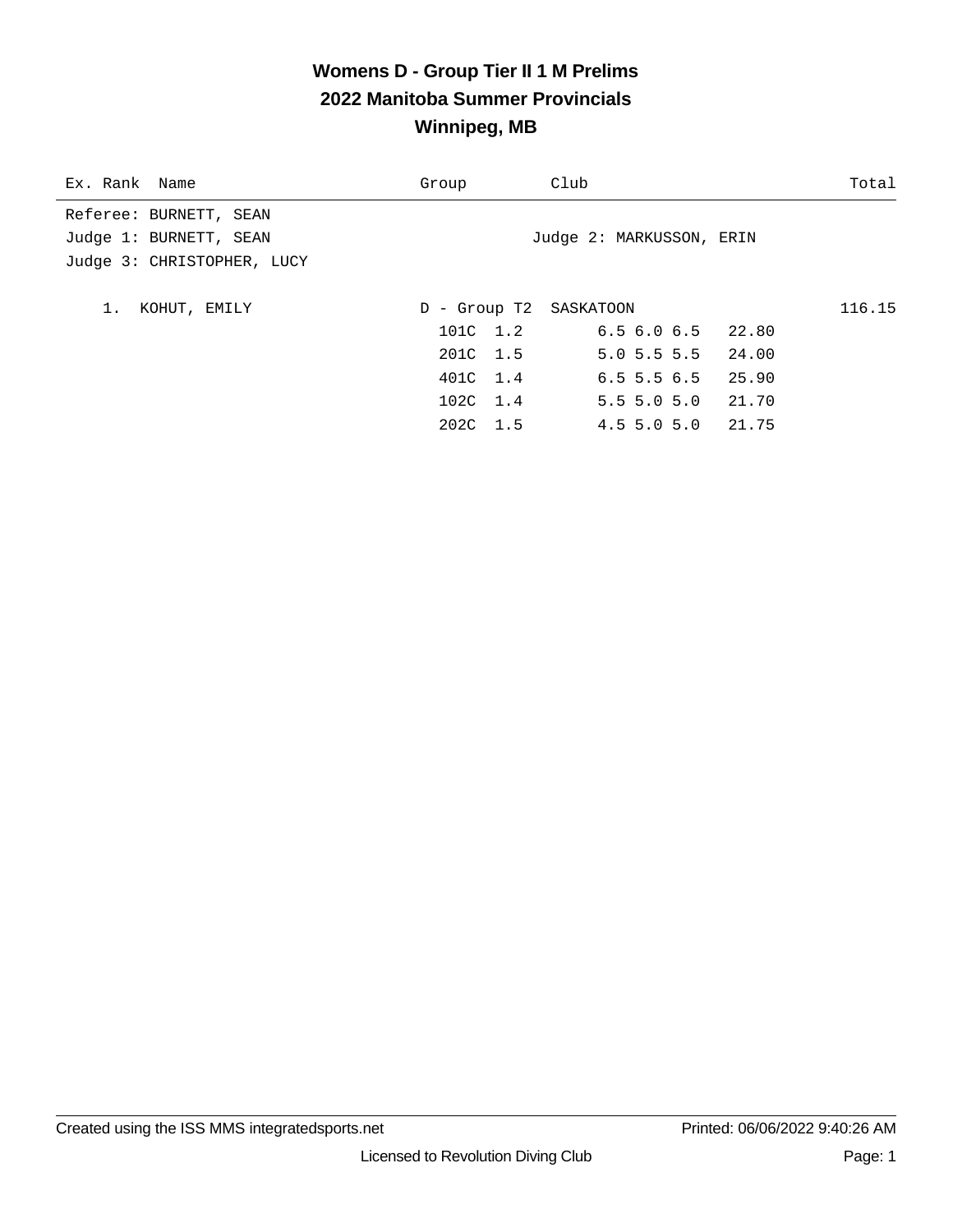## **Womens D - Group Tier II 3 M Prelims 2022 Manitoba Summer Provincials Winnipeg, MB**

| Ex. Rank Name              | Group    | Club                       | Total  |
|----------------------------|----------|----------------------------|--------|
| Referee: DROMERESKI, KEVIN |          |                            |        |
| Judge 1: DROMERESKI, KEVIN |          | Judge 2: CHRISTOPHER, LUCY |        |
| Judge 3: STEVENS, KEN      |          |                            |        |
|                            |          |                            |        |
| KOHUT, EMILY<br>1.         |          | D - Group T2 SASKATOON     | 113.50 |
|                            | 002A 1.0 | $6.56.57.0$ 20.00          |        |
|                            | 101C 1.4 | $5.5$ 5.0 4.5 21.00        |        |
|                            | 201C 1.7 | $4.5$ $4.0$ $4.0$          | 21.25  |
|                            | 401C 1.3 | $6.0$ $6.0$ $5.5$ $22.75$  |        |
|                            | 103C 1.5 | $6.5$ $6.5$ $6.0$ $28.50$  |        |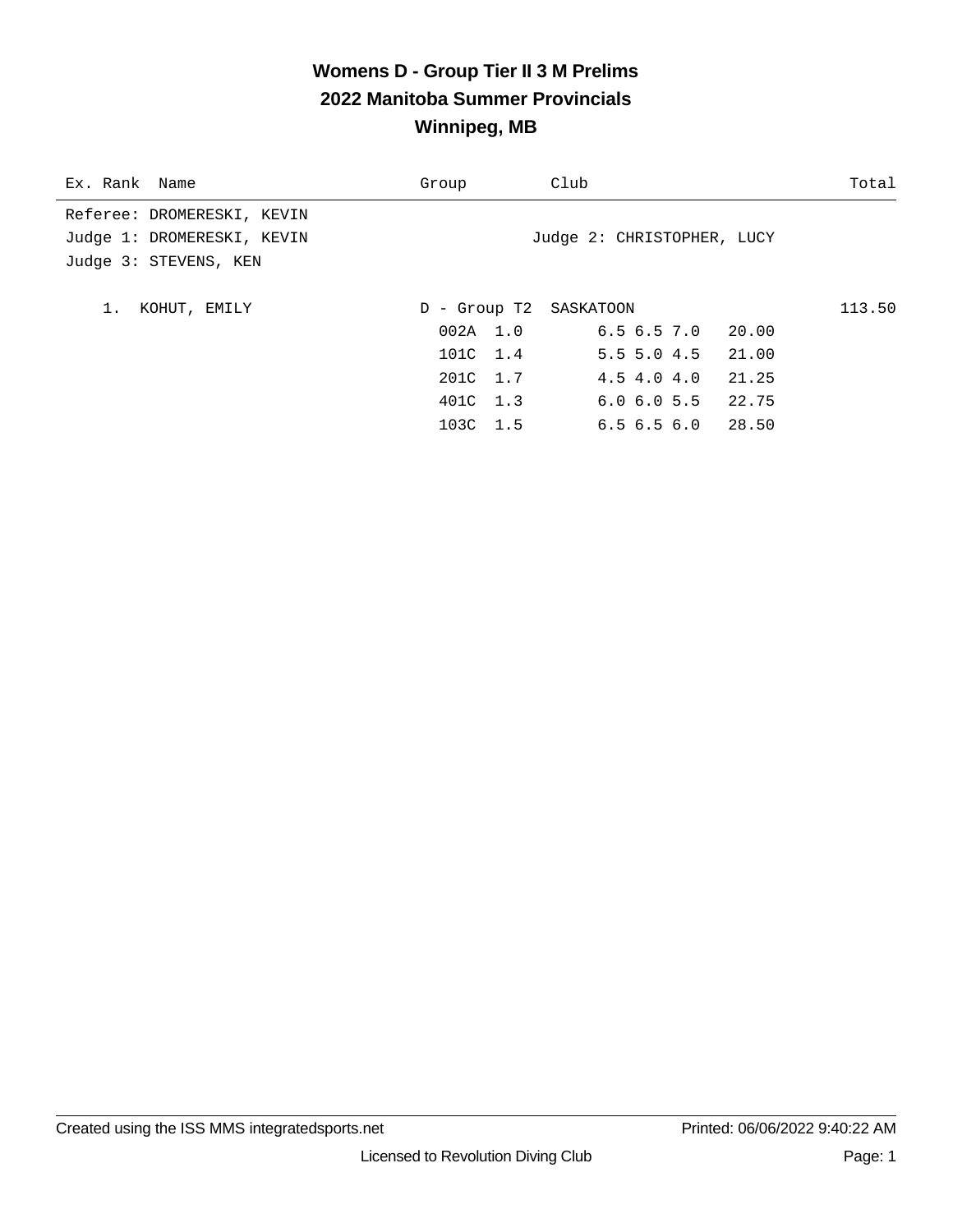#### **Womens D - Group Tier II Platform Prelims 2022 Manitoba Summer Provincials Winnipeg, MB**

| Ex. Rank Name                                                                     | Group          | Club                              | Total |
|-----------------------------------------------------------------------------------|----------------|-----------------------------------|-------|
| Referee: RICHARDSON, KELLY<br>Judge 1: RICHARDSON, KELLY<br>Judge 3: STEVENS, KEN |                | Judge $2: TBD$ ,                  |       |
| SHAKHOV, NICOLE<br>1.                                                             |                | D - Group T2 REVOLUTION           | 85.20 |
|                                                                                   | 001A 1.0<br>5M | 7.06.56.5<br>20.00                |       |
|                                                                                   | 002A<br>3M     | 1.0<br>$6.5$ $7.0$ $7.0$<br>20.50 |       |
|                                                                                   | 101C<br>3M     | 5.56.56.0<br>1.4<br>25.20         |       |
|                                                                                   | 401C<br>3M     | 1.3<br>$4.5$ 5.5 5.0<br>19.50     |       |
|                                                                                   | 201C 1.7<br>3M | 0.00<br>0.0 0.0 0.0               |       |
| 2.<br>ADAMS, SHELBY                                                               |                | D - Group T2 REVOLUTION           | 76.15 |
|                                                                                   | 001A 1.0<br>5М | 6.05.05.5<br>16.50                |       |
|                                                                                   | 002A 1.0<br>3M | 5.04.55.0<br>14.50                |       |
|                                                                                   | 101C<br>3M     | 1.4<br>$5.0$ 5.5 5.5<br>22.40     |       |
|                                                                                   | 401C<br>3M     | 1.3<br>6.05.56.0<br>22.75         |       |
|                                                                                   | 3M<br>201C 1.7 | 0.0 0.0 0.0<br>0.00               |       |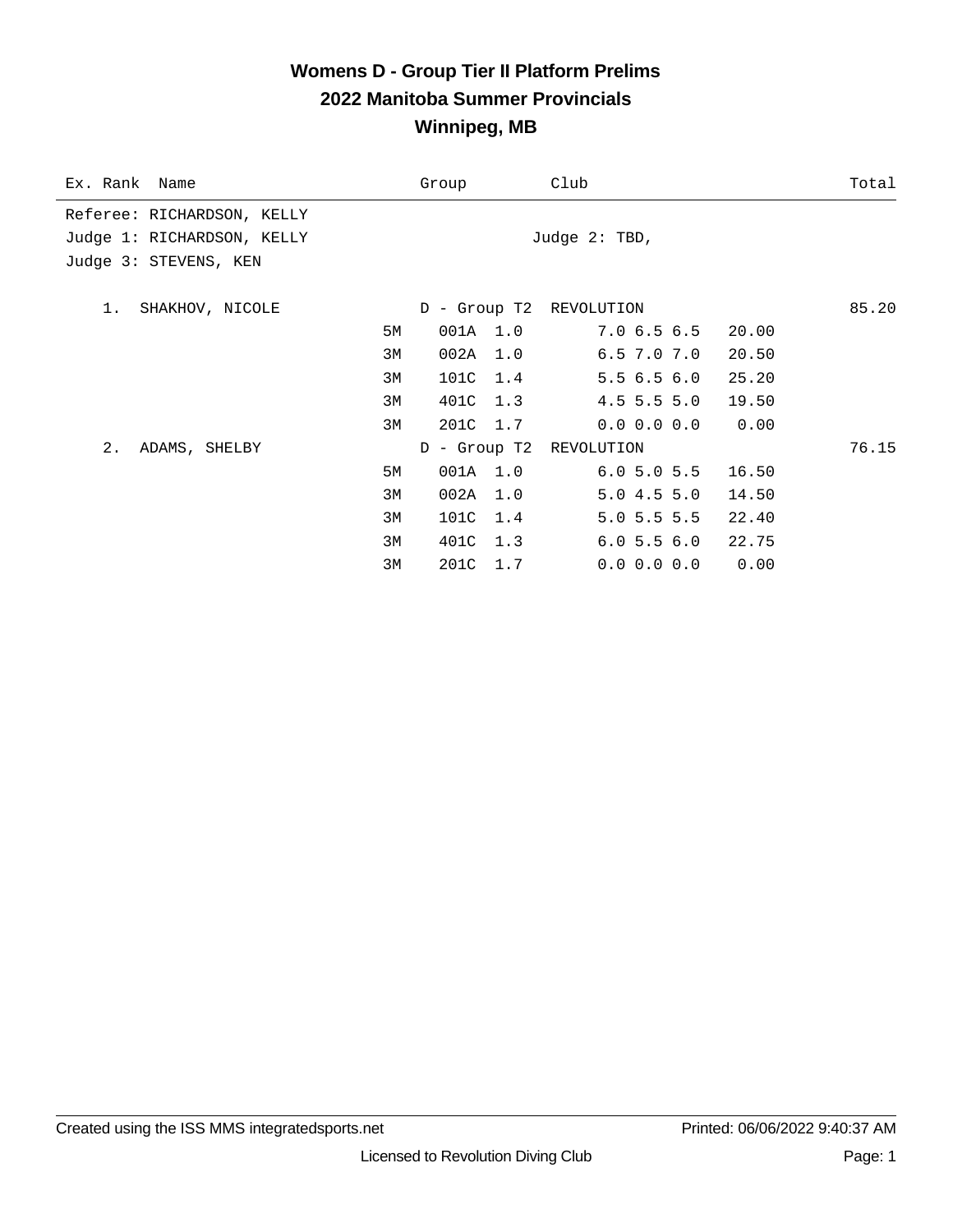## **Womens E - Group Tier II 1 M Prelims 2022 Manitoba Summer Provincials Winnipeg, MB**

| Ex. Rank Name              | Group               | Club                    | Total  |
|----------------------------|---------------------|-------------------------|--------|
| Referee: MARKUSSON, ERIN   |                     |                         |        |
| Judge 1: MARKUSSON, ERIN   |                     | Judge 2: SMUTNY, KATJA  |        |
| Judge 3: CHRISTOPHER, LUCY |                     |                         |        |
| 1. WINGFIELD, ADDISON      | E - Group T2 REGINA |                         | 110.20 |
|                            | 100A 1.0            | 7.5 7.5 7.0<br>22.00    |        |
|                            | 200A<br>1.0         | 7.0 7.0 6.5<br>20.50    |        |
|                            | 002A<br>1.0         | 7.06.56.5<br>20.00      |        |
|                            | 201C<br>1.5         | 5.0 5.0 5.0<br>22.50    |        |
|                            | 102C<br>1.4         | 6.05.56.5<br>25.20      |        |
| 2.<br>KELLY, SERENA        | $E$ - Group T2      | REVOLUTION              | 99.50  |
|                            | 100B<br>1.0         | 6.06.56.0<br>18.50      |        |
|                            | 200A<br>1.0         | 7.5 7.0 7.0<br>21.50    |        |
|                            | 001A<br>1.0         | 7.5 7.5 7.0<br>22.00    |        |
|                            | 002A<br>1.0         | 6.06.56.0<br>18.50      |        |
|                            | 001B<br>1.0         | 6.56.06.5<br>19.00      |        |
| 3.<br>VERGIS, PRIYA        |                     | E - Group T2 REVOLUTION | 96.20  |
|                            | 100A 1.0            | 7.06.57.0<br>20.50      |        |
|                            | 200A<br>1.0         | 6.5 7.0 7.5<br>21.00    |        |
|                            | 001B<br>1.0         | 6.56.56.5<br>19.50      |        |
|                            | 002A<br>1.0         | 6.05.05.0<br>16.00      |        |
|                            | 101C<br>1.2         | $5.0$ 5.5 5.5<br>19.20  |        |
| 4.<br>LETAIN, BRYNN        | $E$ - Group T2      | REGINA                  | 89.55  |
|                            | 100A 1.0            | $5.0$ 5.5 5.5<br>16.00  |        |
|                            | 200A<br>1.0         | $5.0$ 5.5 5.5<br>16.00  |        |
|                            | 002A<br>1.0         | $5.0$ 5.5 5.5<br>16.00  |        |
|                            | 101C<br>1.2         | $5.0$ 5.0 5.5<br>18.60  |        |
|                            | 201A<br>1.7         | 4.5 4.5 4.5<br>22.95    |        |
| SUTHERLAND, ISLA<br>5.     | $E$ - Group T2      | REGINA                  | 88.70  |
|                            | 100A 1.0            | 5.5 6.5 6.5<br>18.50    |        |
|                            | 200A<br>1.0         | 17.00<br>6.05.55.5      |        |
|                            | 001B<br>$1.0$       | 6.56.06.0<br>18.50      |        |
|                            | 002A<br>$1.0$       | $5.0$ 5.5 5.0<br>15.50  |        |
|                            | 101C<br>1.2         | 5.0 5.0 6.0<br>19.20    |        |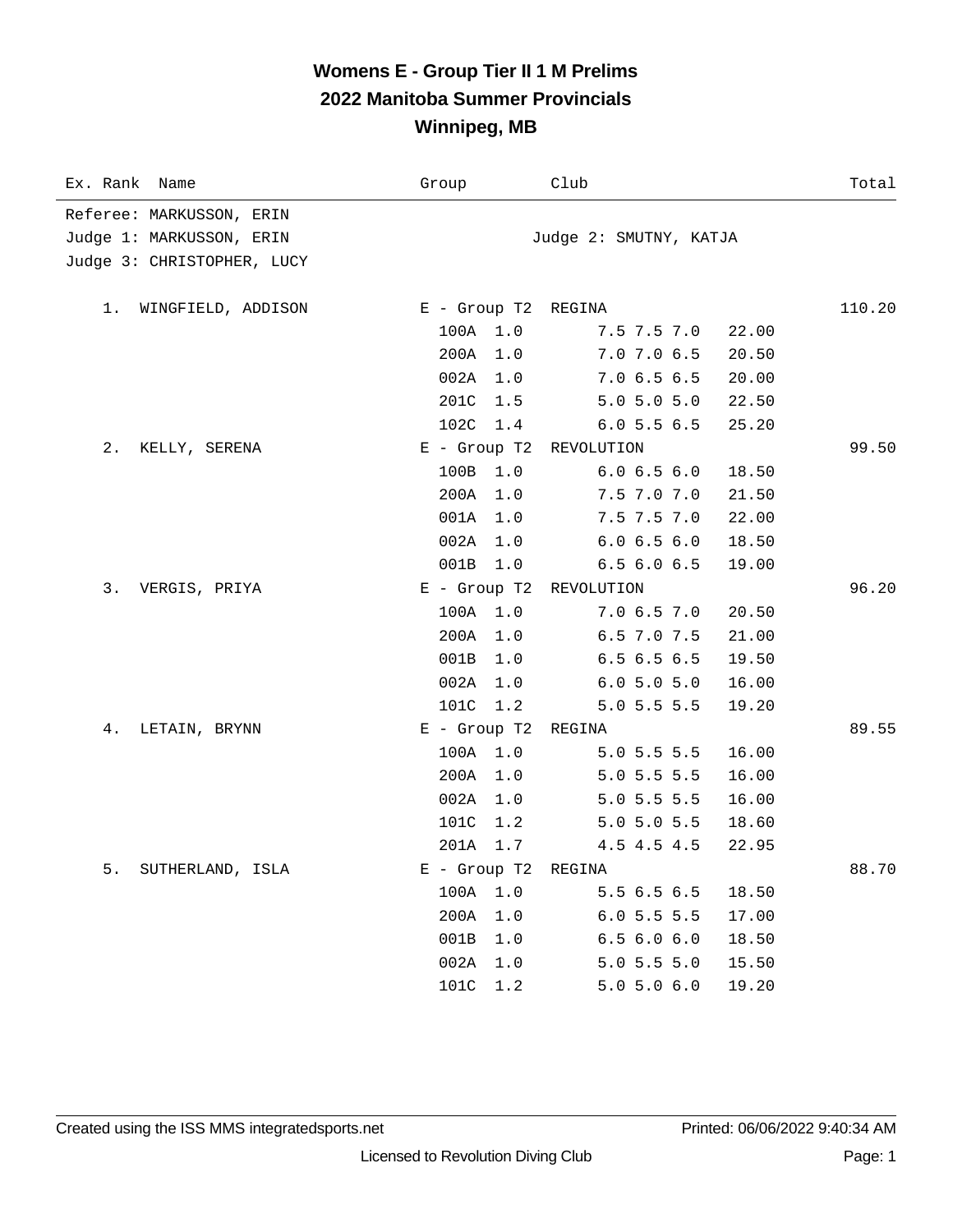### **Womens E - Group Tier II 3 M Prelims 2022 Manitoba Summer Provincials Winnipeg, MB**

| Ex. Rank Name                                                     | Group               | Club              | Total  |
|-------------------------------------------------------------------|---------------------|-------------------|--------|
| Referee: SMUTNY, KATJA<br>Judge 1: SMUTNY, KATJA<br>Judge 3: TBD, |                     | Judge 2: TBD,     |        |
| 1. MCNAUGHTON, ARIE                                               | E - Group T2 REGINA |                   | 104.40 |
|                                                                   | 100B<br>1.0         | 7.5 8.0 7.5       | 23.00  |
|                                                                   | 200A<br>1.0         | 7.06.57.0         | 20.50  |
|                                                                   | 001B<br>1.0         | 6.0 6.0 6.0       | 18.00  |
|                                                                   | 002A<br>1.0         | 6.56.56.5         | 19.50  |
|                                                                   | 401C<br>1.3         | 6.0 6.0 6.0       | 23.40  |
| 2.<br>VERGIS, PRIYA                                               | $E -$ Group T2      | REVOLUTION        | 104.00 |
|                                                                   | 100B<br>1.0         | 6.56.06.5         | 19.00  |
|                                                                   | 200A<br>1.0         | 7.5 7.5 7.0       | 22.00  |
|                                                                   | 001A<br>1.0         | 7.0 7.0 7.0       | 21.00  |
|                                                                   | 001B<br>1.0         | $7.0$ $7.5$ $7.0$ | 21.50  |
|                                                                   | 002A<br>1.0         | 6.5 7.0 7.0       | 20.50  |
| 3.<br>WINGFIELD, ADDISON                                          | $E -$ Group T2      | REGINA            | 95.40  |
|                                                                   | 100B<br>1.0         | 4.5 5.5 5.0       | 15.00  |
|                                                                   | 200A<br>1.0         | 6.05.56.0         | 17.50  |
|                                                                   | 001B<br>1.0         | 7.0 7.0 7.0       | 21.00  |
|                                                                   | 002A<br>1.0         | 5.5 5.0 5.5       | 16.00  |
|                                                                   | 101C<br>1.4         | 6.56.06.0         | 25.90  |
| 4.<br>KELLY, SERENA                                               | $E$ - Group T2      | REVOLUTION        | 92.00  |
|                                                                   | 100B<br>1.0         | 5.0 5.0 5.0       | 15.00  |
|                                                                   | 200A<br>1.0         | 6.56.06.5         | 19.00  |
|                                                                   | 001A<br>1.0         | $6.5$ 7.0 $6.0$   | 19.50  |
|                                                                   | 002A<br>1.0         | $5.5$ 5.5 6.0     | 17.00  |
|                                                                   | 001B<br>1.0         | 7.0 7.5 7.0       | 21.50  |
| 5.<br>LETAIN, BRYNN                                               | $E - Group T2$      | REGINA            | 62.30  |
|                                                                   | 100B<br>1.0         | $4.5$ 5.0 5.0     | 14.50  |
|                                                                   | 200A<br>$1.0$       | 5.5 5.0 5.5       | 16.00  |
|                                                                   | 001B<br>$1.0$       | 5.0 5.0 5.0       | 15.00  |
|                                                                   | 002A<br>$1.0$       | 0.0 0.0 0.0       | 0.00   |
|                                                                   | 101C<br>$1.4$       | 3.54.54.0         | 16.80  |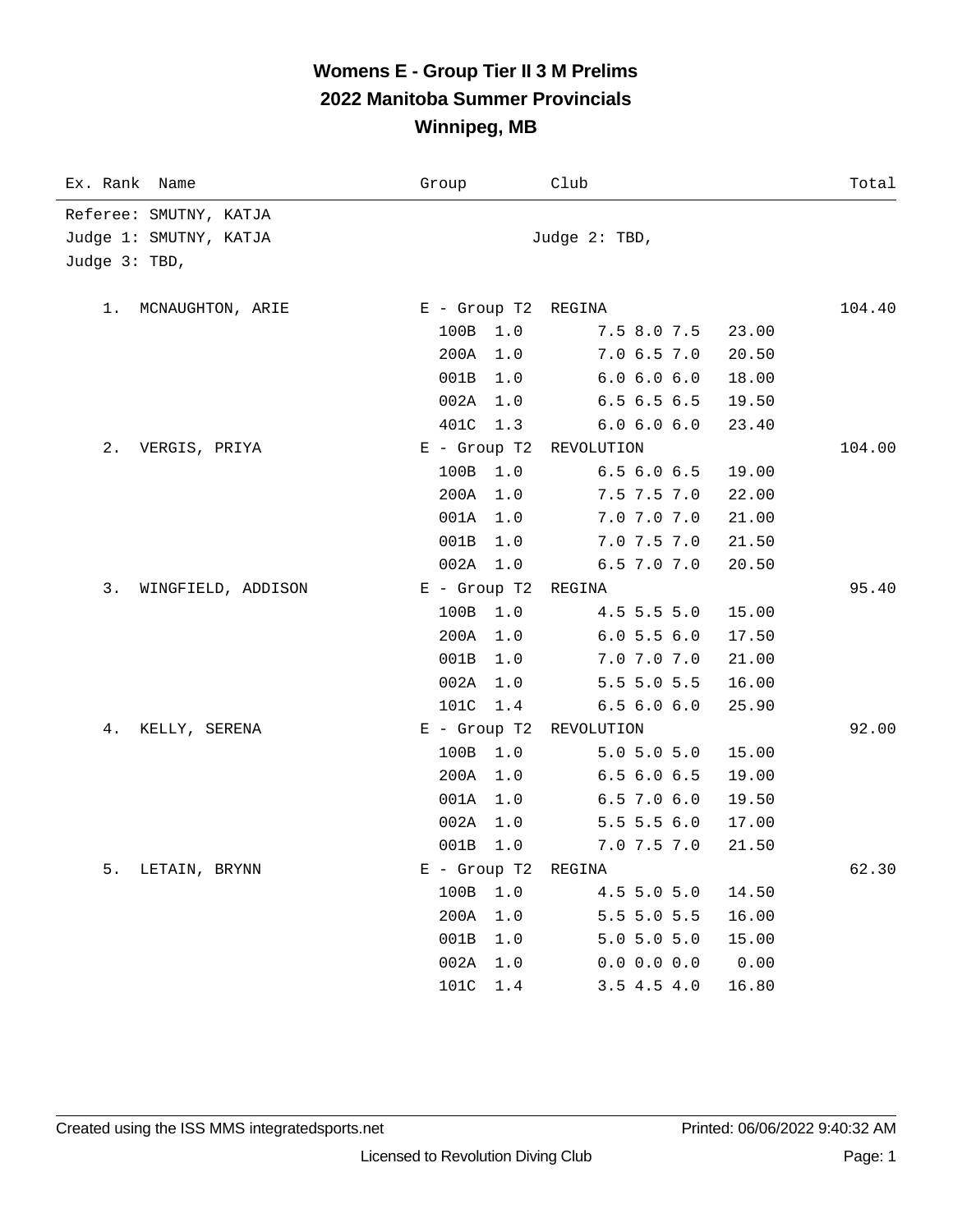#### **Womens E - Group Tier II Platform Prelims 2022 Manitoba Summer Provincials Winnipeg, MB**

| Ex. Rank Name              | Group          |                     | Club                       | Total  |
|----------------------------|----------------|---------------------|----------------------------|--------|
| Referee: WELLS, ROB        |                |                     |                            |        |
| Judge 1: WELLS, ROB        |                |                     | Judge 2: CHRISTOPHER, LUCY |        |
| Judge 3: DROMERESKI, KEVIN |                |                     |                            |        |
|                            |                |                     |                            |        |
| 1. MCNAUGHTON, ARIE        |                | E - Group T2 REGINA |                            | 110.80 |
|                            | 100B<br>5M     | 1.0                 | $7.5$ $7.0$ $6.0$          | 20.50  |
|                            | 200A<br>3M     | 1.0                 | 6.05.56.0                  | 17.50  |
|                            | 001B<br>3M     | 1.0                 | 7.5 7.5 7.0                | 22.00  |
|                            | 3M<br>002A     | 1.0                 | 7.06.56.5                  | 20.00  |
|                            | 101C<br>3M     | 1.4                 | 7.5 7.0 7.5                | 30.80  |
| $2$ .<br>VERGIS, PRIYA     | $E -$ Group T2 |                     | REVOLUTION                 | 105.00 |
|                            | 100B<br>5M     | 1.0                 | 7.0 7.0 8.0                | 22.00  |
|                            | 200A<br>5M     | 1.0                 | $4.5$ 5.5 5.0              | 15.00  |
|                            | 001A<br>3M     | 1.0                 | 8.0 8.0 8.0                | 24.00  |
|                            | 001B<br>3M     | 1.0                 | $7.5$ $7.5$ $8.0$          | 23.00  |
|                            | 002A<br>3M     | 1.0                 | 6.5 7.5 7.0                | 21.00  |
| 3.<br>WINGFIELD, ADDISON   | $E$ - Group T2 |                     | REGINA                     | 100.00 |
|                            | 100B<br>3M     | 1.0                 | 6.56.06.0                  | 18.50  |
|                            | 200A<br>3M     | 1.0                 | $5.0$ 5.5 5.0              | 15.50  |
|                            | 001B<br>3M     | 1.0                 | 8.0 7.0 8.0                | 23.00  |
|                            | 002A<br>3M     | 1.0                 | 6.0 6.5 6.0                | 18.50  |
|                            | 101C<br>3M     | 1.4                 | 5.56.06.0                  | 24.50  |
| 4.<br>LETAIN, BRYNN        | $E$ - Group T2 |                     | REGINA                     | 79.40  |
|                            | 100B<br>3M     | 1.0                 | 4.5 6.0 6.5                | 17.00  |
|                            | 200A<br>3M     | 1.0                 | 6.05.56.0                  | 17.50  |
|                            | 3M<br>001B     | 1.0                 | 4.5 4.0 5.0                | 13.50  |
|                            | 002A<br>3M     | 1.0                 | 4.04.54.0                  | 12.50  |
|                            | 3M<br>101C     | 1.4                 | 4.0 4.5 5.0                | 18.90  |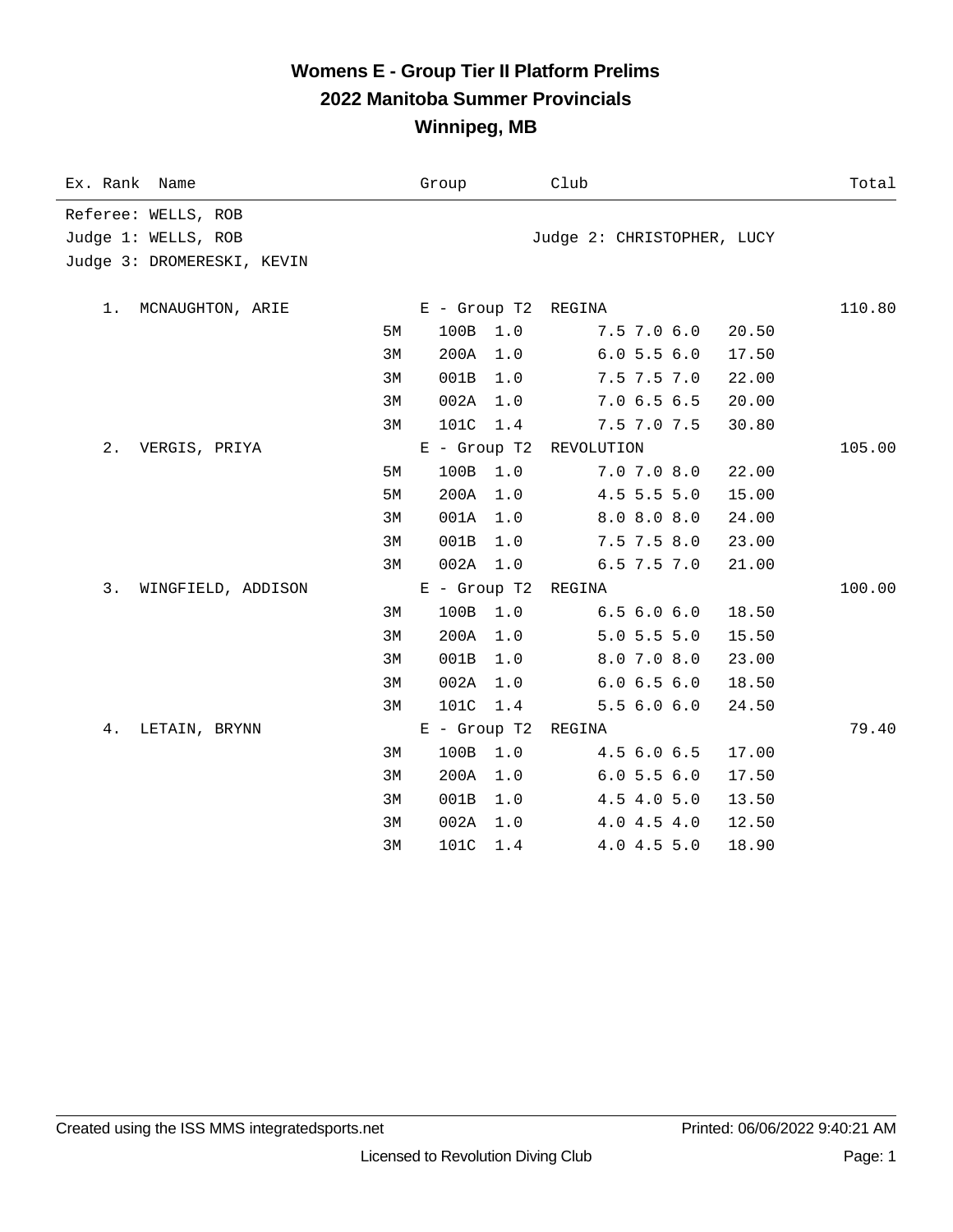# **Womens Open Tier II 1 M Prelims 2022 Manitoba Summer Provincials Winnipeg, MB**

| Ex. Rank Name            | Group     | Club                       | Total  |
|--------------------------|-----------|----------------------------|--------|
| Referee: MARKUSSON, ERIN |           |                            |        |
| Judge 1: MARKUSSON, ERIN |           | Judge 2: CHRISTOPHER, LUCY |        |
| Judge $3: TBD$ ,         |           |                            |        |
|                          |           |                            |        |
| 1.<br>HUTLET, JOANNE     | Open T2   | REVOLUTION                 | 186.65 |
|                          | 201A 1.7  | $6.0$ $8.0$ $7.0$ $35.70$  |        |
|                          | 301A 1.8  | 6.5 7.0 7.5 37.80          |        |
|                          | 5122D 1.9 | $6.5$ 5.5 5.5              | 33.25  |
|                          | 402C 1.6  | 5.56.05.5                  | 27.20  |
|                          | 5221D 1.7 | $5.5$ 5.0 5.0              | 26.35  |
|                          | 103B 1.7  | $5.5$ 4.5 5.5 26.35        |        |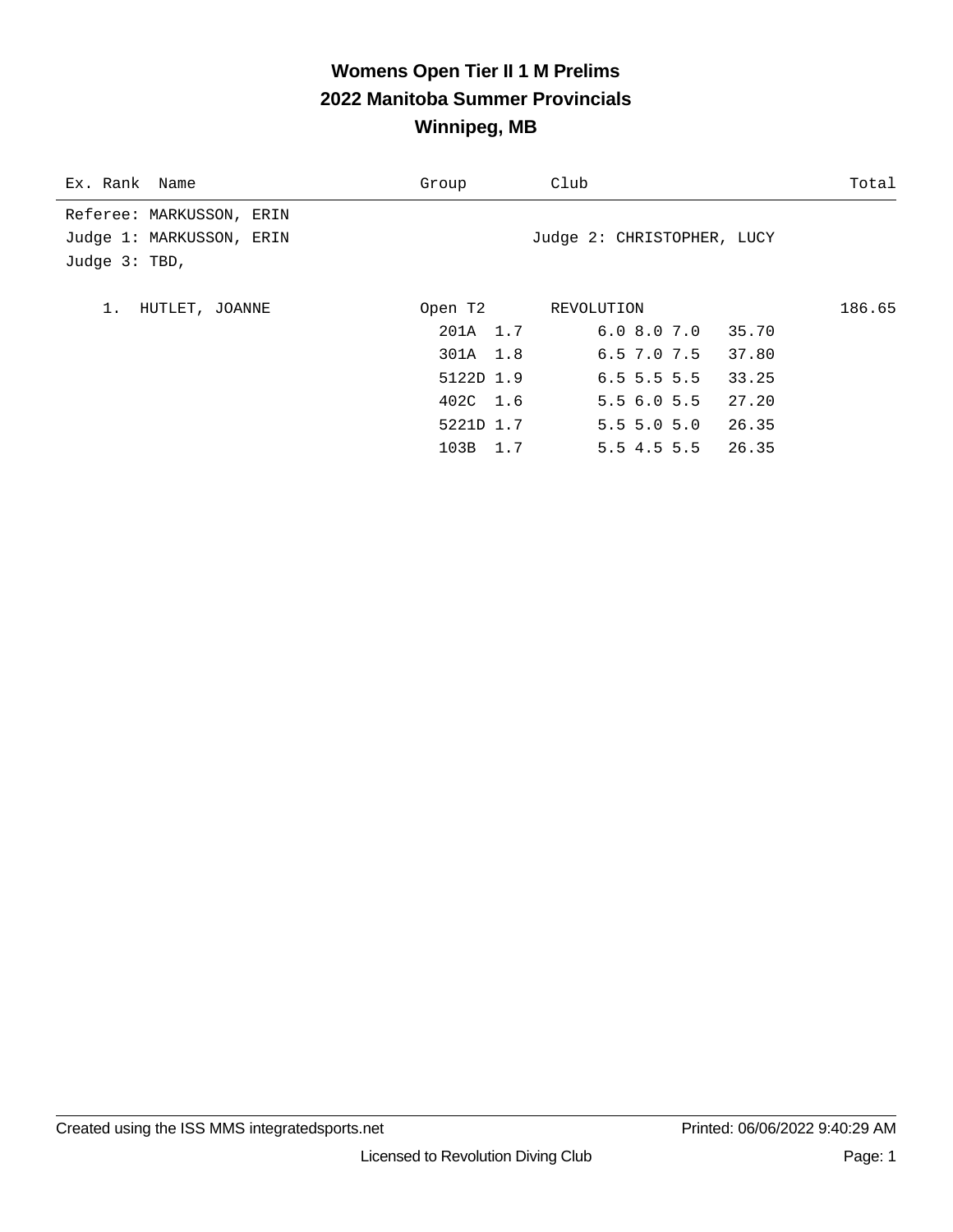# **Womens Open Tier II 3 M Prelims 2022 Manitoba Summer Provincials Winnipeg, MB**

| Ex. Rank Name        | Group     | Club                         | Total  |
|----------------------|-----------|------------------------------|--------|
| 1.<br>HUTLET, JOANNE | Open T2   | REVOLUTION                   | 184.00 |
|                      | 201A 1.9  | 40.85<br>7.0 7.5 7.0         |        |
|                      | 301A 2.0  | 36.00<br>6.06.06.0           |        |
|                      | 103B 1.6  | 28.00<br>6.05.56.0           |        |
|                      | 302C 1.7  | 30.60<br>6.06.06.0           |        |
|                      | 403C 1.9  | 27.55<br>5.54.05.0           |        |
|                      | 5231D 2.0 | 21.00<br>$3.0 \, 3.0 \, 4.5$ |        |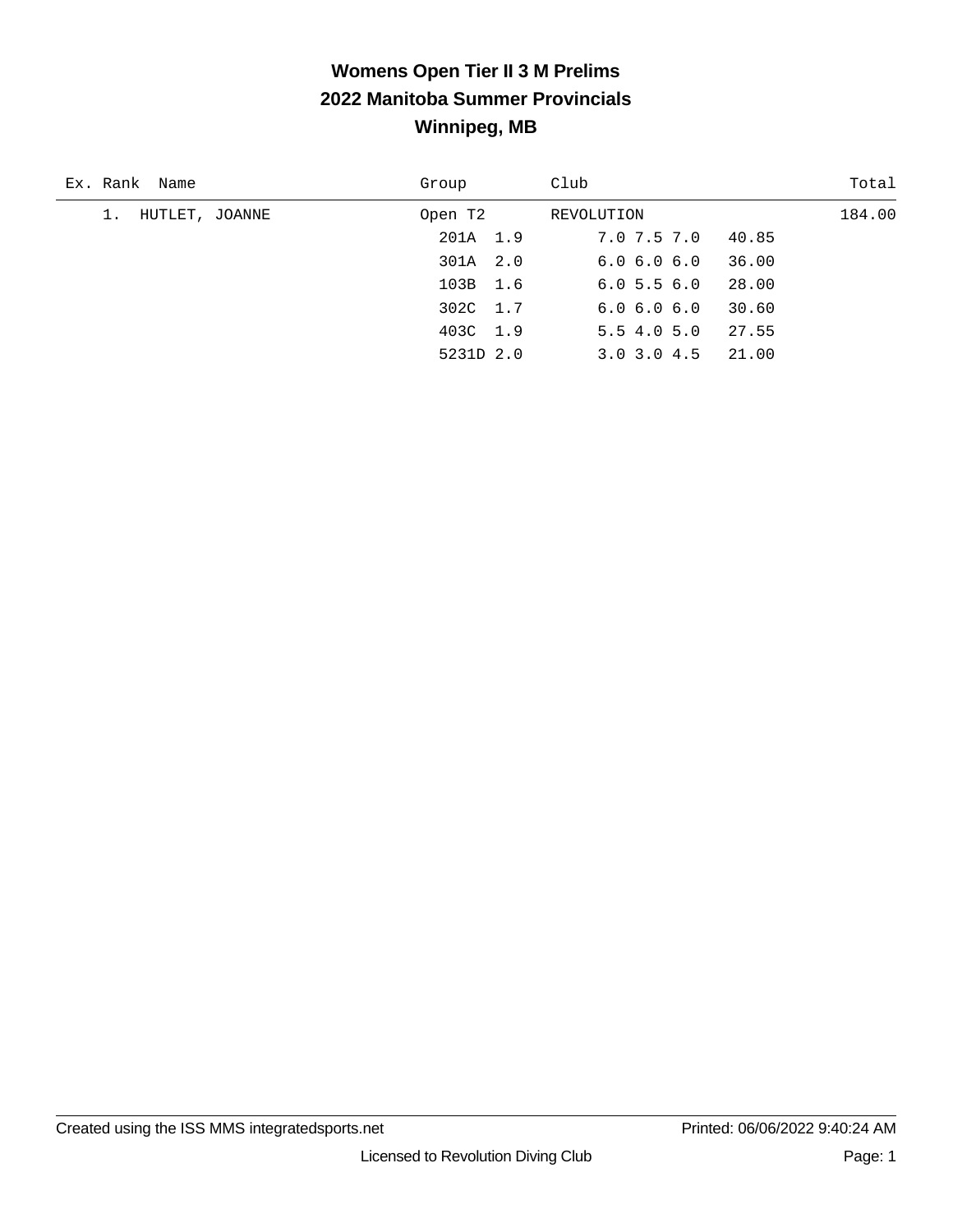## **Womens Open Tier II Platform Prelims 2022 Manitoba Summer Provincials Winnipeg, MB**

| Ex. Rank Name               |      |          | Group   | Club                          | Total  |
|-----------------------------|------|----------|---------|-------------------------------|--------|
| Referee: MCLEAN, CAM        |      |          |         |                               |        |
| Judge 1: MCLEAN, CAM        |      |          |         | Judge 2: MARKUSSON, ERIN      |        |
| Judge 3: PETERS, JESSIE-LEE |      |          |         | Judge 4: BURNETT, SEAN        |        |
| Judge 5: SEHN, ERIC         |      |          |         |                               |        |
|                             |      |          |         |                               |        |
| HUTLET, JOANNE<br>$1$ .     |      |          | Open T2 | REVOLUTION                    | 158.40 |
|                             | 5M   | 101B 1.3 |         | 7.0 5.5 5.5 6.0 5.5 22.10     |        |
|                             | 5M   | 401B 1.5 |         | $6.5$ 5.0 6.0 5.0 5.5 24.75   |        |
|                             | 7.5M | 612B 1.8 |         | $7.5$ 6.0 6.0 6.5 6.5 34.20   |        |
|                             | 5M   | 103B 1.7 |         | $6.5$ $6.0$ $6.5$ $6.5$ $7.0$ | 33.15  |
|                             | 5M   | 201C 1.5 |         | 5.5 5.0 5.0 5.0 5.0 22.50     |        |
|                             | 5M   | 401C 1.4 |         | $5.5$ 5.0 5.0 5.5 5.0 21.70   |        |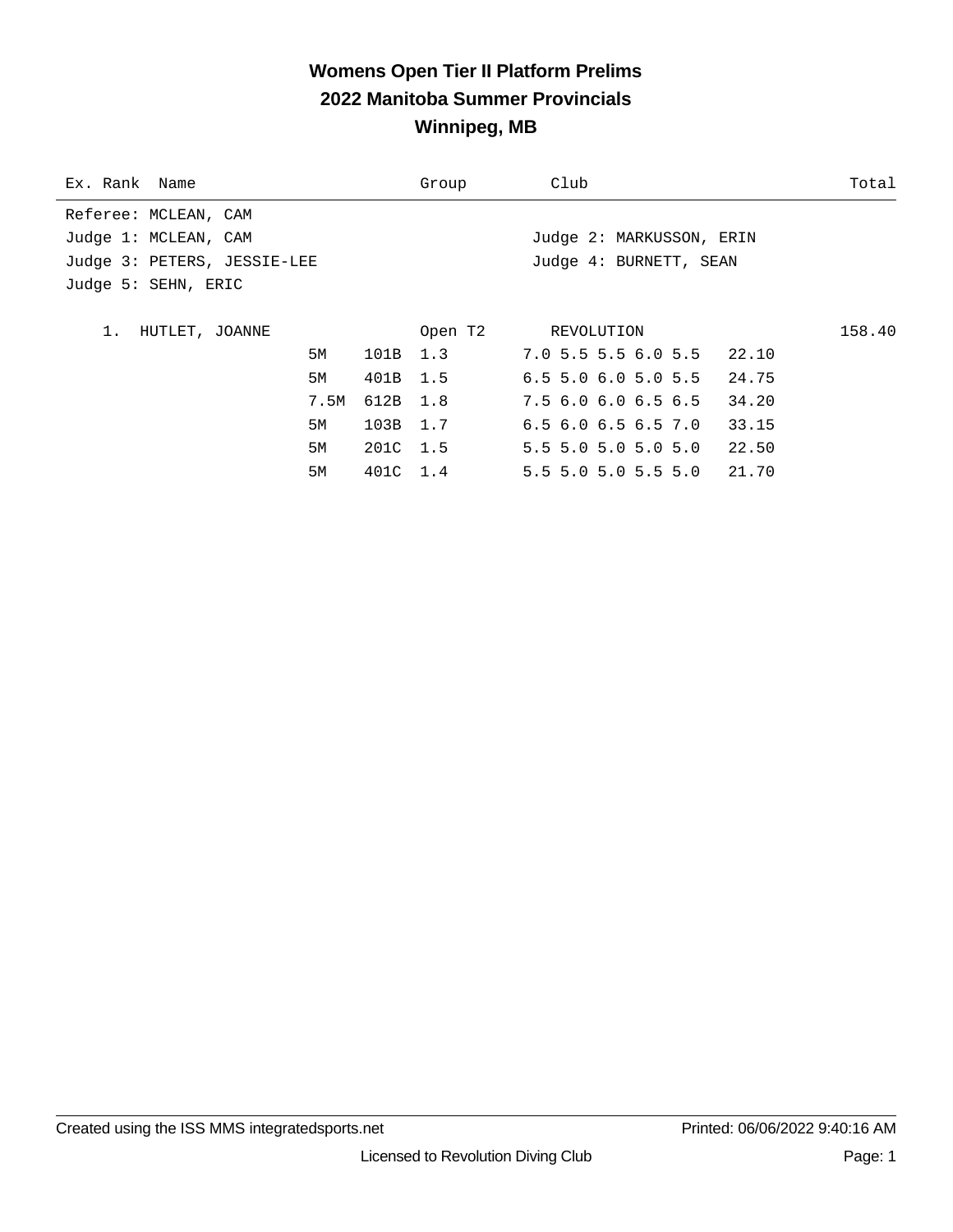# **Womens Other Tier II 1 M Prelims 2022 Manitoba Summer Provincials Winnipeg, MB**

| Ex. Rank Name            | Group       | Club                       | Total  |
|--------------------------|-------------|----------------------------|--------|
| Referee: MARKUSSON, ERIN |             |                            |        |
| Judge 1: MARKUSSON, ERIN |             | Judge 2: CHRISTOPHER, LUCY |        |
| Judge 3: TBD,            |             |                            |        |
|                          |             |                            |        |
| 1.<br>PUNDYK, KATIE      | Other T2    | REVOLUTION                 | 104.40 |
|                          | 001B 1.0    | 7.0 7.0 7.0 21.00          |        |
|                          | 101B<br>1.3 | 6.5 7.0 6.5<br>26.00       |        |
|                          | 002A 1.0    | $6.5$ 7.0 $6.5$ 20.00      |        |
|                          | 201A 1.7    | 7.0 7.0 8.0<br>37.40       |        |
| 2.<br>PROFETA, JAIME     | Other T2    | REVOLUTION                 | 84.60  |
|                          | 001B 1.0    | 6.06.56.0<br>18.50         |        |
|                          | 101B 1.3    | 5.56.56.0<br>23.40         |        |
|                          | $002A$ 1.0  | $5.5$ 5.5 4.5 15.50        |        |
|                          | 201A 1.7    | 27.20<br>6.05.05.0         |        |